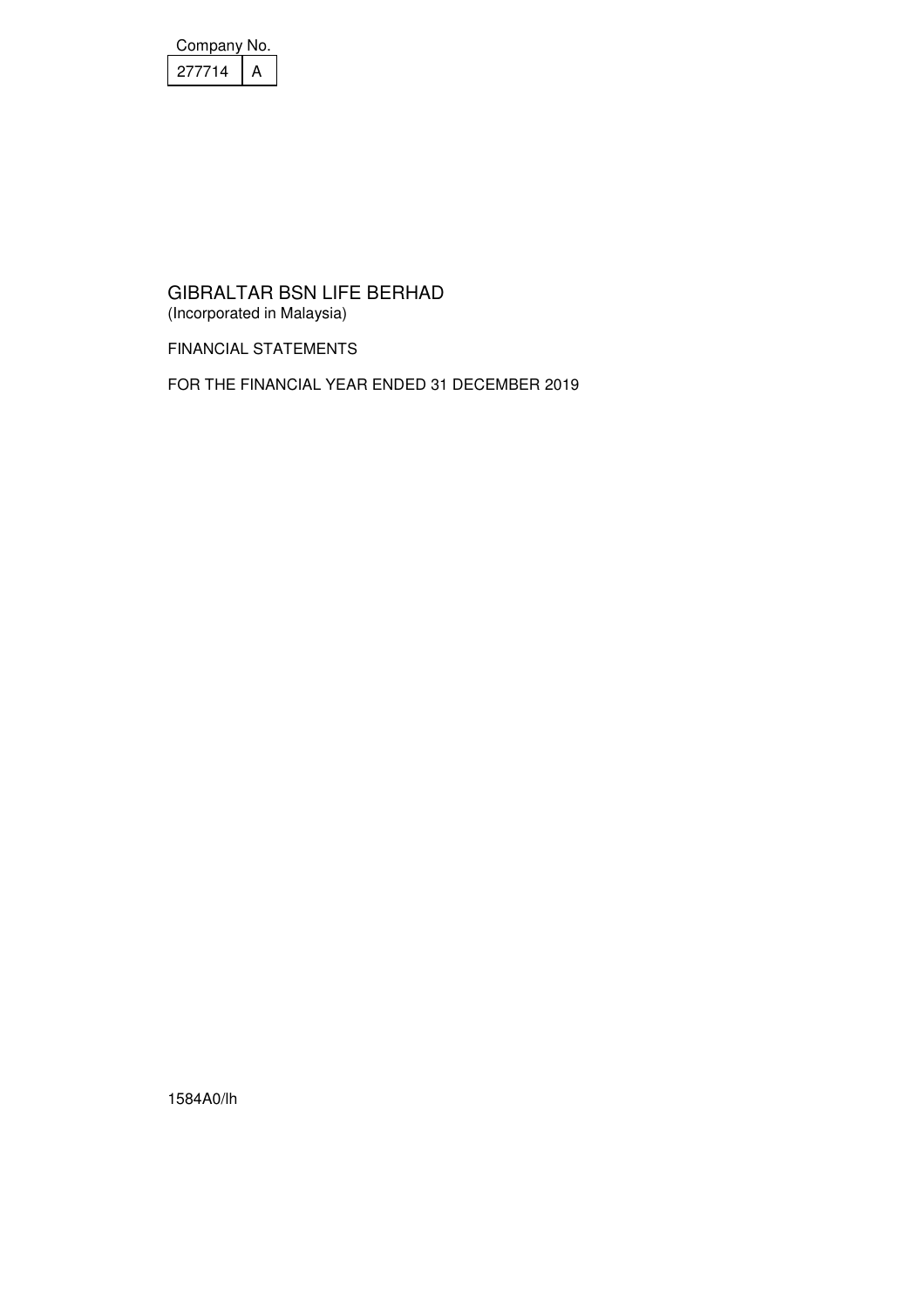| Company No. |  |
|-------------|--|
| 277714      |  |

(Incorporated in Malaysia)

## FINANCIAL STATEMENTS FOR THE FINANCIAL YEAR ENDED 31 DECEMBER 2019

| <b>CONTENT</b>                          | <b>PAGES</b> |
|-----------------------------------------|--------------|
| Directors' Report                       | $1 - 15$     |
| <b>Statement by Directors</b>           | 16           |
| Statutory declaration                   | 16           |
| Independent auditors' report            | 17 - 20      |
| <b>Financial statements</b>             |              |
| Statement of financial position         | $21 - 22$    |
| Statement of income                     | 23           |
| Statement of other comprehensive income | 24           |
| Statement of changes in equity          | 25           |
| Statement of cash flows                 | 26           |
| Notes to the financial statements       | $27 - 109$   |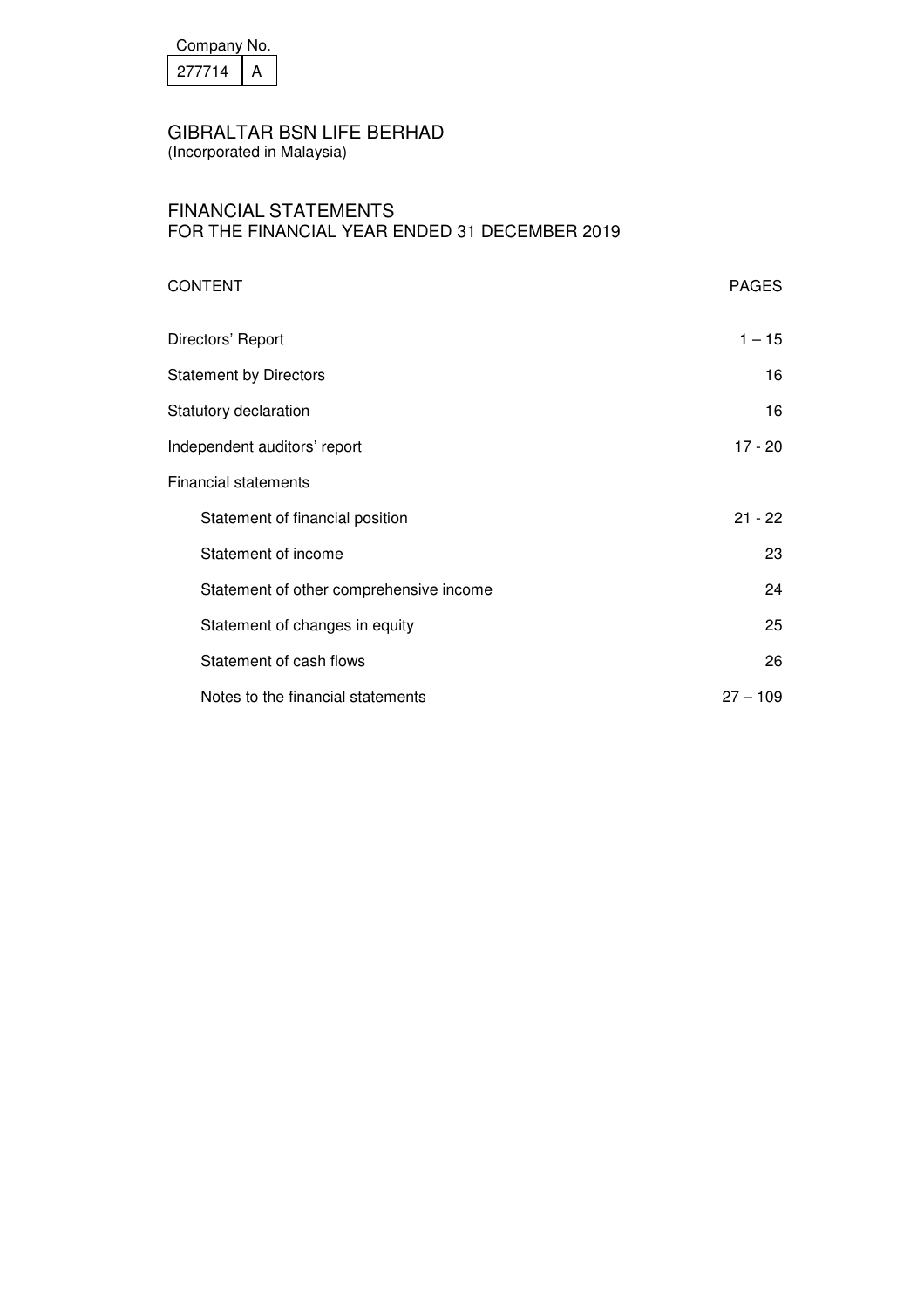| Company No. |  |
|-------------|--|
| 27714       |  |

## DIRECTORS' REPORT

The Directors hereby submit their report together with the audited financial statements of the Company for the financial year ended 31 December 2019.

### PRINCIPAL ACTIVITY

The Company is engaged principally in the underwriting of life insurance business including investment-linked business. There has been no significant change in the nature of this activity during the financial year.

 $BMOOO$ 

FINANCIAL RESULTS

|                             | <b>RIVI UUU</b>     |
|-----------------------------|---------------------|
| Loss for the financial year | (61, 430)<br>====== |

#### DIVIDENDS

No dividend has been declared or paid by the Company since the end of the previous financial statements. The Directors do not recommend the payment of any dividend for the current financial year.

#### RESERVES AND PROVISIONS

All material transfers to or from reserves and provisions during the financial year are disclosed in the financial statements.

#### SHARE CAPITAL

There was no issuance of new ordinary shares during the financial year.

#### PROVISION FOR INSURANCE LIABILITIES

Before the financial statements of the Company were made out, the Directors took reasonable steps to ascertain that there was adequate provision for its insurance liabilities in accordance with the valuation methods specified in Part D of the Risk-Based Capital Framework ("RBC Framework") for Insurers issued by Bank Negara Malaysia ("BNM").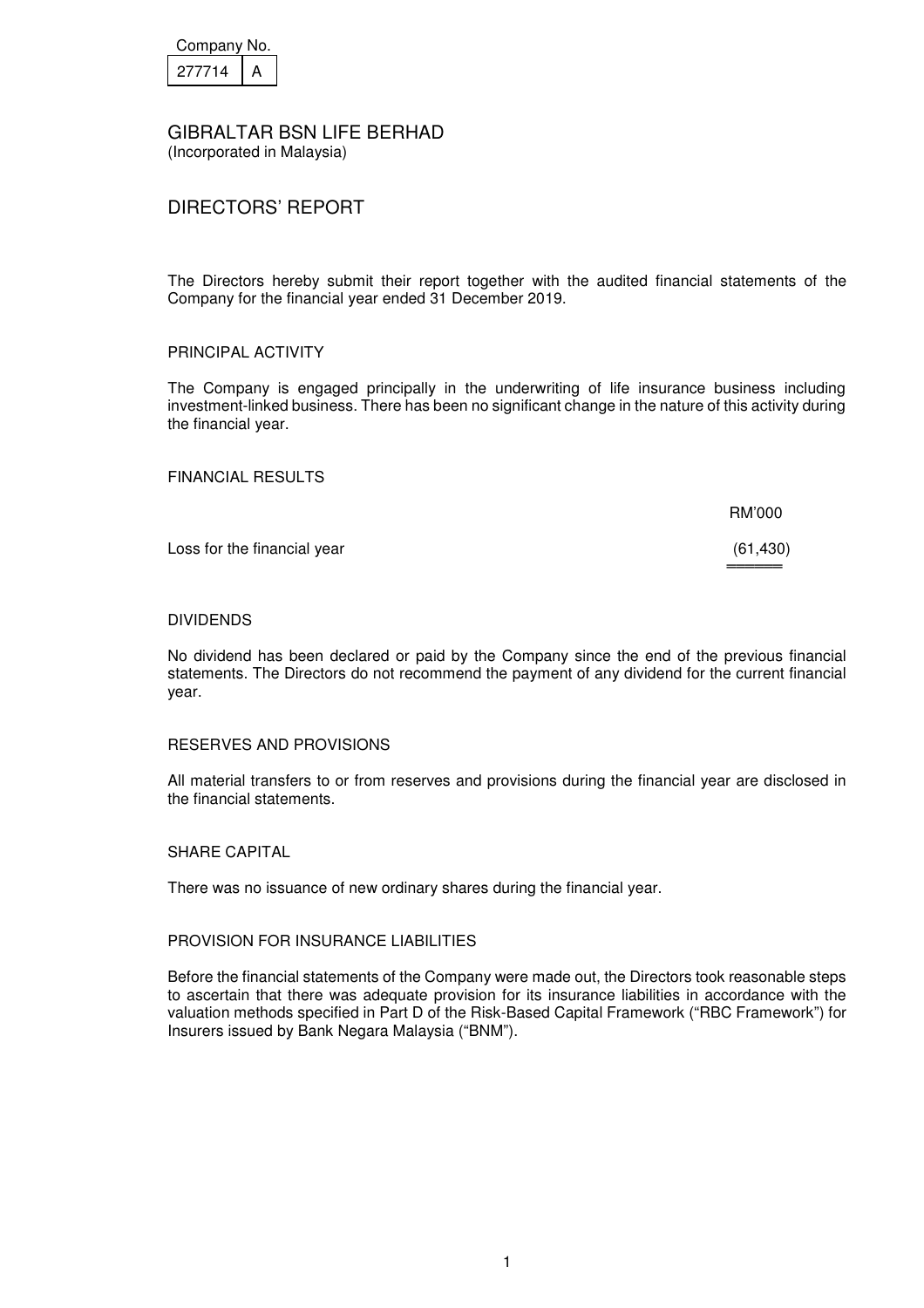| Company No. |  |
|-------------|--|
| 277714      |  |

(Incorporated in Malaysia)

## DIRECTORS' REPORT (CONTINUED)

#### BAD AND DOUBTFUL DEBTS

Before the financial statements of the Company were made out, the Directors took reasonable steps to ascertain that action had been taken in relation to the writing off of bad debts and the making of allowance for doubtful debts, and satisfied themselves that all known bad debts had been written off and adequate allowance had been made for doubtful debts.

At the date of this report, the Directors are not aware of any circumstances that would render the amount written off for bad debts or the amount of the allowance for doubtful debts in the financial statements of the Company inadequate to any substantial extent.

#### CURRENT ASSETS

Before the financial statements of the Company were made out, the Directors took reasonable steps to ensure that any current assets, which were unlikely to be realised in the ordinary course of business, their values as shown in the accounting records of the Company have been written down to an amount which they might be expected to realise.

At the date of this report, the Directors are not aware of any circumstances which would render the values attributed to current assets in the financial statements of the Company misleading.

#### VALUATION METHODS

At the date of this report, the Directors are not aware of any circumstances which have arisen which render adherence to the existing methods of valuation of assets or liabilities of the Company misleading or inappropriate.

### CONTINGENT AND OTHER LIABILITIES

At the date of this report, there does not exist:

- (a) any charge on the assets of the Company that has arisen since the end of the financial year which secures the liabilities of any other person; or
- (b) any contingent liability in respect of the Company that has arisen since the end of the financial year.

No contingent or other liability of the Company has become enforceable or is likely to become enforceable within the year of twelve month after the end of the financial year which, in the opinion of the Directors, will or may substantially affect the ability of the Company to meet its obligations as and when they fall due.

For the purpose of this paragraph, contingent or other liabilities do not include liabilities arising from contracts of insurance underwritten in the ordinary course of business of the Company.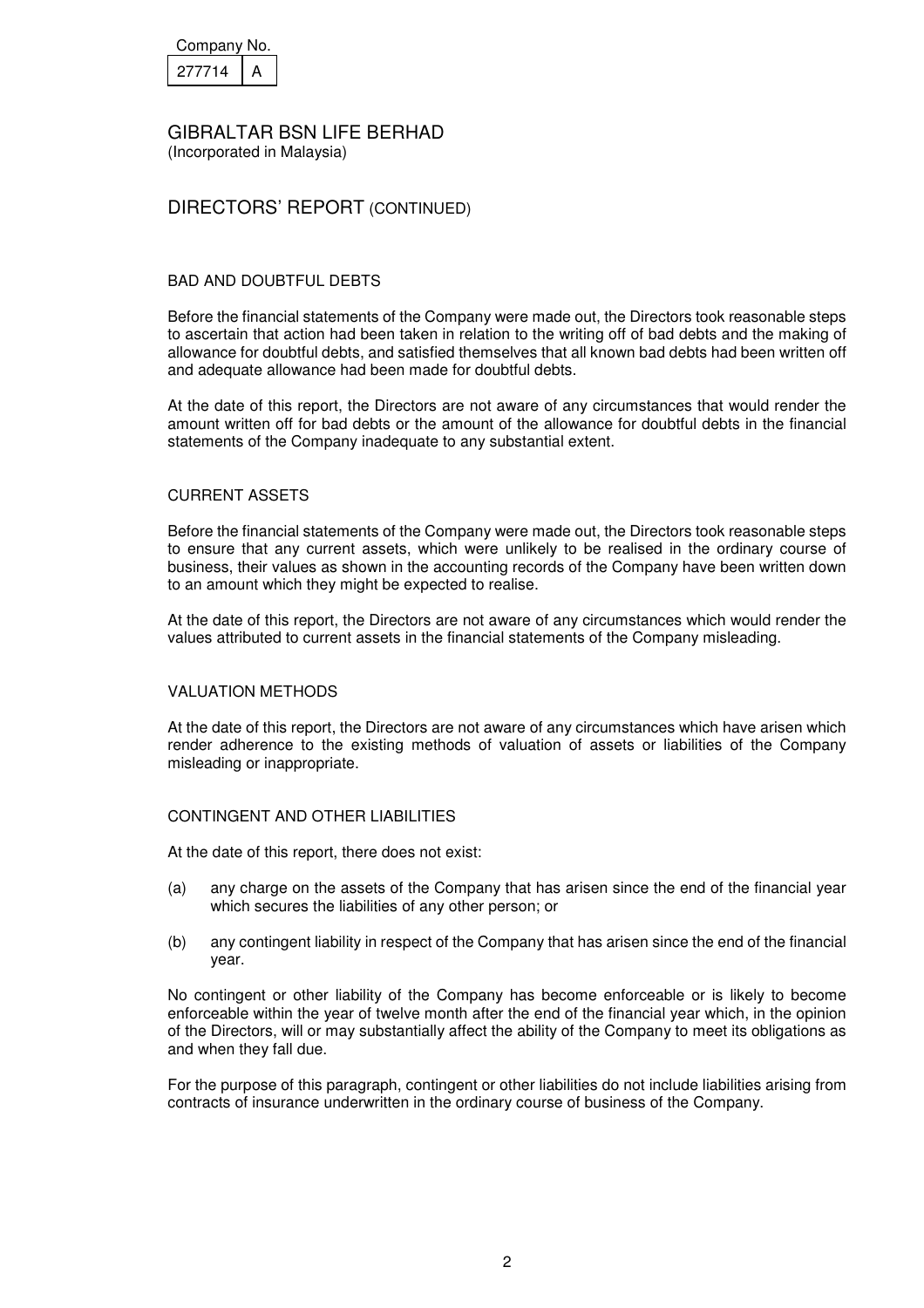| Company No. |  |
|-------------|--|
| 277714      |  |

## DIRECTORS' REPORT (CONTINUED)

### CHANGE OF CIRCUMSTANCES

At the date of this report, the Directors are not aware of any circumstances not otherwise dealt with in this report or the financial statements of the Company which would render any amount stated in the financial statements misleading.

#### ITEMS OF AN UNUSUAL NATURE

The results of the operations of the Company during the financial year were not, in the opinion of the Directors, substantially affected by any item, transaction or event of a material and unusual nature other than those disclosed in the financial statements.

There has not arisen in the interval between the end of the financial year and the date of this report any item, transaction or event of a material and unusual nature likely, in the opinion of the Directors, to affect substantially the results of the operations of the Company for the financial year in which this report is made.

#### CORPORATE GOVERNANCE

The Company, with the leadership of the Board of Directors ("the Board"), has adopted the necessary measures to ensure that the corporate and management practices are consistent with the regulatory requirements and best practice standards ordained under BNM/RH/PD/029-9: Corporate Governance issued by BNM. The Company's policy is to achieve best practices in their business standards for all activities throughout the Company and good corporate governance, which the Board fully recognises to be one of its principal responsibilities to protect and enhance shareholder value and financial performance of the Company.

(a) Key issues and aspects

Key elements of the industry's corporate governance captured by the Frameworks are:

- i. An effective and balanced Board appointed through a predetermined appointment procedure;
- ii. Executive remuneration set by the Board Remuneration Committee that attracts and retains the people needed to run the Company;
- iii. A sound system of internal controls that safeguards the Company's assets and investments, and identifies and manages business risks; and
- iv. The process in respect to disclosure of conflict of interest situation where arising.

The Company's commitment to the corporate governance standards entails the following:

i. The Board currently comprises six directors represented by four independent nonexecutive, one non-independent non-executive and one executive director of calibre, with the necessary skills and diverse corporate experience to ensure that strategies proposed by the management are fully discussed and examined as well as to take into account the long term interests of various stakeholders.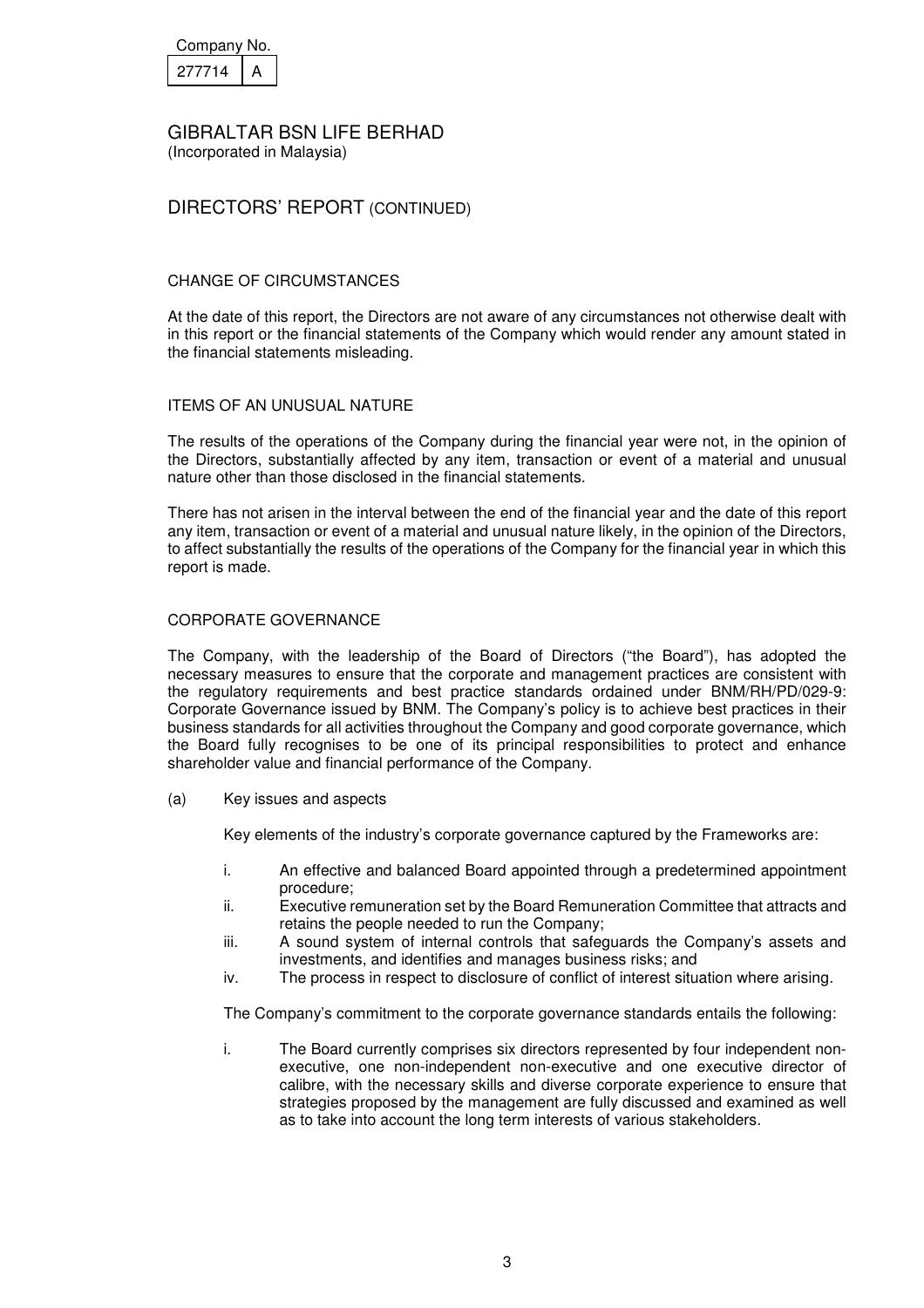| Company No. |  |
|-------------|--|
| 277714      |  |

(Incorporated in Malaysia)

DIRECTORS' REPORT (CONTINUED)

## CORPORATE GOVERNANCE (CONTINUED)

- (a) Key issues and aspects (continued)
	- ii. Executive remuneration is set by the Board Remuneration Committee. The Company's executive remuneration policy is to reward employees competitively, taking into account individual performance, company performance, market comparisons and the competitiveness in the local insurance industry. Remuneration packages are reviewed annually and comprise a mix of basic salary and performance-linked elements.
	- iii. The Board is responsible for the Company's system of internal controls and risk management, and reviewing the effectiveness of these systems which are designed to proactively manage, rather than eliminate, the risk of failure to achieve sustainable business objectives. In achieving this, the following are put in place:
		- the Board Risk Management Committee which oversees and provides overall direction on risk management efforts;
		- a system of financial and business controls which provides regular reports by the Chief Financial Officer ("CFO") and the Chief Executive Officer ("CEO") to the Board;
		- regular assessments of internal controls by the Company's internal audit department; and
		- review of the effectiveness of the internal control processes by the Board Audit Committee, on behalf of the Board.
- (b) Board responsibilities

 The Board is ultimately responsible for the Company's strategic direction and overseeing the performance of the Company. Its focus is on the following:

- i. Strategic plan
- ii. Organisation development
- iii. Shareholder value
- iv. Oversight and control
- v. Corporate governance
- (c) Supply of information

 The Board is mindful that its strategic focus on matters relating to their business and its exposures should be based on informed decisions. Hence, all the Directors are provided with the meeting agenda and Board reports well ahead of Board meetings. This is to enable the Directors to obtain further explanations, where necessary, in order to be briefed properly before the meeting. As and when necessary, the Board, in furtherance of their duties may seek independent professional advice at the Company's expense. All the Directors have access to the advice and services of the Company Secretary.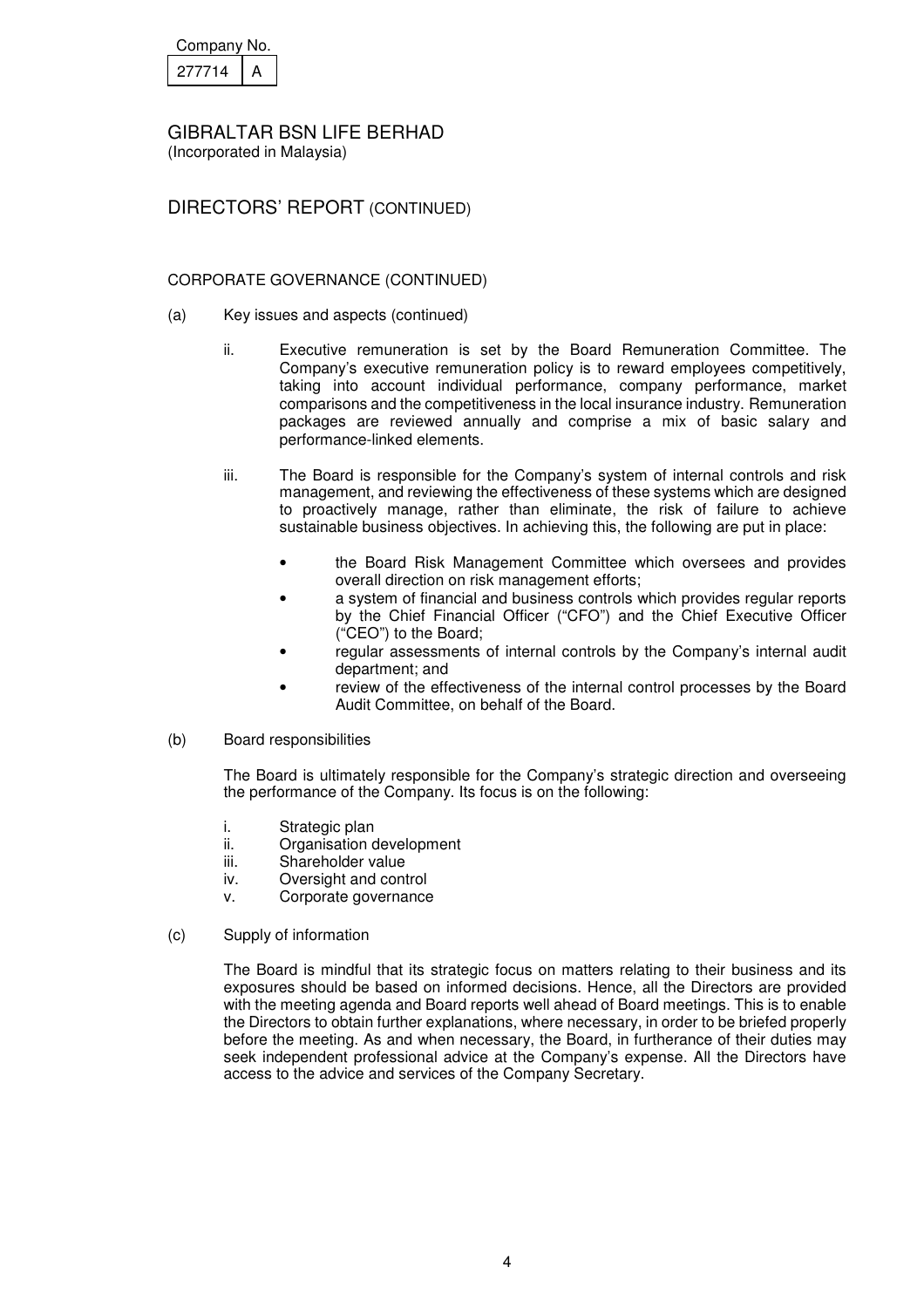| Company No. |  |
|-------------|--|
| 277714      |  |

(Incorporated in Malaysia)

# DIRECTORS' REPORT (CONTINUED)

## CORPORATE GOVERNANCE (CONTINUED)

- (d) Profile of the Directors
	- 1. Dato' Haii Kamil Khalid Ariff Independent Non-Executive Director /Chairman

 Dato' Haji Kamil Khalid Ariff was appointed as an Independent Non-Executive Director of Uni Asia Life Insurance Bhd (now known as Gibraltar BSN Life Berhad) on 24 October 2011. After the acquisition of the company by Prudential Insurance Company of America ("Prudential") and Bank Simpanan Nasional ("BSN") on 2 January 2014, Dato' Haji Kamil Khalid remained on the board of the new company Gibraltar BSN Life Bhd. He was subsequently appointed Chairman of the Board on 20 January 2017. He is currently a member of Board Risk Management, Board Audit, Board Nomination and Board Remuneration Committees.

 Dato' Haji Kamil Khalid is also Chairman of Liberty Insurance Berhad and sits on the Board of Bank Muamalat Malaysia Berhad as an Independent Director. He is also a director of Awan Inspirasi Sdn Bhd.

 Dato' Haji Kamil Khalid graduated with MBA in International Business from Michigan, USA in 1979. Prior to this, he obtained BSc in Management from Syracuse University, New York and the Diploma in Public Administration from ITM. His last position was as Managing Director/Chief Executive Officer of Mahkota Technologies Sdn Bhd (formerly known as General Electric Company of the UK) - dealing mainly in the electrical engineering/supply Industry. Upon his retirement he was appointed Chairman/Director of several other private companies.

Over his illustrious career spanning over 41 years, Dato' Haji Kamil Khalid served in numerous Management and Board positions in several large corporate entities which among others include, The New Straits Times, Kumpulan Perangsang Selangor Bhd, Kumpulan Guthrie Bhd and Idris Hydraulic Bhd. During this time, he was exposed to various multi-faceted industries that is Advertising & Publishing, Trading, Manufacturing and Engineering. He was also a founder Director of the Kuala Lumpur Tin Market, which he, as part of a Government Steering Committee, helped set up in the mid-1980s.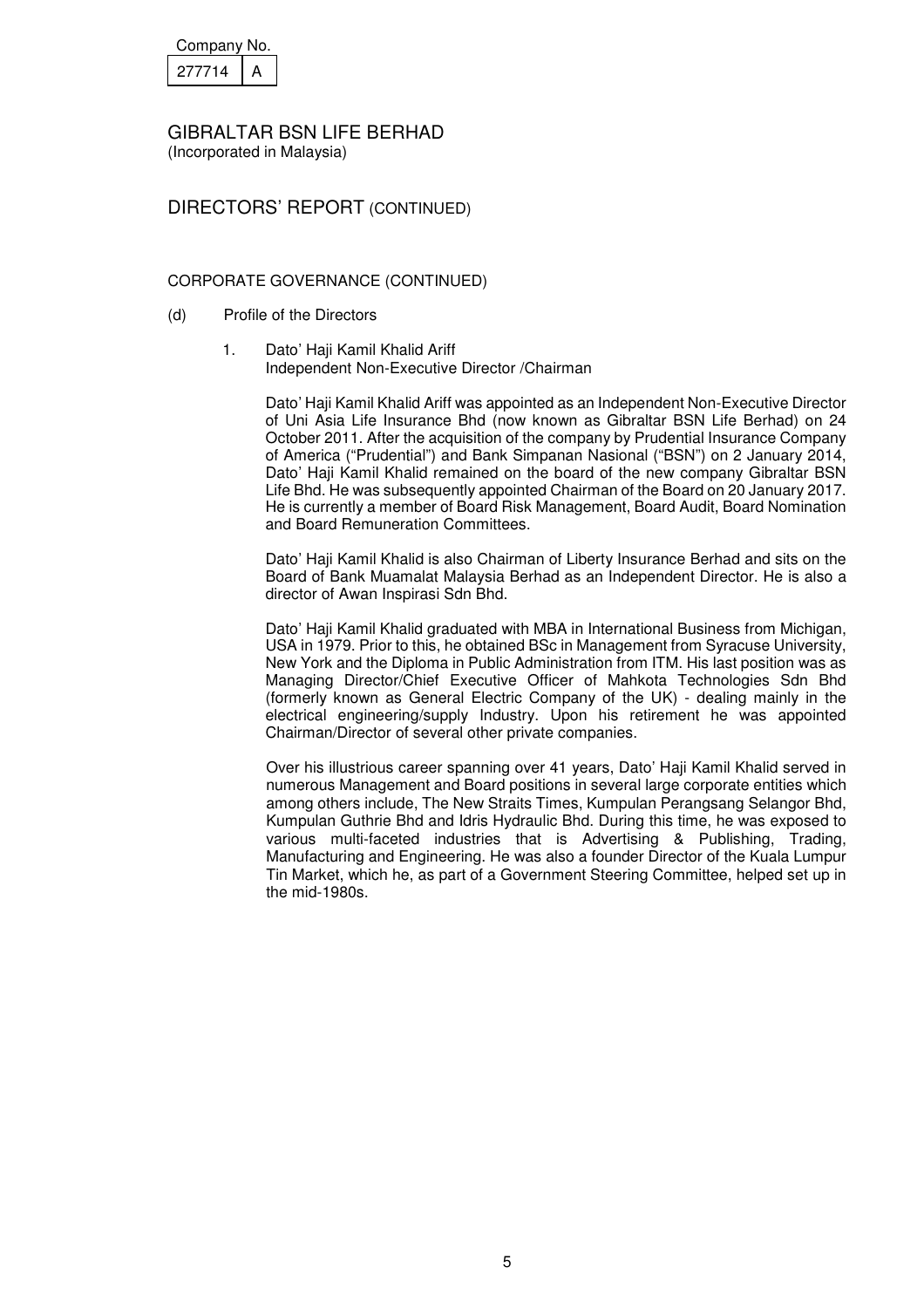| Company No. |  |
|-------------|--|
| 277714      |  |

DIRECTORS' REPORT (CONTINUED)

CORPORATE GOVERNANCE (CONTINUED)

- (d) Profile of the Directors (continued)
	- 2. Dato' Danapalan A/L T.P. Vinggrasalam Independent Non-Executive Director

Dato' Danapalan A/L T.P. Vinggrasalam was appointed as an Independent Non-Executive Director to the Board of Gibraltar BSN Life Berhad on 2 January 2014. He is the Chairman of the Board Risk Management and Board Remuneration Committees and a member of the Board Audit and Board Nomination Committees.

 He started his career with the Malaysian Administrative and Diplomatic Services in 1966. He served over 30 years in government service holding positions including Secretary of the Royal Commission on the Teaching Services, Deputy Secretary-General of the Ministry of Social and Community Development and Deputy Director of INTAN. In 1991, he was appointed as the Secretary General of Ministry of Science, Technology and the Environment until his retirement in March 1998. From June 1998 to 2004 he served as Senior Vice President of the Multimedia Development Commission. From 2004 to 2006 Dato' Danapalan was the Chairman and Chief Executive Officer of Malaysian Communication and Multimedia Commission (MCMC).

 Dato' Danapalan is currently a Director of Sirim QAS International Sdn Bhd (a subsidiary of SIRIM Berhad) and a member of the Board of Trustees of Maybank Foundation and Tun Sambanthan Scholarship Fund. Prior to this he was a Senior Independent Director of Telekom Malaysia Berhad and held directorships in wholly owned subsidiaries of Telekom Malaysia. He has also served on the boards of Bank Simpanan, Affin Fund and MUST University. Dato' Danapalan has recently accepted the appointment to the Board of Instapay Technologies Sdn Bhd.

 Dato' Danapalan holds a Bachelor of Arts (Honours) from University of Malaya and a Master of Public Administration from Penn State University, USA.

3. Mr Ramesh Pillai

Independent Non-Executive Director

 Mr Ramesh Pillai was appointed to the Board of Gibraltar BSN Life Berhad on 1 July 2016 as an Independent Non-Executive Director. He is a member of Board Risk Management, Board Audit, Board Nomination and Board Remuneration Committees.

 Mr Ramesh started his career with Price Waterhouse's Financial Institutions specialism in London gaining experience in Audit, Consultancy and Corporate Finance assignments. He has over 32 years of risk management experience, both in the public and private sector and has held various positions, including that of CEO, Finance Director and Group Chief Risk Officer (in Conventional and Islamic Banks). He was also with Pengurusan Danaharta Nasional as its Chief Risk Officer as well as Bank Negara Malaysia as the Head of its Deposit Insurance Taskforce.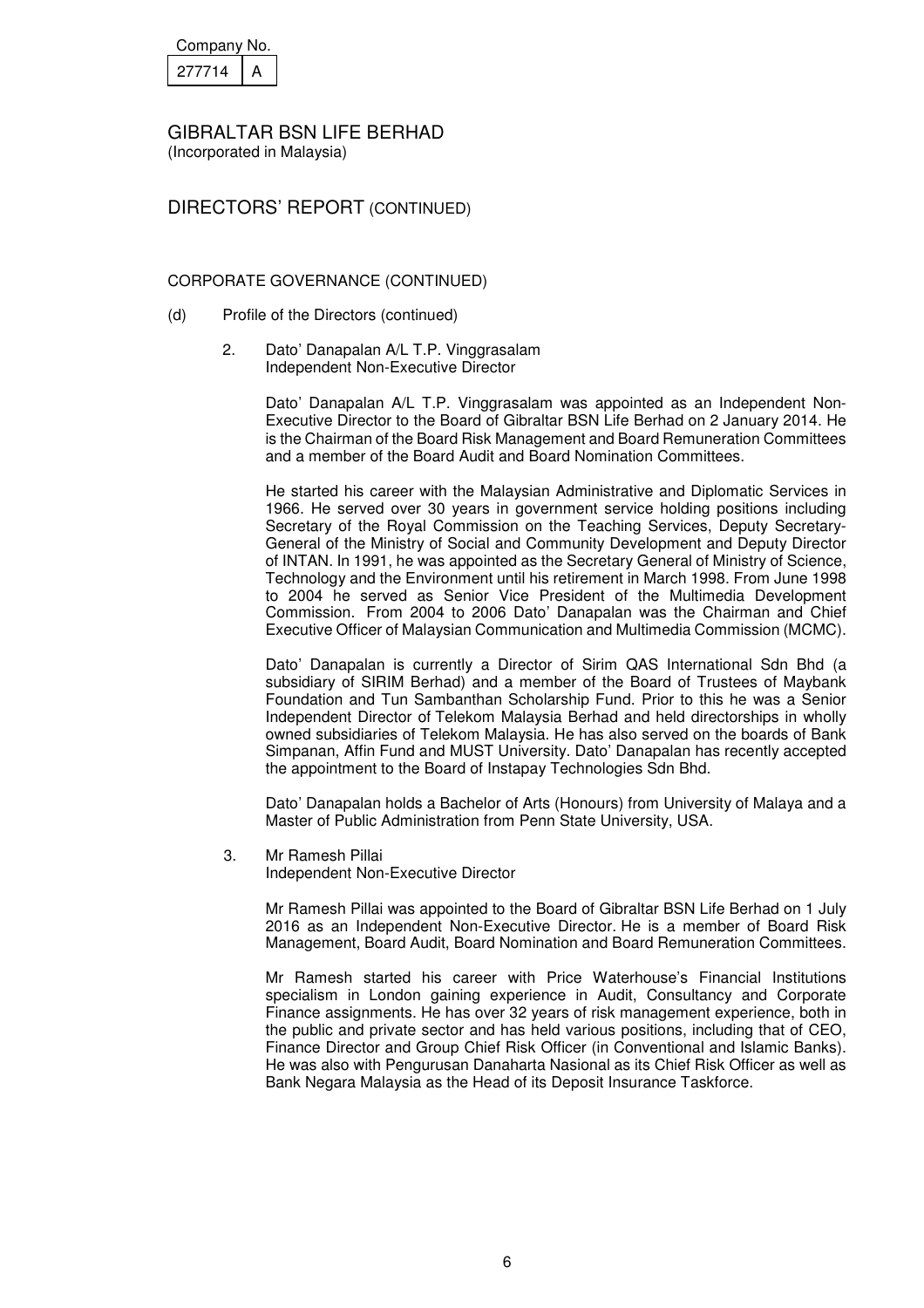| Company No. |  |
|-------------|--|
| 277714      |  |

(Incorporated in Malaysia)

## DIRECTORS' REPORT (CONTINUED)

### CORPORATE GOVERNANCE (CONTINUED)

- (d) Profile of the Directors (continued)
	- 3. Mr Ramesh Pillai Independent Non-Executive Director (continued)

Mr Ramesh is currently the Chairman of the Board of Governors of the International Institute of Enterprise Risk Practitioners (IERP® - providing professional certification in Enterprise Risk Management) as well as the Group Managing Director of Friday Concepts (International), an International Boutique Risk Management, Governance and Compliance consultancy. He is also an Independent Non-Executive Director of AmInvestment Bank Berhad and AmGeneral Insurance Berhad. He is also a Board member of Brunei based Insurans Islam TAIB Holdings Sendirian Berhad Group.

Mr Ramesh holds a Bachelor of Science (Honours) in Economics with Accountancy from Loughborough University, United Kingdom, where he specialized in Economics and Banking in general, and Islamic Banking in particular. He is a fellow of the Institute of Chartered Accountants in England and Wales (1991) as well as the Malaysian Institute of Accountants, a Certified Enterprise Risk Manager, a Certified Risk Professional, a Qualified Risk Director, a certified Islamic Enterprise Risk Manager and a Qualified Risk Auditor.

### 4. Mr Oh Teik Tatt

Independent Non-Executive Director

Mr Oh Teik Tatt was appointed as an Independent Non-Executive Director on 24 January 2017. He is the Chairman of Board Audit and Board Nomination and a member of Board Risk Management and Board Remuneration Committees.

He is a graduate in Agricultural Science from University of Malaya, and was the Managing Director of Tractors Malaysia Holdings Berhad for 11 years until his retirement in 2004. He was the Chairman of Landmarks Bhd, and is on the Board of a number of companies.

5. Encik Kameel Abdul Halim Non-Independent Non-Executive Director

> Encik Kameel Abdul Halim was appointed as a Non-Independent Non-Executive Director of Gibraltar BSN Life Berhad on 29 March 2018. He is a member of the Board Remuneration Committee. Encik Kameel is currently the Chief Operating Officer of Bank Simpanan Nasional ("BSN") where he oversee BSN's banking and credit operations, treasury and investment, digital banking as well as information technology.

> Encik Kameel has over 21 years of banking experience comprising both commercial banking, central banking and development finance. He first began his career at HSBC (M) Berhad with exposures in branch operations, trade finance and credit lending. He then left to join the Central Bank of Malaysia where for 12 years has served in several key departments including supervision, surveillance and policy development.

> Encik Kameel holds a Master's Degree in Risk Management from University of Nottingham.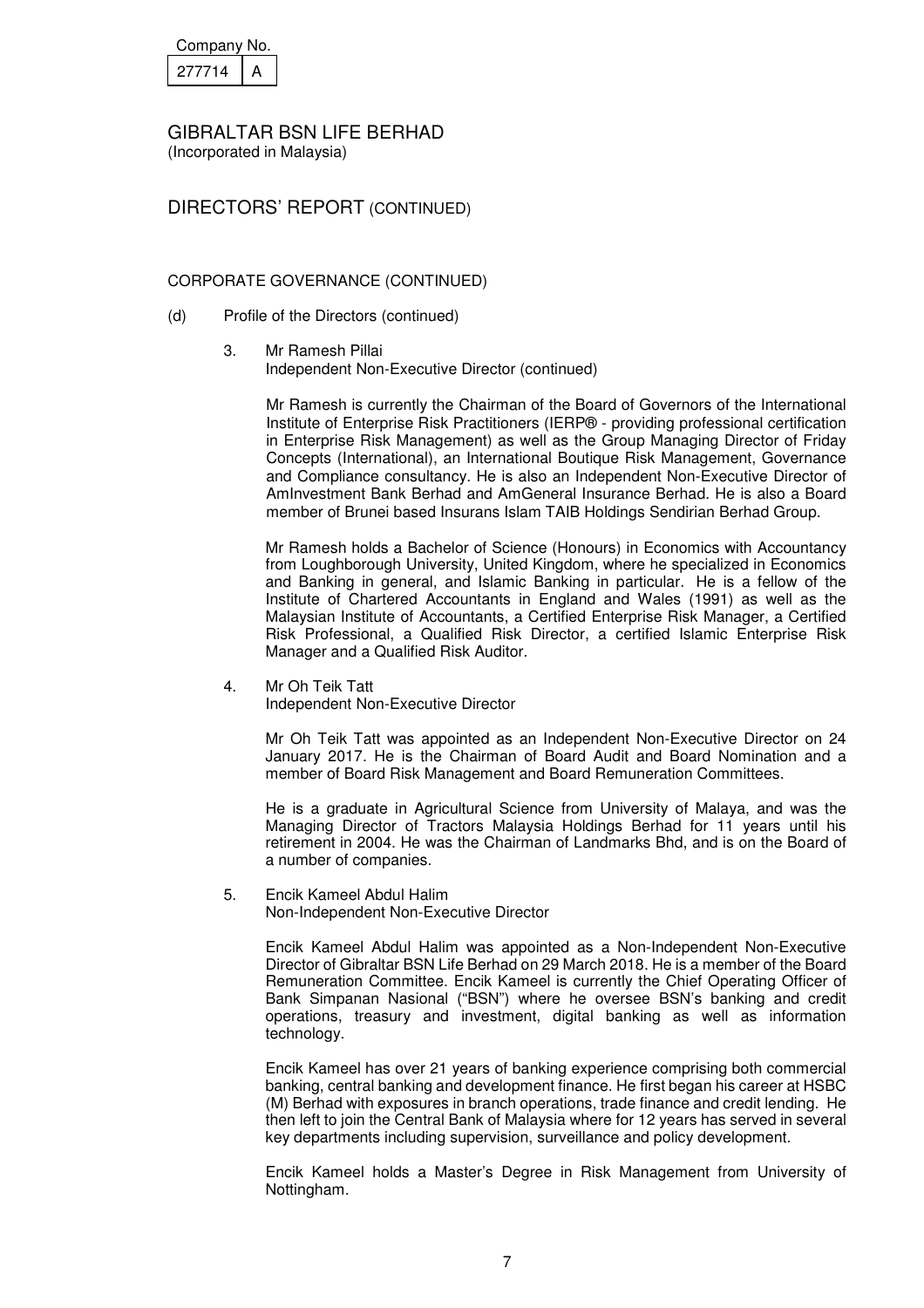| Company No. |  |
|-------------|--|
| 277714      |  |

DIRECTORS' REPORT (CONTINUED)

### CORPORATE GOVERNANCE (CONTINUED)

- (d) Profile of the Directors (continued)
	- 6. Mr Jonathan Graybill Executive Director

Mr Jonathan Graybill, President, Asia ex-Japan, The Prudential International Insurance ("Prudential") was appointed as an Executive Director of Gibraltar BSN Life Berhad on 18 September 2017. He is a member of the Board Nomination Committee.

Mr Graybill has a long and successful track record at Prudential with more than 30 years of service. He started as an accounting specialist in the Retirement business and subsequently joined the U.S. Individual Life Insurance Operations & Systems where he quickly took on greater responsibilities. He moved to the international division in 2013 as the Head of Operations & Systems and leveraged his experience in the U.S. to raise the standards across Prudential. The Gibraltar BSN joint venture in Malaysia was formed in 2014, and he led Prudential's efforts to build systems, processes and policies for the partnership to ensure the organisation met its customer commitments. He then moved to Singapore in 2016 as Regional President for the Asia region outside of Japan and has been focused on elevating the quality of talent and reinforcing Prudential's high ethical standards while advancing the growth of the business. Under his leadership, Prudential established the PFI Mega Life joint venture in Indonesia, one of the most complex markets in which Prudential does business. Mr Graybill was promoted to Senior Vice President, International Business in November 2018, in recognition of his strong leadership in highly complex and dynamic business environments.

Mr Graybill holds a Bachelor of Science in Finance from Pennsylvania State University and a Master of Business Administration from Temple University.

7. Mr Michael Scott Fisher Executive Director

> Mr Michael Scott Fisher was appointed as an Executive Director of Gibraltar BSN Life Berhad on 24 January 2017. He is Vice President and Chief Risk Officer for Prudential International Insurance ("Prudential"). He joined Prudential in 1986 and has been a member of Prudential since 1990.

> Prior to his current role, Mr Fisher spent five years working on a variety of strategic initiatives including the U.S. lead on the acquisition and integration of Star Life & Edison Life into Gibraltar Life in Japan. Mr Fisher served as the Risk Officer of Prudential from 2004 – 2009 and was instrumental in developing and implementing a formal risk based Control Assessment Protocol across all Prudential operations. Earlier in his career Mr Fisher served in a variety of roles in Finance, including Prudential Controller from 1997 – 2001. He also led the implementation of the Sarbanes-Oxley compliance in Prudential.

> He earned a Bachelor of Science degree in Industrial Management from Carnegie Mellon University.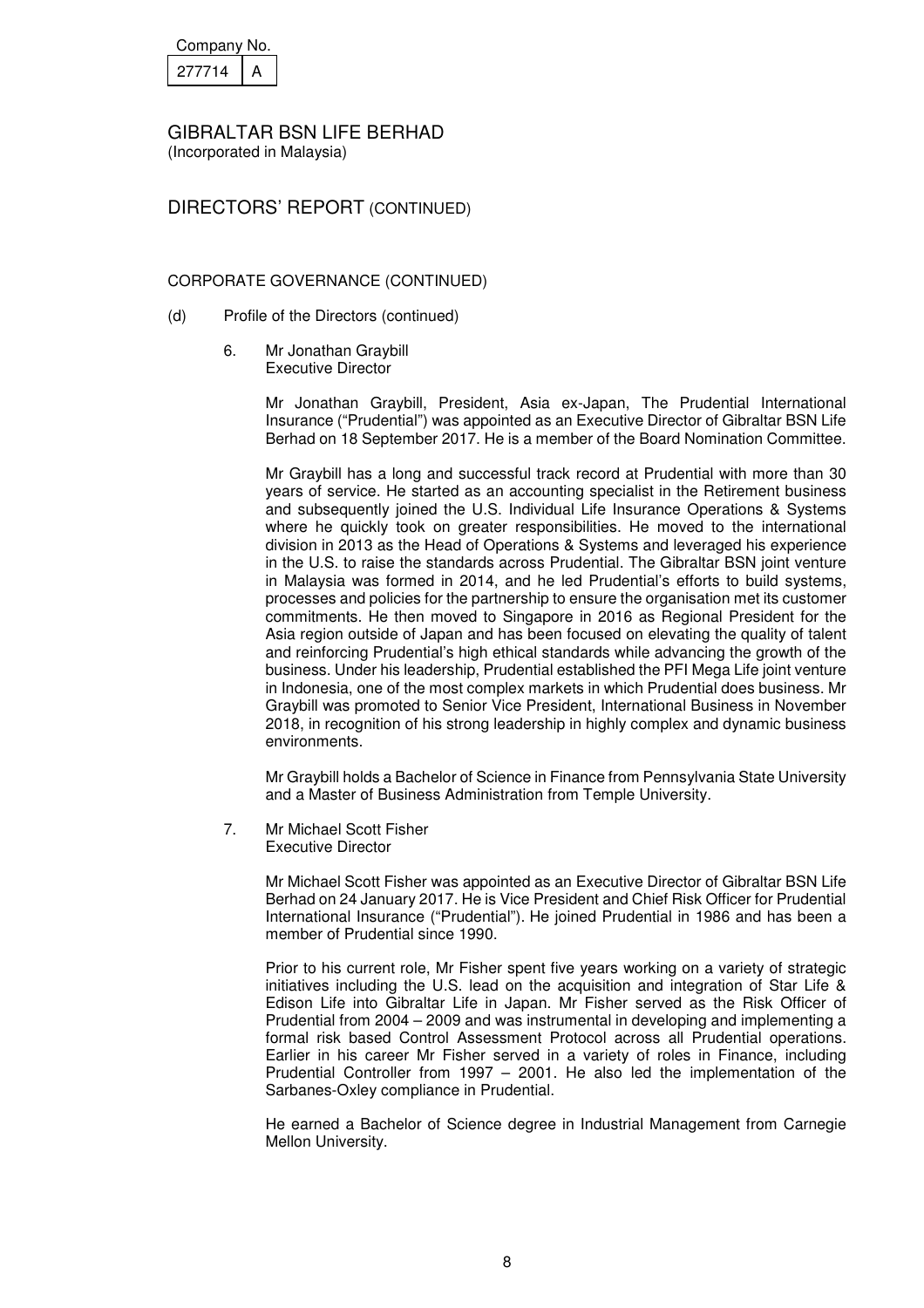| Company No. |  |
|-------------|--|
| 277714      |  |

(Incorporated in Malaysia)

## DIRECTORS' REPORT (CONTINUED)

### CORPORATE GOVERNANCE (CONTINUED)

- (d) Profile of the Directors (continued)
	- 7. Mr Michael Scott Fisher Executive Director (continued)

 Mr Fisher is also the Chairman of Gibraltar Re Bermuda, and is a Director of Prudential Holdings Japan and Prudential of Japan.

Mr Fisher resigned as a member of the Board of the Company on 20 August 2019.

(e) The Board meetings and attendance for the financial year ended 31 December 2019 are as follows:

| Name of Directors                                 | Number of<br>Board meetings<br>(Attended/Held) |
|---------------------------------------------------|------------------------------------------------|
| Dato' Haji Kamil Khalid Ariff (Chairman)          | 6/6                                            |
| Dato' Danapalan A/L T.P. Vinggrasalam             | 6/6                                            |
| Ramesh Pillai                                     | 6/6                                            |
| Oh Teik Tatt                                      | 6/6                                            |
| Michael Scott Fisher (Resigned on 20 August 2019) | 3/4                                            |
| Jonathan Graybill                                 | 6/6                                            |
| Kameel bin Abdul Halim                            | 6/6                                            |

(f) Appointment/re-appointment of Directors

 The appointment/re-appointment of the Directors is based on the Company's Articles of Association. All the Directors who are appointed by the Board are subject to re-election every succeeding year; thereafter one-third of the Directors (being those who have been longest in office) shall be retired or re-elected.

(g) Directors' training

 Apart from the Financial Institutions Directors' Education ("FIDE") Programme accredited by International Centre for Leadership in Finance ("ICLIF"), the Directors are encouraged to attend continuous education programs and seminars to keep abreast with developments in the industry. The Company also keeps a record of the Directors' training programs and attendance to the said programme.

During the year, the Directors participated in the following events:-

- Fintech Industry Conference 2019
- Emerging Risks, the Future Board and Return on Compliance
- Enterprise Risk Management: Dealing with the New Wave by IERP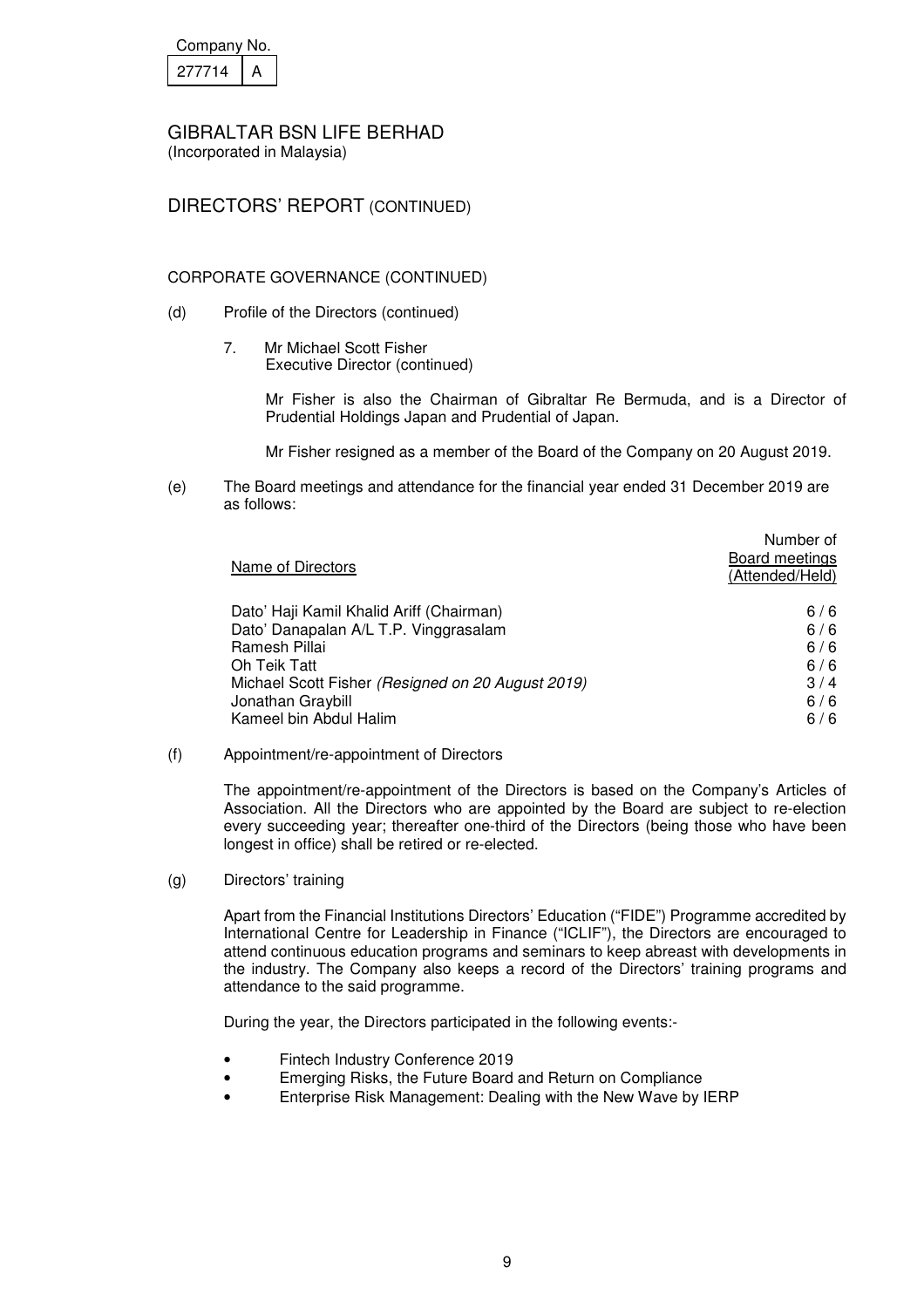| Company No. |  |
|-------------|--|
| 277714      |  |

(Incorporated in Malaysia)

## DIRECTORS' REPORT (CONTINUED)

### CORPORATE GOVERNANCE (CONTINUED)

(h) Directors' responsibility statement with respect to the financial statements.

 The Directors are required by the Companies Act 2016 to prepare financial statements for each financial year which have been made out in accordance with the Malaysian Financial Reporting Standards ("MFRS"), International Financial Reporting Standards ("IFRS") and comply with the requirements of the Companies Act 2016 in Malaysia and give a true and fair view of the state of affairs of the Company at the end of the financial year and of the results and cash flows of the Company for the financial year.

In preparing the financial statements, the Directors have:

- adopted suitable accounting policies and applied them consistently;
- made judgements and estimates that are reasonable and prudent;
- ensured that all applicable accounting standards have been followed; and
- prepared financial statements on the going concern basis as the Directors have a reasonable expectation, having made enquiries that the Company has adequate resources to continue in operational existence for the foreseeable future.

The Directors have the responsibility for ensuring that the Company keeps accounting records which disclose, with reasonable accuracy, the financial position of the Company and to ensure that the financial statements comply with the requirements of the Companies Act 2016 in Malaysia.

The Directors have overall responsibility to take steps to safeguard the assets of the Company and to prevent and detect fraud and irregularities.

(i) Financial reporting

 In presenting the annual financial statements, the Directors aim to present a balanced and understandable assessment of the Company's position and prospects.

(j) Board Committees

 The Board has assigned specific responsibilities to four (4) Board committees (Board Audit, Board Remuneration, Board Nomination and Board Risk Management Committees), details of which are set out below. These Board committees have the authority to examine particular issues and report back to the Board with their recommendations. The ultimate responsibility for the final decision on all matters, however, lies with the Board.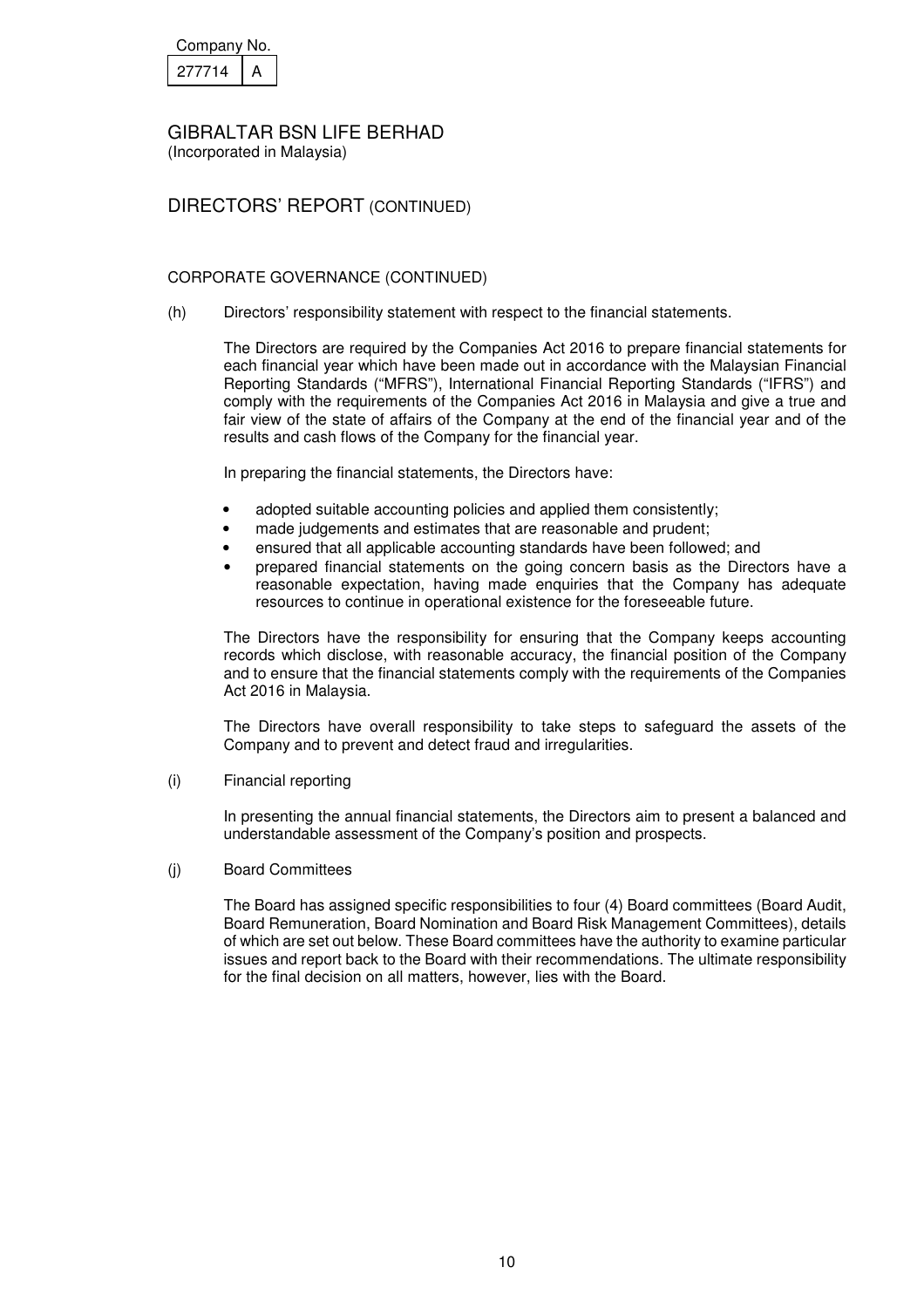| Company No. |  |
|-------------|--|
| 27714       |  |

(Incorporated in Malaysia)

## DIRECTORS' REPORT (CONTINUED)

## CORPORATE GOVERNANCE (CONTINUED)

(k) Board Audit Committee

 The Board Audit Committee meetings and attendance for the financial year ended 31 December 2019 are as follows:

| Name of Directors                     | Number of<br>Audit meetings |
|---------------------------------------|-----------------------------|
|                                       | (Attended/Held)             |
| Oh Teik Tatt (Chairman)               | 4/4                         |
| Dato' Haji Kamil Khalid Ariff         | 4/4                         |
| Dato' Danapalan A/L T.P. Vinggrasalam | 4/4                         |
| Ramesh Pillai                         | 4/4                         |

 The Board Audit Committee reviews the Company's accounting policies, systems of internal controls and risk management, reports from the Company's internal and external auditors and determines that appropriate actions are being taken by the management. Its conclusions are reported to the Board, which takes responsibility for the Company's system of internal controls.

 The Audit Committee also considers the Company's published financial statements for statutory compliance and best practice standards, and recommends to the Board appropriate disclosure in these reports. It also reviews the performance of the Company's external auditors annually to ensure an objective, professional and cost-effective relationship. It recommends to the Board the external auditors fees for their audit services.

(l) Board Remuneration Committee

 The Board Remuneration Committee meetings and attendance for the financial year ended 31 December 2019 are as follows:

| Number of<br>Remuneration meetings<br>(Attended/Held) |
|-------------------------------------------------------|
| 3/3                                                   |
| 3/3                                                   |
| 3/3                                                   |
| 3/3                                                   |
| 3/3                                                   |
|                                                       |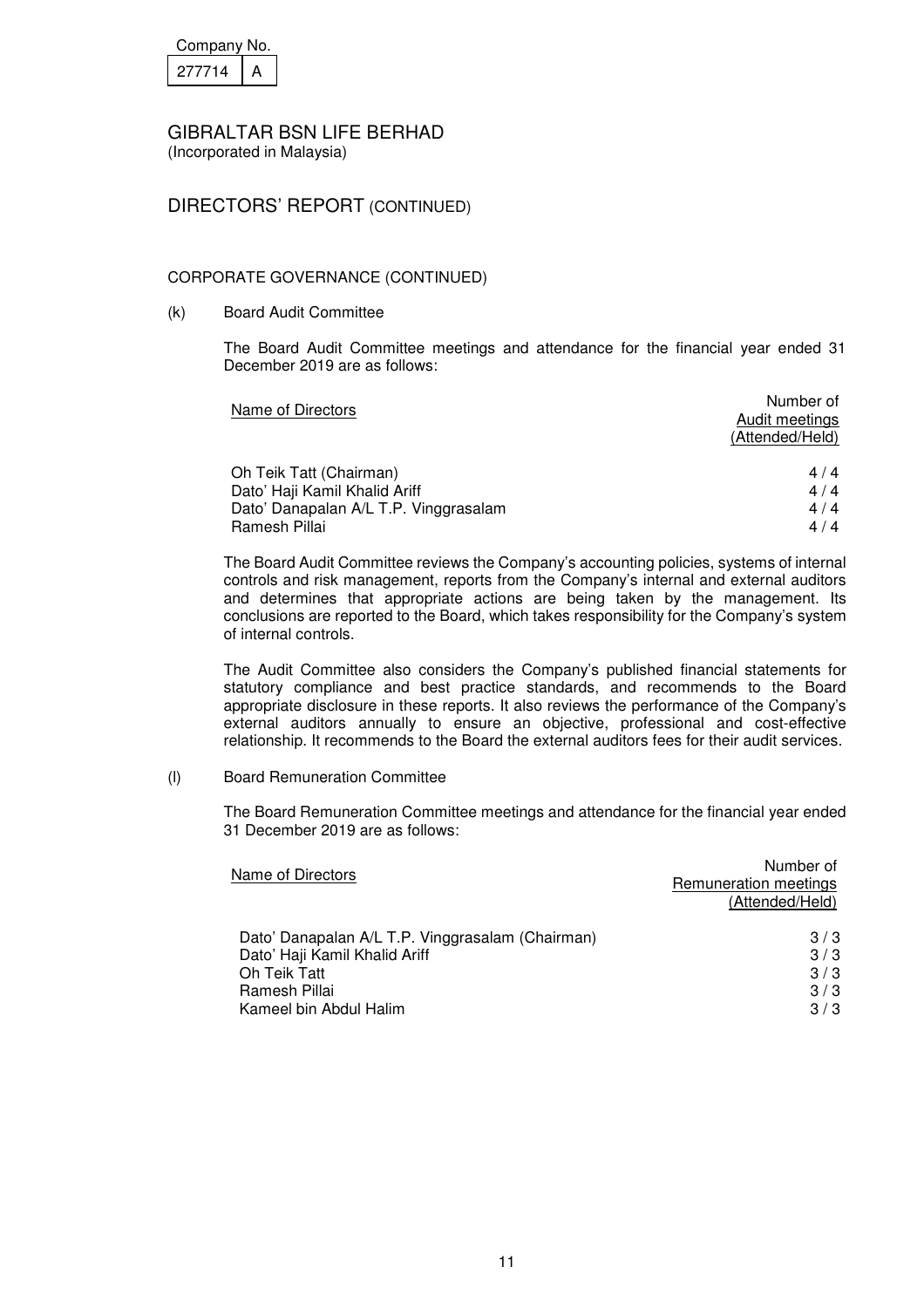| Company No. |  |
|-------------|--|
| 277714      |  |

(Incorporated in Malaysia)

## DIRECTORS' REPORT (CONTINUED)

### CORPORATE GOVERNANCE (CONTINUED)

(l) Board Remuneration Committee (continued)

The Board Remuneration Committee recommends the remuneration policy for the Directors, the CEO and senior management reporting to the Board. Specifically, the Remuneration Committee agrees their service/employment contracts, salaries, other benefits, including bonuses and participation in the Company's long-term incentive plans, and other terms and conditions of service/employment.

It also agrees terms for their cessation of service/employment, approves changes in the Company's long term incentive plans, recommends to the Board those plans which require shareholder approval and oversees their operations.

#### Remuneration of the Directors and the CEO

The aggregate remuneration of the Directors and the remuneration of the CEO have been disclosed in Note 25 to the financial statements, meeting the minimum requirement of BNM/RH/STD 032-5.

(m) Board Nomination Committee

 The Board Nomination Committee meetings and attendance for the financial year ended 31 December 2019 are as follows:

|                                       | Number of           |
|---------------------------------------|---------------------|
| Name of Directors                     | Nomination meetings |
|                                       | (Attended/Held)     |
| Oh Teik Tatt (Chairman)               | 5/5                 |
| Dato' Haji Kamil Khalid Ariff         | 5/5                 |
| Jonathan Graybill                     | 5/5                 |
| Dato' Danapalan A/L T.P. Vinggrasalam | 5/5                 |
| Ramesh Pillai                         | 5/5                 |

 The Board Nomination Committee recommends to the Board the appointments of all Directors, Senior Management and regularly reviews profile of the skills and attributes required from the Directors as a whole to ensure an appropriate balance of expertise and ability. This profile is used to assess the suitability of candidates put forward by the Directors and shareholders.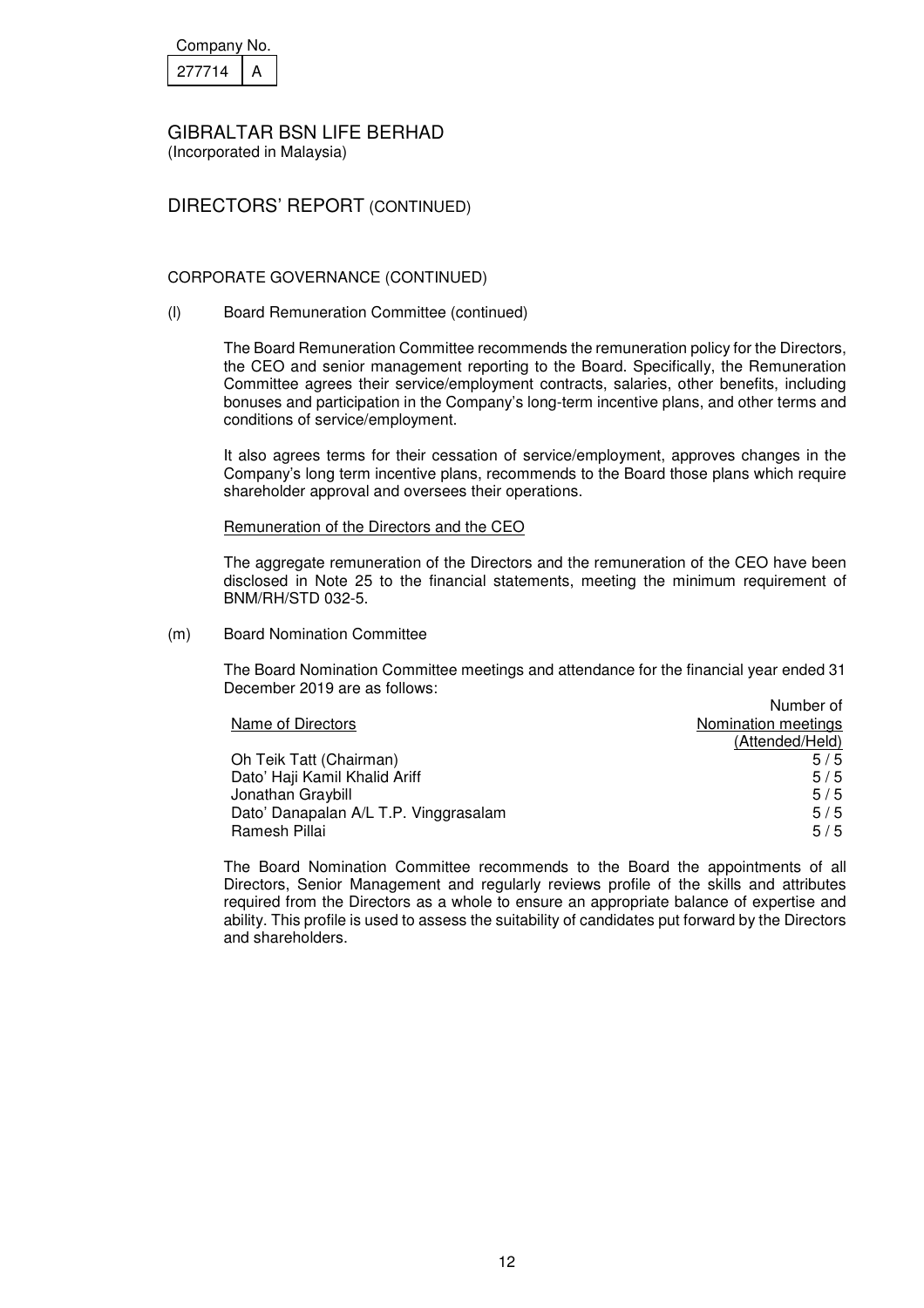| Company No. |  |
|-------------|--|
| 27714       |  |

(Incorporated in Malaysia)

## DIRECTORS' REPORT (CONTINUED)

### CORPORATE GOVERNANCE (CONTINUED)

(n) Board Risk Management Committee

 The Board Risk Management Committee meetings and attendance for the financial year ended 31 December 2019 are as follows: Number of

|                                                  | <b>NUTTIVEL OF</b> |
|--------------------------------------------------|--------------------|
| Name of Directors                                | Risk meetings      |
|                                                  | (Attended/Held)    |
| Dato' Danapalan A/L T.P. Vinggrasalam (Chairman) | 4/4                |
| Dato' Haji Kamil Khalid Ariff                    | 4/4                |
| Ramesh Pillai                                    | 4/4                |
| Oh Teik Tatt                                     | 4/4                |

 The duties and responsibilities of the Board Risk Management Committee are guided by its approved Terms of Reference by the Board of Directors. The key roles of the committee are as follows: -

- (a) To review and approve the Annual Plan of Risk Management and Compliance Department;
- (b) To review and recommend frameworks, policies, risk appetite of Risk Management and Compliance Departments for the Board's approval;
- (c) To review and ensure that adequate infrastructure, resources and systems are in place for Risk Management and Compliance Departments to effectively carry out their respective responsibilities;
- (d) To receive and review periodic reports from Risk Management and Compliance Departments on risk exposure, risk profile, fraud related matters, regulatory developments and compliance events;
- (e) To review Risk Management and Compliance reports as well as provide recommendations and constructive challenge to Senior Management.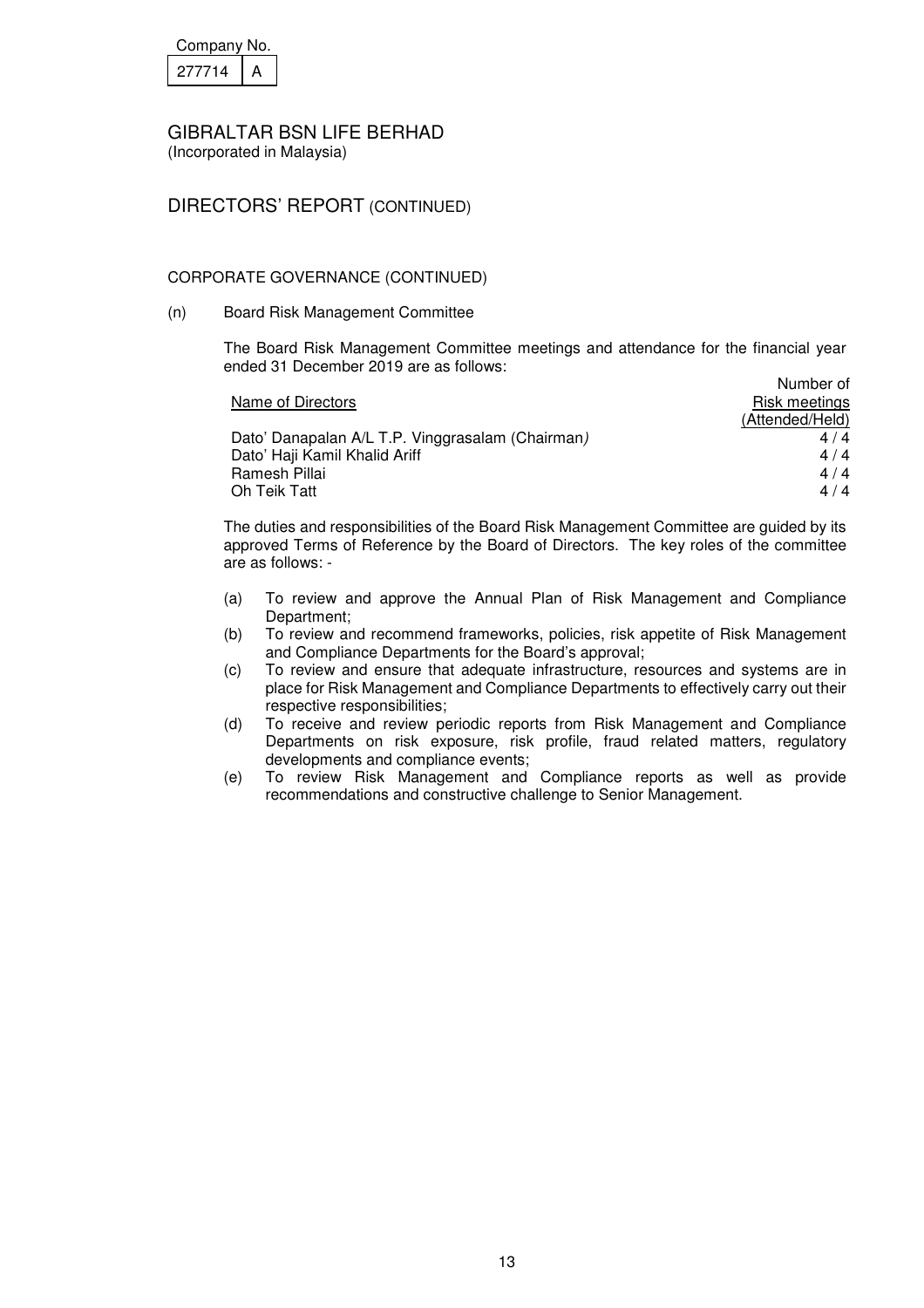| Company No. |  |
|-------------|--|
| 27714       |  |

(Incorporated in Malaysia)

## DIRECTORS' REPORT (CONTINUED)

### CORPORATE GOVERNANCE (CONTINUED)

#### DIRECTORS' INTERESTS

According to the register of Directors' shareholdings, the Directors in office at the end of the financial year did not hold any interest in shares and options over shares in the Company or shares and debentures of its related corporations during the financial year.

#### DIRECTORS' BENEFITS

During and at the end of the financial year, no arrangements subsisted to which the Company is a party with the object or objects of enabling Directors of the Company to acquire benefits by means of the acquisition of shares in, or debentures of, the Company or any other body corporate.

Since the end of the previous financial year, no Director of the Company has received or become entitled to receive any benefit (other than Directors' remuneration as shown in the financial statements) by reason of a contract made by the Company or a related corporation with the Director or with a firm of which the Director is a member, or with a company in which the Director has a substantial financial interest.

There is no indemnity given to or insurance affected for director, officer or auditor of the Company during the financial year.

#### ULTIMATE HOLDING COMPANY

The Directors regard Gibraltar BSN Holdings Sdn. Bhd., as the immediate holding company; Prudential Financial, Inc. ("PFI"), as the ultimate holding company and The Prudential Insurance Company of America ("PICA"), as the penultimate holding company. PFI and PICA are incorporated in the United States of America.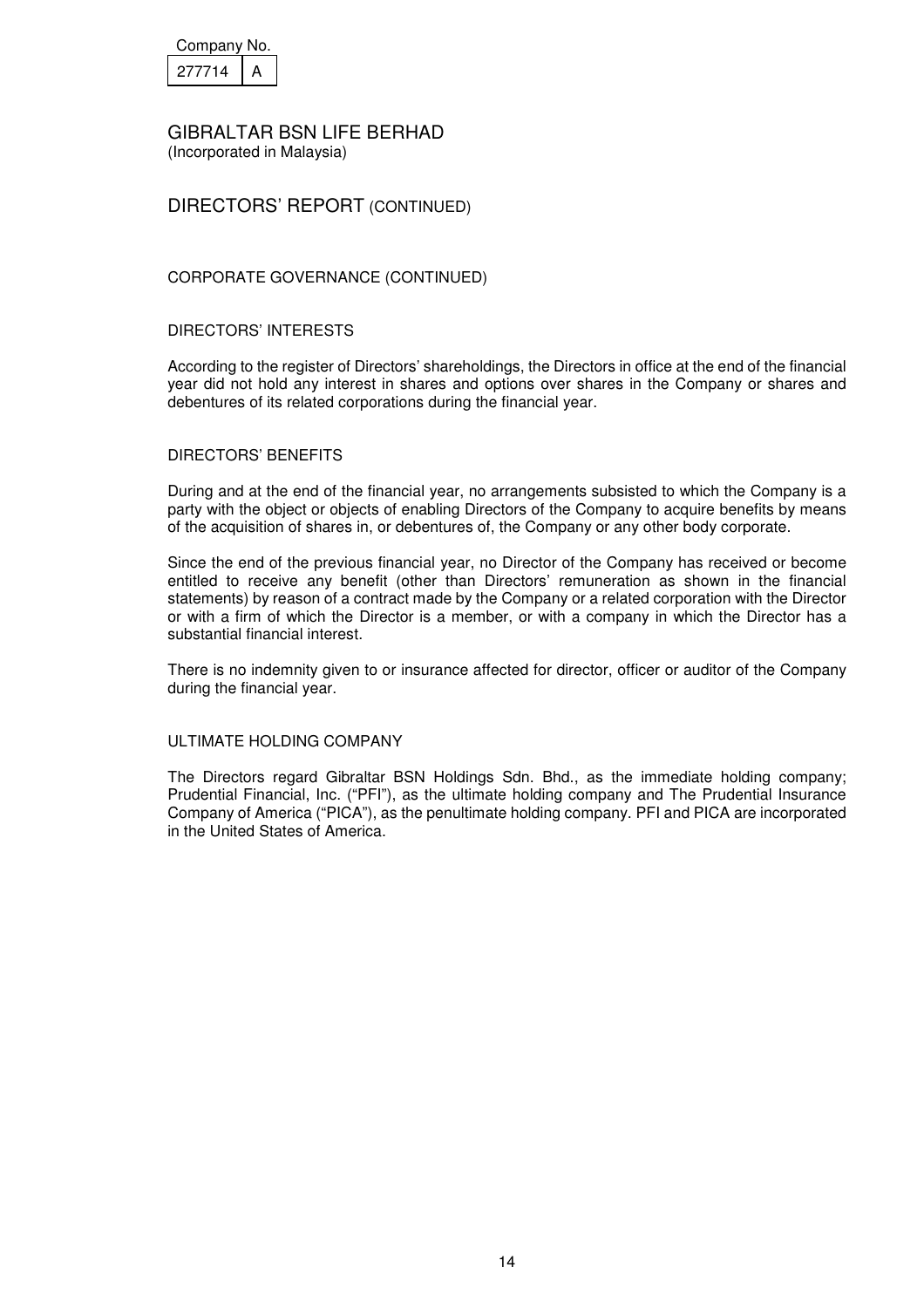| Company No. |  |  |
|-------------|--|--|
| 277714      |  |  |

## DIRECTORS' REPORT (CONTINUED)

#### AUDITORS

The auditors, PricewaterhouseCoopers PLT (LLP0014401-LCA & AF 1146), have expressed their willingness to accept re-appointment as auditors.

Details of auditors' remuneration are set out in Note 25 to the financial statements.

Signed on behalf of the Board in accordance with their resolution dated 27 February 2020.

**AALID ARIFF** DATO HAS **CHAIRMAN** 

 $\lambda$ 

**QH TEIK TATT DIRECTOR** 

Kuala Lumpur, Wilayah Persekutuan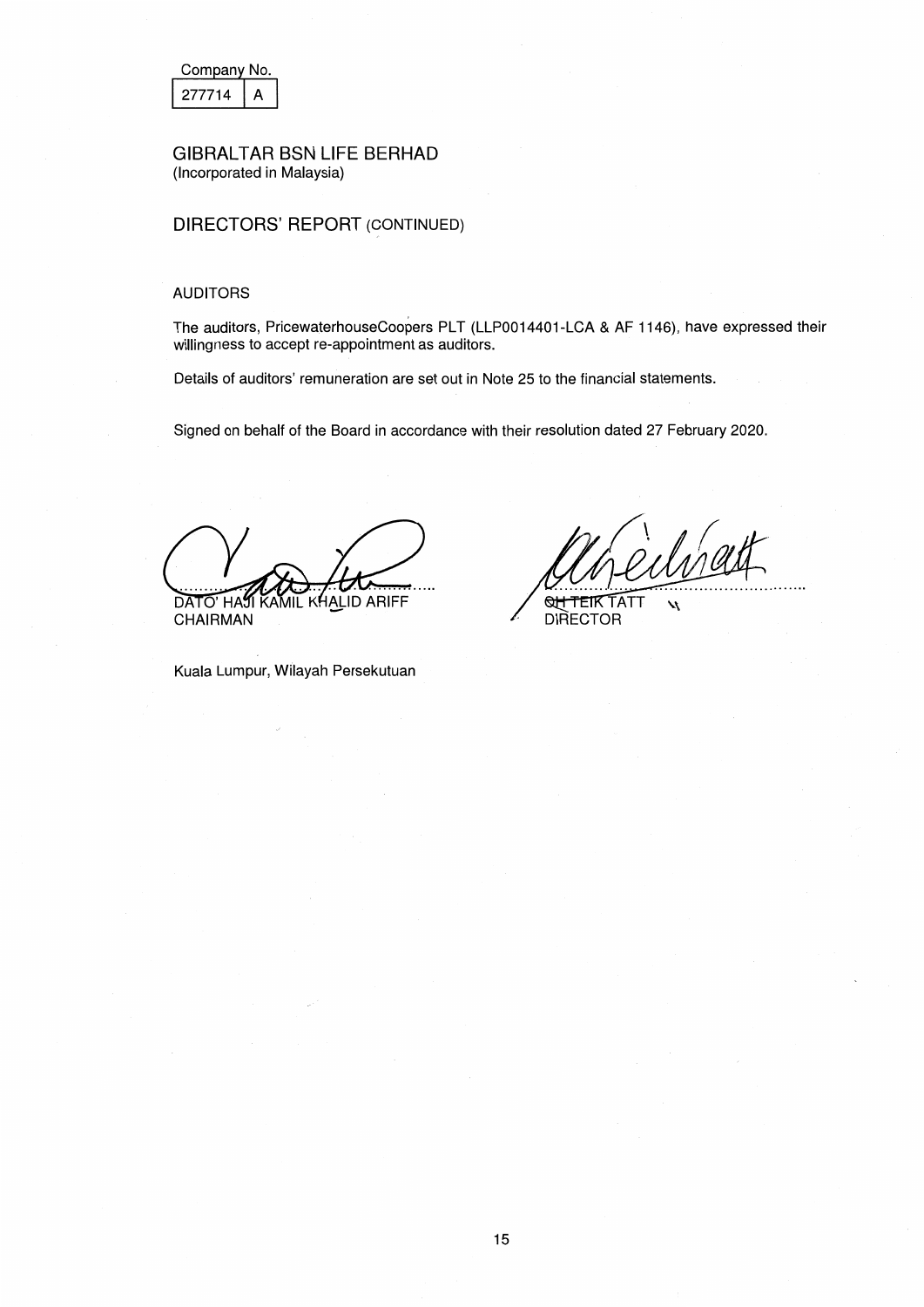| Company No. |  |  |  |
|-------------|--|--|--|
| 27714       |  |  |  |

## STATEMENT BY DIRECTORS PURSUANT TO SECTION 251 (2) OF THE COMPANIES ACT 2016

We, Dato' Haji Kamil Khalid Ariff and Oh Teik Tatt, two of the Directors, state that, in the opinion of the Directors, the financial statements set out on pages 21 to 109 are drawn up so as to give a true and fair view of the state of affairs of the Company as at 31 December 2019 and of the results and cash flows of the Company tor the financial year ended on that date in accordance with the Malaysian Financial Reporting Standards ("MFRS"), International Financial Reporting Standards and comply with the requirements of the Companies Act 2016 in Malaysia.

Signed on behalf of the Board of Directors in accordance with their resolution dated 27 February 2020.

DATO' HAJI KAMIL KHALID ARIFF CHAIRMAN

 $\mathscr{M}$ 

OH TEIK TATT **DIRECTOR** 

## STATUTORY DECLARATION PURSUANT TO SECTION 251 (1) OF THE COMPANIES ACT 2016

I, Lee Kok Wah, the officer primarily responsible for the financial management of Gibraltar BSN Life Berhad, do solemnly and sincerely declare that, the financial statements set out on pages 21 to 109 are, in my opinion, correct and I make this solemn declaration conscientiously believing the same to be true, and by virtue of the provisions of the Statutory Declarations Act, 1960.

LEE KOK WAH

Subscribed and solemnly declared by the abovenamed Lee Kok Wah at Kuala Lumpur, Wilayah Persekutuan in Malaysia on 27 February 2020, before me.



Tingkat 20 Ambank Group Building 55, Jin. Ra;a Chulan, 50200 Kuala Lumpur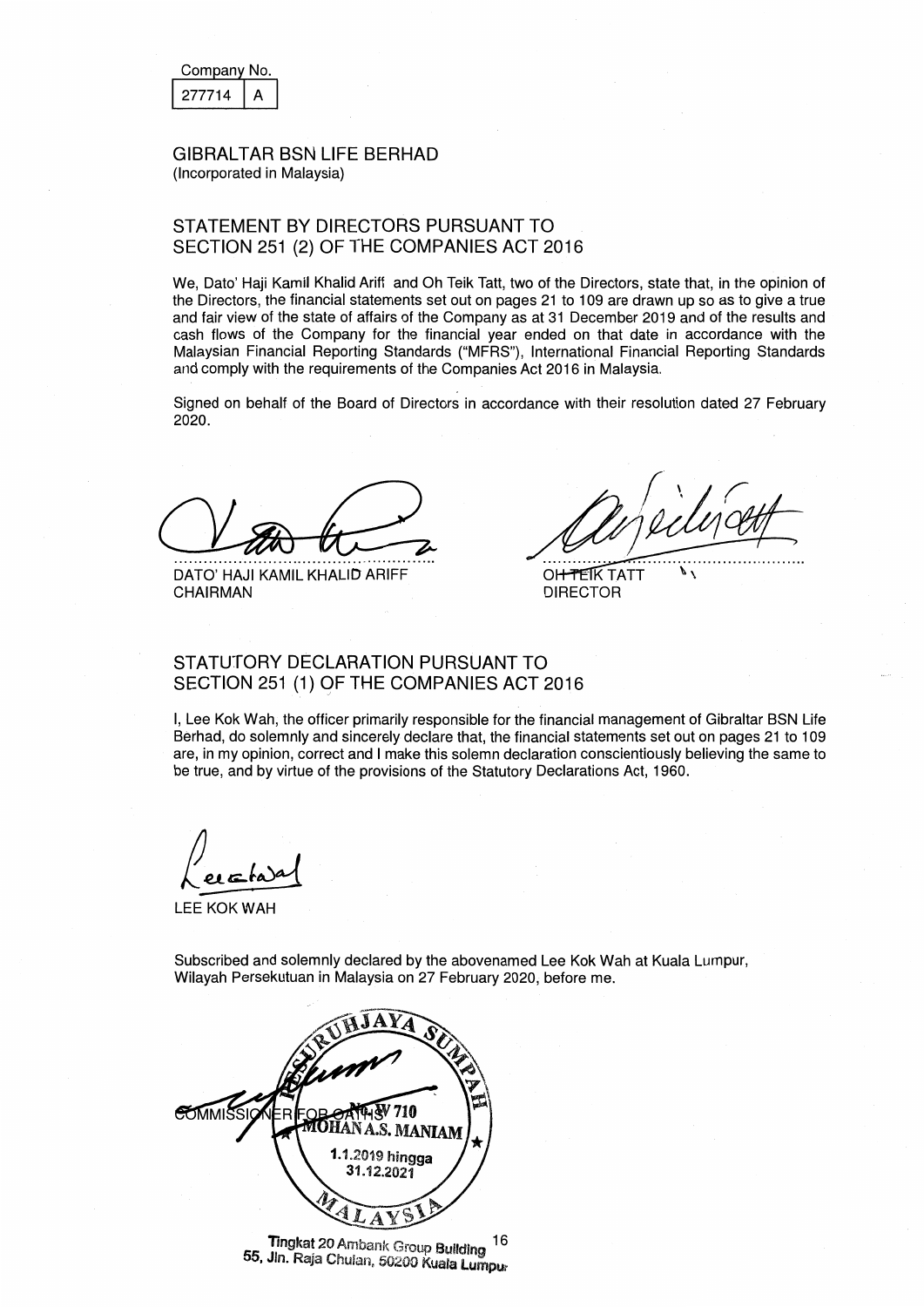

## INDEPENDENT AUDITORS' REPORT TO THE MEMBERS OF GIBRALTAR BSN LIFE BERHAD (Incorporated in Malaysia) (Company No. 277714 A)

#### REPORT ON THE AUDIT OF THE FINANCIAL STATEMENTS

#### Our opinion

In our opinion, the financial statements of Gibraltar BSN Life Berhad ("the Company") give a true and fair view of the financial position of the Company as at 31 December 2019, and of its financial performance and its cash flows for the financial year then ended in accordance with Malaysian Financial Reporting Standards, International Financial Reporting Standards and the requirements of the Companies Act 2016 in Malaysia.

#### What we have audited

We have audited the financial statements of the Company, which comprise the statement of financial position as at 31 December 2019, and the statement of income, statement of comprehensive income, statement of changes in equity and statement of cash flows for the financial year then ended, and notes to the financial statements, including a summary of significant accounting policies, as set out on pages 21 to 109.

#### Basis for opinion

We conducted our audit in accordance with approved standards on auditing in Malaysia and International Standards on Auditing. Our responsibilities under those standards are further described in the "Auditors' responsibilities for the audit of the financial statements" section of our report.

We believe that the audit evidence we have obtained is sufficient and appropriate to provide a basis for our opinion.

#### Independence and other ethical responsibilities

We are independent of the Company in accordance with the By-Laws (on Professional Ethics, Conduct and Practice) of the Malaysian Institute of Accountants ("By-Laws") and the International Ethics Standards Board for Accountants' Code of Ethics for Professional Accountants ("IESBA Code"), and we have fulfilled our other ethical responsibilities in accordance with the By-Laws and the IESBA Code.

Information other than the financial statements and auditors' report thereon

The Directors of the Company are responsible for the other information. The other information comprises the Directors' Report, but does not include the financial statements of the Company and our auditors' report thereon.

*PricewaterhouseCoopers PLT (LLP0014401-LCA* & *AF 1146), Chartered Accountants, Level 10, 1 Sentral, Jalan Rakyat, Kuala Lumpur Sentral, P.O. Box 10192, 50706 Kuala Lumpur, Malaysia T: +60 (3) 21731188, F: +60 (3) 21731288, www.pwc.com/my*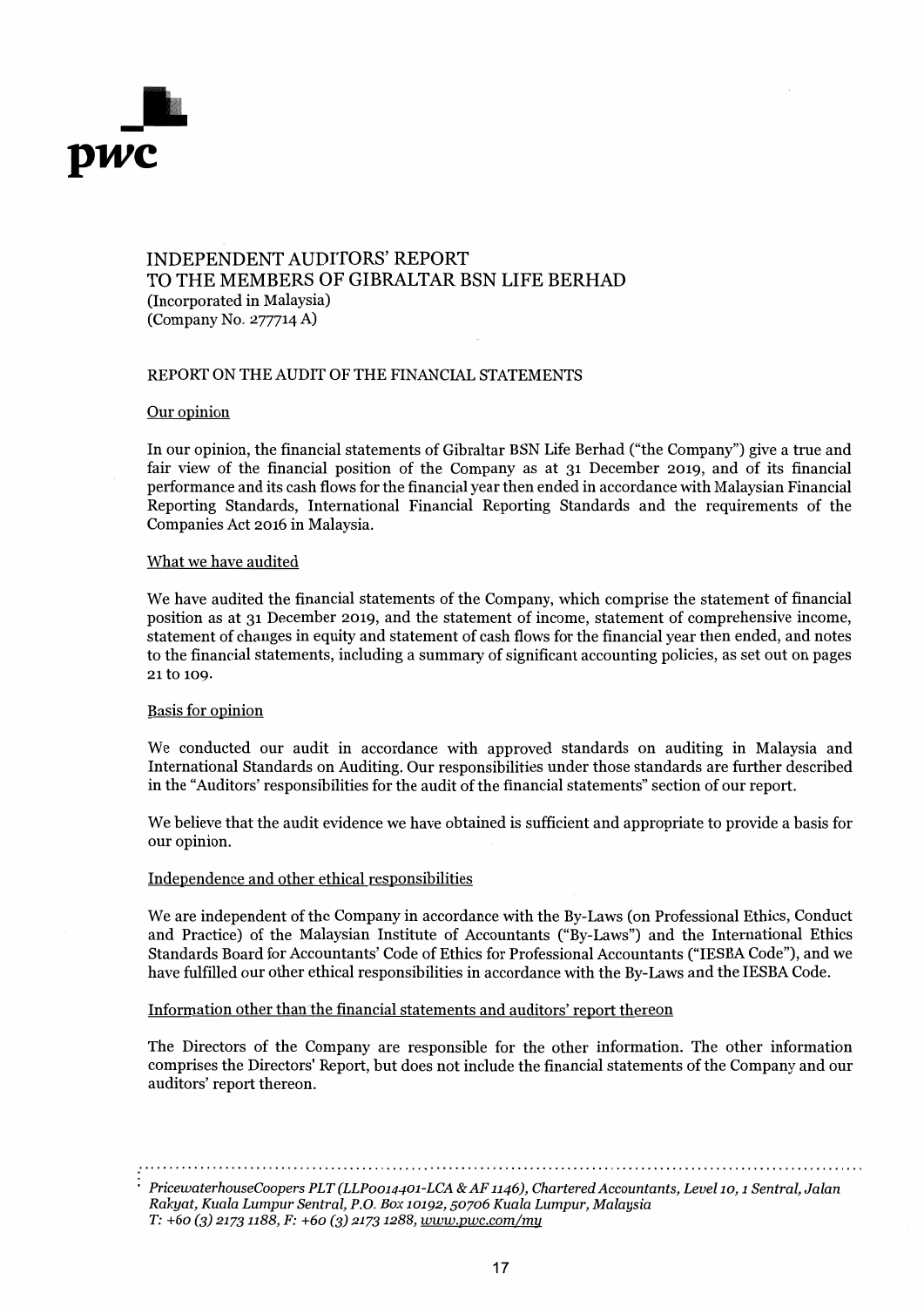

## INDEPENDENT AUDITORS' REPORT TO THE MEMBERS OF GIBRALTAR BSN LIFE BERHAD (CONTINUED) (Incorporated in Malaysia) (Company No. 277714 A)

#### REPORT ON THE AUDIT OF THE FINANCIAL STATEMENTS (CONTINUED)

Our opinion on the financial statements of the Company does not cover the other information and we do not express any form of assurance conclusion thereon.

In connection with our audit of the financial statements of the Company, our responsibility is to read the other information and, in doing so, consider whether the other information is materially inconsistent with the financial statements of the Company or our knowledge obtained in the audit or otherwise appears to be materially misstated.

If, based on the work we have performed, we conclude that there is a material misstatement of this other information, we are required to report that fact. We have nothing to report in this regard.

#### Responsibilities of the Directors for the financial statements

The Directors of the Company are responsible for the preparation of the financial statements of the Company that give a true and fair view in accordance with Malaysian Financial Reporting Standards, International Financial Reporting Standards and the requirements of the Companies Act 2016 in Malaysia. The Directors are also responsible for such internal control as the Directors determine is necessary to enable the preparation of financial statements of the Company that are free from material misstatement, whether due to fraud or error.

In preparing the financial statements of the Company, the Directors are responsible for assessing the Company's ability to continue as a going concern, disclosing, as applicable, matters related to going concern and using the going concern basis of accounting unless the Directors either intend to liquidate the Company or to cease operations, or have no realistic alternative but to do so.

#### Auditors' responsibilities for the audit of the financial statements

Our objectives are to obtain reasonable assurance about whether the financial statements of the Company as a whole are free from material misstatement, whether due to fraud or error, and to issue an auditors' report that includes our opinion. Reasonable assurance is a high level of assurance, but is not a guarantee that an audit conducted in accordance with approved standards on auditing in Malaysia and International Standards on Auditing will always detect a material misstatement when it exists. Misstatements can arise from fraud or error and are considered material if, individually or in the aggregate, they could reasonably be expected to influence the economic decisions of users taken on the basis of these financial statements.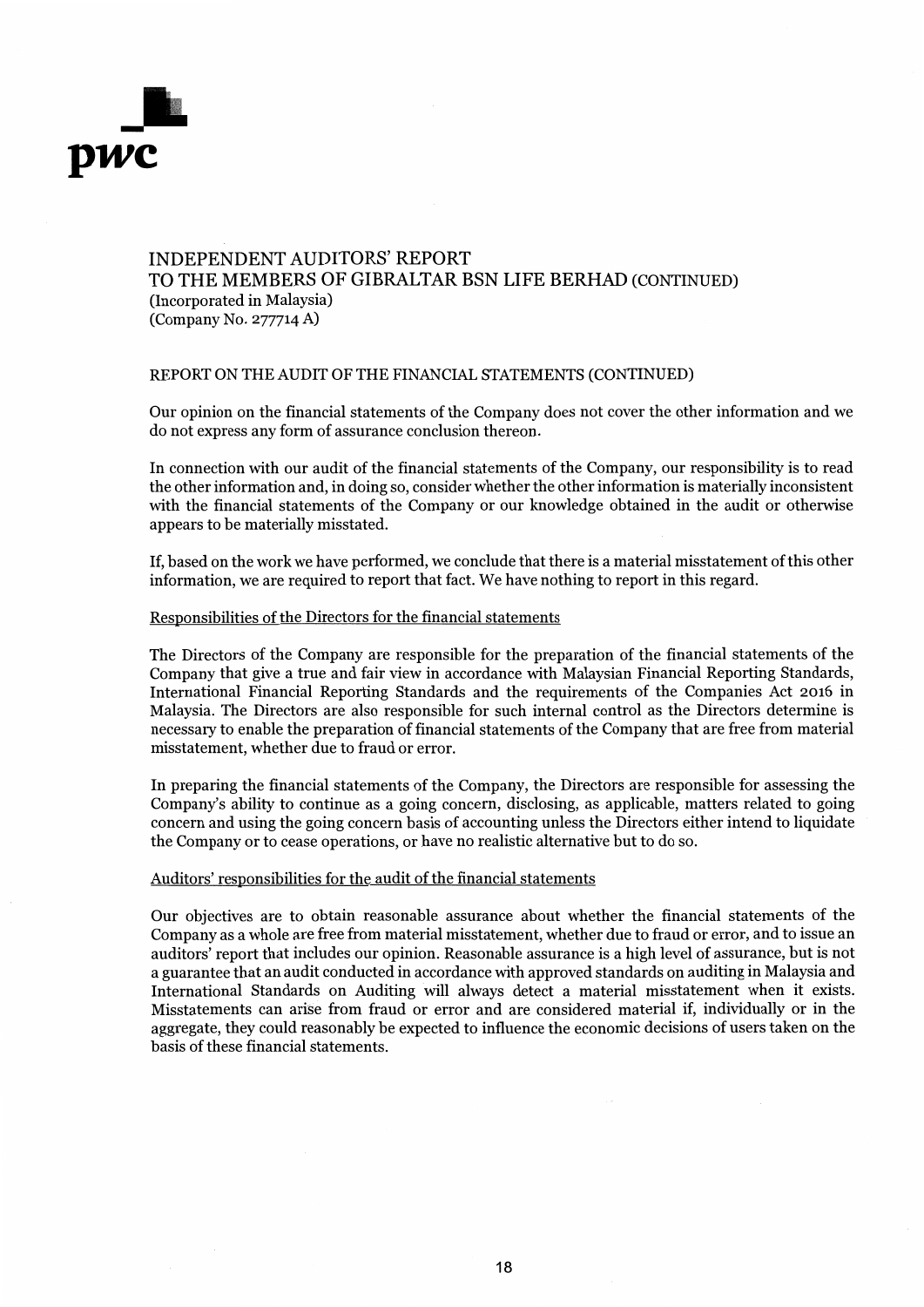

## INDEPENDENT AUDITORS' REPORT TO THE MEMBERS OF GIBRALTAR BSN LIFE BERHAD (CONTINUED) (Incorporated in Malaysia) (Company No. 277714 A)

#### REPORT ON THE AUDIT OF THE FINANCIAL STATEMENTS (CONTINUED)

#### Auditors' responsibilities for the audit of the financial statements (continued)

As part of an audit in accordance with approved standards on auditing in Malaysia and International Standards on Auditing, we exercise professional judgement and maintain professional scepticism throughout the audit. We also:

- (a) Identify and assess the risks of material misstatement of the financial statements of the Company, whether due to fraud or error, design and perform audit procedures responsive to those risks, and obtain audit evidence that is sufficient and appropriate to provide a basis for our opinion. The risk of not detecting a material misstatement resulting from fraud is higher than for one resulting from error, as fraud may involve collusion, forgery, intentional omissions, misrepresentations, or the override of internal control.
- (b) Obtain an understanding of internal control relevant to the audit in order to design audit procedures that are appropriate in the circumstances, but not for the purpose of expressing an opinion on the effectiveness of the Company's internal control.
- (c) Evaluate the appropriateness of accounting policies used and the reasonableness of accounting estimates and related disclosures made by the Directors.
- (d) Conclude on the appropriateness of the Directors' use of the going concern basis of accounting and, based on the audit evidence obtained, whether a material uncertainty exists related to events or conditions that may cast significant doubt on the Company's ability to continue as a going concern. If we conclude that a material uncertainty exists, we are required to draw attention in our auditors' report to the related disclosures in the financial statements of the Company or, if such disclosures are inadequate, to modify our opinion. Our conclusions are based on the audit evidence obtained up to the date of our auditors' report. However, future events or conditions may cause the Company to cease to continue as a going concern.
- (e) Evaluate the overall presentation, structure and content of the financial statements of the Company, including the disclosures, and whether the financial statements of the Company represent the underlying transactions and events in a manner that achieves fair presentation.

We communicate with the Directors regarding, among other matters, the planned scope and timing of the audit and significant audit findings, including any significant deficiencies in internal control that we identify during our audit.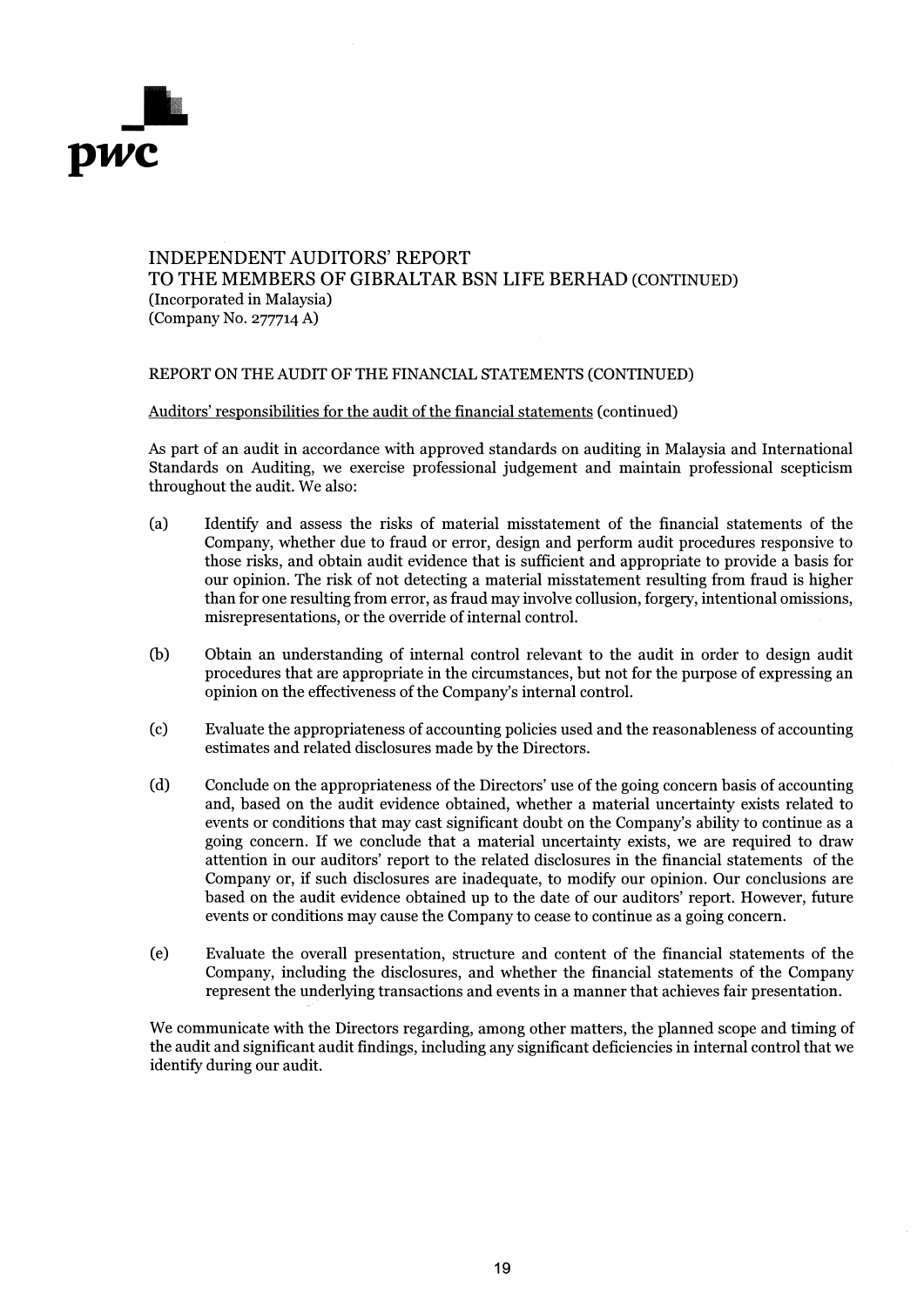

## INDEPENDENT AUDITORS' REPORT TO THE MEMBERS OF GIBRALTAR BSN LIFE BERHAD (CONTINUED) (Incorporated in Malaysia) (Company No. 277714 A)

### OTHER MATTERS

This report is made solely to the members of the Company, as a body, in accordance with Section 266 of the Companies Act 2016 in Malaysia and for no other purpose. We do not assume responsibility to any other person for the content of this report.

PRICEWATERHOUSECOOPERS PLT LLP0014401-LCA & AF 1146 Chartered Accountants

• 03252**74**5/2020 J Charter **d** Accountant

Kuala Lumpur 27 February 2020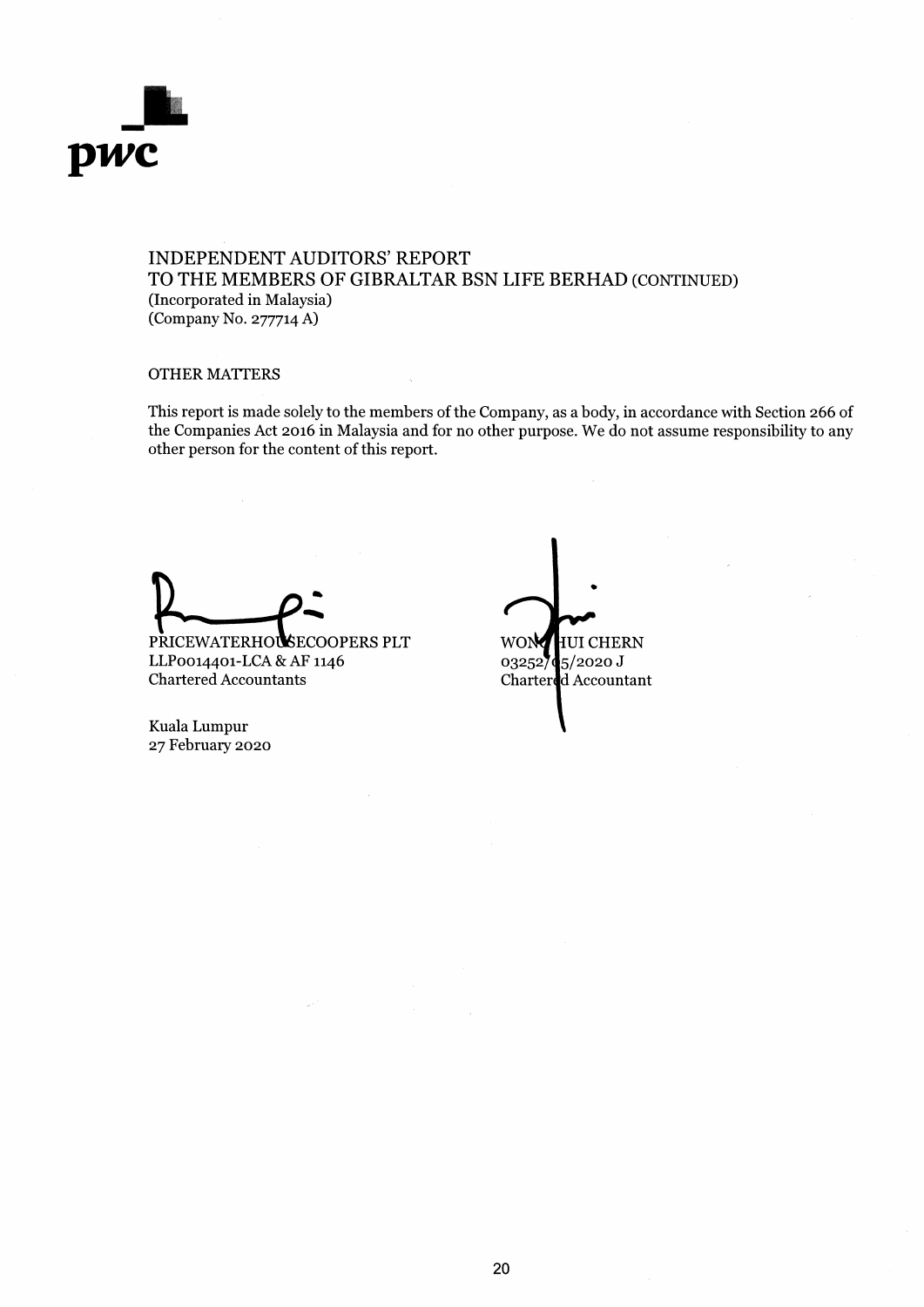| Company No. |  |
|-------------|--|
| 277714      |  |

(Incorporated in Malaysia)

# STATEMENT OF FINANCIAL POSITION AS AT 31 DECEMBER 2019

|                                                                                                                              | <b>Note</b> | 2019<br><b>RM'000</b> | 2018<br>RM'000      |
|------------------------------------------------------------------------------------------------------------------------------|-------------|-----------------------|---------------------|
| <b>ASSETS</b>                                                                                                                |             |                       |                     |
| Properties and equipment                                                                                                     | 3           | 13,676                | 10,204              |
| Investment property                                                                                                          | 4           | 5,350                 | 11,000              |
| Intangible assets                                                                                                            | 5           | 6,656                 | 6,927               |
| Prepaid lease property                                                                                                       | 6           | 224                   | 227                 |
| Right-of-use assets                                                                                                          | 7           | 22,708                |                     |
| Investments                                                                                                                  | 8           | 1,960,977             | 1,965,557           |
| Held-to-maturity financial assets ("HTM")                                                                                    |             | 213,564               | 259,465             |
| Loans and receivables ("LAR")<br>Available-for-sale financial assets ("AFS")<br>Fair value through profit and loss financial |             | 60,725<br>1,171,021   | 60,247<br>1,282,706 |
| assets ("FVTPL")                                                                                                             |             | 515,667               | 363,139             |
| Reinsurance assets                                                                                                           | 9           | 11,547                | 13,012              |
| Insurance receivables                                                                                                        | 10          | 8,553                 | 9,575               |
| Other receivables                                                                                                            | 11          | 20,016                | 24,924              |
| Cash and cash equivalents                                                                                                    |             | 161,990               | 247,269             |
| <b>TOTAL ASSETS</b>                                                                                                          |             | 2,211,697             | 2,288,695           |
|                                                                                                                              |             |                       |                     |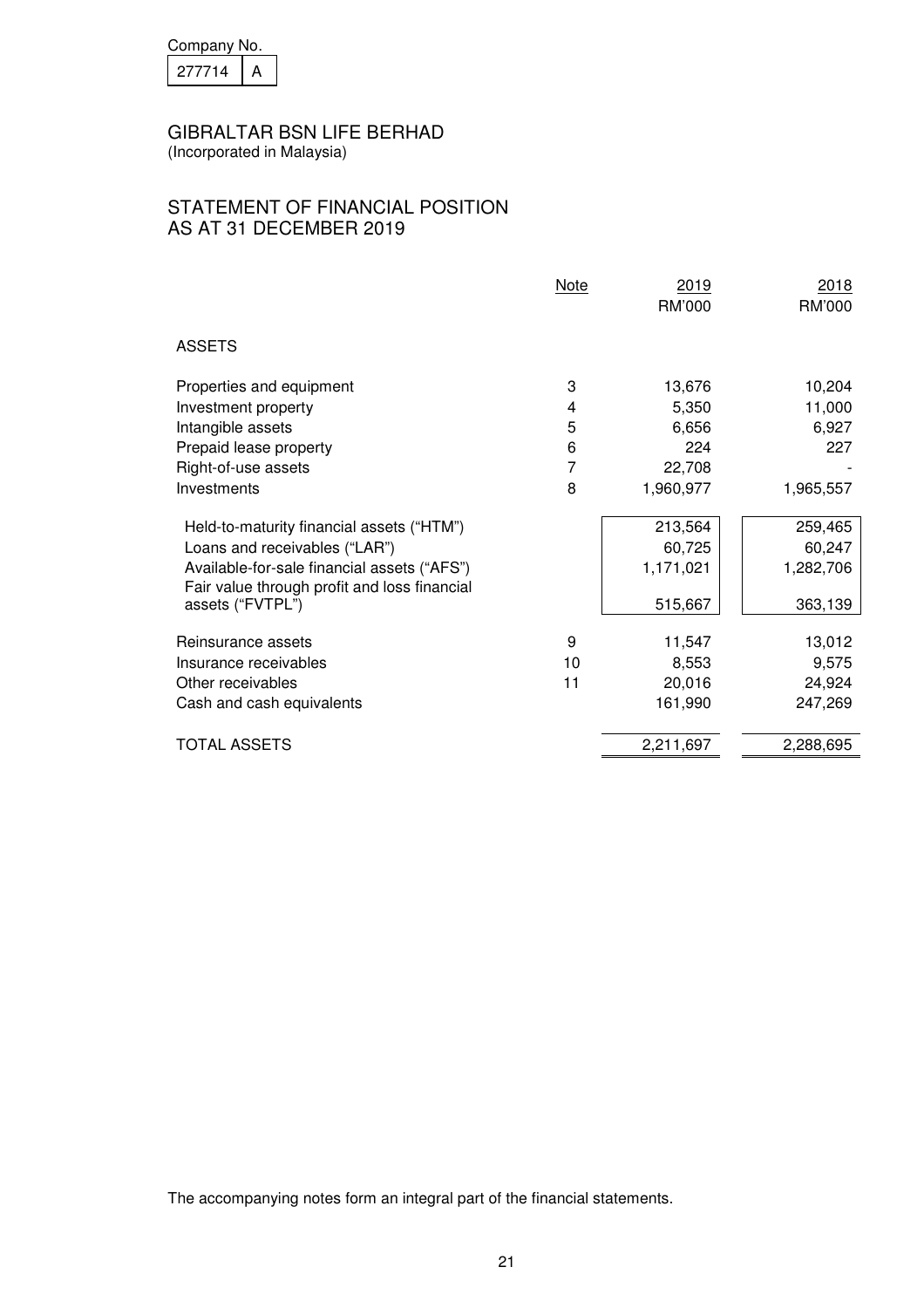| Company No. |  |  |  |
|-------------|--|--|--|
| 277714      |  |  |  |

## STATEMENT OF FINANCIAL POSITION AS AT 31 DECEMBER 2019 (CONTINUED)

|                                                                              | Note                 | 2019<br>RM'000               | 2018<br>RM'000              |
|------------------------------------------------------------------------------|----------------------|------------------------------|-----------------------------|
| <b>EQUITY AND LIABILITIES</b>                                                |                      |                              |                             |
| Share capital<br>Retained earnings<br>Available-for-sale fair value reserves | 12<br>13(a)<br>13(b) | 125,000<br>160,004<br>25,409 | 125,000<br>221,434<br>2,344 |
| Asset revaluation reserves                                                   | 13(b)                | 46                           | 46                          |
| <b>TOTAL EQUITY</b>                                                          |                      | 310,459                      | 348,824                     |
| Insurance contract liabilities                                               | 14                   | 1,748,040                    | 1,806,780                   |
| Deferred tax liabilities<br>Insurance payables                               | 15<br>16             | 35,479<br>53,994             | 33,815<br>52,658            |
| Tax payable<br>Other payables<br>Lease liabilities                           | 17                   | 2,177<br>38,056<br>23,492    | 408<br>46,210               |
| <b>TOTAL LIABILITIES</b>                                                     |                      | 1,901,238                    | 1,939,871                   |
| TOTAL EQUITY AND LIABILITIES                                                 |                      | 2,211,697                    | 2,288,695                   |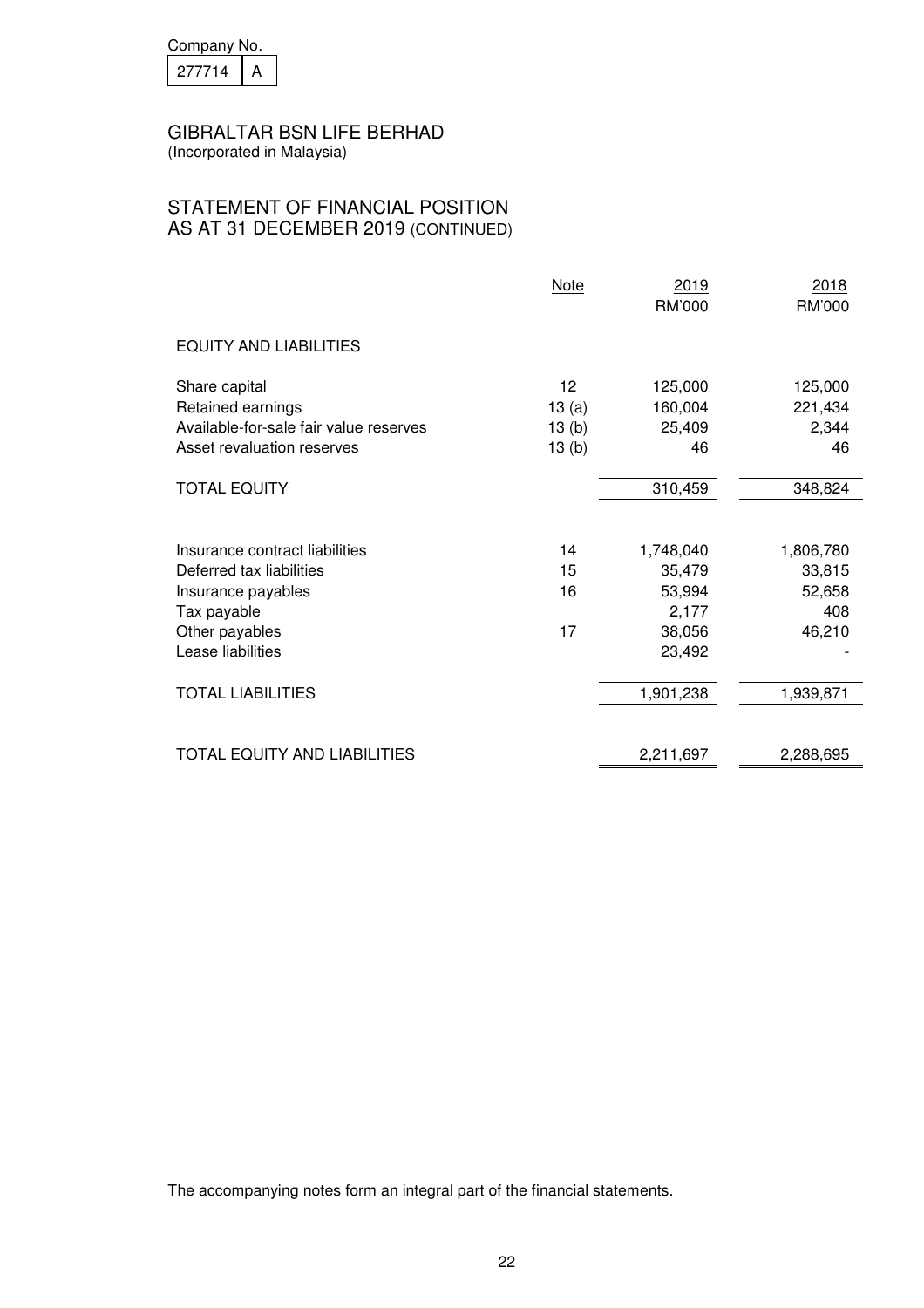| Company No. |  |  |  |
|-------------|--|--|--|
| 277714      |  |  |  |

(Incorporated in Malaysia)

# STATEMENT OF INCOME FOR THE FINANCIAL YEAR ENDED 31 DECEMBER 2019

|                                                    | <b>Note</b>       | 2019<br>RM'000 | 2018<br>RM'000 |
|----------------------------------------------------|-------------------|----------------|----------------|
| Operating revenue                                  | 18                | 329,009        | 381,646        |
| Gross premiums                                     | 19(a)             | 235,163        | 282,367        |
| Premiums ceded to reinsurers                       | 19 <sub>(b)</sub> | (9,963)        | (12, 772)      |
| Net premiums                                       |                   | 225,200        | 269,595        |
| Investment income                                  | 20                | 93,846         | 99,279         |
| Realised gains /(losses)                           | 21                | 15,948         | (21, 866)      |
| Fair value gains /(losses)                         | 22                | 61,975         | (22, 674)      |
| Other operating income                             | 23                | 2,316          | 7,478          |
| Other income                                       |                   | 174,085        | 62,217         |
| Gross benefits and claims                          | 24(a)             | (410, 543)     | (212, 499)     |
| Claims ceded to reinsurers                         | 24(b)             | 8,617          | 3,342          |
| Gross change in contract liabilities               | 24(c)             | 71,478         | 18,220         |
| Change in contract liabilities ceded to reinsurers | 24(d)             | (105)          | (1, 432)       |
| Net insurance benefits and claims                  |                   | (330, 553)     | (192, 369)     |
| Fee and commission expenses                        |                   | (14, 189)      | (16, 015)      |
| Management expenses                                | 25                | (118, 610)     | (131, 709)     |
| Other expenses                                     |                   | (132, 799)     | (147, 724)     |
| Loss before taxation                               |                   | (64,067)       | (8,281)        |
| Tax benefit/(expense)                              | 26                | 2,637          | (4,650)        |
| Loss for the financial year                        |                   | (61, 430)      | (12, 931)      |
|                                                    |                   |                |                |
| Basic diluted loss per share (sen)                 | 27                | (49.14)        | (10.34)        |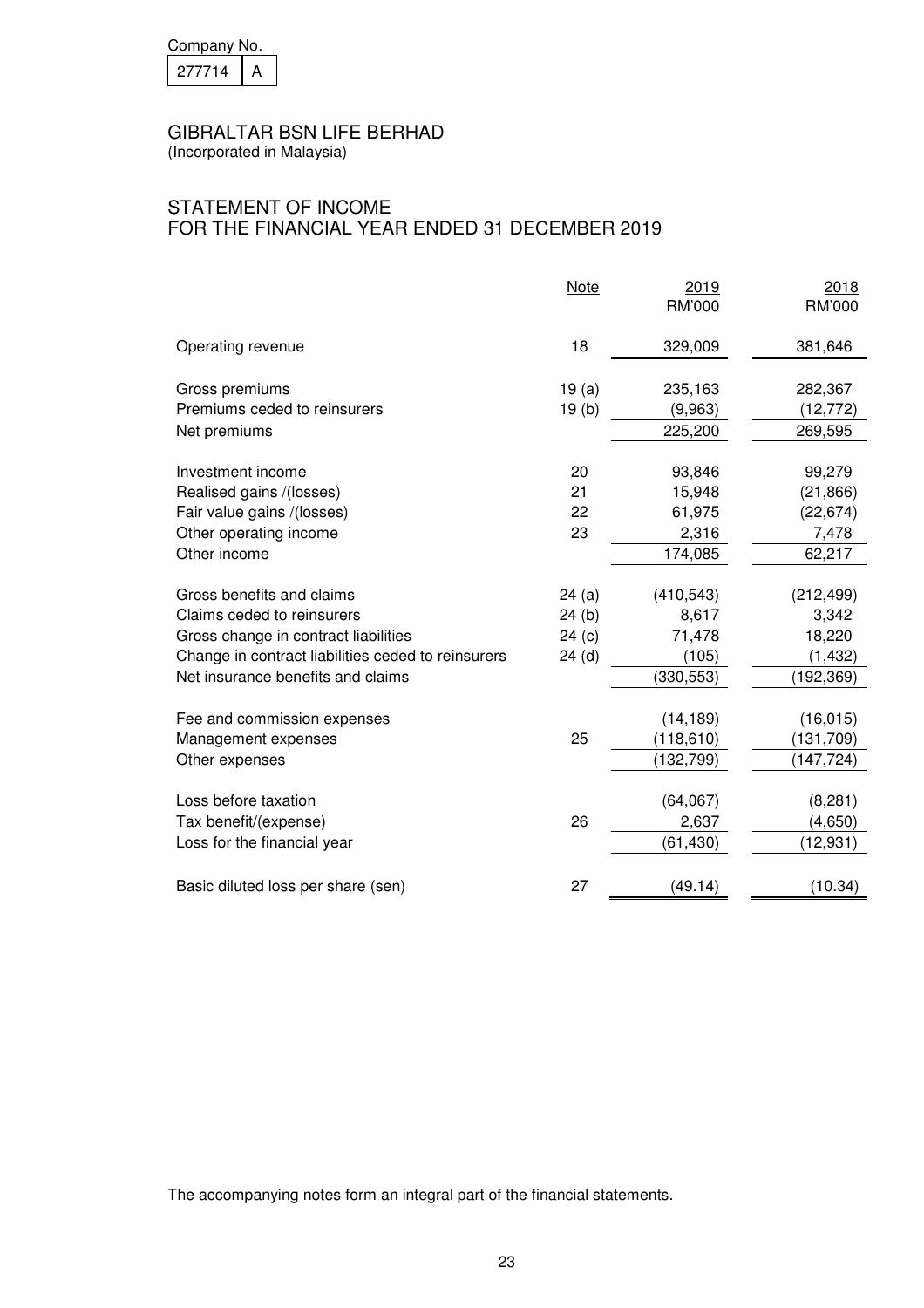| Company No. |  |
|-------------|--|
| 277714      |  |

(Incorporated in Malaysia)

# STATEMENT OF OTHER COMPREHENSIVE INCOME FOR THE FINANCIAL YEAR ENDED 31 DECEMBER 2019

|                                                                                                                                                               | Note     | 2019<br>RM'000     | 2018<br>RM'000  |
|---------------------------------------------------------------------------------------------------------------------------------------------------------------|----------|--------------------|-----------------|
| Loss for the financial year                                                                                                                                   |          | (61, 430)          | (12, 931)       |
| Other comprehensive income/(loss):                                                                                                                            |          |                    |                 |
| Item that may be subsequently reclassified<br>to statement of income:<br>Available-for-sale fair value reserves                                               |          |                    |                 |
| - Gross fair value changes                                                                                                                                    | 8(e)     | 69,047             | 10,186          |
| - Taxation                                                                                                                                                    | 15       | (10, 916)          | (1,506)         |
| Change in insurance contract liabilities arising from<br>- Fair value changes in available-for-sale assets<br>- Taxation                                      | 14<br>14 | (36, 865)<br>1,799 | (6, 251)<br>500 |
|                                                                                                                                                               |          | 23,065             | 2,929           |
| Item that may not be subsequently reclassified<br>to statement of income:<br>Gross deficit from revaluation of properties<br>and equipment<br><b>Taxation</b> | 15       | (150)              | (483)<br>211    |
| Change in insurance contract liabilities arising from<br>- Deficit from revaluation of properties and<br>equipment                                            |          | 150                | (272)           |
| Total comprehensive loss for the financial year                                                                                                               |          | (38, 365)          | (10, 274)       |
|                                                                                                                                                               |          |                    |                 |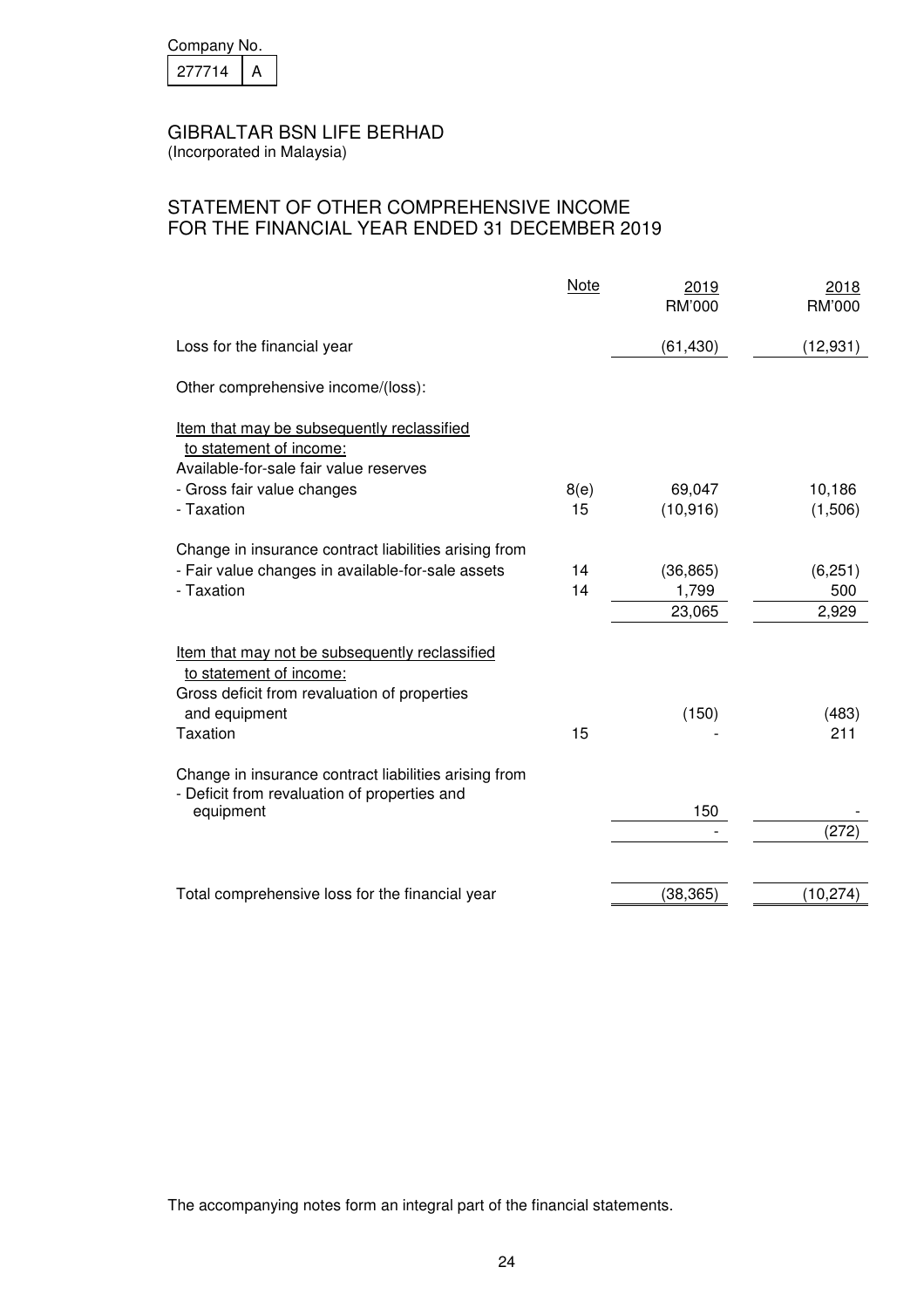| Company No. |  |  |
|-------------|--|--|
| 277714      |  |  |

# STATEMENT OF CHANGES IN EQUITY FOR THE FINANCIAL YEAR ENDED 31 DECEMBER 2019

|                                                                   |         |                          |               | Non-distributable | Distributable |           |
|-------------------------------------------------------------------|---------|--------------------------|---------------|-------------------|---------------|-----------|
|                                                                   |         |                          | Available     |                   |               |           |
|                                                                   |         | Assets                   | for-sale fair | Life non          |               |           |
|                                                                   | Share   | revaluation              | value         | participating     | Retained      |           |
|                                                                   | capital | reserves                 | reserves      | surplus *         | earnings      | Total     |
|                                                                   | RM'000  | RM'000                   | RM'000        | RM'000            | RM'000        | RM'000    |
| As at 1 January 2019<br>Other comprehensive income for the        | 125,000 | 46                       | 2,344         | 140,604           | 80,830        | 348,824   |
| financial year                                                    |         | $\overline{\phantom{a}}$ | 23,065        |                   |               | 23,065    |
| Loss for the financial year                                       |         |                          |               | (57, 730)         | (3,700)       | (61, 430) |
| At 31 December 2019                                               | 125,000 | 46                       | 25,409        | 82,874            | 77,130        | 310,459   |
| As at 1 January 2018<br>Other comprehensive (loss)/income for the | 125,000 | 318                      | (585)         | 147,673           | 86,692        | 359,098   |
| financial year                                                    |         | (272)                    | 2,929         |                   |               | 2,657     |
| Loss for the financial year                                       |         |                          |               | (7,069)           | (5,862)       | (12, 931) |
| At 31 December 2018                                               | 125,000 | 46                       | 2,344         | 140,604           | 80,830        | 348,824   |

\* The Life non-participating surplus amount is net of deferred tax. This amount is restricted for distribution until the actual recommended transfer<br>from the life fund into the shareholders' fund by the Appointed Actuary i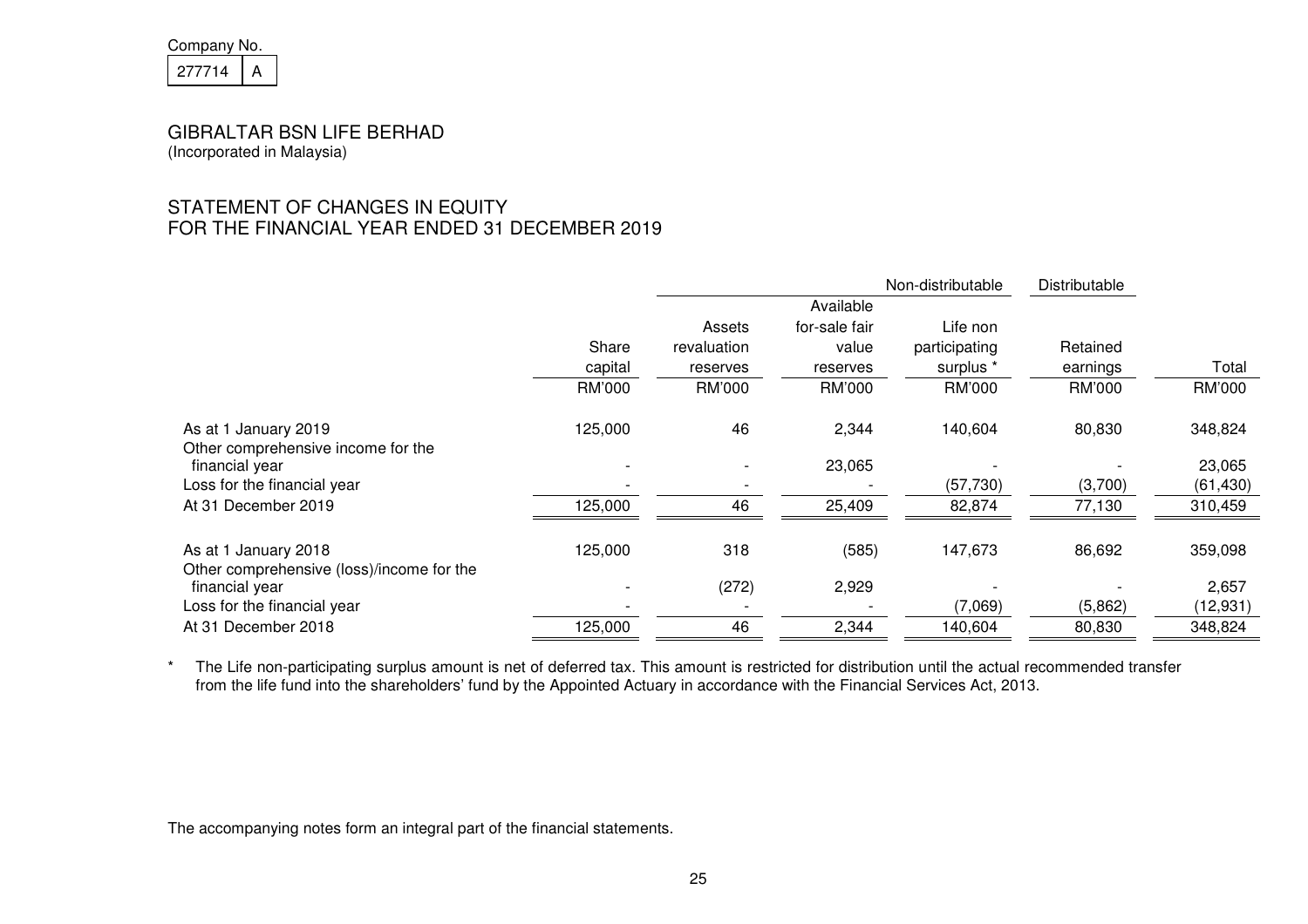| Company No. |  |
|-------------|--|
| 277714      |  |

(Incorporated in Malaysia)

# STATEMENT OF CASH FLOWS FOR THE FINANCIAL YEAR ENDED 31 DECEMBER 2019

|                                                                                                                                                                                                                                                                                         | <b>Note</b> | 2019<br>RM'000                                                                  | 2018<br>RM'000                                           |
|-----------------------------------------------------------------------------------------------------------------------------------------------------------------------------------------------------------------------------------------------------------------------------------------|-------------|---------------------------------------------------------------------------------|----------------------------------------------------------|
| <b>OPERATING ACTIVITIES</b>                                                                                                                                                                                                                                                             |             |                                                                                 |                                                          |
| Cash used in operating activities<br>Dividend income received<br>Interest/profit income received<br>Interest paid on lease liabilities<br>Rental income on investment property received<br>Income tax refund<br>Income tax paid<br>Net cash flow generated from operating<br>activities | 28          | (167, 596)<br>12,726<br>82,020<br>1,302<br>278<br>1,478<br>(6,300)<br>(76, 092) | 40,553<br>13,051<br>86,593<br>360<br>(8, 767)<br>131,790 |
| <b>INVESTING ACTIVITIES</b>                                                                                                                                                                                                                                                             |             |                                                                                 |                                                          |
| Proceeds from disposal of properties and equipment<br>Proceeds from disposal of intangible asset<br>Purchase of properties and equipment<br>Purchase of intangible assets<br>Net cash flow used in investing<br>activities                                                              |             | 5<br>(1,682)<br>(3,669)<br>(5,346)                                              | (4,051)<br>286<br>(9, 438)<br>(1,266)<br>(14, 469)       |
| <b>FINANCING ACTIVITIES</b>                                                                                                                                                                                                                                                             |             |                                                                                 |                                                          |
| Repayment of lease liabilities<br>Net cash flow used in financing activities                                                                                                                                                                                                            |             | (3,841)<br>(3,841)                                                              |                                                          |
| NET (DECREASE)/ INCREASE IN CASH<br>AND CASH EQUIVALENTS<br>CASH AND CASH EQUIVALENTS<br>AT BEGINNING OF YEAR<br>CASH AND CASH EQUIVALENTS<br>AT END OF YEAR                                                                                                                            |             | (85, 279)<br>247,269<br>161,990                                                 | 117,321<br>129,948<br>247,269                            |
| Cash and cash equivalents comprise:<br>Cash and bank balances                                                                                                                                                                                                                           |             | 161,990<br>161,990                                                              | 247,269<br>247,269                                       |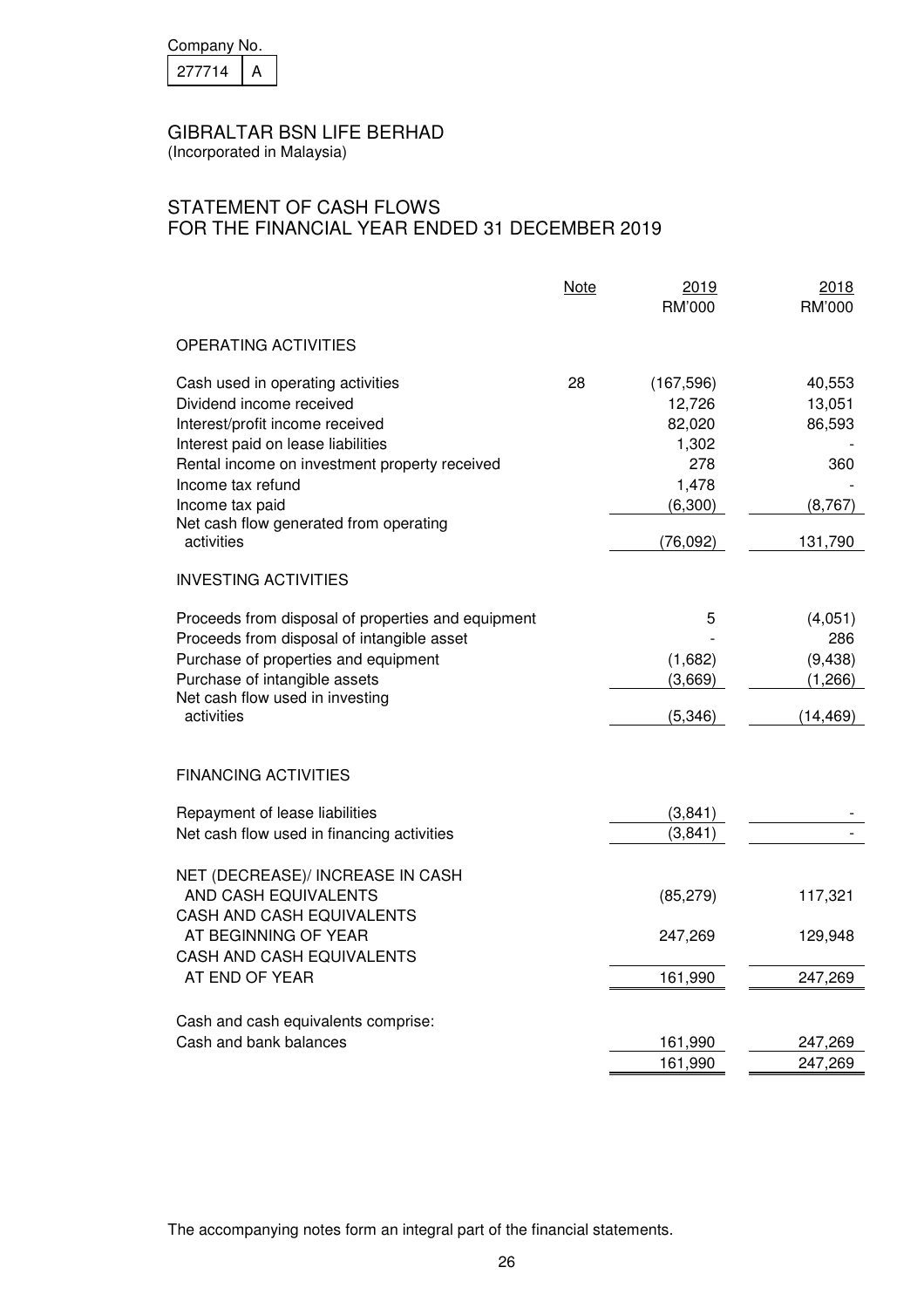| Company No. |  |
|-------------|--|
| 27714       |  |

(Incorporated in Malaysia)

## NOTES TO THE FINANCIAL STATEMENTS FOR THE FINANCIAL YEAR ENDED 31 DECEMBER 2019

### 1 PRINCIPAL ACTIVITIES AND CORPORATE INFORMATION

The Company is engaged principally in the underwriting of life insurance business including investment-linked business. There has been no significant change in the nature of this activity during the financial year.

The Company is a public limited liability company, incorporated and domiciled in Malaysia. The registered office of the Company is located at Level 21, Mercu 2, No 3, Jalan Bangsar, KL Eco City, 59200 Kuala Lumpur.

The principal place of business of the Company is located at Level 21, Mercu 2, No 3, Jalan Bangsar, KL Eco City, 59200 Kuala Lumpur.

The financial statements were authorised for issue by the Board in accordance with a resolution of the Directors dated 27 February 2020.

## 2 SUMMARY OF SIGNIFICANT ACCOUNTING POLICIES

#### 2.1 Basis of preparation

The financial statements of the Company for the financial year ended 31 December 2019 have been prepared in accordance with the Malaysian Financial Reporting Standards ("MFRS"), International Financial Reporting Standards and comply with the requirements of the Companies Act 2016 in Malaysia.

The preparation of financial statements in conformity with MFRS requires the use of certain critical accounting estimates and assumptions that affect the reported amounts of assets and liabilities and disclosure of contingent assets and liabilities at the date of the financial statements, and the reported amounts of revenue and expenses during the reported period. It also requires the Board to exercise its judgement in the process of applying the Company's accounting policies. Although these estimates and judgement are based on the Directors' best knowledge of current events and actions, actual result may differ.

The areas involving a higher degree of judgement or complexity, or areas where assumptions and estimates are significant to the financial statements are disclosed in Note 2.28 to the financial statements.

The following are accounting standards, amendments, and interpretations that have been issued by the Malaysian Accounting Standards Board ("MASB") for the financial year beginning on or after 1 January 2019 and adopted by the Company:

- MFRS 16 'Leases'
- Amendments to MFRS 9 'Prepayment Features with Negative Compensation'
- Amendments to MFRS 128 'Long-term Interests in Associates and Joint Ventures'
- Amendments to MFRS 119 'Plan Amendment, Curtailment or Settlement'
- IC Interpretation 23 'Uncertainty over Income Tax Treatments'
- Annual Improvements to MFRSs 2015 2017 Cycle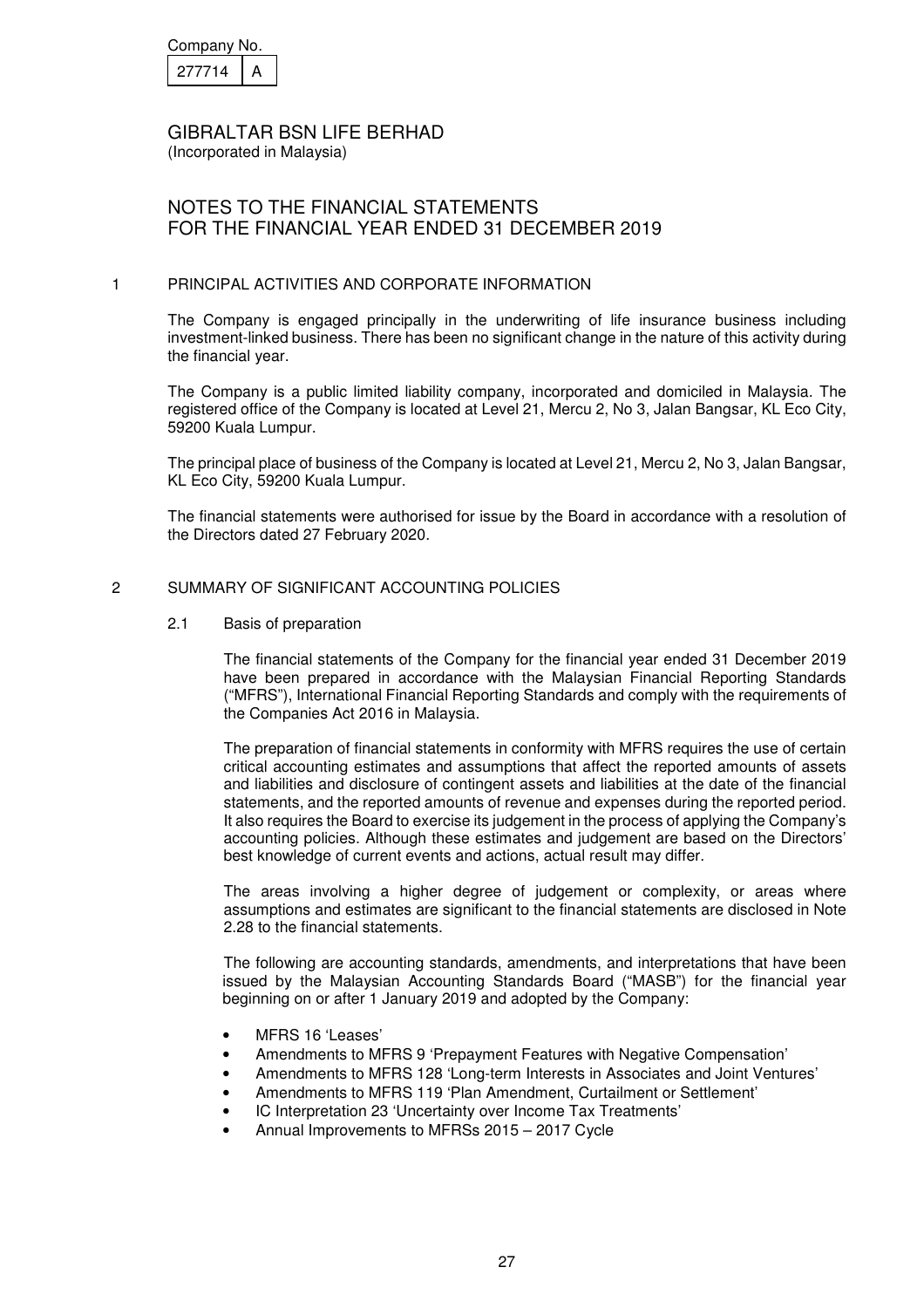| Company No. |  |
|-------------|--|
| 277714      |  |

(Incorporated in Malaysia)

# NOTES TO THE FINANCIAL STATEMENTS FOR THE FINANCIAL YEAR ENDED 31 DECEMBER 2019 (CONTINUED)

### 2 SUMMARY OF SIGNIFICANT ACCOUNTING POLICIES (CONTINUED)

### 2.1 Basis of preparation (continued)

The Company has adopted MFRS 16 for the first time in the 2019 financial statements with the date of initial application ("DIA") of 1 January 2019 by applying the simplified retrospective transition method. The practical expedients elected and the detailed impacts of the changes in accounting policies on leases are disclosed in Note 7 to the financial statement. The details of the accounting policies on leases are disclosed separately in Note 2.7 to the financial statement.

• MFRS 16 'Leases'

MFRS 16 'Leases' supersedes MFRS 117 'Leases' and the related interpretations. Under MFRS 16, a lease is a contract (or part of a contract) that conveys the right to control the use of an identified asset for a period of time in exchange for consideration.

MFRS 16 eliminates the classification of leases by the lessee as either finance leases (on balance sheet) or operating leases (off balance sheet). MFRS 16 requires a lessee to recognise a "right-of-use" of the underlying asset and a lease liability reflecting future lease payments for most leases.

The right-of-use asset is depreciated in accordance with the principle in MFRS 116 'Property, Plant and Equipment' and the lease liability is accreted over time with interest expense recognised in profit or loss.

For lessors, MFRS 16 retains most of the requirements in MFRS 117. Lessors continue to classify all leases as either operating leases or finance leases and account for them differently.

The Company adopted MFRS 16 using the modified retrospective approach and measured the right-of-use assets equals to the lease liabilities as at 1 January 2019 with no restatement of comparative information, adjusted by the amount of any prepaid or accrued lease payments relating to that lease recognized in the balance sheet as at 31 December 2018.

The adoption of MFRS 16, Leases has resulted in changes in the Company's accounting policies. The effect arising from these changes on the statement of financial position of the Company are as follows:

|                                  | 31 December<br>2018 | Effect on<br>adoption of<br>MFRS 16 | 1 January<br>2019 |
|----------------------------------|---------------------|-------------------------------------|-------------------|
|                                  | RM'000              | RM'000                              | RM'000            |
| Assets<br>Right-of-use assets    |                     | 25,360                              | 25,360            |
| Liabilities<br>Lease liabilities |                     | 25,360                              | 25,360            |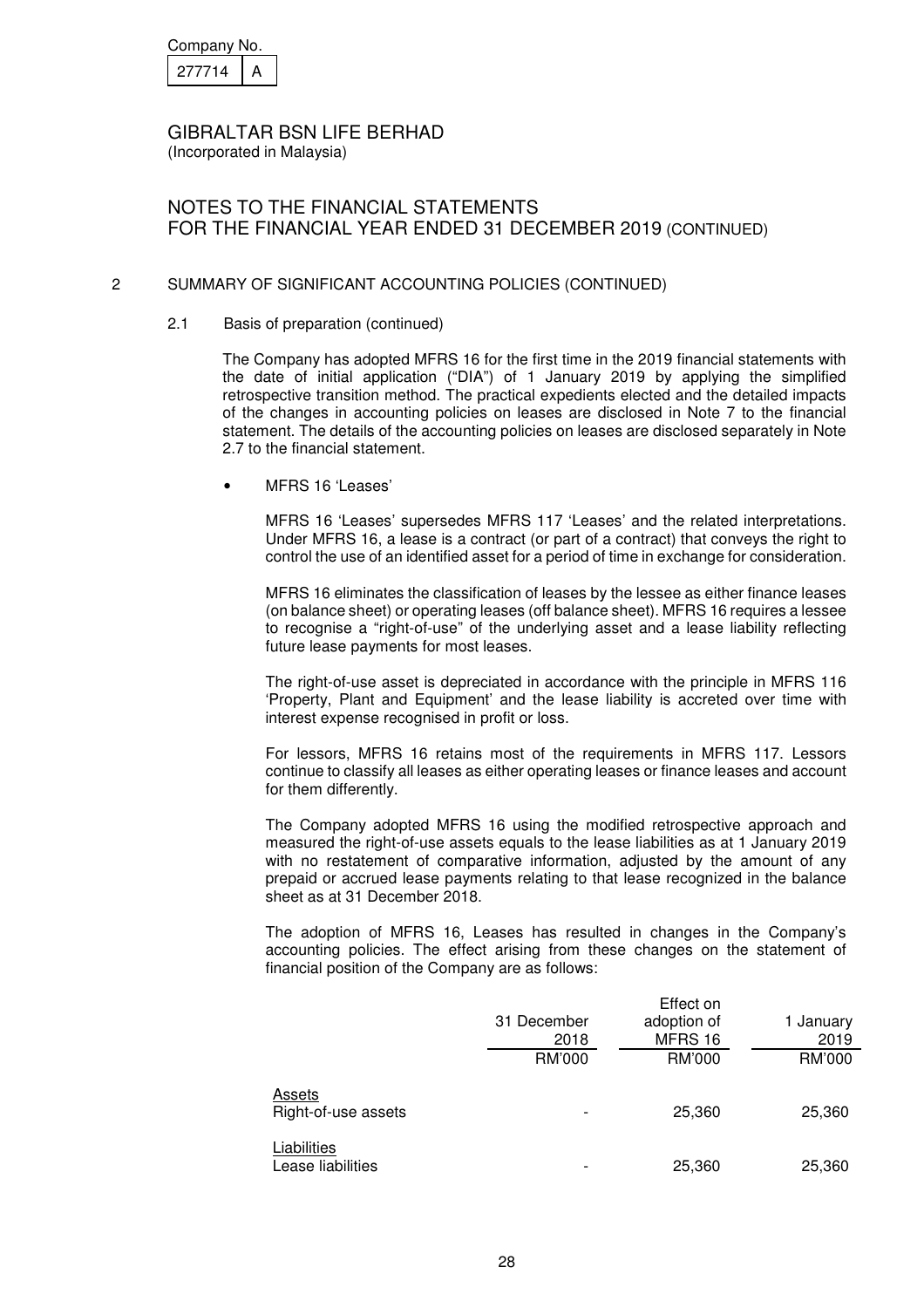| Company No. |  |
|-------------|--|
| 277714      |  |

(Incorporated in Malaysia)

# NOTES TO THE FINANCIAL STATEMENTS FOR THE FINANCIAL YEAR ENDED 31 DECEMBER 2019 (CONTINUED)

## 2 SUMMARY OF SIGNIFICANT ACCOUNTING POLICIES (CONTINUED)

- 2.1 Basis of preparation (continued)
	- MFRS 9 replaces the guidance in MFRS 139, Financial Instruments: Recognition and Measurement on the classification and measurement of financial assets and financial liabilities and on hedge accounting.

The Company's business activities are predominantly insurance and hence qualify for the temporary exemption from applying MFRS 9 under the Amendments to MFRS 4, Insurance Contracts. Hence, the Company will defer and adopt MFRS 9 together with MFRS 17, Insurance Contracts on 1 January 2021.

The Company is currently assessing the financial impact that may arise from the adoption of MFRS 9 and intends to adopt MFRS 9 together with MFRS 17 on 1 January 2021.

• Amendments to MFRS 4 - Applying MFRS 9 - Financial Instruments with MFRS 4 - Insurance Contracts.

The amendments allow entities to avoid temporary volatility in profit or loss that might result from adopting MFRS 9 'Financial Instruments' before the forthcoming new insurance contracts standard. This is because certain financial assets have to be measured at fair value through profit or loss under MFRS 9; whereas, under MFRS 4 'Insurance Contracts', the related liabilities from insurance contracts are often measured on amortised cost basis.

The amendments provide 2 different approaches for the Company:

- (i) temporary exemption from MFRS 9 for entities that meet specific requirements; and
- (ii) the overlay approach. Both approaches are optional

The temporary exemption enables eligible entities to defer the implementation date of MFRS 9 to annual periods beginning before 1 January 2021 at the latest. An entity may apply the temporary exemption from MFRS 9 if its activities are predominantly connected with insurance whilst the overlay approach allows an entity to adjust profit or loss for eligible financial assets by removing any accounting volatility to other comprehensive income that may arise from applying MFRS 9.

An entity can apply the temporary exemption from MFRS 9 from annual periods beginning on or after 1 January 2018 and may start applying the overlay approach when it applies MFRS 9 for the first time.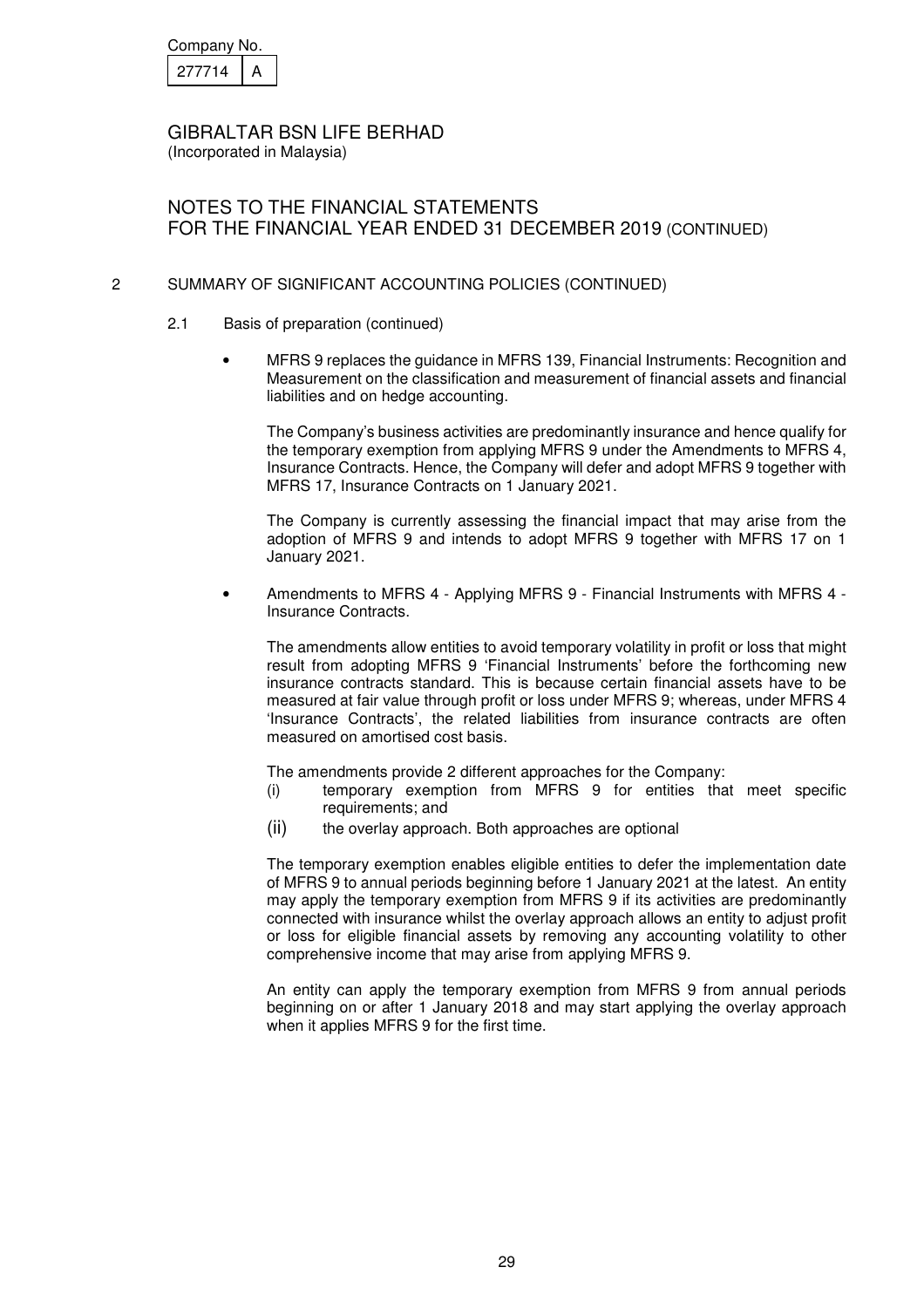| Company No. |  |
|-------------|--|
| 27714       |  |

(Incorporated in Malaysia)

## NOTES TO THE FINANCIAL STATEMENTS FOR THE FINANCIAL YEAR ENDED 31 DECEMBER 2019 (CONTINUED)

### 2 SUMMARY OF SIGNIFICANT ACCOUNTING POLICIES (CONTINUED)

- 2.1 Basis of preparation (continued)
	- Amendments to MFRS 4 Applying MFRS 9 Financial Instruments with MFRS 4 Insurance Contracts. (continued)

The Company's business activity is predominantly insurance as the liabilities connected with the Company's insurance businesses made up of more than 90% of the Company's total liabilities. Hence, the Company qualifies for the temporary exemption from applying MFRS 9 and will defer and adopt MFRS 9 together with MFRS 17, Insurance Contracts for the financial year beginning on or after 1 January 2021.

The following additional disclosures, required by Amendments to MFRS 4 for entity qualified and elected the temporary exemption from applying MFRS 9, present the Company's financial assets by their contractual cash flows characteristics, which indicate if they are solely payments of principal and interest on the principal outstanding ("SPPI"):

|                            | Fair value as | Change in fair | Cash flows     |
|----------------------------|---------------|----------------|----------------|
| <b>Financial assets</b>    | at 31.12.2019 | value          | characteristic |
|                            | RM'000        | RM'000         |                |
| Malaysia government        |               |                |                |
| securities                 | 10,624        | 528            | <b>SPPI</b>    |
| Malaysian government       |               |                |                |
| guaranteed bonds           | 721,462       | 51,831         | <b>SPPI</b>    |
| Unquoted debt securities   | 661,093       | 24,443         | <b>SPPI</b>    |
| Quoted equity securities   | 304.841       | 19,294         | Non SPPI       |
| Quoted unit trust and      |               |                |                |
| property trust funds       | 181,918       | 8,485          | Non SPPI       |
| Unquoted equity securities | 3,719         |                | Non SPPI       |
| <b>Fixed deposits</b>      | 1.093         |                | <b>SPPI</b>    |
| Loan and receivable        |               |                |                |
| ("LAR")                    | 59,632        |                | <b>SPPI</b>    |
| Cash and cash equivalent   | 161,990       |                | <b>SPPI</b>    |
|                            | 2,106,372     | 104.581        |                |

Insurance receivables and reinsurance assets have been excluded from the above assessment as they are under the scope of MFRS 17 Insurance Contracts.

Other than the financial assets included in the table above and assets that are within the scope of MFRS 17 Insurance Contracts, all other assets in the statement of financial position are non-financial asset.

All financial assets with SPPI cash flows of the Company as at 31 December 2019 have low credit risk and is disclosed in Note 32 to the financial statements.

The adoption of these amendments did not have any impact on the current period or any prior period and is not likely to affect future periods.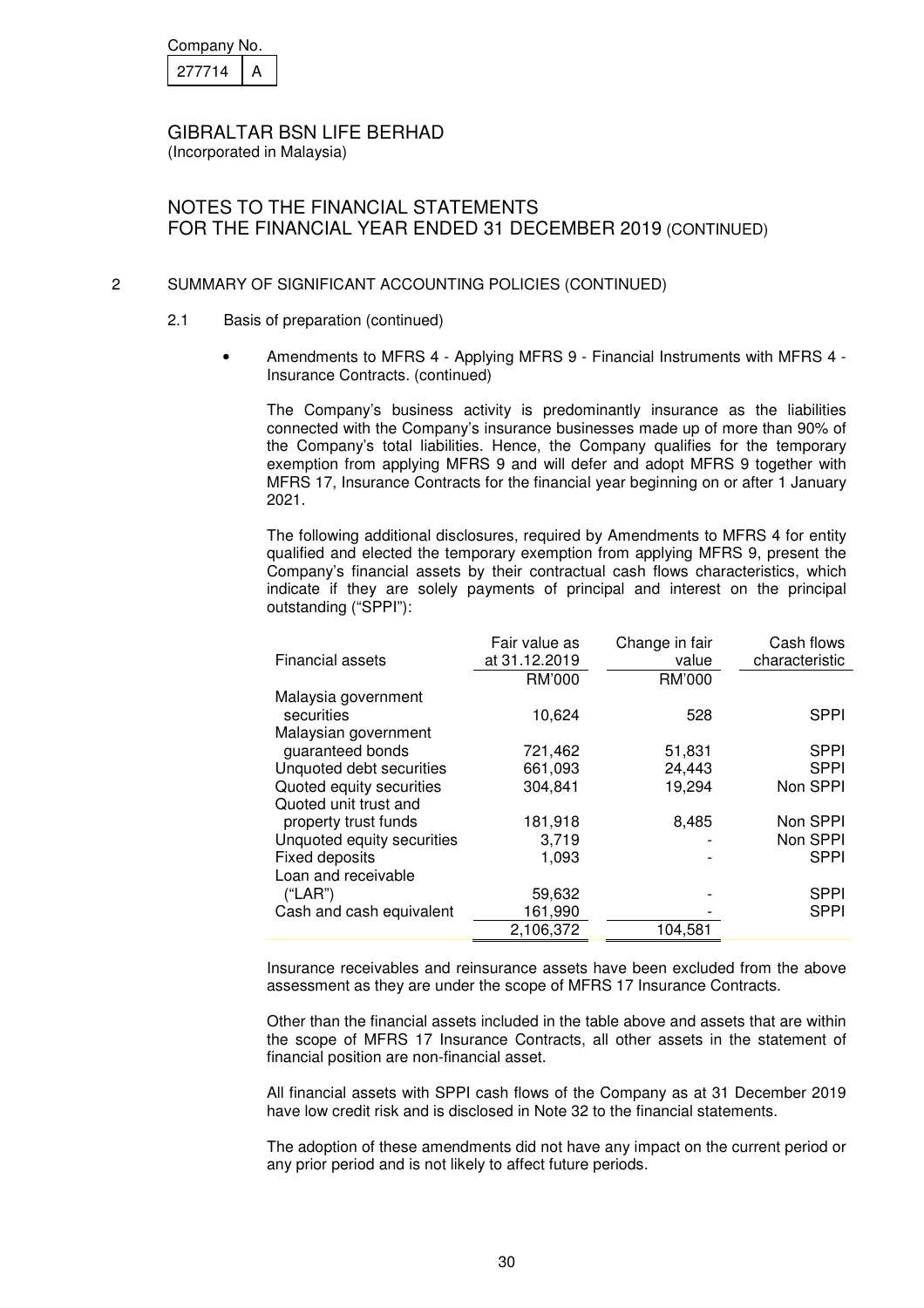| Company No. |  |
|-------------|--|
| 277714      |  |

(Incorporated in Malaysia)

# NOTES TO THE FINANCIAL STATEMENTS FOR THE FINANCIAL YEAR ENDED 31 DECEMBER 2019 (CONTINUED)

## 2 SUMMARY OF SIGNIFICANT ACCOUNTING POLICIES (CONTINUED)

- 2.1 Basis of preparation (continued)
- (a) The following are accounting standards, amendments to standards and interpretations that have been issued by MASB but not yet effective and have not been early adopted by the Company:
	- (i) MFRSs, Interpretations and amendments effective for annual periods beginning on or after 1 January 2020.
		- Amendments to MFRS 101, Presentation of Financial Statements Definition of Material
		- Amendments to MFRS 108, Accounting Policies, Changes in Accounting Estimates and Errors - Definition of Material
	- (ii) MFRSs, Interpretations and amendments effective for annual periods beginning on or after 1 January 2021.
		- MFRS 17 replaces the guidance in MFRS 4, Insurance Contracts.

MFRS 17 applies to insurance contracts issued, to all reinsurance contracts and to investment contracts with discretionary participating features if an entity also issues insurance contracts. For fixed-fee service contracts whose primary purpose is the provision of services, an entity has an accounting policy choice to account for them in accordance with either MFRS 17 or MFRS 15 'Revenue from Contracts with Customers'. Insurance contracts, (other than reinsurance) where the entity is the policyholder are not within the scope of MFRS 17. Embedded derivatives and distinct investment and service components should be 'unbundled' and accounted for separately in accordance with the related MFRSs. Voluntary unbundling of other components is prohibited.

MFRS 17 requires a current measurement model where estimates are remeasured at each reporting period. The measurement is based on the building blocks of discounted, probability-weighted cash flows, a risk adjustment and a contractual service margin ("CSM") representing the unearned profit of the contract. An entity has a policy choice to recognise the impact of changes in discount rates and other assumptions that related to financial risks either in profit or loss or in other comprehensive income.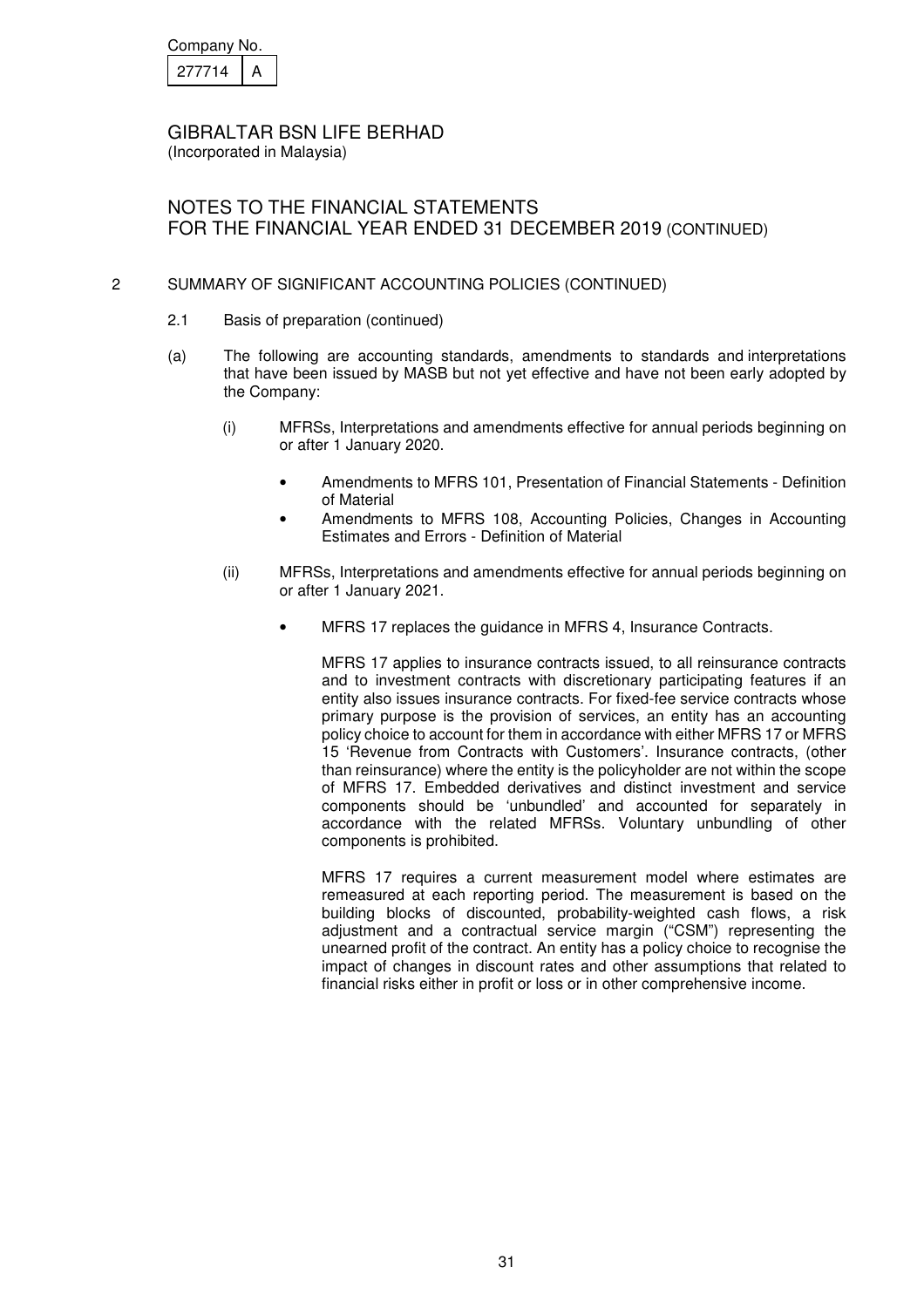| Company No. |  |
|-------------|--|
| 277714      |  |

(Incorporated in Malaysia)

# NOTES TO THE FINANCIAL STATEMENTS FOR THE FINANCIAL YEAR ENDED 31 DECEMBER 2019 (CONTINUED)

## 2 SUMMARY OF SIGNIFICANT ACCOUNTING POLICIES (CONTINUED)

- 2.1 Basis of preparation (continued)
- (a) The following are accounting standards, amendments to standards and interpretations that have been issued by MASB but not yet effective and have not been early adopted by the Company: (continued)
	- (ii) MFRSs, Interpretations and amendments effective for annual periods beginning on or after 1 January 2021.(continued)
		- MFRS 17 replaces the guidance in MFRS 4, Insurance Contracts. (continued)

Alternative measurement models are provided for the different insurance coverages:

- (a) Simplified Premium Allocation Approach if the insurance coverage period is a year or less;
- (b) Variable Fee Approach should be applied for insurance contracts that specify a link between payments to the policyholder and the returns on the underlying items.

The requirements of MFRS 17 align the presentation of revenue with other industries. Revenue is allocated to the periods in proportion to the value of the expected coverage and other services that the insurer provides in the period, and claims are presented when incurred. Investment components are excluded from revenue and claims. Insurers are required to disclose information about amounts, judgements and risks arising from insurance contracts.

The Company is currently assessing the financial impact that may arise from the adoption of MFRS 17.

The initial application of the abovementioned new standards, amendments to standards or interpretations issued by MASB effective for periods subsequent to 1 January 2019 are not expected to have any material financial impact to the current period and prior period financial statements of the Company except as mentioned above.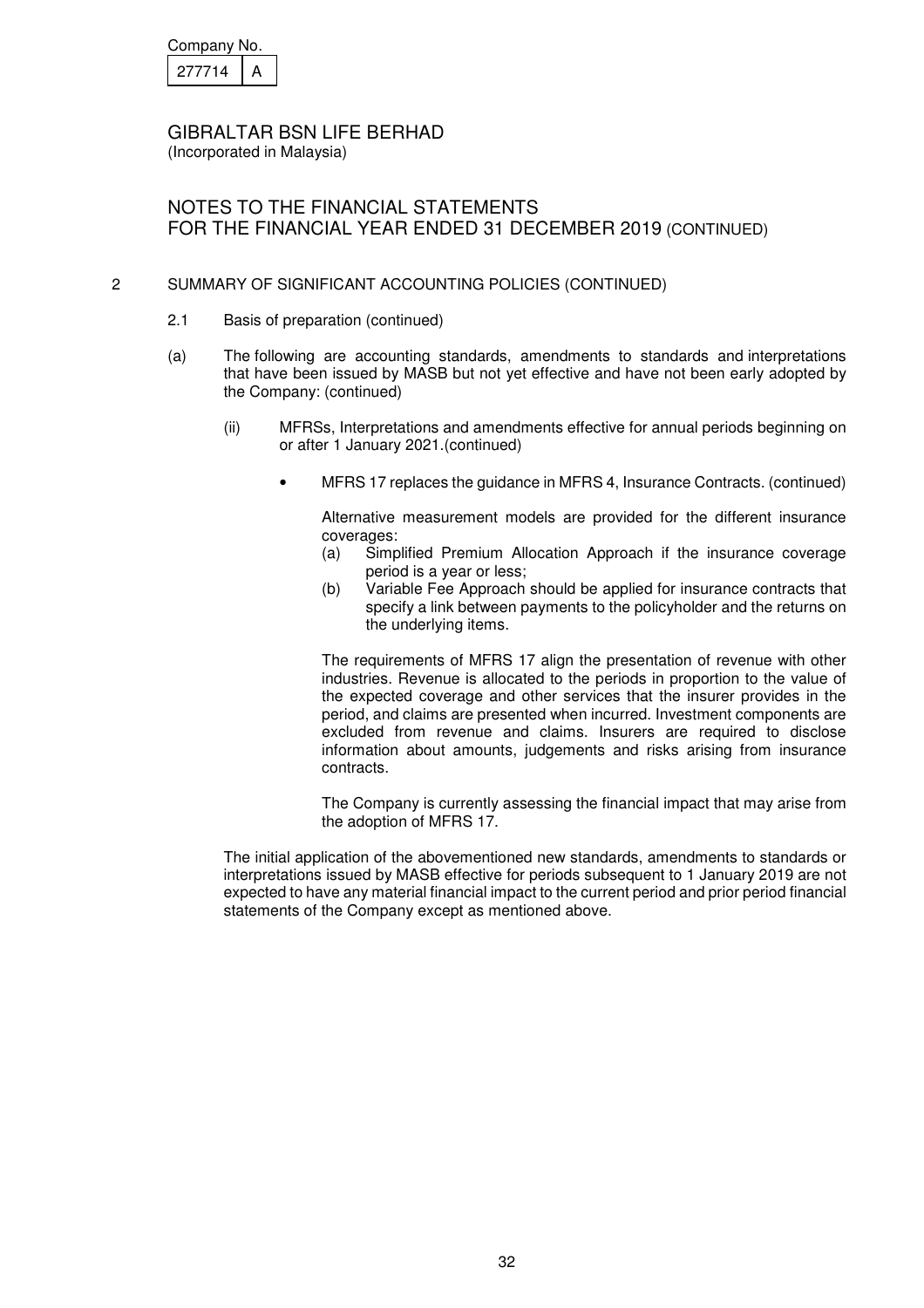| Company No. |  |
|-------------|--|
| 277714      |  |

(Incorporated in Malaysia)

## NOTES TO THE FINANCIAL STATEMENTS FOR THE FINANCIAL YEAR ENDED 31 DECEMBER 2019 (CONTINUED)

### 2 SUMMARY OF SIGNIFICANT ACCOUNTING POLICIES (CONTINUED)

#### 2.2 Changes in Accounting Policy upon Adoption of MFRS 16

During the financial year, the Company changed its accounting policies on leases upon adoption of MFRS 16. The Company has elected to use the simplified retrospective transition method and to apply a number of practical expedients as provided in MFRS 16.

Under the simplified retrospective transition method, the 2018 comparative information was not restated and the cumulative effects of initial application of MFRS 16 where the Company is a lessee were recognised as an adjustment to the opening balance of retained earnings as at 1 January 2019. The comparative information continued to be reported under the previous accounting policies governed under MFRS 117 'Leases' and IC Interpretation 4 "Determining whether an Arrangement Contains a Lease".

In addition, the Company has elected not to reassess whether a contract is, or contains a lease at the DIA. Instead, for contracts entered into before the transition date the Company relied on its assessment made applying MFRS 117 and IC Interpretation 4.

Leases classified as operating leases under MFRS 117

On adoption of MFRS 16, the Company recognised lease liabilities in relation to leases which had previously been classified as 'operating leases' under the principles of MFRS 117. These liabilities were measured at the present value of the remaining lease payments, discounted using the lessee's incremental borrowing rate as of 1 January 2019.

The associated right-of-use ("ROU") assets for property leases were measured on a retrospective basis as if the new requirements has always been applied. Other ROU assets were measured at the amount equal to the lease liability, adjusted by the amount of any prepaid or accrued lease payments relating to that lease recognised in the statement of financial position as at 31 December 2018.

In applying MFRS 16 for the first time, the Company has applied the following practical expedients permitted by the standard to leases previously classified as operating leases under MFRS 117:

- the use of a single discount rate to a portfolio of leases with reasonably similar characteristics;
- reliance on previous assessments on whether leases are onerous;
- the accounting for operating leases with a remaining lease term of less than 12 months as at 1 January 2019 as short-term leases;
- the exclusion of initial direct costs for the measurement of the ROU asset at the DIA; and
- the use of hindsight in determining the lease term where the contract contains options to extend or terminate the lease.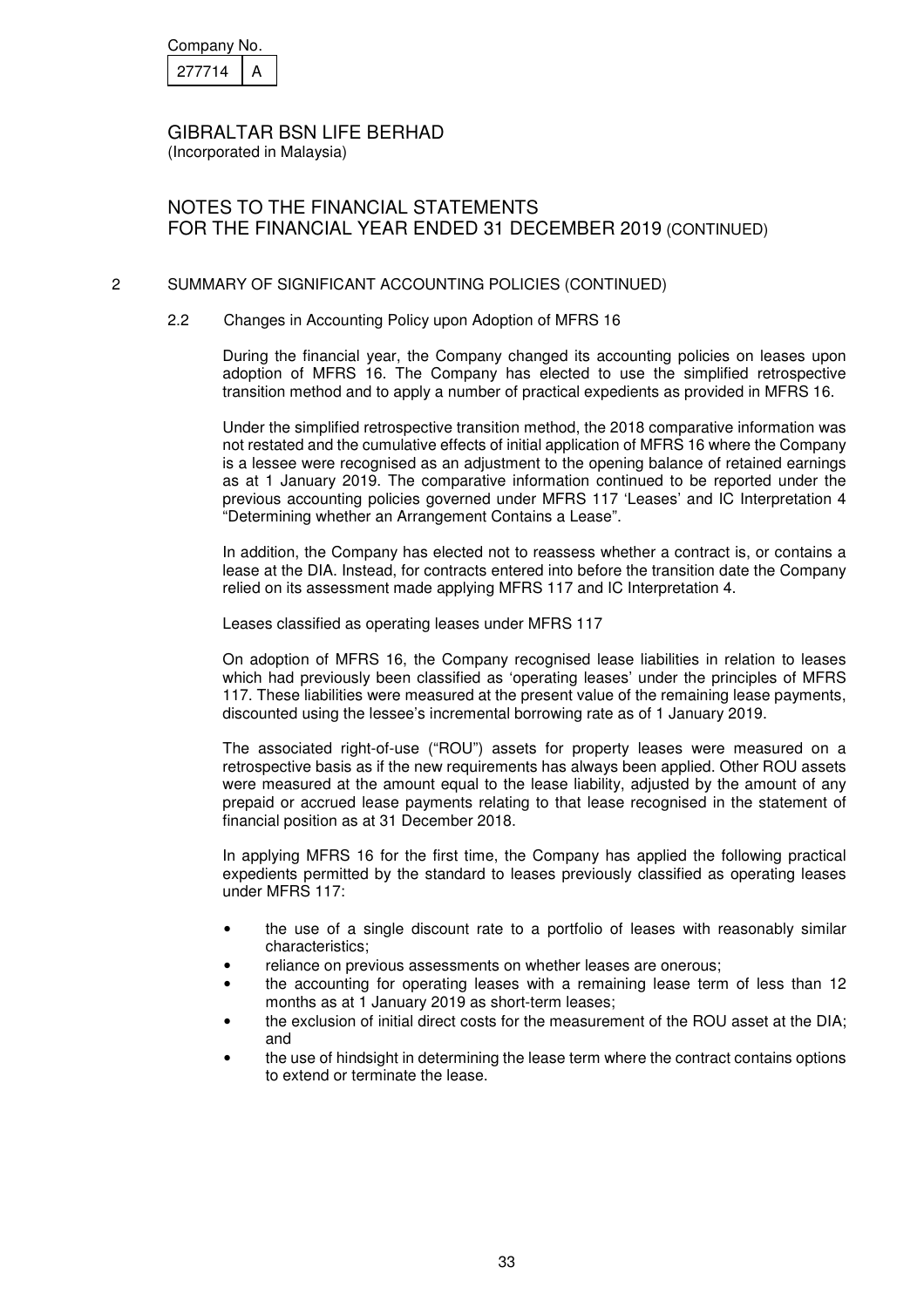| Company No. |  |
|-------------|--|
| 277714      |  |

(Incorporated in Malaysia)

# NOTES TO THE FINANCIAL STATEMENTS FOR THE FINANCIAL YEAR ENDED 31 DECEMBER 2019 (CONTINUED)

## 2 SUMMARY OF SIGNIFICANT ACCOUNTING POLICIES (CONTINUED)

### 2.3 Properties and equipment

Properties and equipment are initially stated at cost. Land and building are subsequently revalued, based on periodic, but at least triennial, valuations by external independent valuers, less subsequent depreciation and impairment losses. Valuations are performed with sufficient regularity to ensure that the fair value of a revalued asset does not differ materially from its carrying amount. Any accumulated depreciation at the date of revaluation is eliminated against the gross carrying amount of the asset, and the net amount is restated to the revalued amount of the asset. All other properties and equipment are stated at cost less accumulated depreciation and accumulated impairment losses. Cost includes expenditure that is directly attributable to the acquisition of the items.

Subsequent costs are included in the asset's carrying amount or recognised as a separate asset, as appropriate, only when it is probable that future economic benefits associated with the item will flow to the Company and the cost of the item can be measured reliably. The carrying amount of the replaced part is derecognised. All other repairs and maintenance are charged to the statement of income during the financial year in which they are incurred.

The surplus arising on revaluation is credited to the revaluation reserves except that a surplus, to the extent that such surplus is related to and not greater than a deficit arising on revaluation previously recorded as an expense, is credited to statement of income. A deficit arising from revaluation is recognised as an expense except that, to the extent that such a deficit is related to a surplus which was previously recorded as a credit to the asset revaluation reserves account and which has not been subsequently reversed or utilised, it is charged directly to the revaluation reserves.

Freehold land is not depreciated as it has an infinite life. Other properties and equipment are depreciated on a straight line basis to write off the cost of the assets, or their revalued amounts, to their residual values over their estimated useful lives, summarised as follows:

| Freehold building                 | 50 years |
|-----------------------------------|----------|
| Motor vehicle                     | 5 years  |
| Office equipment                  | 4 years  |
| Computer                          | 3 years  |
| Furniture fittings and renovation | 5 years  |

Leasehold buildings are depreciated over the remaining lease term of the leasehold land on which the building resides.

Residual values and useful lives are reviewed, and adjusted if appropriate, at each balance sheet date.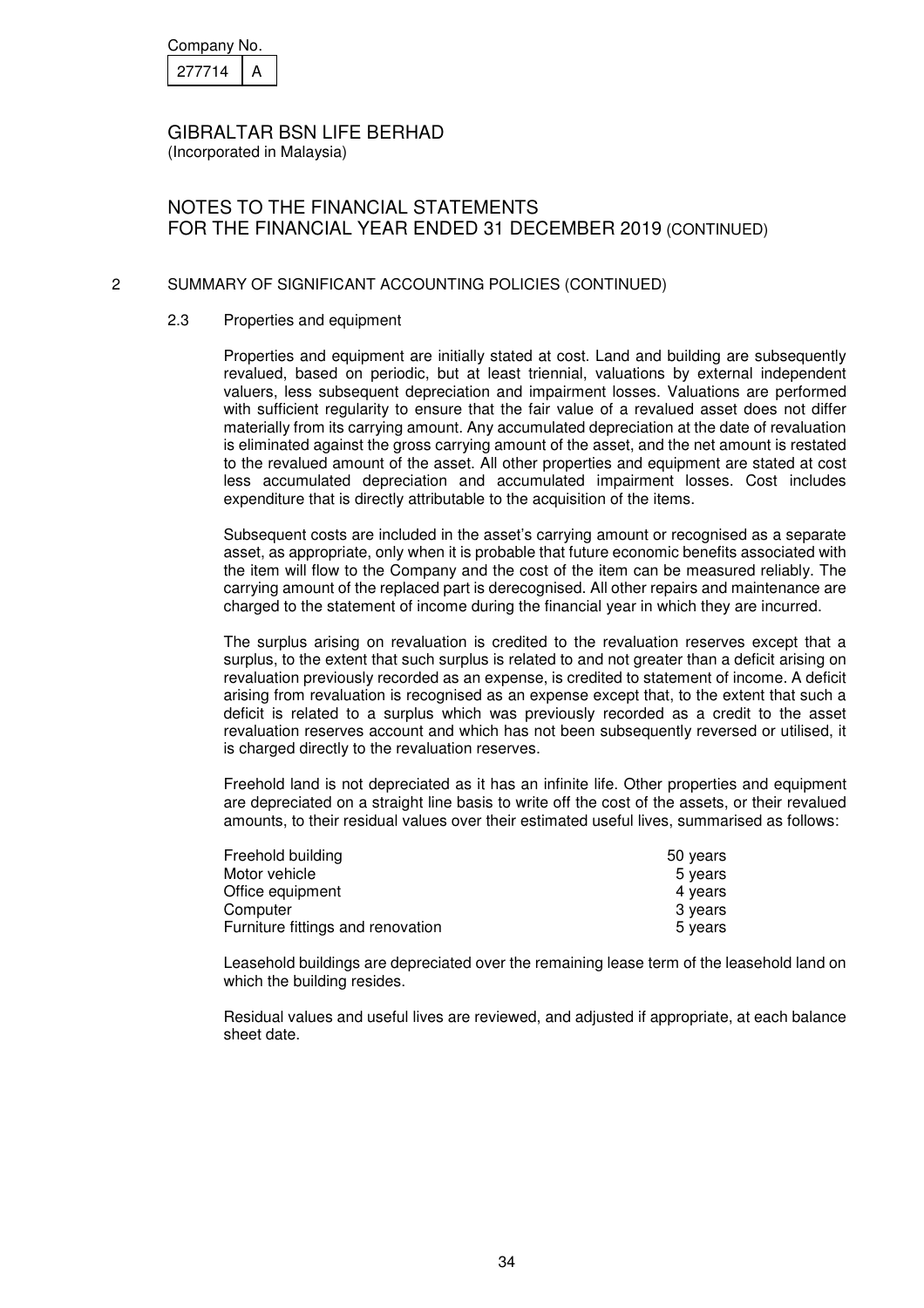| Company No. |  |
|-------------|--|
| 277714      |  |

(Incorporated in Malaysia)

# NOTES TO THE FINANCIAL STATEMENTS FOR THE FINANCIAL YEAR ENDED 31 DECEMBER 2019 (CONTINUED)

## 2 SUMMARY OF SIGNIFICANT ACCOUNTING POLICIES (CONTINUED)

#### 2.3 Properties and equipment (continued)

At each date of the statement of financial position, the Company assesses whether there is any indication of impairment. If such indications exist, an analysis is performed to assess whether the carrying amount of the asset is fully recoverable. A write down is made if the carrying amount exceeds the recoverable amount. See Note 2.25 to the financial statements on impairment of assets.

Gains and losses on disposal are determined by comparing proceeds with the carrying amount and are included in the statement of income. On disposal of revalued assets, the revaluation reserves relating to those assets are transferred to retained earnings and/or unallocated surplus.

#### 2.4 Intangible assets – computer software

Acquired computer software licences are capitalised on the basis of the costs incurred to acquire and bring to use the specific software. These costs are amortised over their estimated useful lives of 5 years.

Costs associated with maintaining computer software programmes are recognised as an expense when incurred. Costs that are directly associated with identifiable and unique software products controlled by the Company, and that will probably generate economic benefits exceeding costs beyond one year, are recognised as intangible assets. Costs include employee costs incurred as a result of developing software and an appropriate portion of relevant overheads.

Computer software development costs recognised as assets are amortised using the straight line method over their estimated useful lives of 5 years.

2.5 Investment property

Investment property includes office building, is held for long term rental yields or for capital appreciation or both, and is not occupied by the Company.

Investment property is initially stated at cost and subsequently carried at fair value. Fair value is based on active market prices, adjusted, if necessary, for any difference in the nature, location or condition of the specific asset. If this information is not available, the Company uses alternative valuation methods such as recent prices on less active markets or discounted cash flow projections. The fair values of investment property is reviewed annually, and a formal valuation by an independent professional valuer is carried out once in every three years or earlier if the carrying value of the investment property differs materially from the fair value. Changes in fair values are recorded in the statement of income as part of other income.

On disposal of an investment property, or when it is permanently withdrawn from use and no future economic benefits are expected from its disposal, it shall be derecognised (eliminated from the statement of financial position). The difference between the net disposal proceeds and the carrying amount is recognised in the statement of income in the period of the retirement or disposal.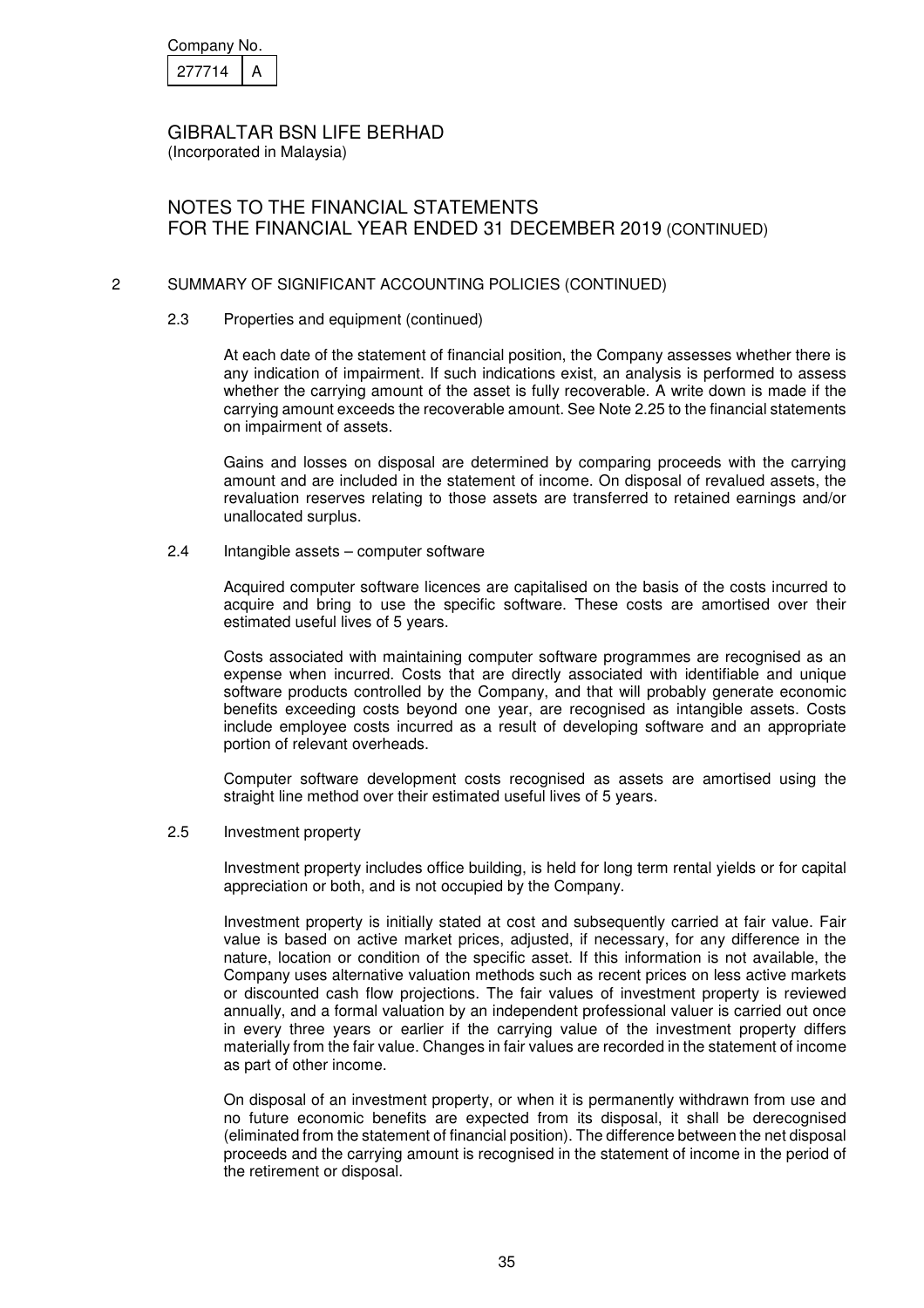| Company No. |  |
|-------------|--|
| 277714      |  |

(Incorporated in Malaysia)

# NOTES TO THE FINANCIAL STATEMENTS FOR THE FINANCIAL YEAR ENDED 31 DECEMBER 2019 (CONTINUED)

## 2 SUMMARY OF SIGNIFICANT ACCOUNTING POLICIES (CONTINUED)

#### 2.6 Prepaid lease property

Payment for rights to use land over the predetermined period is classified as prepaid lease property and is stated at cost less accumulated amortisation and accumulated impairment. The prepaid lease property are amortised on a straight line basis over the lease periods of up to 99 years.

#### 2.7 Lease

The Company as a Lessee.

#### Accounting policies applied from 1 January 2019

From 1 January 2019, leases are recognised as ROU assets and a corresponding liability at the date on which the leased asset is available for use by the Company (i.e. the commencement date).

Contracts may contain both lease and non-lease components. The Company allocates the consideration in the contract to the lease and non-lease components based on their relative stand-alone prices. However, for leases of properties for which the Company is a lessee, it has elected the practical expedient provided in MFRS 16 not to separate lease and nonlease components. Both components are accounted for as a single lease component and payments for both components are included in the measurement of lease liability.

(i) Lease term

In determining the lease term, the Company considers all facts and circumstances that create an economic incentive to exercise an extension option, or not to exercise a termination option. Extension options (or periods after termination options) are only included in the lease term if the lease is reasonably certain to be extended (or not to be terminated).

 The Company reassess the lease term upon the occurrence of a significant event or change in circumstances that is within the control of the Company and affects whether the Company is reasonably certain to exercise an option not previously included in the determination of lease term, or not to exercise an option previously included in the determination of lease term. A revision in lease term results in remeasurement of the lease liabilities.

## (ii) ROU assets

ROU assets are initially measured at cost comprising the following:

- The amount of the initial measurement of lease liability;
- Any lease payments made at or before the commencement date less any lease incentive received;
- Any initial direct costs; and
- Decommissioning or restoration costs.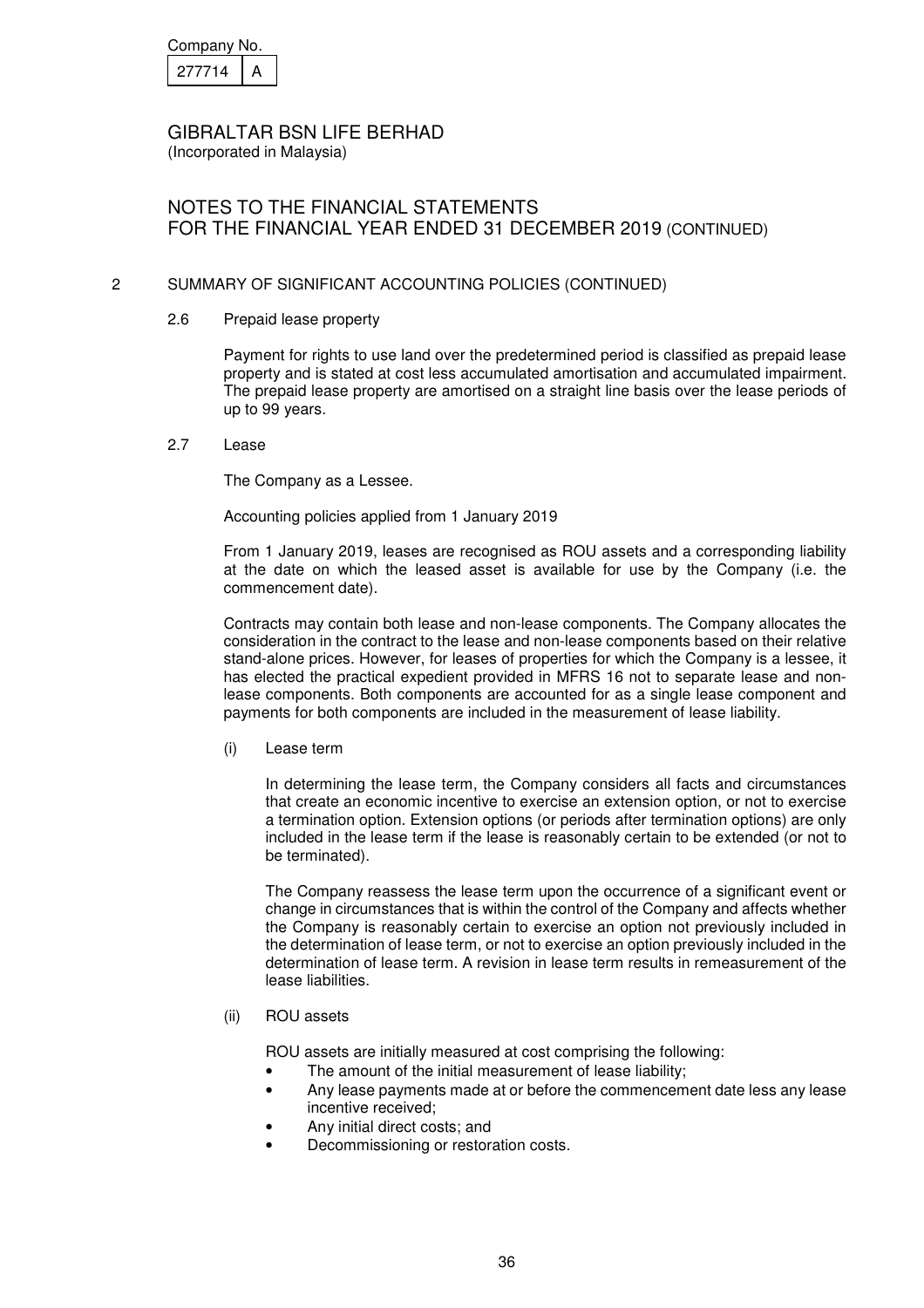| Company No. |  |
|-------------|--|
| 277714      |  |

(Incorporated in Malaysia)

# NOTES TO THE FINANCIAL STATEMENTS FOR THE FINANCIAL YEAR ENDED 31 DECEMBER 2019 (CONTINUED)

## 2 SUMMARY OF SIGNIFICANT ACCOUNTING POLICIES (CONTINUED)

- 2.7 Right-of-use assets (continued)
	- (ii) ROU assets (continued)

 ROU assets that are not investment properties are subsequently measured at cost, less accumulated depreciation and impairment loss (if any). The ROU assets are generally depreciated over the shorter of the asset's useful life and the lease term on a straight-line basis. If the Company is reasonably certain to exercise a purchase option, the ROU asset is depreciated over the underlying asset's useful life. In addition, the ROU assets are adjusted for certain remeasurement of the lease liabilities.

(iii) Lease liabilities

 Lease liabilities are initially measured at the present value of the lease payments that are not paid at that date. The lease payments include the following:

- Fixed payments (including in-substance fixed payments), less any lease incentive receivable;
- Variable lease payments that are based on an index or a rate, initially measured using the index or rate as at the commencement date;
- Amounts expected to be payable by the Company under residual value guarantees;
- The exercise price of a purchase and extension options if the Company is reasonably certain to exercise that option; and
- Payments of penalties for terminating the lease, if the lease term reflects the Company exercising that option.

 Lease payments are discounted using the interest rate implicit in the lease. If that rate cannot be readily determined, which is generally the case for leases in the Company, the lessee's incremental borrowing is used. This is the rate that the individual lessee would have to pay to borrow the funds necessary to obtain an asset of similar value to the ROU in a similar economic environment with similar term, security and conditions.

 Lease payments are allocated between principal and finance cost. The finance cost is charged to profit or loss over the lease period so as to produce a constant periodic rate of interest on the remaining balance of the liability for each period.

 Variable lease payments that depend on sales are recognised in profit or loss in the period in which the condition that triggers those payments occurs.

 The Company presents the lease liabilities as a separate line item in the statement of financial position. Interest expense on the lease liability is presented within the management expenses in the statement of income and statement of comprehensive income.

(iv) Reassessment of lease liabilities

 The Company is also exposed to potential future increases in variable lease payments that depend on an index or rate, which are not included in the lease liability until they take effect. When adjustments to lease payments based on an index or rate take effect, the lease liability is remeasured and adjusted against the ROU assets.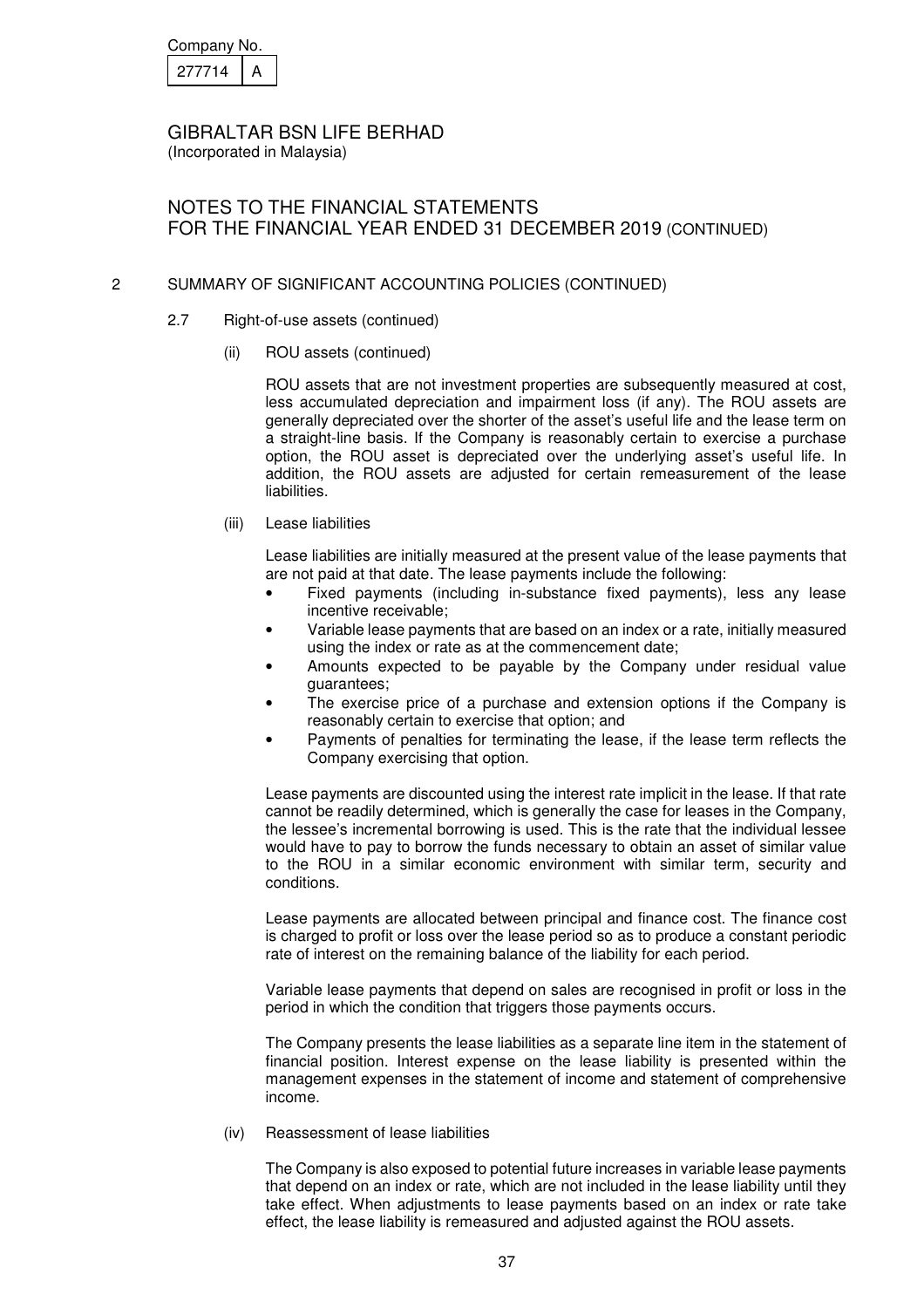| Company No. |  |
|-------------|--|
| 277714      |  |

(Incorporated in Malaysia)

# NOTES TO THE FINANCIAL STATEMENTS FOR THE FINANCIAL YEAR ENDED 31 DECEMBER 2019 (CONTINUED)

## 2 SUMMARY OF SIGNIFICANT ACCOUNTING POLICIES (CONTINUED)

- 2.7 Right-of-use assets (continued)
	- (v) Short term leases and leases of low value assets

Short-term leases are leases with a lease term of 12 months or less. Low-value assets comprise IT equipment and small items of office furniture. Payments associated with short-term leases of equipment and vehicles and all leases of low-value assets are recognised on a straight-line bases as an expense in profit or loss.

Accounting policies on lessee accounting applied until 31 December 2018

#### Operating leases

Leases of assets where a significant portion of the risks and rewards of ownership are retained by the lessor are classified as operating leases. Payments made under operating leases (net of any incentives received from the lessor) are charged to profit or loss on the straight-line basis over the lease period.

Initial direct costs incurred by the Company in negotiating and arranging operating leases are recognised in profit or loss when incurred.

#### 2.8 Insurance receivables

Insurance receivables are recognised when due and measured on initial recognition at the fair value of the consideration received or receivable. Subsequent to initial recognition, insurance receivables are measured at amortised cost, using the effective yield method.

If there is objective evidence that the insurance receivables are impaired, the Company reduces the carrying amount of the insurance receivable accordingly and recognises that impairment loss in statement of income. The Company gathers the objective evidence that an insurance receivable is impaired using the same process adopted for financial assets carried at amortised cost. The impairment loss is calculated under the same method used for these financial assets. These processes are described in Note 2.25 to the financial statements.

Insurance receivables are derecognised when the recognition criteria for financial assets, as described in Note 2.24 to the financial statements, have been met.

2.9 Cash and cash equivalents

Cash and cash equivalents consist of cash, balances and deposits held at call with financial institutions with maturities of three months or less that are readily convertible to known amount of cash which are subject to an insignificant risk of changes in value.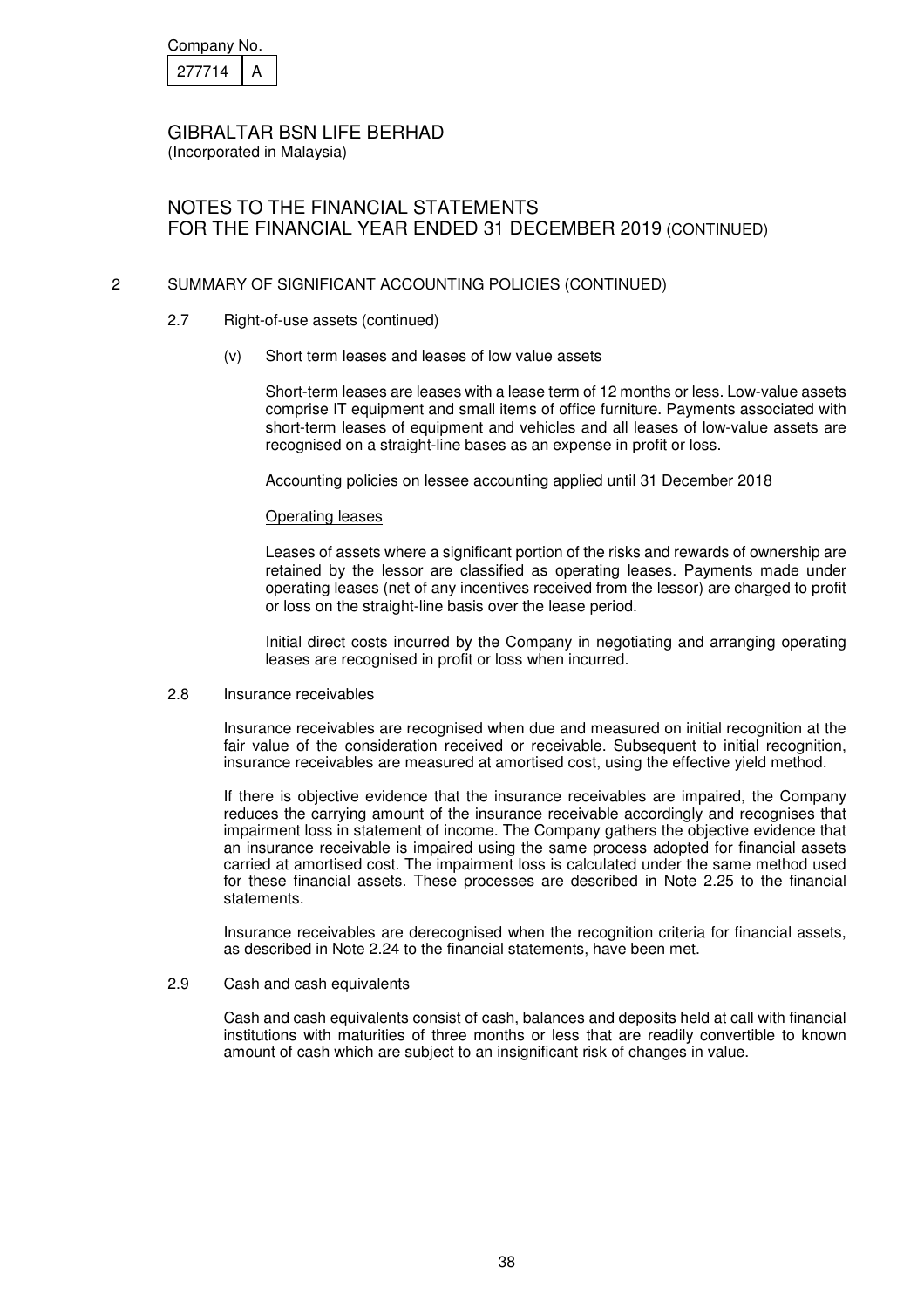| Company No. |  |
|-------------|--|
| 21/714      |  |

(Incorporated in Malaysia)

## NOTES TO THE FINANCIAL STATEMENTS FOR THE FINANCIAL YEAR ENDED 31 DECEMBER 2019 (CONTINUED)

### 2 SUMMARY OF SIGNIFICANT ACCOUNTING POLICIES (CONTINUED)

2.10 Payables

Trade and other payables are classified as current liabilities if payment is due within one year or less.

Trade and other payables are recognised initially at fair value and subsequently measured at amortised cost using the effective interest method.

#### 2.11 Provisions

 Provisions are recognised when the Company has a present obligation as a result of a past event and it is probable that an outflow of resources embodying economic benefits will be required to settle the obligation, and a reliable estimate of the amount can be made. Provisions are reviewed at each statement of financial position date and adjusted to reflect the current best estimate.

#### 2.12 Share capital

Proceeds from ordinary shares issued are accounted for as equity, with the nominal value of the share being separately disclosed as share capital. Costs directly attributable to the issuance of new ordinary shares are accounted for as a deduction from equity.

#### 2.13 Contingent liabilities and contingent assets

The Company does not recognise a contingent liability but discloses its existence in the financial statements. A contingent liability is a possible obligation that arises from past events whose existence will be confirmed by uncertain future events beyond the control of the Company or a present obligation that is not recognised because it is not probable that an outflow of resources will be required to settle the obligation. A contingent liability also arises in the extremely rare circumstance where there is a liability that cannot be recognised because it cannot be measured reliably.

A contingent asset is a possible asset that arises from past events whose existence will be confirmed by uncertain future events beyond the control of the Company. The Company does not recognise a contingent asset but discloses its existence where inflows of economic benefits are probable, but not virtually certain.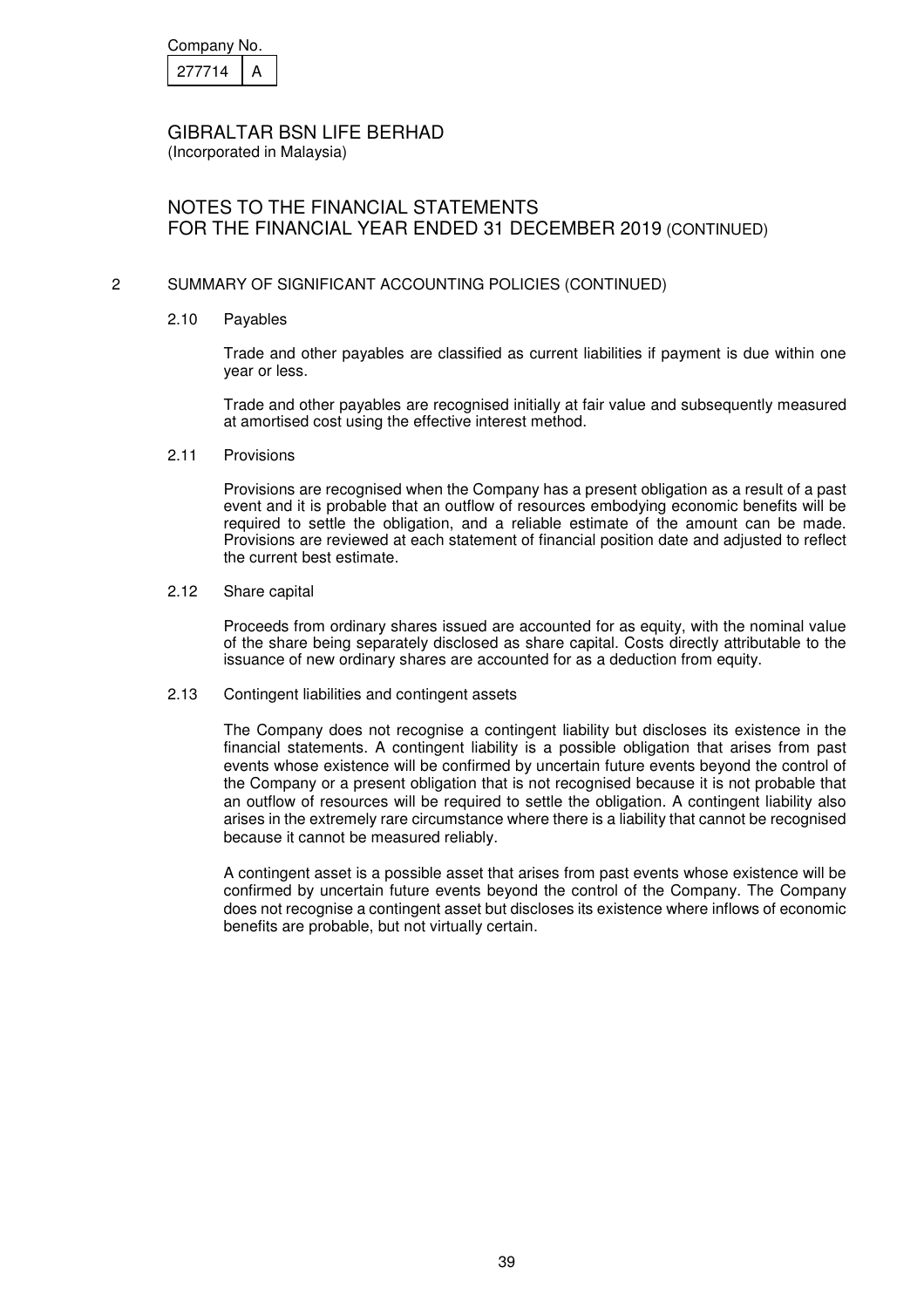| Company No. |  |
|-------------|--|
| 277714      |  |

(Incorporated in Malaysia)

# NOTES TO THE FINANCIAL STATEMENTS FOR THE FINANCIAL YEAR ENDED 31 DECEMBER 2019 (CONTINUED)

## 2 SUMMARY OF SIGNIFICANT ACCOUNTING POLICIES (CONTINUED)

- 2.14 Employee benefits
	- (i) Short term employee benefits

Wages, salaries, paid annual leave and sick leave, bonuses and non-monetary benefits are accounted in the financial year in which the associated services are rendered by employees of the Company.

(ii) Defined contribution plans

A defined contribution plan is a pension plan under which the Company pays fixed contributions to the state pension scheme, the Employees Provident Fund ("EPF").

The Company's contributions to defined contribution plans are charged to the statement of income in the financial year to which they relate. Once the contributions have been made, the Company has no further payment obligations.

(iii) Share-based compensation

The Company participates in share-based compensation plans granted to certain senior management employees of the Company as consideration for services rendered.

(i) Equity-settled share based compensation

The fair value of equity settled, share-based compensation granted to employees as at the grant date is recognised in the income statement over the vesting periods of the grant based on the closing price of the holding company, Prudential Financial, Inc. stock on grant date.

At each date of statement of financial position, the Company reviews its estimates of the number of employees expected to meet service vesting conditions and the fair value of the liability incurred. The impact of the revision of the original estimate, if any, is recognised in the income statement.

(ii) Cash-settled share-based compensation

The fair value of the employee services received in exchange for the grant of the share appreciation rights is recognised in the income statement over the vesting periods of the grant with a corresponding increase in liabilities.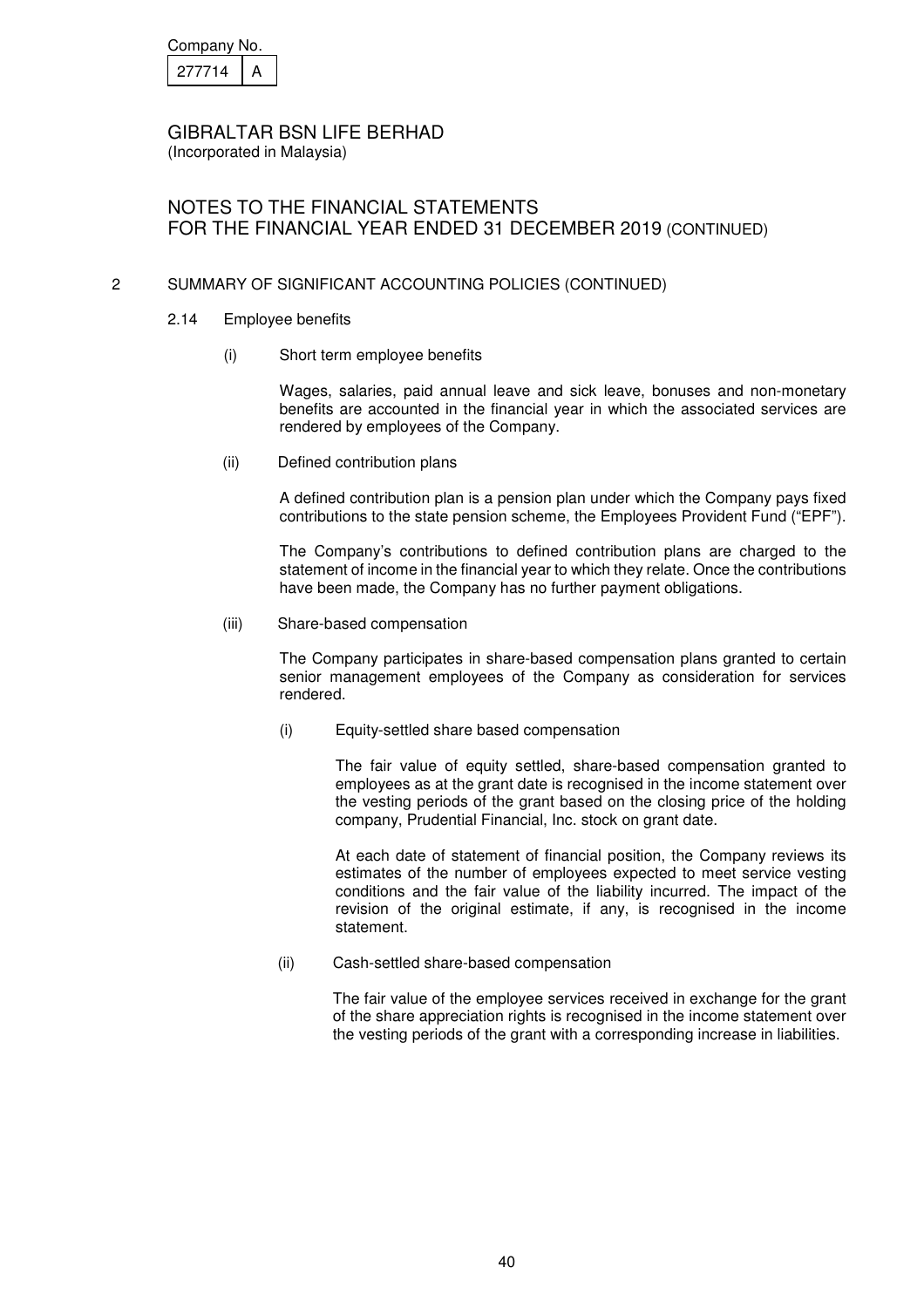| Company No. |  |
|-------------|--|
| 27714       |  |

(Incorporated in Malaysia)

# NOTES TO THE FINANCIAL STATEMENTS FOR THE FINANCIAL YEAR ENDED 31 DECEMBER 2019 (CONTINUED)

## 2 SUMMARY OF SIGNIFICANT ACCOUNTING POLICIES (CONTINUED)

#### 2.15 Product classification

An insurance contract is a contract under which the Company (the insurer) has accepted significant insurance risk from another party (the policyholders) by agreeing to compensate the policyholders if a specified uncertain future event (the insured event) adversely affects the policyholders. The Company defines insurance risk to be significant when the benefits payable on the occurrence of the insured event are 5 % or more than the benefits payable if the insured event did not occur at any one point of the insurance contract. Based on this definition, all policy contracts issued by the Company are considered insurance contracts as at the date of this statement of financial position.

Investment contracts are those contracts that do not transfer significant insurance risk, but significant financial risk. Financial risk is the risk of a possible future change in one or more of a specified interest rate, financial instrument price, commodity price, foreign exchange rate, index of price or rate, credit rating or credit index or other variable, provided in the case of a non-financial variable that the variable is not specific to a party to the contract. Insurance risk is the risk other than financial risk.

Once a contract has been classified as an insurance contract, it remains an insurance contract for the remainder of its life-time, even if the insurance risk reduces significantly during this period, unless all rights and obligations are extinguished or expire. Investment contracts can, however, be reclassified as insurance contracts after inception if insurance risk becomes significant.

Insurance and investment contracts are further classified as being either with or without discretionary participation features ("DPF"). DPF is a contractual right to receive, as a supplement to guaranteed benefits, additional benefits that are:

- likely to be a significant portion of the total contractual benefits;
- whose amount or timing is contractually at the discretion of the issuer; and
- that are contractually based on the:
	- performance of a specified pool of contracts of a specified type of contract;
	- realised and/or unrealised investment returns on a specified pool of assets held by the issuer; or
	- profit or loss of the company, fund or other entity that issues the contract.

Contracts in the participating fund are classified as insurance contracts with DPF and contracts in the non-participating fund are classified as insurance contracts without DPF.

For financial options and guarantees which are not closely related to the host insurance contract and/or investment contract with DPF, bifurcation is required to measure these embedded derivatives separately at fair value through profit or loss. However, bifurcation is not required if the embedded derivative is itself an insurance contract and/or investment contract with DPF, or if the host insurance contract and/or investment contract itself is measured at fair value through profit or loss.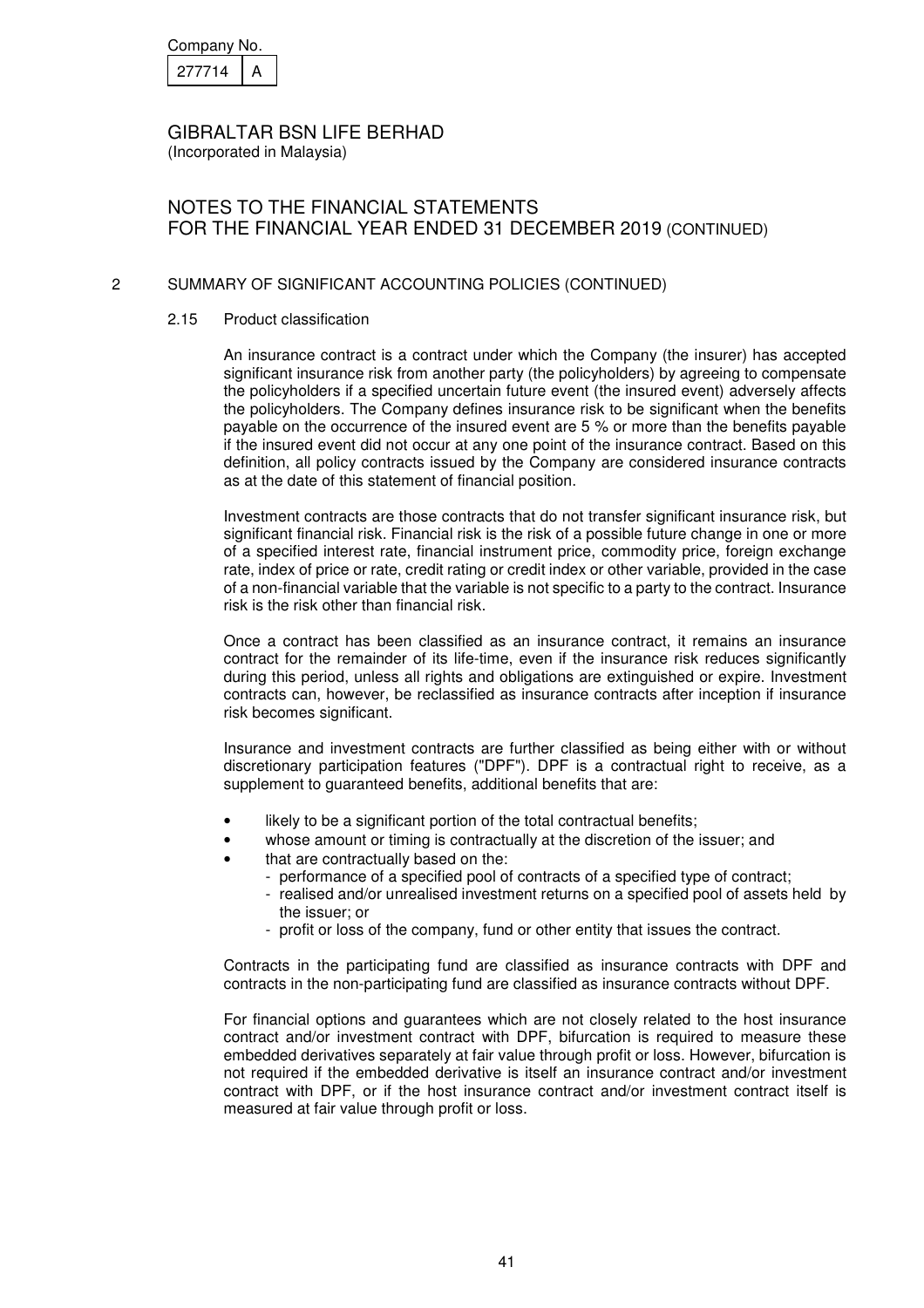| Company No. |  |
|-------------|--|
| 277714      |  |

(Incorporated in Malaysia)

## NOTES TO THE FINANCIAL STATEMENTS FOR THE FINANCIAL YEAR ENDED 31 DECEMBER 2019 (CONTINUED)

### 2 SUMMARY OF SIGNIFICANT ACCOUNTING POLICIES (CONTINUED)

. 2.16 Reinsurance

> The Company cedes insurance risk in the normal course of business for all of its businesses. Reinsurance assets represent balances due from reinsurance companies. Amounts recoverable from reinsurers are estimated in a manner consistent with the outstanding claims provision or settled claims associated with the reinsurer's policies and are in accordance with the related reinsurance contracts.

> Ceded reinsurance arrangements do not relieve the Company from its obligations to policyholders. Premiums and claims are presented on a gross basis for both ceded and assumed reinsurance.

> Reinsurance assets are reviewed for impairment at each reporting date or more frequently when an indication of impairment arises during the reporting period. Impairment occurs when there is objective evidence as a result of an event that occurred after initial recognition of the reinsurance asset that the Company may not receive all outstanding amounts due under the terms of the contract and the event has a reliably measurable impact on the amounts that the Company will receive from the reinsurer. The impairment loss is recorded in statement of income.

> Reinsurance assets or liabilities are derecognised when the contractual rights are extinguished or expire or when the contract is transferred to another party.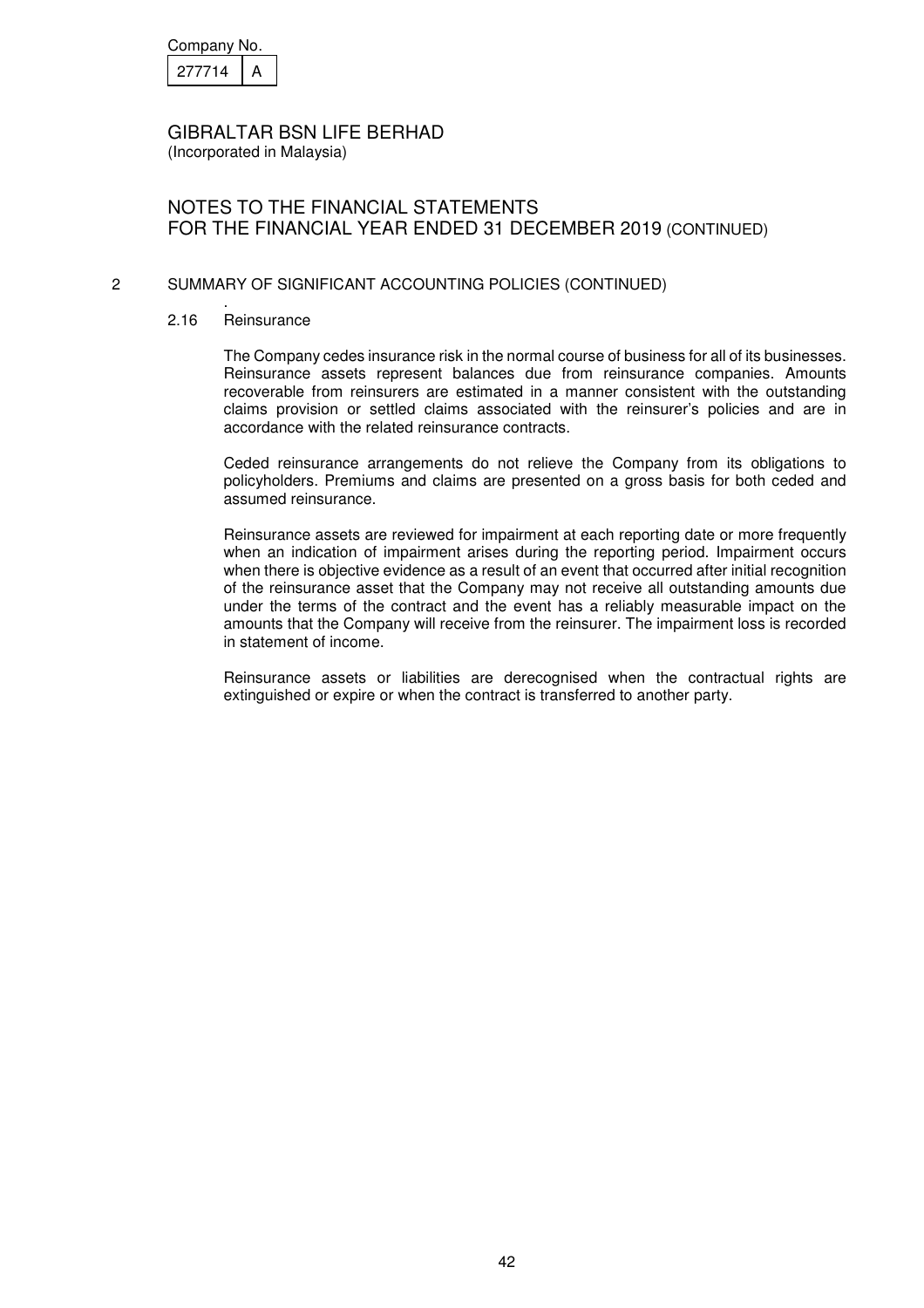| Company No. |  |
|-------------|--|
| 277714      |  |

(Incorporated in Malaysia)

# NOTES TO THE FINANCIAL STATEMENTS FOR THE FINANCIAL YEAR ENDED 31 DECEMBER 2019 (CONTINUED)

## 2 SUMMARY OF SIGNIFICANT ACCOUNTING POLICIES (CONTINUED)

2.17 Life insurance contract liabilities

Life insurance contract liabilities comprise:

- (i) Actuarial liabilities
- (ii) Unallocated surplus of DPF contracts
- (iii) Claims liabilities
- (iv) Available-for-sale fair value reserves
- (v) Asset revaluation reserves
- (vi) Net asset value attributable to unit holders

A liability for contractual benefits that are expected to be incurred in the future is recorded when the premiums are recognised. The valuation of life insurance contract liabilities is determined according to BNM's RBC Framework as summarised below.

#### Participating fund insurance contract liabilities

Participating plans are valued using a prospective actuarial valuation based on the sum of the present value of future guaranteed and appropriate level of non-guaranteed benefits, and the expected future management and distribution expenses, less the present value of future gross considerations arising from the policy discounted at the appropriate risk discount rate.

The participating life insurance liability is taken as the higher of the guaranteed benefit liabilities or the total benefit liabilities.

#### Non-participating fund insurance contract liabilities

The liability of non-participating life plans is valued using a prospective actuarial valuation based on the sum of the present value of future benefits, and the expected future management and distribution expenses, less the present value of future gross considerations arising from the policy discounted at the appropriate risk discount rate.

#### Investment-linked fund insurance contract liabilities

The liability is the sum of:

- (i) The unit reserves, calculated as the value of the underlying assets backing the units relating to the policy; and
- (ii) The non-unit reserves are determined by projecting future cashflows to ensure that all future outflows can be met without recourse to additional finance or capital support at any future time during the duration of the investment-linked policy.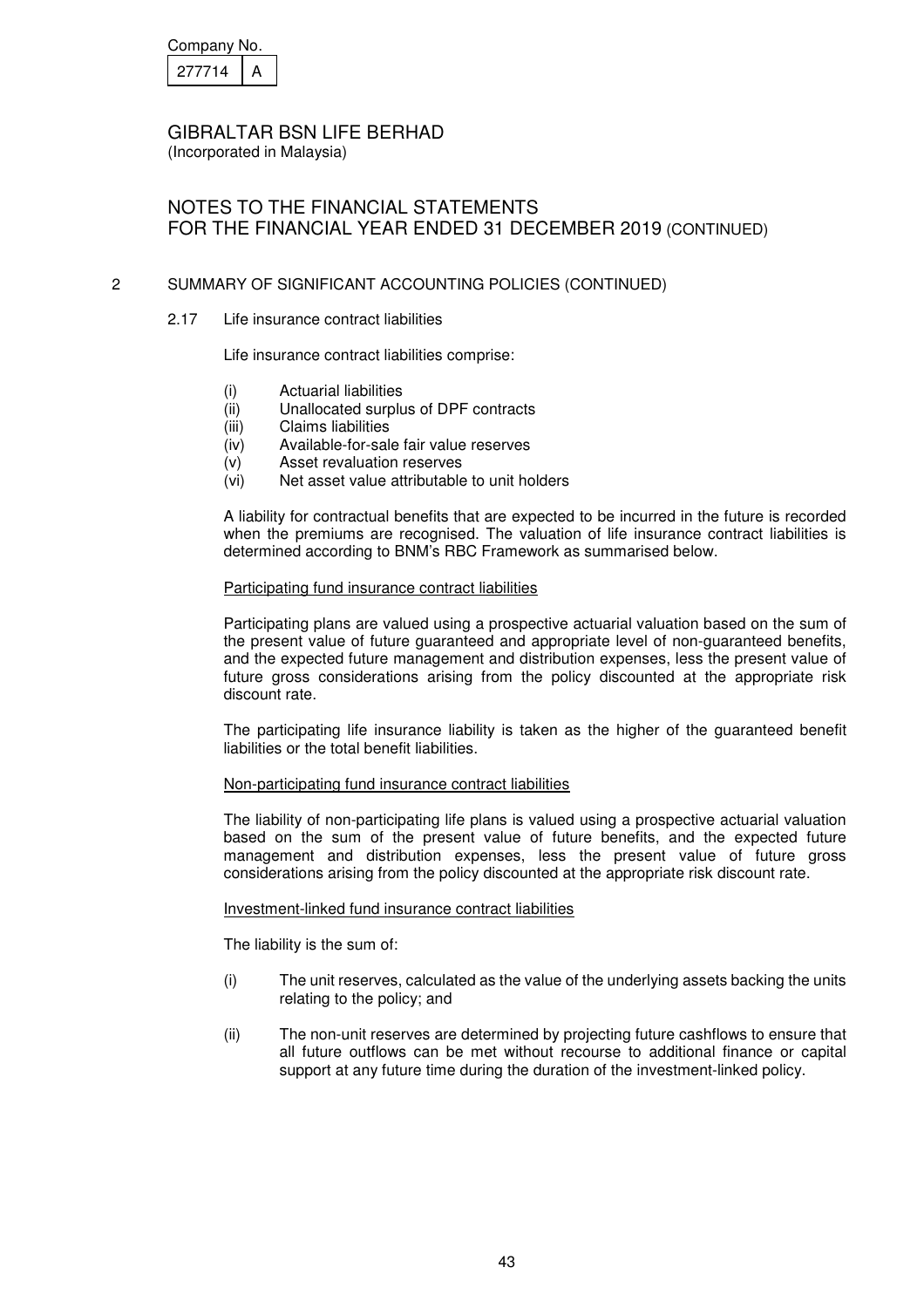| Company No. |  |
|-------------|--|
| 277714      |  |

(Incorporated in Malaysia)

# NOTES TO THE FINANCIAL STATEMENTS FOR THE FINANCIAL YEAR ENDED 31 DECEMBER 2019 (CONTINUED)

## 2 SUMMARY OF SIGNIFICANT ACCOUNTING POLICIES (CONTINUED)

### 2.17 Life insurance contract liabilities (continued)

#### Unallocated surplus

Surplus of contracts with DPF is distributable to policyholders and shareholders in accordance with the relevant terms under the insurance contracts. The Company, however, has the discretion over the amount and timing of the distribution of these surpluses to policyholders and shareholders. Surplus of contracts without DPF is attributable wholly to the shareholders and is classified as an equity of the Company. However, the amount and timing of the distribution of surplus of contracts without DPF to the shareholders is subject to the recommendation of the Company's appointed actuary. Unallocated surpluses of DPF, where the amounts of surplus are yet to be allocated or distributed to either policyholders or shareholders by the end of the financial year, are held within the insurance contract liabilities.

#### Liability adequacy test

BNM Guidelines on Financial Reporting for Insurers (BNM/RH/PD 032-13) stipulates that insurers are deemed to comply with the requirements of the liability adequacy test under MFRS 4 Insurance Contracts as long as the valuation methods used are in accordance with Appendix VI or Appendix VII of the RBC Framework for Insurers. As the Company complies with the valuation method stipulated in the RBC Framework, the Company is deemed to have complied with the liability adequacy test.

#### Claims liabilities

Claims liabilities represent the amount payable under a life insurance policy in respect of claims including settlement costs, are accounted for using the case-by-case method as set out above under benefits, claims and expenses.

### AFS fair value reserves

Where unrealised gains or losses arise on AFS financial assets of the life participating fund, the adjustment to the insurance contact liabilities is equal to the effect that the realisation of these gains or losses at the end of the reporting period would have on these liabilities that is recognised directly in the other comprehensive income.

#### Asset revaluation reserves

Asset revaluation reserves represent unrealised gains arising from the revaluation of selfoccupied properties of the Life fund. The reserves arising in DPF and non-DPF is reported as a separate component of insurance contract liabilities and equity respectively until the properties are derecognised or the properties are determined to be impaired.

The surplus arising from the revaluation of the DPF's assets may be distributed by way of bonuses to life policyholders, subject to the limit that the amount distributed should not be more than 30% of the addition to revaluation reserves or 10% of the market value of the revalued property, whichever is lower (where applicable).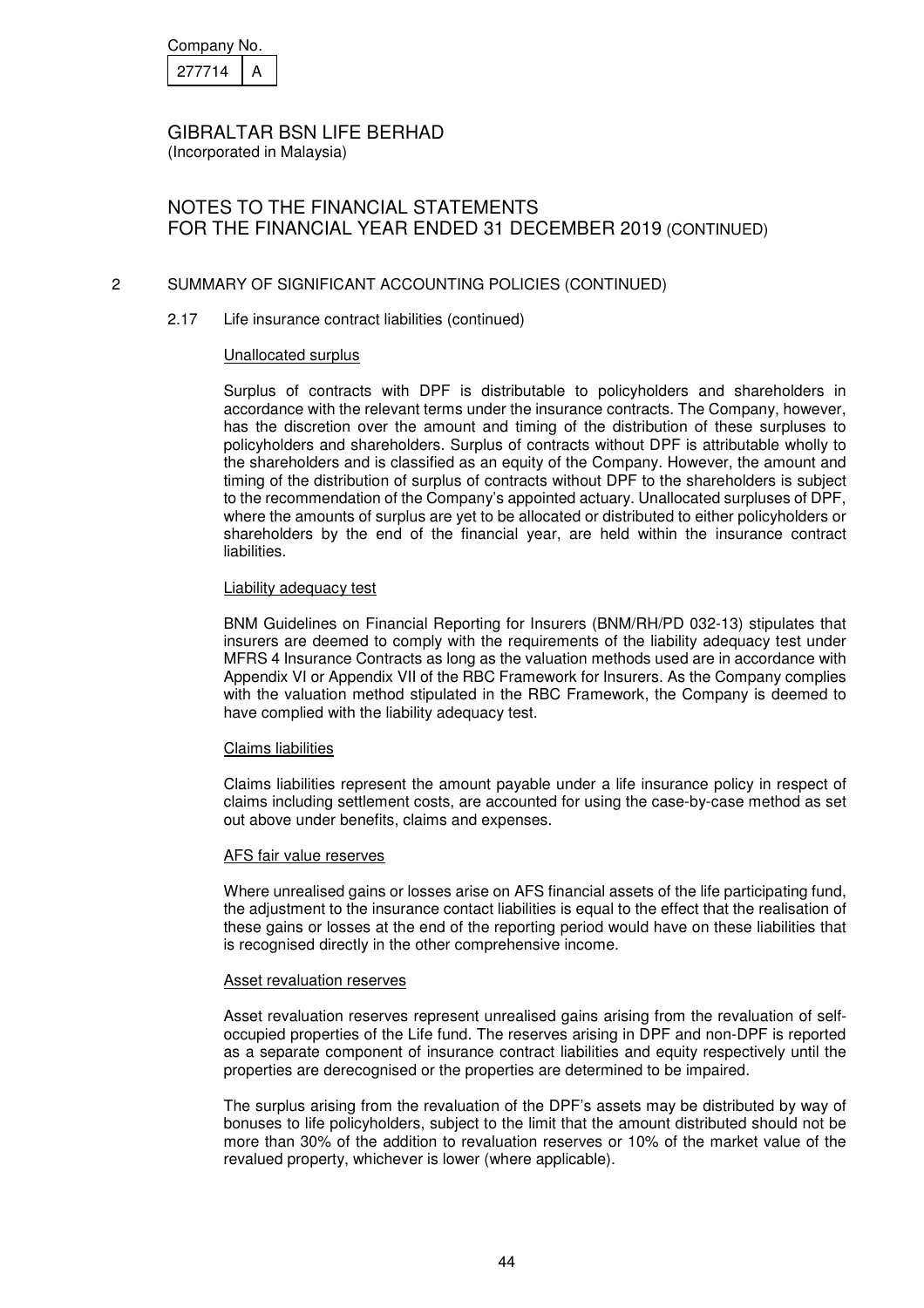| Company No. |  |
|-------------|--|
| 277714      |  |

(Incorporated in Malaysia)

# NOTES TO THE FINANCIAL STATEMENTS FOR THE FINANCIAL YEAR ENDED 31 DECEMBER 2019 (CONTINUED)

### 2 SUMMARY OF SIGNIFICANT ACCOUNTING POLICIES (CONTINUED)

2.17 Life insurance contract liabilities (continued)

#### Net asset value attributable to unit holders

The unit liabilities of investment-linked policy are equal to the net asset value of the investment-linked funds.

2.18 Life insurance underwriting results

#### Distribution of life fund surplus to the shareholders

The surplus distributable from the life insurance fund to the shareholders is based on the surplus determined by an annual actuarial valuation of the long term liabilities to policyholders, made in accordance with the provisions of the Financial Services Act, 2013 and related regulations by the Company's Appointed Actuary.

#### Gross premiums

Premium income includes premium recognised in the life fund and the Investment-linked funds. Premium income of the life fund is recognised as soon as the amount of the premium can be reliably measured. First premium is recognised from inception date and subsequent premium is recognised when it is due.

At the end of the financial year, all due premiums are accounted for to the extent that they can be reliably measured.

Premium income of the Investment-linked funds is in respect of the net creation of units which represents premiums paid by policyholders as payment for a new contract or subsequent payments to increase the amount of that contract. Net creation of units is recognised on a receipt basis.

#### Reinsurance premium

Outward reinsurance premium are recognised in the same accounting period as the original policies to which the reinsurance relates.

#### Commission and agency expenses

Commission and agency expenses, which are costs directly incurred in securing premium on insurance policies, net of income derived from reinsurers in the course of ceding of premium to reinsurers, are charged to statement of income in the financial year in which they are incurred.

#### Benefits, claims and expenses

Benefits and claims that are incurred during the financial year are recognised when a claimable event occurs and/or when the insurer is notified.

Recoveries on reinsurance claims are accounted for in the same financial year as the original claims are recognised.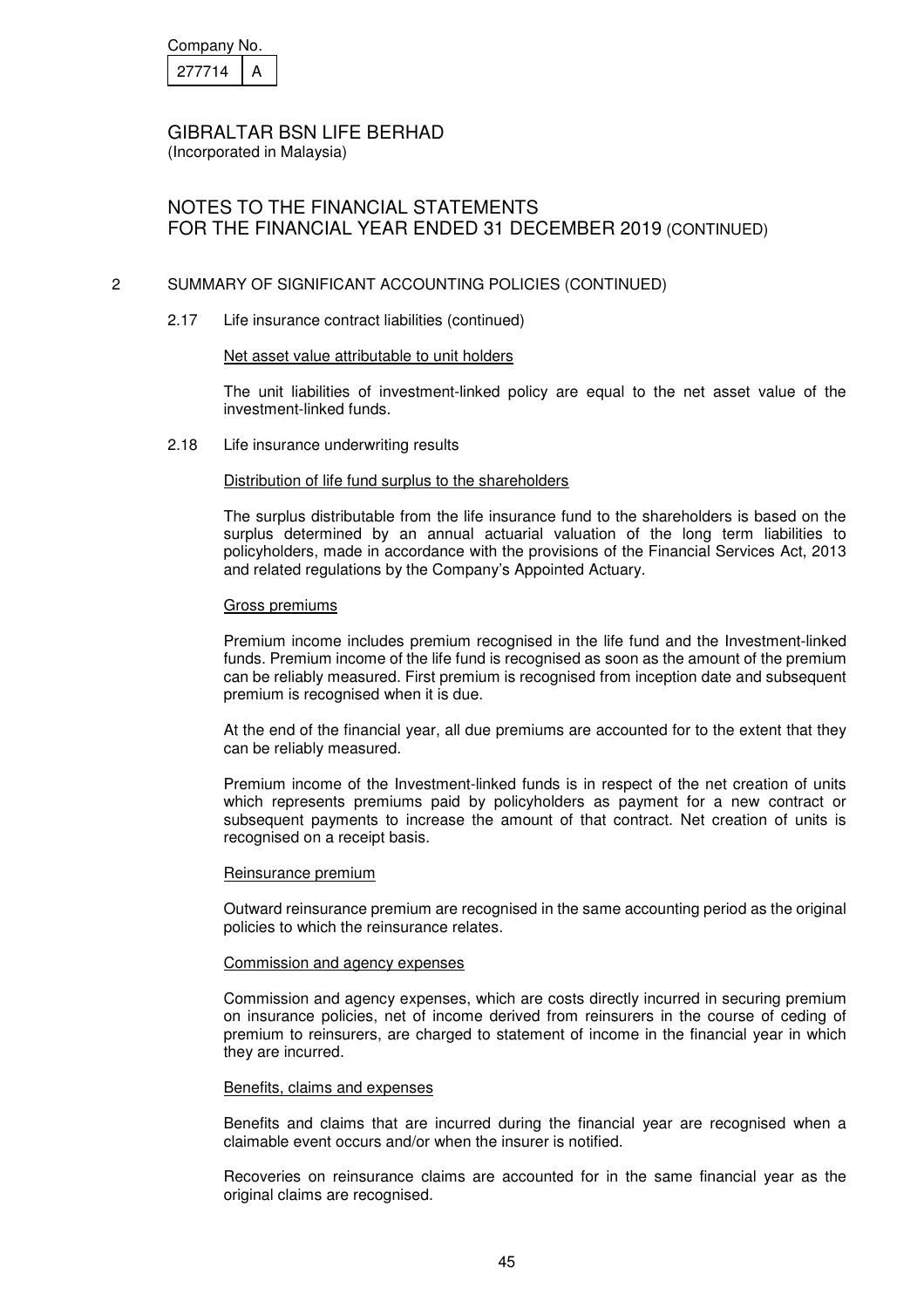| Company No. |  |
|-------------|--|
| 277714      |  |

(Incorporated in Malaysia)

# NOTES TO THE FINANCIAL STATEMENTS FOR THE FINANCIAL YEAR ENDED 31 DECEMBER 2019 (CONTINUED)

### 2 SUMMARY OF SIGNIFICANT ACCOUNTING POLICIES (CONTINUED)

2.18 Life insurance underwriting results (continued)

#### Benefits, claims and expenses (continued)

Benefits and claims arising on life insurance policies including settlement costs, less reinsurance recoveries, are accounted for using the case basis method and for this purpose, the benefits payable under a life insurance policy are recognised as follows:

- (i) maturity or other policy benefit payments due on specified dates are treated as claims payable on the due dates; and
- (ii) death, surrender and other benefits without due dates are treated as claims payable, on the date of receipt of intimation of death of the assured or occurrence of contingency covered.
- 2.19 Other revenue recognition

Interest income on loans is recognised on an accrual basis except where a loan is considered non-performing, where repayments are in arrears for more than six months, in which case recognition of such interest is suspended. Subsequent to suspension, interest is recognised on the receipt basis until all arrears have been paid.

Other interest income including the amount of amortisation of premium and accretion of discount is recognised on a time proportion basis that takes into account the effective yield of the assets.

 Rental income is recognised on an accrual basis except where default in payment of rent has already occurred and rent due remains outstanding for more than six months, in which case recognition of rental income is suspended. Subsequent to suspension, income is recognised on the receipt basis until all arrears have been paid.

Dividend income is recognised when the right to receive payment is established.

Profits or losses arising on disposal of investments are credited or charged to the statement of income.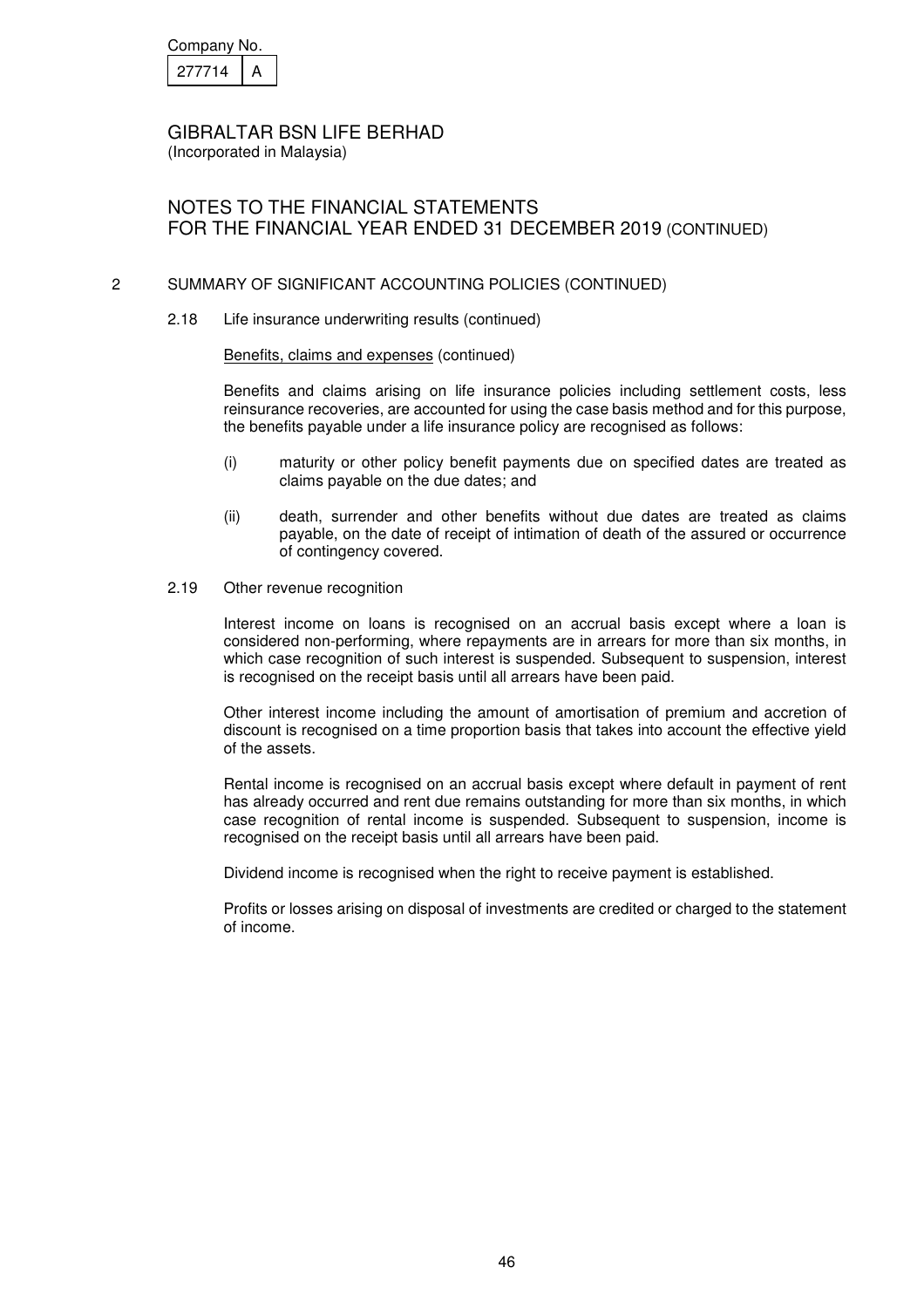| Company No. |  |
|-------------|--|
| 277714      |  |

(Incorporated in Malaysia)

# NOTES TO THE FINANCIAL STATEMENTS FOR THE FINANCIAL YEAR ENDED 31 DECEMBER 2019 (CONTINUED)

### 2 SUMMARY OF SIGNIFICANT ACCOUNTING POLICIES (CONTINUED)

2.20 Taxation

Income tax on statement of income for the financial year comprises current and deferred tax. Current tax is the expected amount of income taxes payable in respect of the taxable profit and surplus for the financial year and is measured using the tax rates that have been enacted at the reporting date.

Deferred tax is recognised in full, using the liability method, on temporary differences arising between the amounts attributed to assets and liabilities for tax purposes and their carrying amounts in the financial statements.

Deferred tax assets are recognised to the extent that it is probable that future taxable profits will be available against which the deductible temporary differences or unused tax losses can be utilised.

Deferred tax is determined using tax rates (and tax laws) that have been enacted or substantially enacted by the date of the statement of financial position and are expected to apply when the related deferred tax asset is realised or when the deferred tax liability is settled.

2.21 Dividends

 Dividends on ordinary shares are recognised as a liability and deducted from equity when they are approved by the Company's shareholder and upon receipt of approval from BNM.

2.22 Financial instruments

### Classification, recognition and measurement of financial assets

 The Company classifies its financial assets into the following categories: financial assets at fair value through profit or loss ("FVTPL"), held-to-maturity ("HTM") financial assets, available-for-sale ("AFS") financial assets and loans and receivables ("LAR").

 The classification depends on the purpose for which the investments were acquired or originated. Management determines the classification of its investments at initial recognition and re-evaluates this at every reporting date.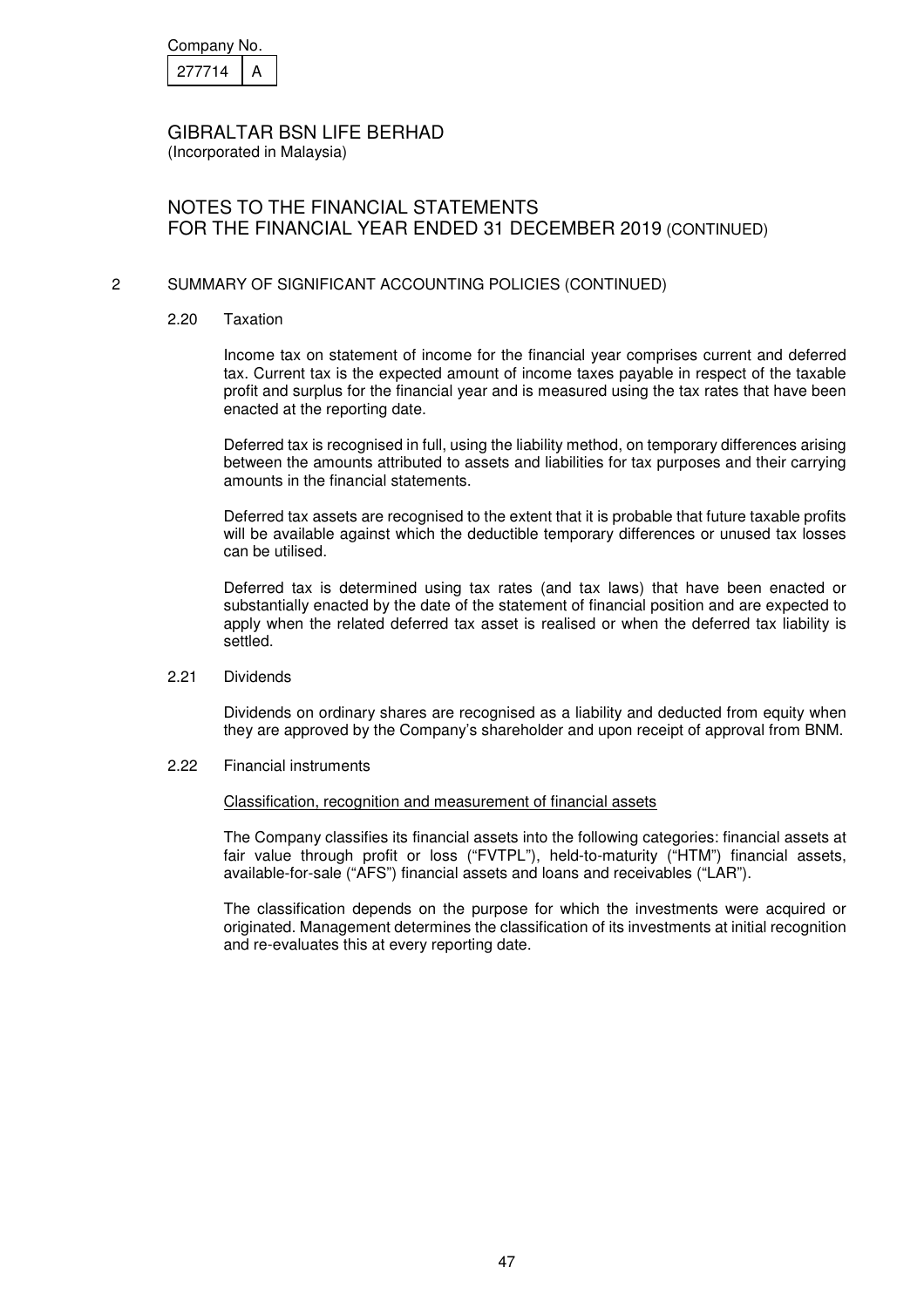| Company No. |  |
|-------------|--|
| 277714      |  |

NOTES TO THE FINANCIAL STATEMENTS FOR THE FINANCIAL YEAR ENDED 31 DECEMBER 2019 (CONTINUED)

# 2 SUMMARY OF SIGNIFICANT ACCOUNTING POLICIES (CONTINUED)

2.22 Financial instruments (continued)

#### Classification, recognition and measurement of financial assets (continued)

(i) FVTPL

 Financial assets at FVTPL include financial assets held for trading, derivative and those designated at fair value through statement of income at inception. Investments typically bought with the intention to sell in the near future are classified as held-for-trading. For investments designated at fair value through profit or loss at inception, the following criteria must be met:

- the designation eliminates or significantly reduces the inconsistent treatment that would otherwise arise from measuring the assets or liabilities or recognising gains or losses on a different basis; or
- the assets and liabilities are part of a group of financial assets, financial liabilities or both which are managed and their performance are evaluated on a fair value basis, in accordance with a documented risk management or investment strategy.

These investments are initially recorded at fair value and transaction costs are expensed in statement of income. Subsequent to initial recognition, these investments are re-measured at fair value. Fair value adjustments and realised gains and losses are recognised in statement of income.

(ii) HTM

 Non-derivative financial assets with fixed or determinable payments and fixed maturities are classified as HTM when the Company has the positive intent and ability to hold to maturity. These investments are initially recognised at cost, being the fair value of the consideration paid for the acquisition of the investment. After initial measurement, HTM financial assets are measured at amortised cost, using the effective yield method, less allowance for impairment. Gains and losses recognised in statement of income when the investments are derecognised or impaired, as well as through the amortisation process.

(iii) LAR

 LAR are non-derivative financial assets with fixed or determinable payments that are not quoted in an active market. These investments are initially recognised at cost, being the fair value of the consideration paid for the acquisition of the investments. All transaction costs directly attributable to the acquisition are also included in the cost of the investments. After initial measurement, loans and receivables are measured at amortised cost, using the effective yield method, less allowance for impairment. Gains and losses are recognised in statement of income when the investments are derecognised or impaired, as well as through the amortisation process.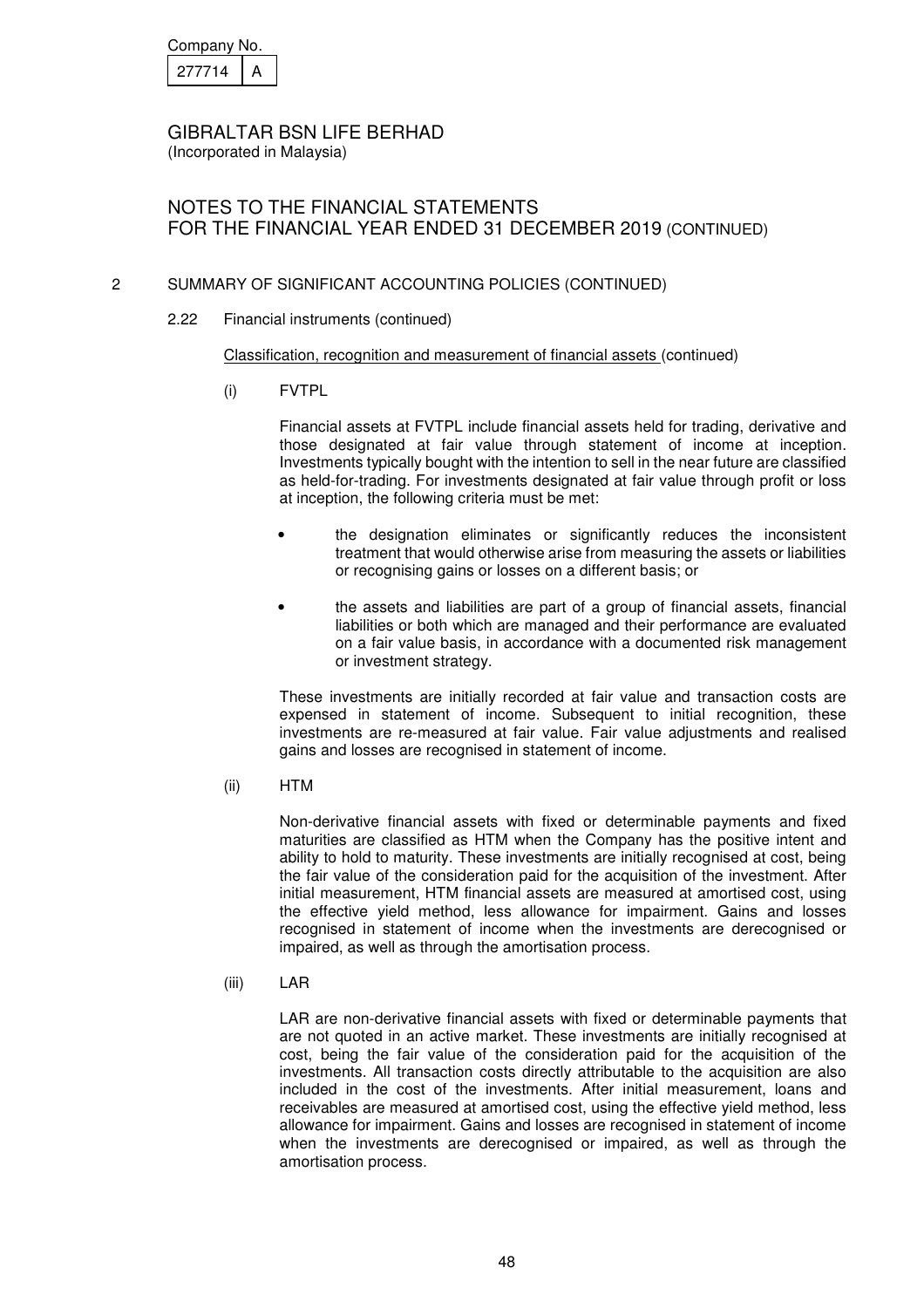| Company No. |  |
|-------------|--|
| 277714      |  |

(Incorporated in Malaysia)

# NOTES TO THE FINANCIAL STATEMENTS FOR THE FINANCIAL YEAR ENDED 31 DECEMBER 2019 (CONTINUED)

## 2 SUMMARY OF SIGNIFICANT ACCOUNTING POLICIES (CONTINUED)

- 2.22 Financial instruments (continued)
	- (iv) AFS

 AFS are non-derivative financial assets that are designated as available-for-sale or are not classified in any of the three preceding categories. These investments are initially recognised at cost, being the fair value of the consideration paid for the acquisition of the investments. After initial measurement, AFS are remeasured at fair value.

 Fair value gains and losses of these investments are reported as a separate component of equity or insurance contract liabilities until the investments are derecognised or the investments are determined to be impaired.

 On derecognition or impairment, the cumulative fair value gains and losses previously reported in equity or insurance contract liabilities is transferred to statement of income.

2.23 Fair value of financial instruments

The fair value of financial instruments that are actively traded in organised financial markets is determined by reference to quoted market bid prices for assets and other prices for liabilities, at the close of business on the reporting date.

For unit and real estate investments trusts, fair value is determined by reference to published bid values.

For financial instruments where there is no active market, the fair value is determined by using valuation techniques. Such techniques include using recent arm's length transactions, reference to the current market value of another instrument which is substantially the same, discounted cash flow analysis and/or option pricing models making maximum use of market inputs and relying as little as possible on entity-specific inputs. For discounted cash flow techniques, estimated future cash flows are based on management's best estimates and the discount rate used is a market related rate for a similar instrument. Certain financial instruments are valued using pricing models that consider, among others factors, contractual and market prices, co-relation, time value of money, credit risk, yield curve volatility factors and/or prepayment rates of the underlying positions. The use of different pricing models and assumptions could produce materially different estimates of fair values.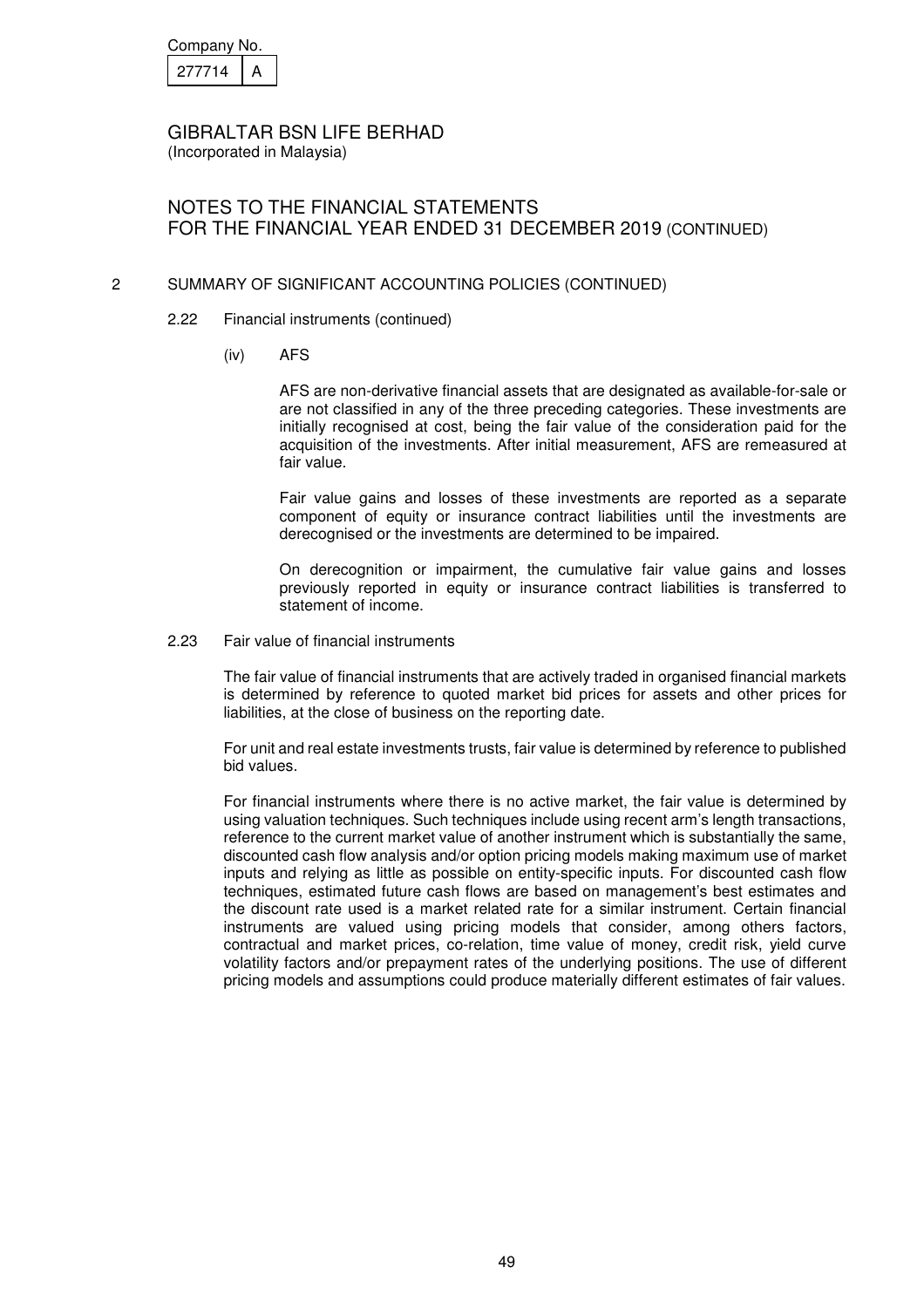| Company No. |  |
|-------------|--|
| 277714      |  |

(Incorporated in Malaysia)

# NOTES TO THE FINANCIAL STATEMENTS FOR THE FINANCIAL YEAR ENDED 31 DECEMBER 2019 (CONTINUED)

### 2 SUMMARY OF SIGNIFICANT ACCOUNTING POLICIES (CONTINUED)

#### 2.23 Fair value of financial instruments (continued)

The fair value of debenture securities (Malaysia Government Securities, debt securities) are measured based on the lower threshold price obtained from Bond Pricing Agency Malaysia.

The fair value of floating rate and over-night deposits with financial institutions is their carrying value i.e. the cost of the deposits/placements and accrued interest/profits. The fair value of fixed interest/yield-bearing deposit is estimated using discounted cash flow techniques. Expected cash flows are discounted at current market rates for similar instruments at the reporting date.

If the fair value cannot be measured reliably, these financial instruments are measured at cost, being the fair value of the consideration paid for the acquisition of the instrument or the amount received on issuing the financial liability. All transaction costs directly attributable to the acquisition are also included in the cost of the investment.

All financial assets, except for FVTPL, are subject to review for impairment (see Note 2.25 to the financial statements).

#### 2.24 Derecognition of financial assets

Financial assets are derecognised when the rights to receive cash flows from the financial assets have expired or when they have been transferred and the Company has also transferred substantially all risks and rewards of ownership.

2.25 Impairment of assets

### Financial assets

The Company assess at each reporting date whether a financial asset or group financial assets is impaired. A financial asset or group financial assets is impaired only if there is objective evidence of impairment as a result of one or more events that occurred has an impact on the estimated future cash flows that can be reliably estimated.

• Financial assets carried at amortised costs

If there is objective evidence that an impairment loss on assets carried at amortised cost has been incurred, the amount of impairment loss is measured as the difference between the asset's carrying amount and the present value of estimated future cash flow (excluding future expected credit losses that have not been incurred) discounted at the financial asset's original effective interest rate. The carrying amount of the asset is reduced and the impairment loss is recorded in the statement of income. If in a subsequent period, the amount of the impairment loss decreases, the amount of reversal shall recognised in the statement of income.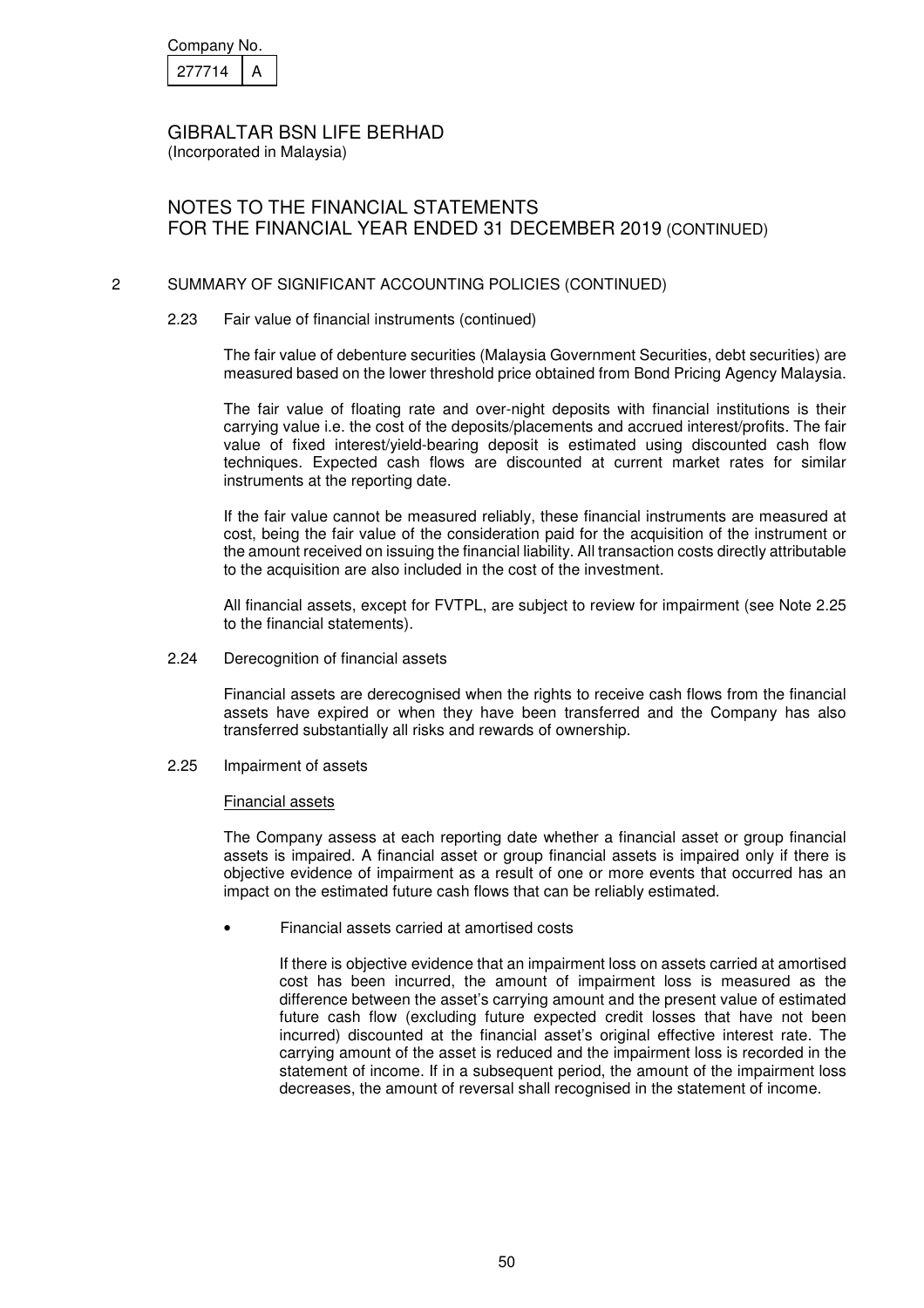| Company No. |  |
|-------------|--|
| 27714       |  |

(Incorporated in Malaysia)

# NOTES TO THE FINANCIAL STATEMENTS FOR THE FINANCIAL YEAR ENDED 31 DECEMBER 2019 (CONTINUED)

## 2 SUMMARY OF SIGNIFICANT ACCOUNTING POLICIES (CONTINUED)

- 2.25 Impairment of assets (continued)
	- AFS financial assets

 If an AFS financial asset is impaired, an amount comprising the difference between its cost (net of any principal repayment and amortisation) and its current fair value, less any impairment loss previously recognised in other comprehensive income, is transferred from equity or insurance contract liabilities to statement of income. Reversal of impairment loss on equity instruments classified as AFS is not recognised in statement of income. Reversal of impairment losses on debt instruments classified as AFS is reversed through statement of income if the increase in the fair value of the instruments can be objectively related to an event occurring after the impairment losses were recognised in the statement of income.

• Financial assets carried at cost

If there is objective evidence that an impairment loss has been incurred on an unquoted equity instrument carried at cost, the amount of the impairment loss is measured as the difference between the carrying amount of the financial asset and the present value of estimated future cash flows, discounted at the current market rate of return for a similar financial assets.

#### Non-financial assets

Assets that have an indefinite useful life are not subject to amortisation and are tested annually for impairment. Assets that are subject to amortisation are reviewed for impairment whenever events or changes in circumstances indicate that the carrying amount may not be recoverable. Impairment loss is recognised for the amount by which the carrying amount of the assets exceeds its recoverable amount. The recoverable amount is the higher of an asset's fair value less costs to sell and value in use. For the purposes of assessing impairment, assets are grouped at the lowest level for which there is separately identifiable cash flows.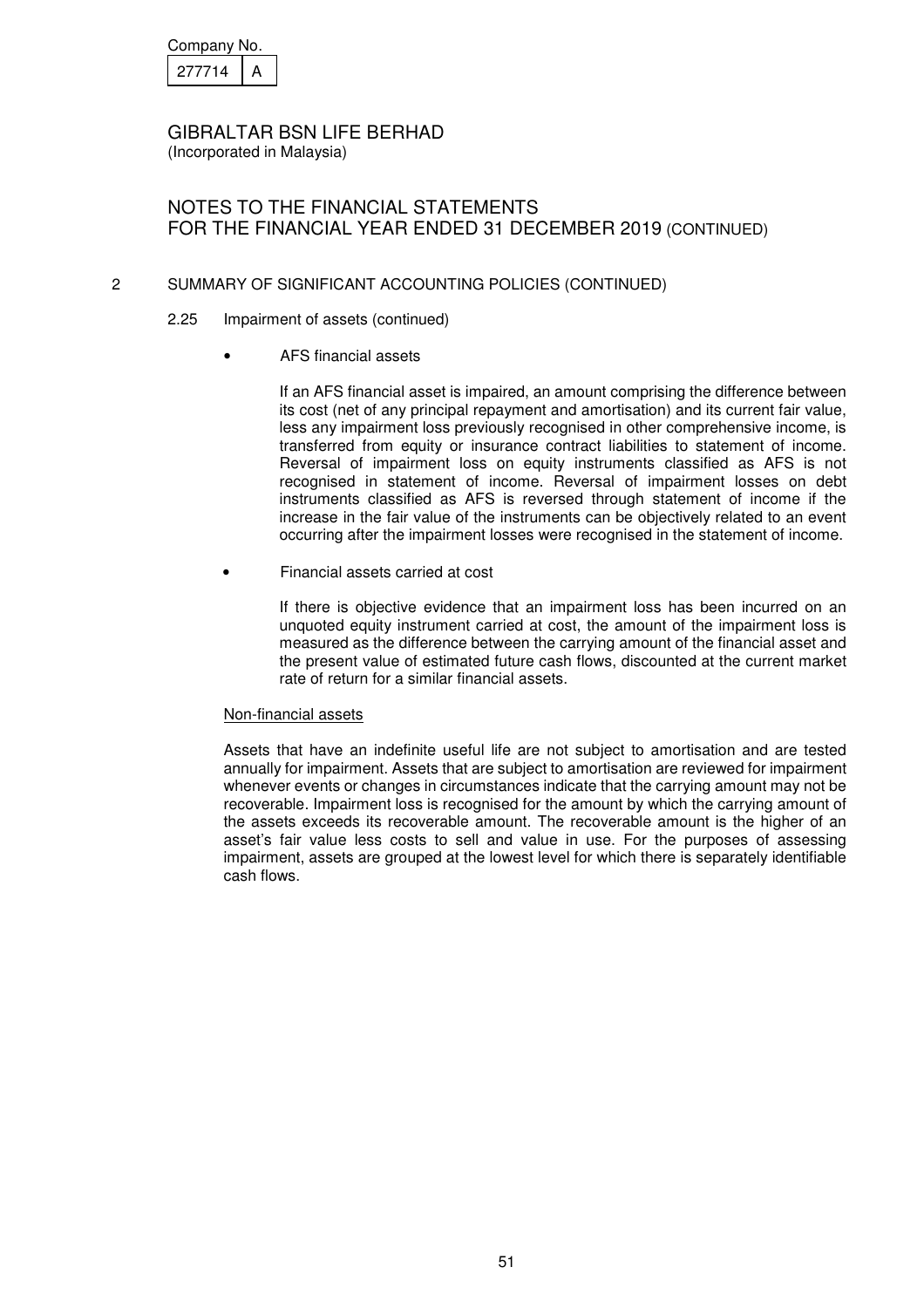| Company No. |  |
|-------------|--|
| 277714      |  |

(Incorporated in Malaysia)

# NOTES TO THE FINANCIAL STATEMENTS FOR THE FINANCIAL YEAR ENDED 31 DECEMBER 2019 (CONTINUED)

### 2 SUMMARY OF SIGNIFICANT ACCOUNTING POLICIES (CONTINUED)

2.25 Impairment of assets (continued)

 Non-financial assets that had suffered impairment are reviewed for possible reversal of the impairment at each reporting date. The impairment loss is charged to statement of income unless it reverses a previous revaluation in which case it is charged to the revaluation surplus. Any subsequent increase in recoverable amount is recognised in statement of income unless it reverses an impairment loss on a revalued asset, in which case it is taken a revaluation surplus.

2.26 Fair value measurement

The Company categorises its fair value measurements according to a three-level hierarchy. The hierarchy prioritises the inputs used by the Company's valuation techniques for determining the fair value of the financial instruments. A level is assigned to each fair value measurement based on the lowest level input significant to the fair value measurement in its entirety. The three-level hierarchy is defined as follows:

- Level 1 Fair value measurements that are measured by reference to published quotes prices (unadjusted) in active markets for identical assets and liabilities that the Company has the ability to access at the measurement date. Valuations are based on quoted prices reflecting market transactions involving assets or liabilities identical to those being measured.
- Level 2 Fair value measurements using inputs other than quoted prices included within Level 1 that are observable for the asset or liability, either directly or indirectly. These include quoted prices for similar assets and liabilities in active markets, quoted prices for identical or similar assets and liabilities in inactive markets, inputs that are observable that are not prices (such as interest rates, credit risks, etc) and inputs that are derived from or corroborated by observable market data. Valuation techniques are based on assumptions that are supported by prices from observable current market transaction are instruments for which pricing is obtained.
- Level 3 Fair value measurements using significant non market observable inputs. These include valuations for assets and liabilities that are derived using data, some or all of which is not market observable, including assumptions about risk. Unobservable inputs are inputs not supported by market data, but which are set on the basis that they represent what is reasonable given the prevailing market conditions.

In determining the fair value of its financial instruments, the Company uses observable market data, when available, and minimises the use of unobservable inputs to the extent possible when determining fair value.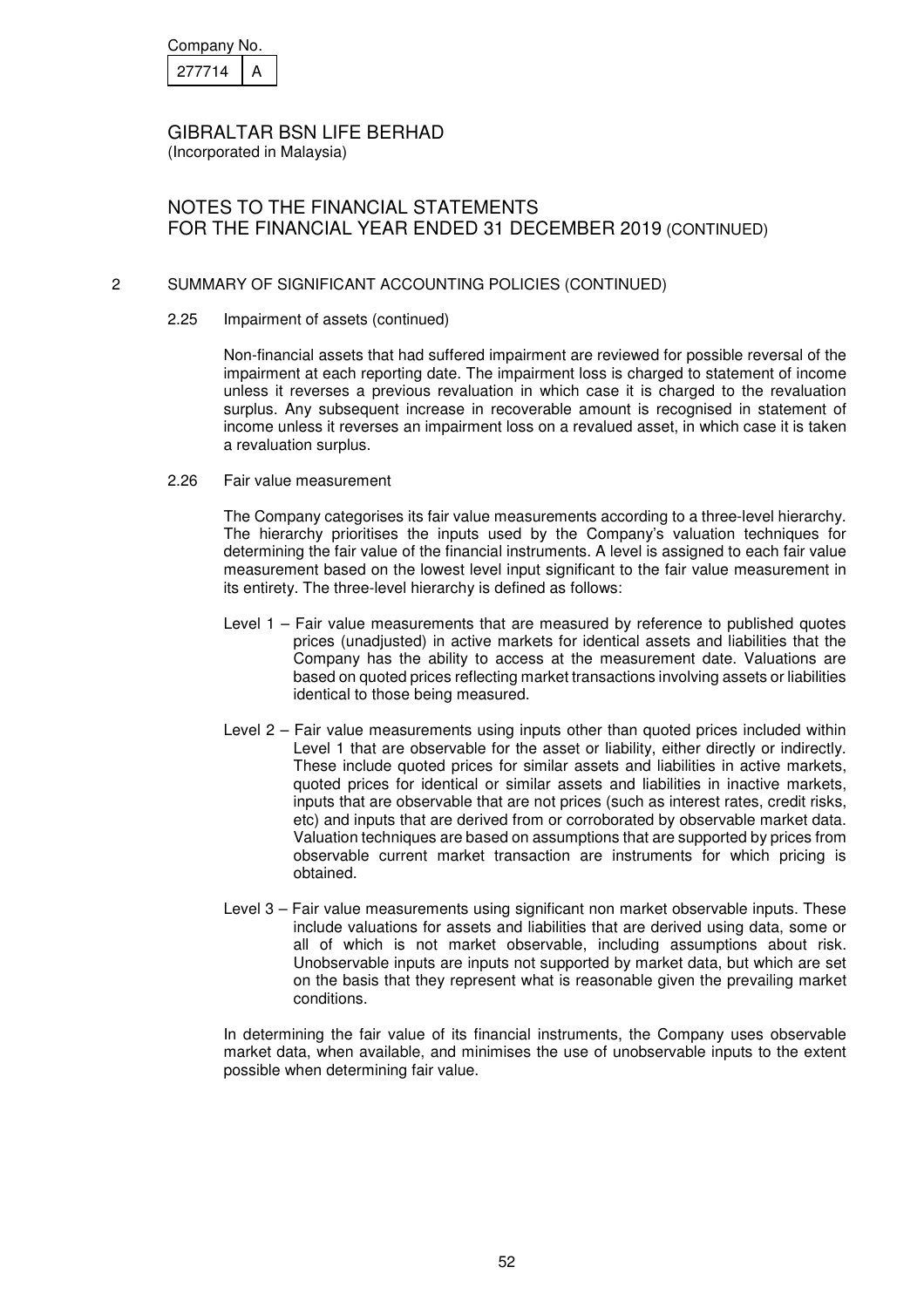| Company No. |  |
|-------------|--|
| 277714      |  |

(Incorporated in Malaysia)

# NOTES TO THE FINANCIAL STATEMENTS FOR THE FINANCIAL YEAR ENDED 31 DECEMBER 2019 (CONTINUED)

## 2 SUMMARY OF SIGNIFICANT ACCOUNTING POLICIES (CONTINUED)

- 2.27 Foreign currencies
	- (i) Functional and presentation currency

 The financial statements are presented in Ringgit Malaysia ("RM"), which is the Company's functional currency. All financial information is presented in RM and has been rounded to the nearest thousand, unless otherwise stated.

(ii) Transactions and balances

 Foreign currency transactions of the Company are translated into the functional currency using the exchange rates prevailing at the transaction dates. Foreign currency monetary assets and liabilities are translated at exchange rates prevailing at the statement of financial position date.

 Exchange differences arising from the settlement of foreign currency transactions and from the translation of foreign currency monetary assets and liabilities are included in the statement of income.

2.28 Critical accounting estimates and judgements

Estimates and judgements are continuously evaluated by the Directors and are based on historical experience and other factors, including expectation of future events that are believed to be reasonable under the circumstances.

A Critical accounting estimates and assumptions

The Company makes estimates and assumptions concerning the future. The resulting accounting will by definition rarely equal the related actual results.

To enhance the information content of the estimates, certain key variables that are anticipated to have material impact to the Company's results and financial position are tested for sensitivity to changes in the underlying parameters. The estimates and assumptions that have a significant risk of causing a material adjustment to the carrying amounts of assets and liabilities within the next financial year are outlined below.

### Valuation of life insurance contract liabilities

The valuation of the ultimate liability arising from policy benefits made under life insurance contracts is the Company's most critical accounting estimate.

The main assumptions used relate to mortality, morbidity, expenses, persistency and discount rates. The Company bases mortality and morbidity on established industry and Malaysian tables which reflect historical experiences, adjusted when appropriate to reflect the Company's unique risk exposure, product characteristics, targets markets and own claims severity and frequency experiences.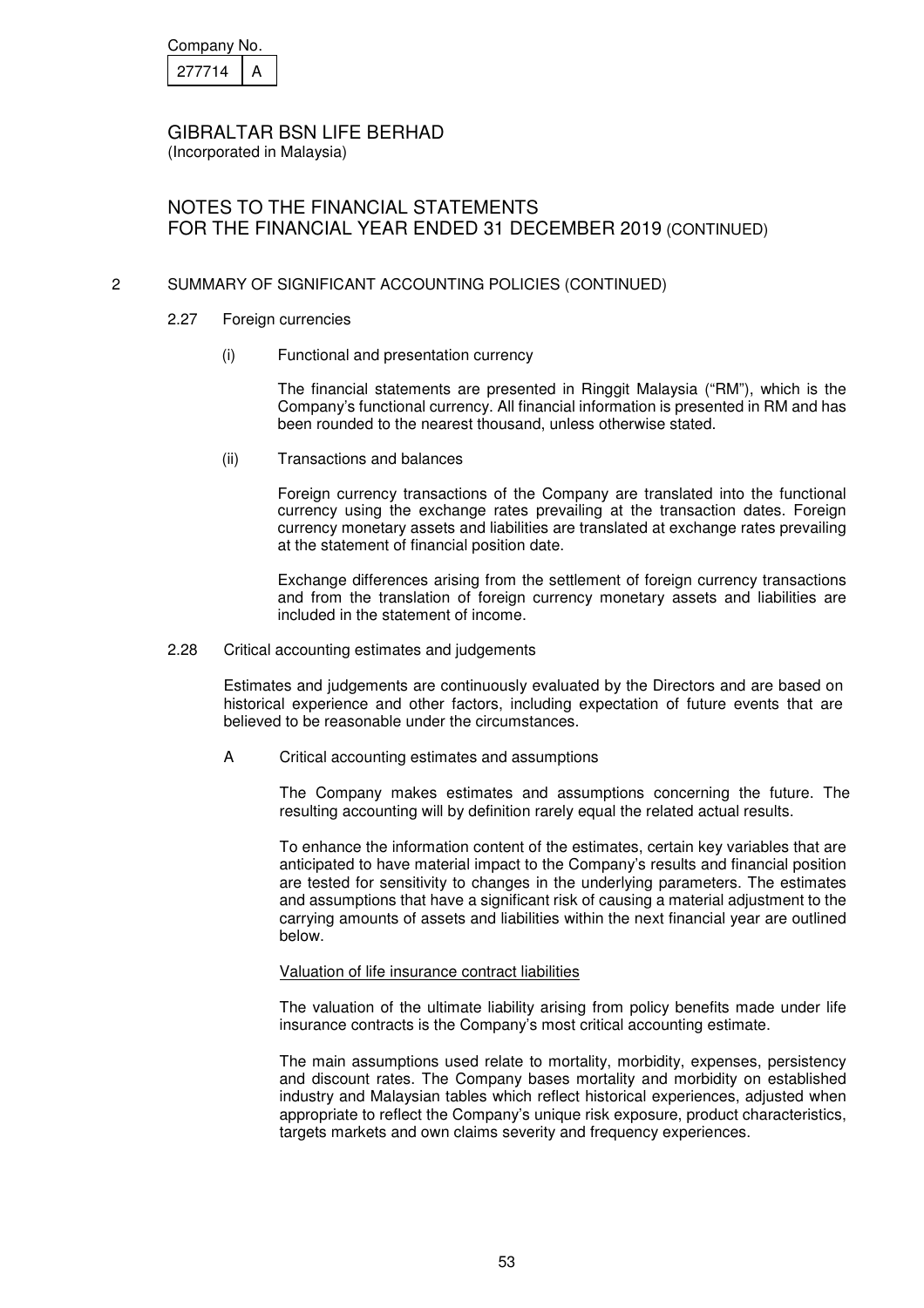| Company No. |  |
|-------------|--|
| 27714       |  |

# NOTES TO THE FINANCIAL STATEMENTS FOR THE FINANCIAL YEAR ENDED 31 DECEMBER 2019 (CONTINUED)

## 2 SUMMARY OF SIGNIFICANT ACCOUNTING POLICIES (CONTINUED)

- 2.28 Critical accounting estimates and judgements (continued)
	- A Critical accounting estimates and assumptions (continued)

Valuation of life insurance contract liabilities (continued)

Estimates are also made as to future investment income arising from the assets backing life insurance contracts. These estimates are based on current market return as well as expectation about future economic and financial developments.

Assumption on future expenses are based on the experience of the Company and long-term expected expenses levels. An inflation rate of 2.5% per annum is assumed over time. The Company conducts an expenses study annually. The latest study suggests that the Company is currently is an expense overrun position. Allowance is also made for payment of commission to distributors. Lapse and surrender rates are based on the Company's historical experience of lapses and surrenders.

Discount rates for non-participating policies, guaranteed benefits of participating policies and the non-unit liability of investment-linked policies are based on the yields available on Malaysian Government Securities ("MGS") of the term up to 15 years. In the case of total benefits liabilities of participating policies, the discount rate is based on the historical yield and future investment outlook of the participating fund, net of tax on investment income of the life fund.

Any movement in the above key assumptions will have an effect in determining the insurance business liabilities. It should be noted that movements in these assumptions are non-linear and would vary according to the current economic assumptions.

Refer to Note 32(e)(vi) to the financial statements for the sensitivity analysis of the above mentioned key assumptions.

B Critical judgements in applying the entity's accounting policies

In determining and applying accounting policies, judgement is often required in respect of items where the choice of specific policy could materially affect the reported results and financial position of the Company. However, the Directors are of the opinion that there are currently no accounting policies, which require significant judgement to be exercised.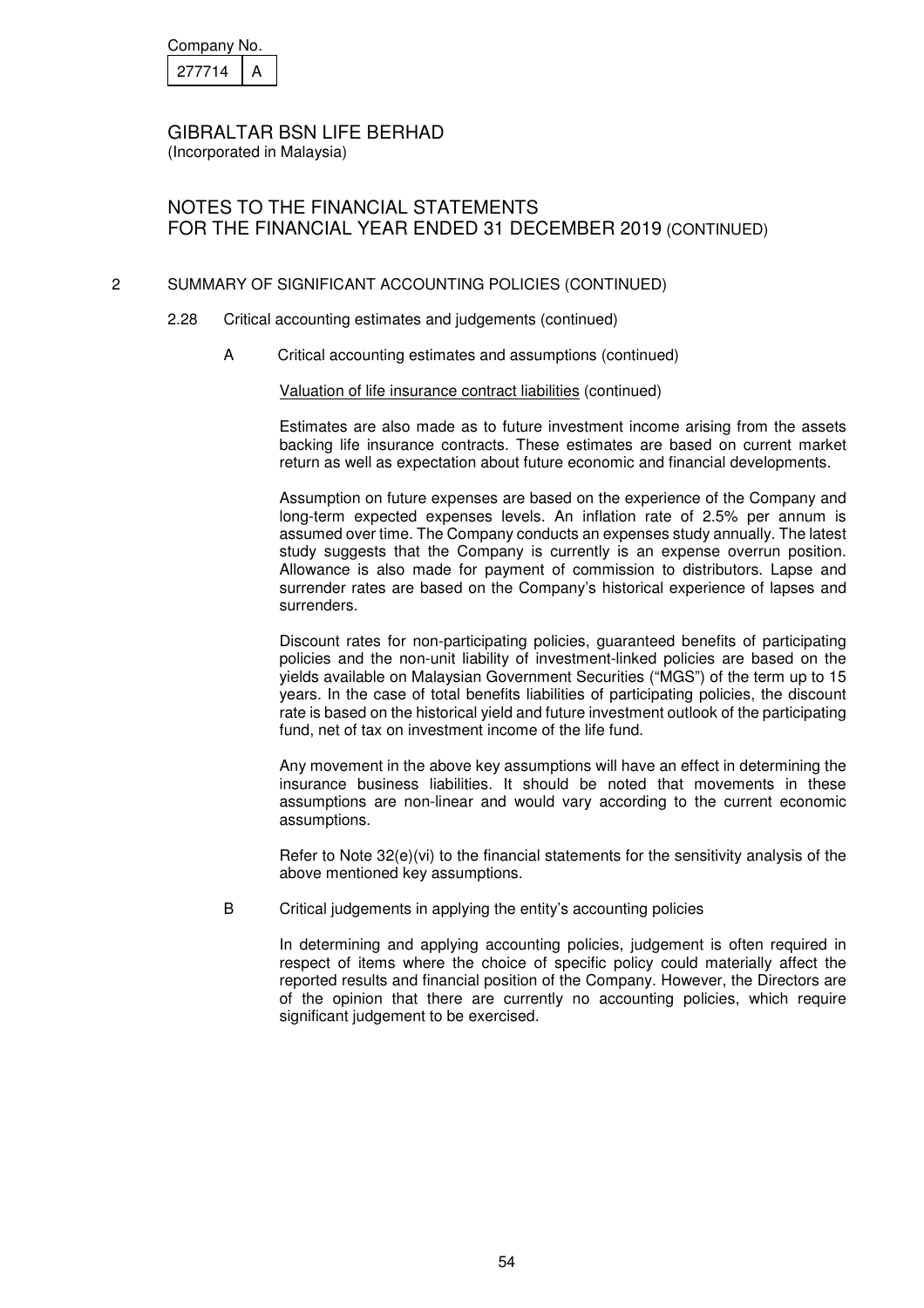| Company No. |  |
|-------------|--|
| 21/714      |  |

# NOTES TO THE FINANCIAL STATEMENTS FOR THE FINANCIAL YEAR ENDED 31 DECEMBER 2019 (CONTINUED)

## 3 PROPERTIES AND EQUIPMENT

|                                                     |             |                  |          | Office<br>equipment | Furniture<br>fittings |              |
|-----------------------------------------------------|-------------|------------------|----------|---------------------|-----------------------|--------------|
|                                                     |             |                  | Motor    | and                 | and                   |              |
|                                                     | <b>Note</b> | <b>Buildings</b> | vehicles | computers           | renovation            | <u>Total</u> |
|                                                     |             | RM'000           | RM'000   | RM'000              | RM'000                | RM'000       |
| Cost/valuation                                      |             |                  |          |                     |                       |              |
| At 1 January 2019                                   |             | 280              | 698      | 20,149              | 13,915                | 35,042       |
| Additions                                           |             |                  |          | 730                 | 952                   | 1,682        |
| <b>Disposals</b>                                    |             |                  | (92)     | (1,353)             | (1, 162)              | (2,607)      |
| Revaluation loss recorded in                        |             |                  |          |                     |                       |              |
| Insurance contract liabilities                      |             | (150)            |          |                     |                       | (150)        |
| Reclass from renovation                             |             |                  |          | 641                 | (712)                 | (71)         |
| Reclass from investment property                    | 4           | 5,500            |          |                     |                       | 5,500        |
| At 31 December 2019                                 |             | 5,630            | 606      | 20,167              | 12,993                | 39,396       |
|                                                     |             |                  |          |                     |                       |              |
| Accumulated depreciation                            |             |                  |          |                     |                       |              |
| At 1 January 2019                                   |             |                  | 131      | 18,328              | 6,379                 | 24,838       |
| <b>Disposals</b>                                    |             |                  | (84)     | (1, 356)            | (1, 157)              | (2, 597)     |
| Reversal on accumulated depreciation<br>on property |             | (81)             |          |                     |                       | (81)         |
| Depreciation charge for the financial year          | 25          | 81               | 135      | 1,535               | 1,809                 | 3,560        |
| At 31 December 2019                                 |             |                  | 182      | 18,507              | 7,031                 | 25,720       |
|                                                     |             |                  |          |                     |                       |              |
| Net book value                                      |             |                  |          |                     |                       |              |
| At 31 December 2019                                 |             | 5,630            | 424      | 1,660               | 5,962                 | 13,676       |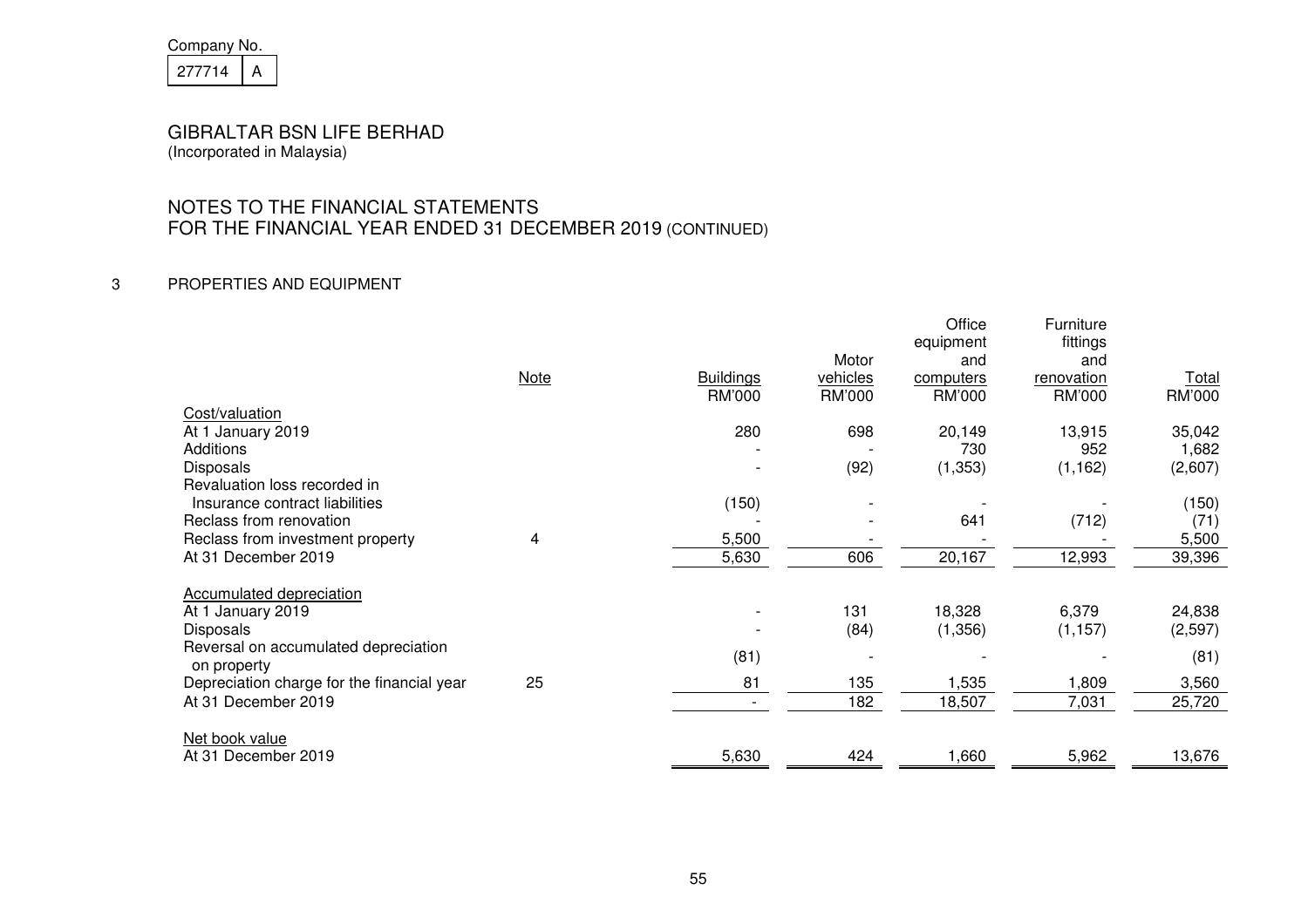| Company No. |  |
|-------------|--|
| 21/714      |  |

# NOTES TO THE FINANCIAL STATEMENTS FOR THE FINANCIAL YEAR ENDED 31 DECEMBER 2019 (CONTINUED)

## 3 PROPERTIES AND EQUIPMENT (CONTINUED)

|                                                           |             |                  |                          | Office        | Furniture  |              |
|-----------------------------------------------------------|-------------|------------------|--------------------------|---------------|------------|--------------|
|                                                           |             |                  | Motor                    | equipment     | fittings   |              |
|                                                           |             |                  |                          | and           | and        |              |
|                                                           | <b>Note</b> | <b>Buildings</b> | vehicles                 | computers     | renovation | <b>Total</b> |
|                                                           |             | RM'000           | RM'000                   | <b>RM'000</b> | RM'000     | RM'000       |
| Cost/valuation                                            |             |                  |                          |               |            |              |
| At 1 January 2018                                         |             | 5,800            | 699                      | 20,015        | 9,970      | 36,484       |
| Additions                                                 |             |                  |                          | 1,080         | 8,351      | 9,438        |
| Disposals                                                 |             |                  | (8)                      | (946)         | (4, 406)   | (5,360)      |
| Revaluation loss recorded in                              |             |                  |                          |               |            |              |
| Insurance contract liabilities                            |             | (16)             |                          |               |            | (16)         |
| Revaluation loss recorded in                              |             |                  |                          |               |            |              |
| other comprehensive income                                |             | (4)              |                          |               |            | (4)          |
| Transfer to investment property                           |             | (5,500)          |                          |               |            | (5,500)      |
| At 31 December 2018                                       |             | 280              | 698                      | 20,149        | 13,915     | 35,042       |
|                                                           |             |                  |                          |               |            |              |
| Accumulated depreciation                                  |             |                  |                          |               |            |              |
| At 1 January 2018                                         |             |                  | 92                       | 16,774        | 9,197      | 26,063       |
| <b>Disposals</b>                                          |             |                  | (8)                      | (935)         | (4, 131)   | (5,074)      |
| Reversal on accumulated depreciation                      |             |                  |                          |               |            |              |
|                                                           |             | (65)             | $\overline{\phantom{a}}$ |               |            | (65)         |
| on property<br>Depreciation charge for the financial year | 25          | 65               | 47                       | 2,489         | 1,313      | 3,914        |
|                                                           |             |                  |                          |               |            |              |
| At 31 December 2018                                       |             |                  | 131                      | 18,328        | 6,379      | 24,838       |
|                                                           |             |                  |                          |               |            |              |
| Net book value                                            |             |                  |                          |               |            |              |
| At 31 December 2018                                       |             | 280              | 567                      | 1,821         | 7,536      | 10,204       |
|                                                           |             |                  |                          |               |            |              |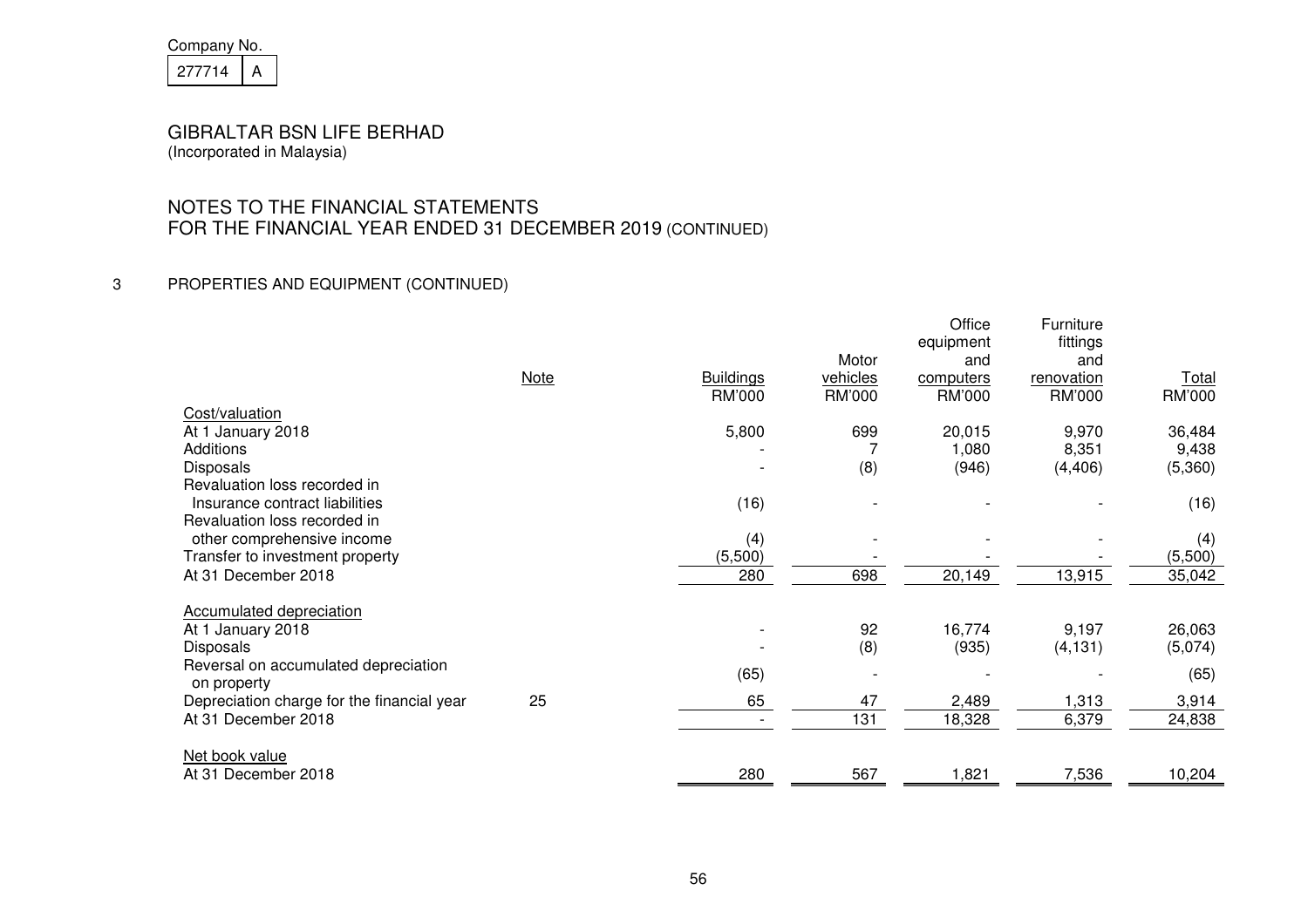| Company No. |  |  |
|-------------|--|--|
| 27714       |  |  |

(Incorporated in Malaysia)

# NOTES TO THE FINANCIAL STATEMENTS FOR THE FINANCIAL YEAR ENDED 31 DECEMBER 2019 (CONTINUED)

## 3 PROPERTIES AND EQUIPMENT (CONTINUED)

Had the long term leasehold buildings been carried at historical cost less accumulated depreciation, the carrying amounts that would have been included in the financial statements at the end of the financial year are as follows:

|                                                     | 2019<br>RM'000 | 2018<br>RM'000 |
|-----------------------------------------------------|----------------|----------------|
| Freehold building and long term leasehold buildings | 4.511          | 145            |

The long term leasehold buildings have unexpired lease periods from 59 years to 74 years (2018: 75 years).

#### Fair value information

Fair value of long term leasehold buildings are categorised as Level 2 as follows:

|                  | 2019<br>RM'000 | 2018<br>RM'000 |
|------------------|----------------|----------------|
| <b>Buildings</b> | 5,630          | 280            |
| Total buildings  | 5,630          | 280            |

The fair value of the long term leasehold buildings were measured using a valuation technique based on assumption supported by prices from observable current market transactions as well as the discounted cash flows (at discount rates 5.50%) (2018: 5.50% to 6.00%) of the current rental income based on usual tenancy terms in open market values.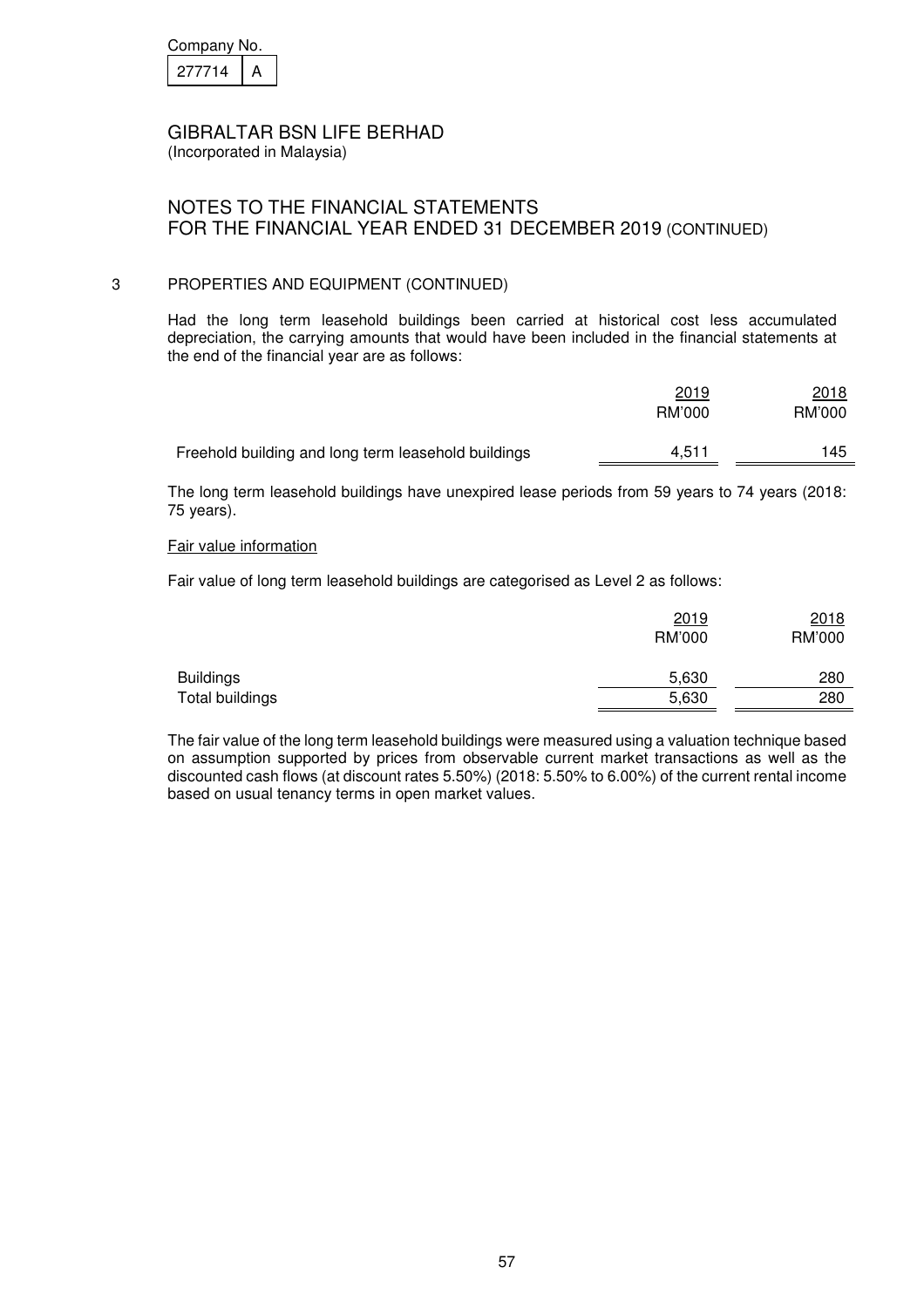| Company No. |  |
|-------------|--|
| 21/714      |  |

(Incorporated in Malaysia)

# NOTES TO THE FINANCIAL STATEMENTS FOR THE FINANCIAL YEAR ENDED 31 DECEMBER 2019 (CONTINUED)

## 4 INVESTMENT PROPERTY

|                                                 | Note | 2019    | 2018   |
|-------------------------------------------------|------|---------|--------|
|                                                 |      | RM'000  | RM'000 |
| At 1 January                                    |      | 11,000  | 5,500  |
| Reclass (to)/from property, plant and equipment | 3    | (5,500) | 5,439  |
| Fair value changes                              | 22   | (150)   | 61     |
| At 31 December                                  |      | 5,350   | 11,000 |
| The following investment property is held under |      |         |        |
| lease terms:                                    |      |         |        |
| Leasehold building                              |      | 5,350   | 11,000 |

Investment property is stated at fair value, which had been determined based on valuations performed by an external independent professional valuer on 31 December 2019. Valuation is performed on an annual basis and fair value changes are recorded in the statement of income.

#### Fair value information

Fair value of investment property is categorised as Level 2 as follows:

|                     | 2019<br>RM'000 | 2018<br>RM'000 |
|---------------------|----------------|----------------|
| Investment property | 5,350          | 11,000         |

The following are recognised in the statement of income in respect of investment property:

|                           | 2019<br>RM'000 | 2018<br>RM'000 |
|---------------------------|----------------|----------------|
| Rental income             | 427            | 414            |
| Direct operating expenses | (149)          | (147)          |

The fair value of the long term leasehold building was measured using a valuation technique based on assumption supported by prices from observable current market transactions as well as the discounted cash flows (at discount rates 5.50%) (2018: 5.50% to 6.00%) of the current rental income based on usual tenancy terms in open market values.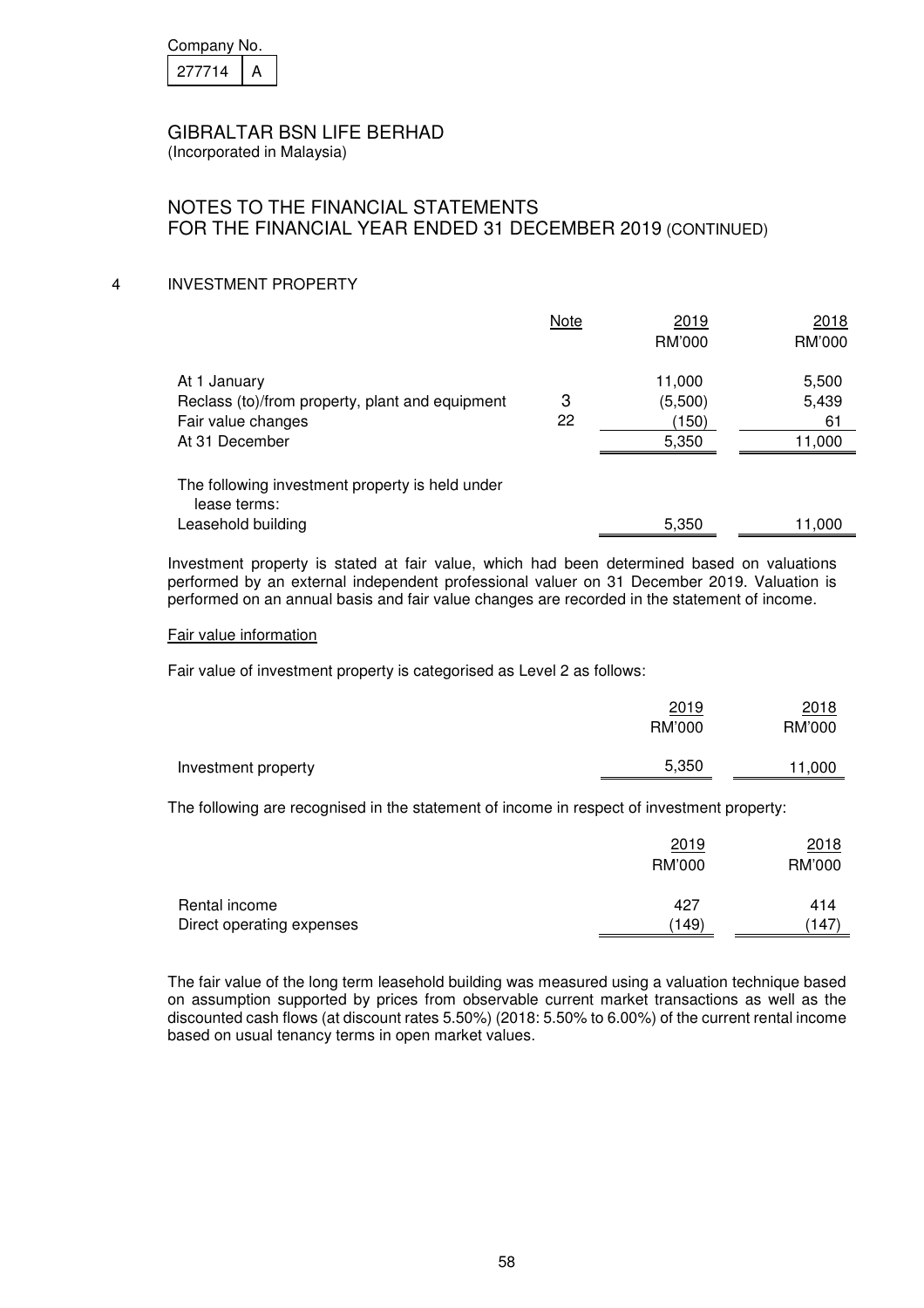| Company No. |  |  |
|-------------|--|--|
| 27714       |  |  |

## NOTES TO THE FINANCIAL STATEMENTS FOR THE FINANCIAL YEAR ENDED 31 DECEMBER 2019 (CONTINUED)

## 5 INTANGIBLE ASSETS

|                               | Note | 2019<br>RM'000 | 2018<br>RM'000 |
|-------------------------------|------|----------------|----------------|
| Software costs                |      |                |                |
| Cost                          |      |                |                |
| At 1 January                  |      | 25,253         | 24,120         |
| Additions                     |      | 3,669          | 1,266          |
| Reclass from renovation       |      | 71             |                |
| Disposal                      |      |                | (133)          |
| At 31 December                |      | 28,993         | 25,253         |
| Accumulated amortisation      |      |                |                |
| At 1 January                  |      | 18,326         | 14,865         |
| Charge for the financial year | 25   | 4,017          | 3,585          |
| Write-off                     |      | (6)            |                |
| Disposal                      |      |                | (124)          |
| At 31 December                |      | 22,337         | 18,326         |
| Net book value                |      |                |                |
| At 31 December                |      | 6,656          | 6,927          |

### 6 PREPAID LEASE PROPERTY

|                               |    | 2019   | 2018   |
|-------------------------------|----|--------|--------|
|                               |    | RM'000 | RM'000 |
| Cost                          |    |        |        |
| At 1 January                  |    | 265    | 265    |
|                               |    |        |        |
| Accumulated amortisation      |    |        |        |
| At 1 January                  |    | 38     | 34     |
|                               |    |        |        |
| Charge for the financial year | 25 | 3      | 4      |
| At 31 December                |    | 41     | 38     |
|                               |    |        |        |
| Net book value                |    |        |        |
| At 31 December                |    | 224    | 227    |
|                               |    |        |        |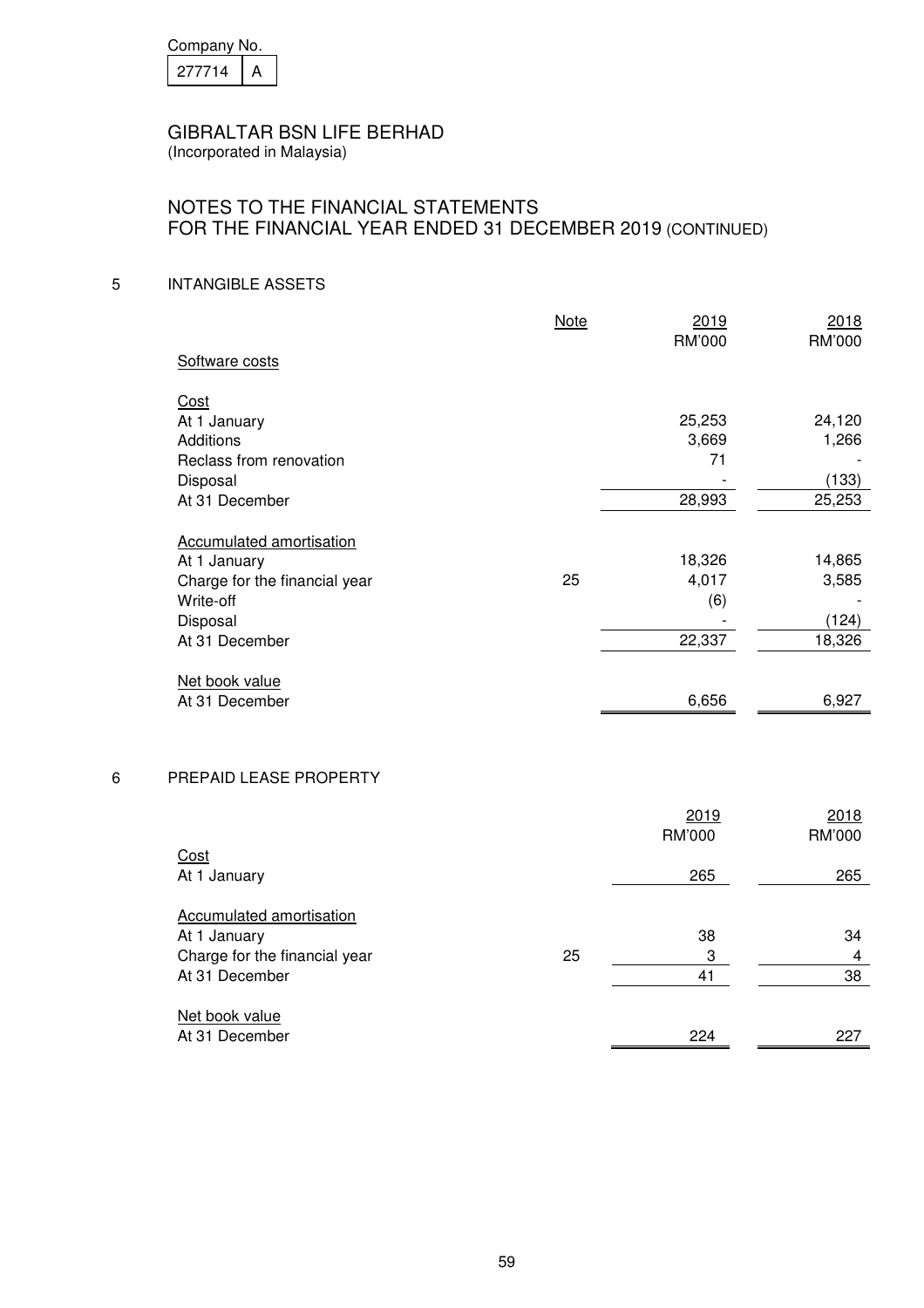| Company No. |  |  |
|-------------|--|--|
| 277714      |  |  |

(Incorporated in Malaysia)

## NOTES TO THE FINANCIAL STATEMENTS FOR THE FINANCIAL YEAR ENDED 31 DECEMBER 2019 (CONTINUED)

## 7 RIGHT-OF-USE ASSETS

|                                                                     | 2019<br>RM'000 | 2018<br>RM'000 |
|---------------------------------------------------------------------|----------------|----------------|
| Carrying amounts of ROU asset by class of underlying assets:        |                |                |
| Properties                                                          | 22,367         |                |
| Equipment                                                           | 341            |                |
|                                                                     | 22,708         |                |
| Addition to the ROU assets during the financial year                | 670            |                |
| Depreciation charge of ROU assets by class of underlying<br>assets: |                |                |
| Properties                                                          | (3,230)        |                |
| Equipment                                                           | (93)           |                |
|                                                                     | (3,323)        |                |

## 8 INVESTMENTS

|                                                               | 2019      | 2018      |
|---------------------------------------------------------------|-----------|-----------|
|                                                               | RM'000    | RM'000    |
| <b>Malaysian Government Securities</b>                        | 10,623    | 50,703    |
| Malaysian government guaranteed bonds                         | 721,110   | 678,728   |
| Debt securities                                               | 678,041   | 826,543   |
|                                                               |           |           |
| Equity securities                                             | 308,560   | 271,530   |
| Unit trust and property trust funds                           | 181,918   | 77,806    |
| Loans                                                         | 59,632    | 59,190    |
| Fixed and call deposits                                       | 1,093     | 1,057     |
|                                                               | 1,960,977 | 1,965,557 |
|                                                               |           |           |
| Held-to-maturity financial assets ("HTM")                     | 213,564   | 259,465   |
| Loans and receivables ("LAR")                                 | 60,725    | 60,247    |
| Available-for-sale financial assets ("AFS")                   | 1,171,021 | 1,282,706 |
| Fair value through profit and loss financial assets ("FVTPL") | 515,667   | 363,139   |
|                                                               | 1,960,977 | 1,965,557 |
|                                                               |           |           |
| The following investments mature after 12 months:             |           |           |
| <b>HTM</b>                                                    | 198,438   | 213,970   |
| LAR                                                           | 59,631    | 59,190    |
| <b>AFS</b>                                                    | 1,056,559 | 1,077,684 |
|                                                               | 1,314,628 | 1,350,844 |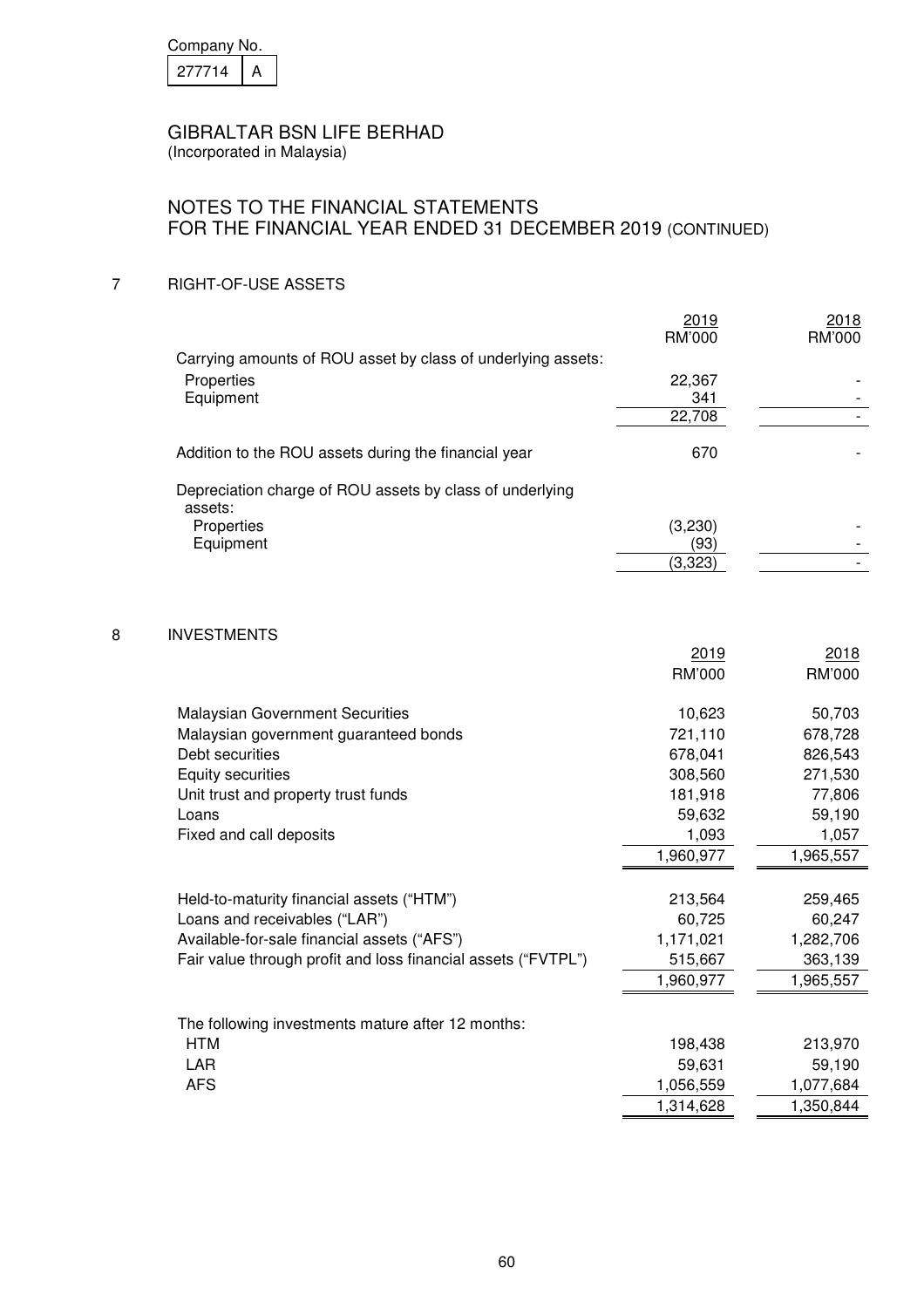| Company No. |  |  |
|-------------|--|--|
| 27714       |  |  |

## NOTES TO THE FINANCIAL STATEMENTS FOR THE FINANCIAL YEAR ENDED 31 DECEMBER 2019 (CONTINUED)

## 8 INVESTMENTS (CONTINUED)

(a) HTM

 $(b)$ 

| RM'000<br>RM'000<br>Amortised cost<br>Unquoted in Malaysia<br>Malaysian government guaranteed bonds<br>10,014<br>10,016<br>Debt securities<br>200,100<br>245,574<br><b>Accrued interest</b><br>3,450<br>3,875<br>213,564<br>259,465<br>Fair value<br>Unquoted in Malaysia<br>Malaysian government guaranteed bonds<br>10,366<br>9,808<br>Debt securities<br>212,060<br>249,573<br><b>Accrued interest</b><br>3,875<br>3,450<br>225,876<br>263,256<br>LAR<br>2019<br>2018<br>RM'000<br>RM'000<br><b>Amortised cost</b><br>Fixed and call deposits<br>1,093<br>1,057<br>Policy loans<br>44,965<br>45,600<br><b>Accrued interest</b><br>14,667<br>13,590<br>60,725<br>60,247<br>Fair value<br>Fixed and call deposits<br>1,093<br>1,057<br>44,965<br>Policy loans<br>45,600<br><b>Accrued interest</b><br>14,667<br>13,590<br>60,725<br>60,247 | 2019 | 2018 |
|---------------------------------------------------------------------------------------------------------------------------------------------------------------------------------------------------------------------------------------------------------------------------------------------------------------------------------------------------------------------------------------------------------------------------------------------------------------------------------------------------------------------------------------------------------------------------------------------------------------------------------------------------------------------------------------------------------------------------------------------------------------------------------------------------------------------------------------------|------|------|
|                                                                                                                                                                                                                                                                                                                                                                                                                                                                                                                                                                                                                                                                                                                                                                                                                                             |      |      |
|                                                                                                                                                                                                                                                                                                                                                                                                                                                                                                                                                                                                                                                                                                                                                                                                                                             |      |      |
|                                                                                                                                                                                                                                                                                                                                                                                                                                                                                                                                                                                                                                                                                                                                                                                                                                             |      |      |
|                                                                                                                                                                                                                                                                                                                                                                                                                                                                                                                                                                                                                                                                                                                                                                                                                                             |      |      |
|                                                                                                                                                                                                                                                                                                                                                                                                                                                                                                                                                                                                                                                                                                                                                                                                                                             |      |      |
|                                                                                                                                                                                                                                                                                                                                                                                                                                                                                                                                                                                                                                                                                                                                                                                                                                             |      |      |
|                                                                                                                                                                                                                                                                                                                                                                                                                                                                                                                                                                                                                                                                                                                                                                                                                                             |      |      |
|                                                                                                                                                                                                                                                                                                                                                                                                                                                                                                                                                                                                                                                                                                                                                                                                                                             |      |      |
|                                                                                                                                                                                                                                                                                                                                                                                                                                                                                                                                                                                                                                                                                                                                                                                                                                             |      |      |
|                                                                                                                                                                                                                                                                                                                                                                                                                                                                                                                                                                                                                                                                                                                                                                                                                                             |      |      |
|                                                                                                                                                                                                                                                                                                                                                                                                                                                                                                                                                                                                                                                                                                                                                                                                                                             |      |      |
|                                                                                                                                                                                                                                                                                                                                                                                                                                                                                                                                                                                                                                                                                                                                                                                                                                             |      |      |
|                                                                                                                                                                                                                                                                                                                                                                                                                                                                                                                                                                                                                                                                                                                                                                                                                                             |      |      |
|                                                                                                                                                                                                                                                                                                                                                                                                                                                                                                                                                                                                                                                                                                                                                                                                                                             |      |      |
|                                                                                                                                                                                                                                                                                                                                                                                                                                                                                                                                                                                                                                                                                                                                                                                                                                             |      |      |
|                                                                                                                                                                                                                                                                                                                                                                                                                                                                                                                                                                                                                                                                                                                                                                                                                                             |      |      |
|                                                                                                                                                                                                                                                                                                                                                                                                                                                                                                                                                                                                                                                                                                                                                                                                                                             |      |      |
|                                                                                                                                                                                                                                                                                                                                                                                                                                                                                                                                                                                                                                                                                                                                                                                                                                             |      |      |
|                                                                                                                                                                                                                                                                                                                                                                                                                                                                                                                                                                                                                                                                                                                                                                                                                                             |      |      |
|                                                                                                                                                                                                                                                                                                                                                                                                                                                                                                                                                                                                                                                                                                                                                                                                                                             |      |      |
|                                                                                                                                                                                                                                                                                                                                                                                                                                                                                                                                                                                                                                                                                                                                                                                                                                             |      |      |
|                                                                                                                                                                                                                                                                                                                                                                                                                                                                                                                                                                                                                                                                                                                                                                                                                                             |      |      |
|                                                                                                                                                                                                                                                                                                                                                                                                                                                                                                                                                                                                                                                                                                                                                                                                                                             |      |      |
|                                                                                                                                                                                                                                                                                                                                                                                                                                                                                                                                                                                                                                                                                                                                                                                                                                             |      |      |
|                                                                                                                                                                                                                                                                                                                                                                                                                                                                                                                                                                                                                                                                                                                                                                                                                                             |      |      |
|                                                                                                                                                                                                                                                                                                                                                                                                                                                                                                                                                                                                                                                                                                                                                                                                                                             |      |      |
|                                                                                                                                                                                                                                                                                                                                                                                                                                                                                                                                                                                                                                                                                                                                                                                                                                             |      |      |
|                                                                                                                                                                                                                                                                                                                                                                                                                                                                                                                                                                                                                                                                                                                                                                                                                                             |      |      |
|                                                                                                                                                                                                                                                                                                                                                                                                                                                                                                                                                                                                                                                                                                                                                                                                                                             |      |      |

 Fixed and call deposits of the Company have an average maturity of 21 days (2018: 22 days). The interest rate per annum of fixed deposits, that was effective as at the end of the reporting year was 3.11% per annum (2018: 3.25% per annum).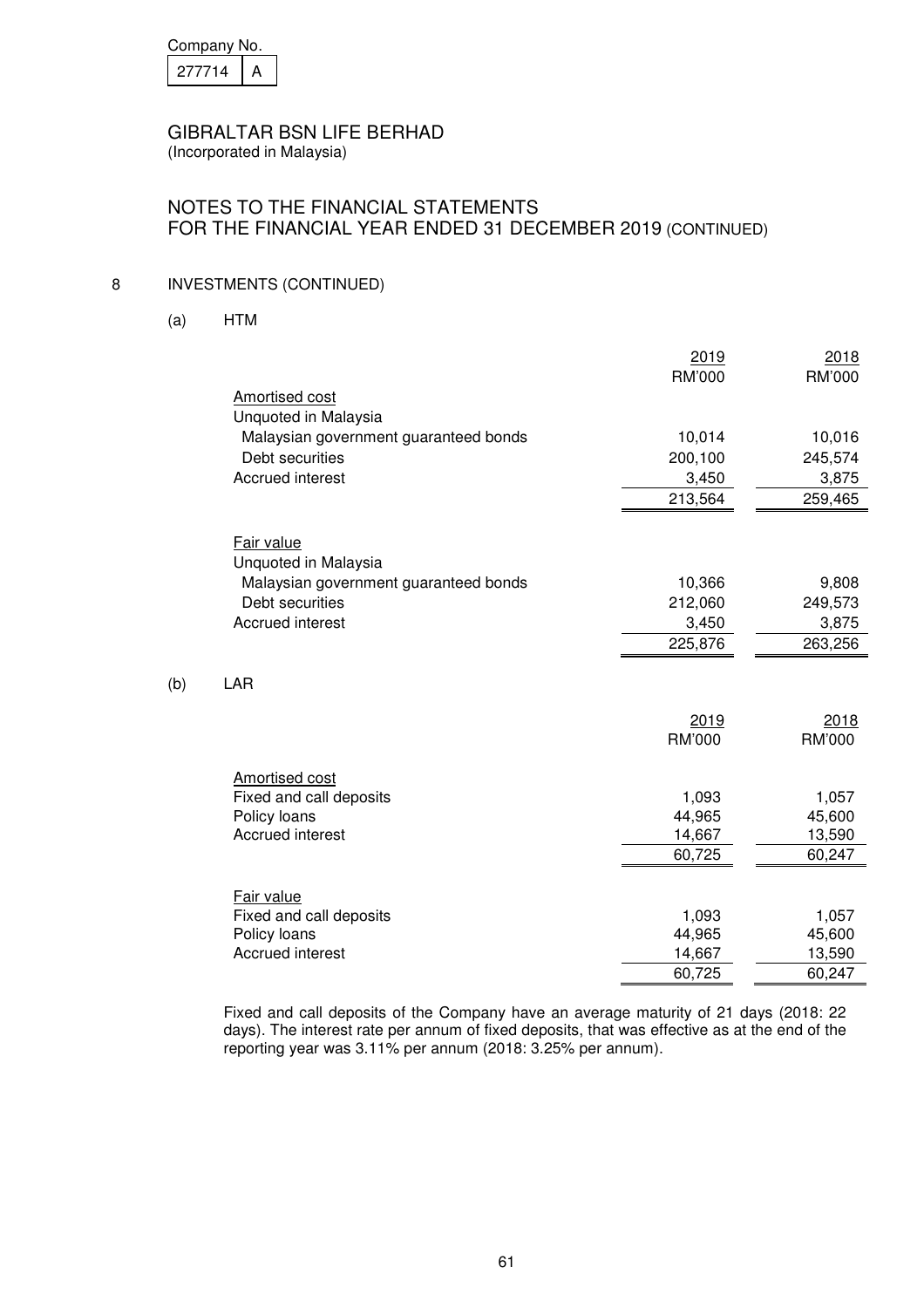| Company No. |  |
|-------------|--|
| 277714      |  |

(Incorporated in Malaysia)

# NOTES TO THE FINANCIAL STATEMENTS FOR THE FINANCIAL YEAR ENDED 31 DECEMBER 2019 (CONTINUED)

# 8 INVESTMENTS (CONTINUED)

(c) AFS

 $(d)$ 

|                                        | 2019                    | 2018          |
|----------------------------------------|-------------------------|---------------|
|                                        | <b>RM'000</b>           | <b>RM'000</b> |
| Fair value                             |                         |               |
| Unquoted in Malaysia                   |                         |               |
| <b>Equity securities</b>               | 3,719                   | 2,954         |
| Debt securities                        | 441,666                 | 554,557       |
| <b>Malaysian Government Securities</b> | 10,624                  | 50,347        |
| Malaysian government guaranteed bonds  | 703,898                 | 661,584       |
| Accrued interest                       | 11,114                  | 13,264        |
|                                        | $\overline{1,1}$ 71,021 | 1,282,706     |
|                                        |                         |               |
| <b>FVTPL</b>                           |                         |               |
|                                        | 2019                    | 2018          |
|                                        | <b>RM'000</b>           | RM'000        |
| Fair value                             |                         |               |
| Quoted in Malaysia                     |                         |               |
| Held-for-Trading                       |                         |               |
|                                        |                         |               |
| <b>Equity securities</b>               | 172,758                 | 183,863       |
| Unit trust and property trust funds    | 126,357                 | 77,807        |
| By designation                         |                         |               |
| <b>Equity securities</b>               | 132,083                 | 84,714        |
| Unit trust and property trust funds    | 55,561                  |               |
| Unquoted in Malaysia                   |                         |               |
| By designation                         |                         |               |
| Debt securities                        |                         |               |
|                                        | 28,562                  | 16,551        |
| Accrued interest                       | 346                     | 204           |
|                                        | 515,667                 | 363,139       |
|                                        |                         |               |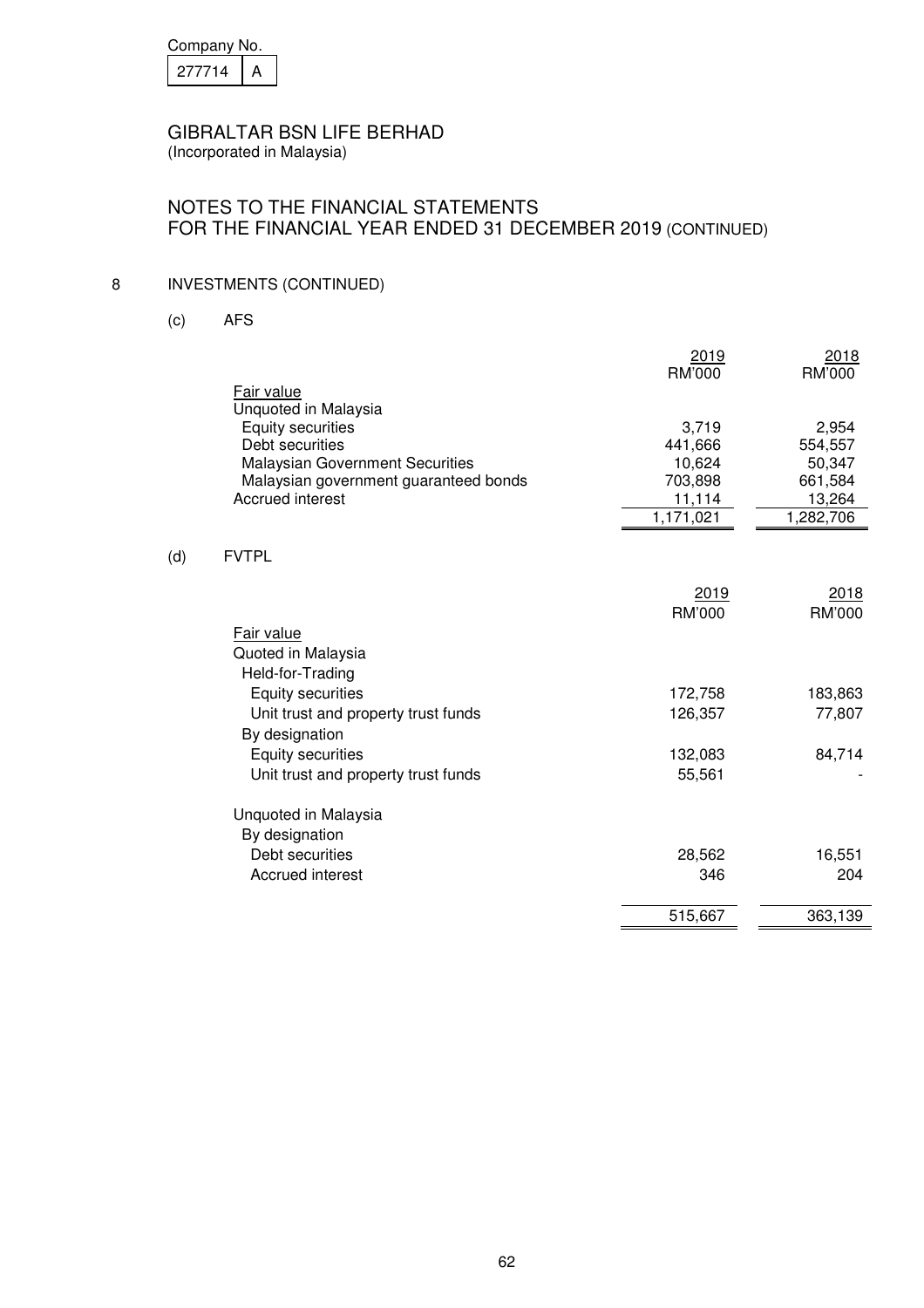| Company No. |  |  |
|-------------|--|--|
| 27714       |  |  |

# NOTES TO THE FINANCIAL STATEMENTS FOR THE FINANCIAL YEAR ENDED 31 DECEMBER 2019 (CONTINUED)

## 8 INVESTMENTS (CONTINUED)

(e) Carrying value of financial investments

|                                                                               | <b>HTM</b><br>RM'000 | AFS<br>RM'000        | <b>FVTPL</b><br><b>RM'000</b> | <u>Total</u><br>RM'000 |
|-------------------------------------------------------------------------------|----------------------|----------------------|-------------------------------|------------------------|
| At 1 January 2019<br>Purchases                                                | 259,465              | 1,282,706<br>45,244  | 363,139<br>486,225            | 1,905,310<br>531,469   |
| Maturities/disposals/<br>Proceeds                                             | (45, 100)            | (225, 284)           | (410, 744)                    | (681, 128)             |
| Realised (losses)/gains<br>Fair value gains<br>recorded in:                   | (6)                  | 1,170                | 14,781                        | 15,945                 |
| Statement of income                                                           |                      |                      | 62,124                        | 62,124                 |
| Other comprehensive<br>income                                                 |                      | 69,047               |                               | 69,047                 |
| (Amortisation of premium)/<br>accretion of discount<br>Movement of investment | (370)                | 288                  |                               | (82)                   |
| income accrued                                                                | (425)                | (2, 150)             | 142                           | (2, 433)               |
| At 31 December 2019                                                           | 213,564              | 1,171,021            | 515,667                       | 1,900,252              |
| At 1 January 2018<br>Purchases                                                | 296,435              | 1,277,285<br>136,037 | 478,712<br>397,644            | 2,052,432<br>533,681   |
| Maturities/disposals/<br>Proceeds                                             | (45,000)             | (140, 594)           | (460, 077)                    | (645, 671)             |
| Realised gains/(losses)<br>Fair value gains/(losses)<br>recorded in:          | (895)                | 75                   | (20, 759)                     | (21, 579)              |
| Statement of income                                                           |                      |                      | (32, 361)                     | (32, 361)              |
| Other comprehensive<br>income                                                 |                      | 10,186               |                               | 10,186                 |
| Movement in impairment<br>allowance                                           | 9,626                |                      |                               | 9,626                  |
| (Amortisation of premium)/<br>accretion of discount<br>Movement of investment | (660)                | 314                  |                               | (346)                  |
| income accrued                                                                | (41)                 | (597)                | (20)                          | (658)                  |
| At 31 December 2018                                                           | 259,465              | 1,282,706            | 363,139                       | 1,905,310              |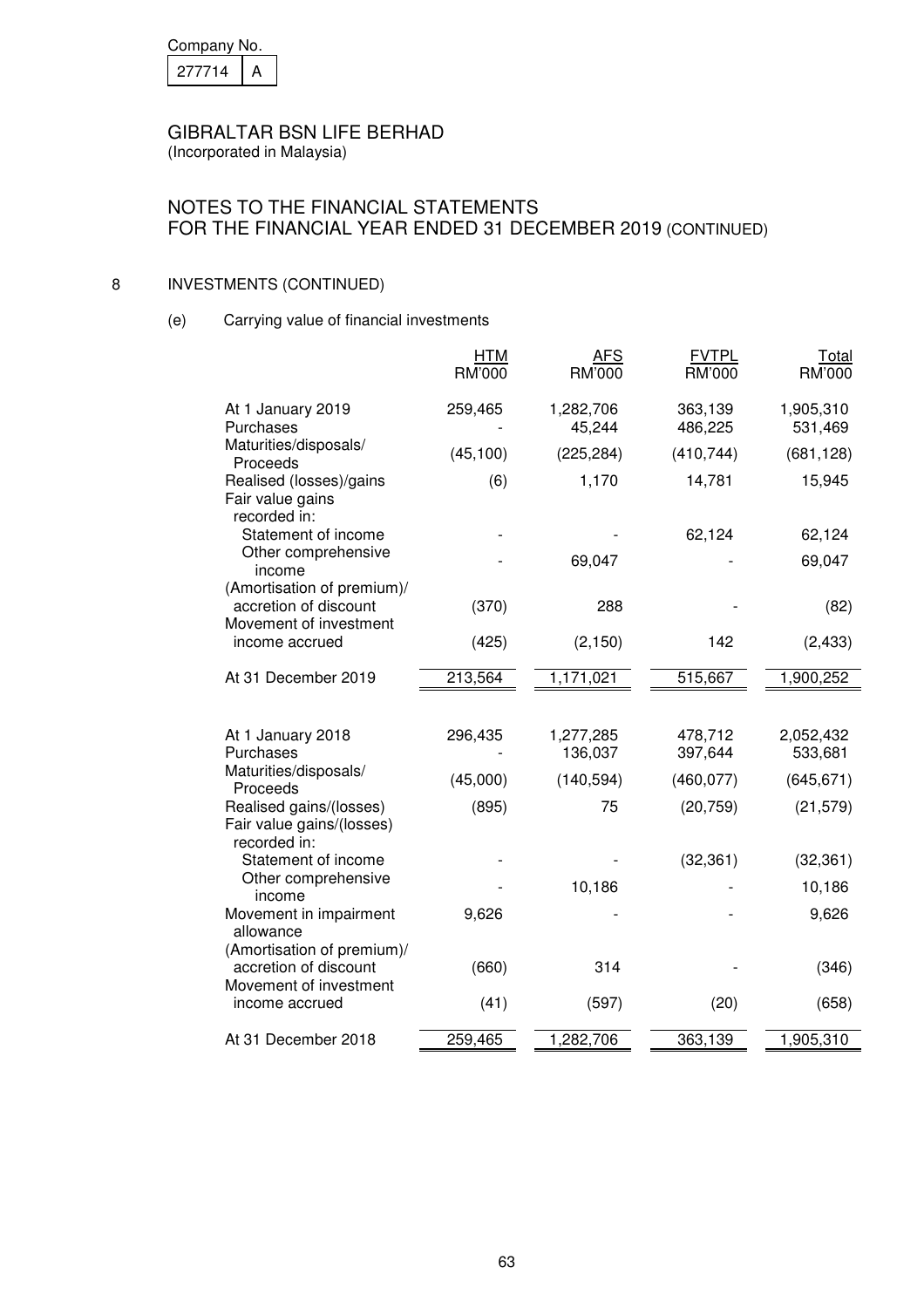| Company No. |  |  |
|-------------|--|--|
| 27714       |  |  |

(Incorporated in Malaysia)

# NOTES TO THE FINANCIAL STATEMENTS FOR THE FINANCIAL YEAR ENDED 31 DECEMBER 2019 (CONTINUED)

## 8 INVESTMENTS (CONTINUED)

(f) Estimation of fair value

## Fair value hierarchy disclosure

The following table presents the Company's assets that are measured at fair value.

|                                        | Level 1 | Level 2   | Level 3 | <b>Total</b> |
|----------------------------------------|---------|-----------|---------|--------------|
|                                        | RM'000  | RM'000    | RM'000  | RM'000       |
| 31 December 2019                       |         |           |         |              |
| Financial assets at FVTPL              |         |           |         |              |
| Quoted in Malaysia                     |         |           |         |              |
| Equity securities                      | 304,841 |           |         | 304,841      |
| Unit trust and property                | 181,918 |           |         | 181,918      |
| trust funds                            |         |           |         |              |
| Unquoted in Malaysia                   |         |           |         |              |
| Debt securities                        |         | 28,908    |         | 28,908       |
| <b>AFS</b>                             |         |           |         |              |
| Unquoted in Malaysia                   |         |           |         |              |
| Equity securities                      |         |           | 3,719   | 3,719        |
| Debt securities                        |         | 432,032   | 9,634   | 441,666      |
| Malaysia Government Securities         |         | 10,624    |         | 10,624       |
| Malaysia government                    |         |           |         |              |
| guaranteed bonds                       |         | 703,898   |         | 703,898      |
| Accrued interest                       |         | 11,114    |         | 11,114       |
| <b>Total assets</b>                    | 486,759 | 1,186,576 | 13,353  | 1,686,688    |
|                                        |         |           |         |              |
| 31 December 2018                       |         |           |         |              |
| Financial assets at FVTPL              |         |           |         |              |
| Quoted in Malaysia                     |         |           |         |              |
| <b>Equity securities</b>               | 268,577 |           |         | 268,577      |
| Unit trust and property trust<br>funds | 77,807  |           |         | 77,807       |
| Unquoted in Malaysia                   |         |           |         |              |
| Debt securities                        |         | 16,755    |         | 16,755       |
| <b>AFS</b>                             |         |           |         |              |
| Unquoted in Malaysia                   |         |           |         |              |
| <b>Equity securities</b>               |         |           | 2,954   | 2,954        |
| Debt securities                        |         | 545,764   | 8,793   | 554,557      |
| Malaysia Government Securities         |         | 50,347    |         | 50,347       |
| Malaysia government                    |         |           |         |              |
| guaranteed bonds                       |         | 661,584   |         | 661,584      |
| Accrued interest                       |         | 13,264    |         | 13,264       |
| <b>Total assets</b>                    | 346,384 | 1,287,714 | 11,747  | 1,645,845    |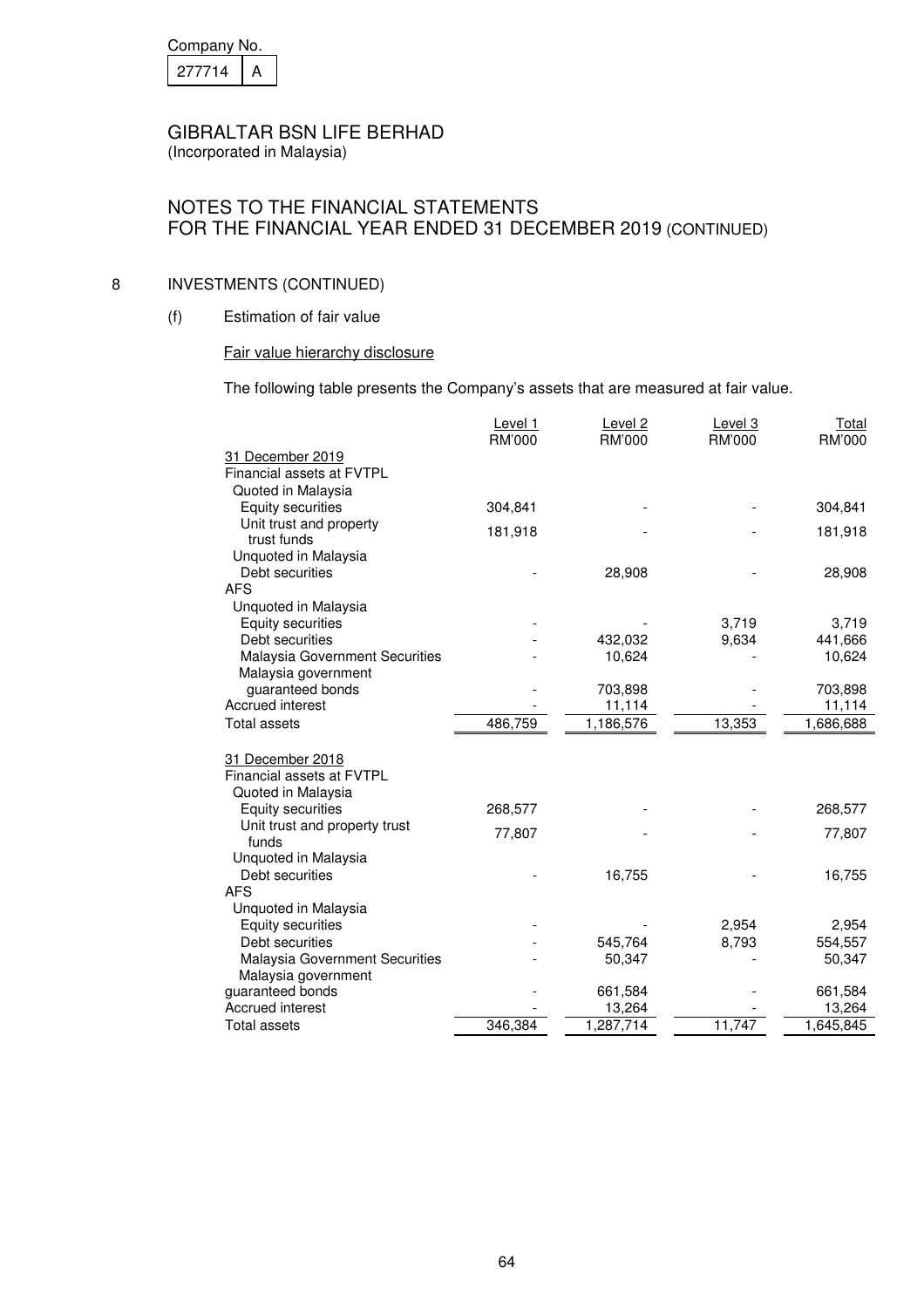| Company No. |  |
|-------------|--|
| 277714      |  |

(Incorporated in Malaysia)

# NOTES TO THE FINANCIAL STATEMENTS FOR THE FINANCIAL YEAR ENDED 31 DECEMBER 2019 (CONTINUED)

## 8 INVESTMENTS (CONTINUED)

## (f) Estimation of fair value (continued)

## Fair value hierarchy disclosure (continued)

|                                      | 2019   | 2018   |
|--------------------------------------|--------|--------|
|                                      | RM'000 | RM'000 |
| Level 3                              |        |        |
| At 1 January                         | 11,747 | 10.448 |
| Total gains for the year recognised  |        |        |
| in statement of income, presented in |        |        |
| insurance contract liabilities       | 1,606  | 1,299  |
| At 31 December                       | 13,353 | 11,747 |

As observable prices are not available for these securities, the Directors have determined the fair values based on discounted cash flows and the binding bid price as quoted by the issuer. The valuations are not sensitive to a change in unobservable inputs.

Level 3 valuations are reviewed on an annual basis by the Company's management. The management considers the appropriateness of the valuation model inputs, as well as the valuation result using the valuation method and techniques generally recognised as standard within industry.

### 9 REINSURANCE ASSETS

|                                              | 2019   | 2018   |
|----------------------------------------------|--------|--------|
|                                              | RM'000 | RM'000 |
| Reinsurance of insurance contracts (Note 14) |        |        |
| <b>Claims liabilities</b>                    | 4,133  | 5,703  |
| Insurance contract liabilities               | 7.414  | 7,309  |
|                                              | 11.547 | 13.012 |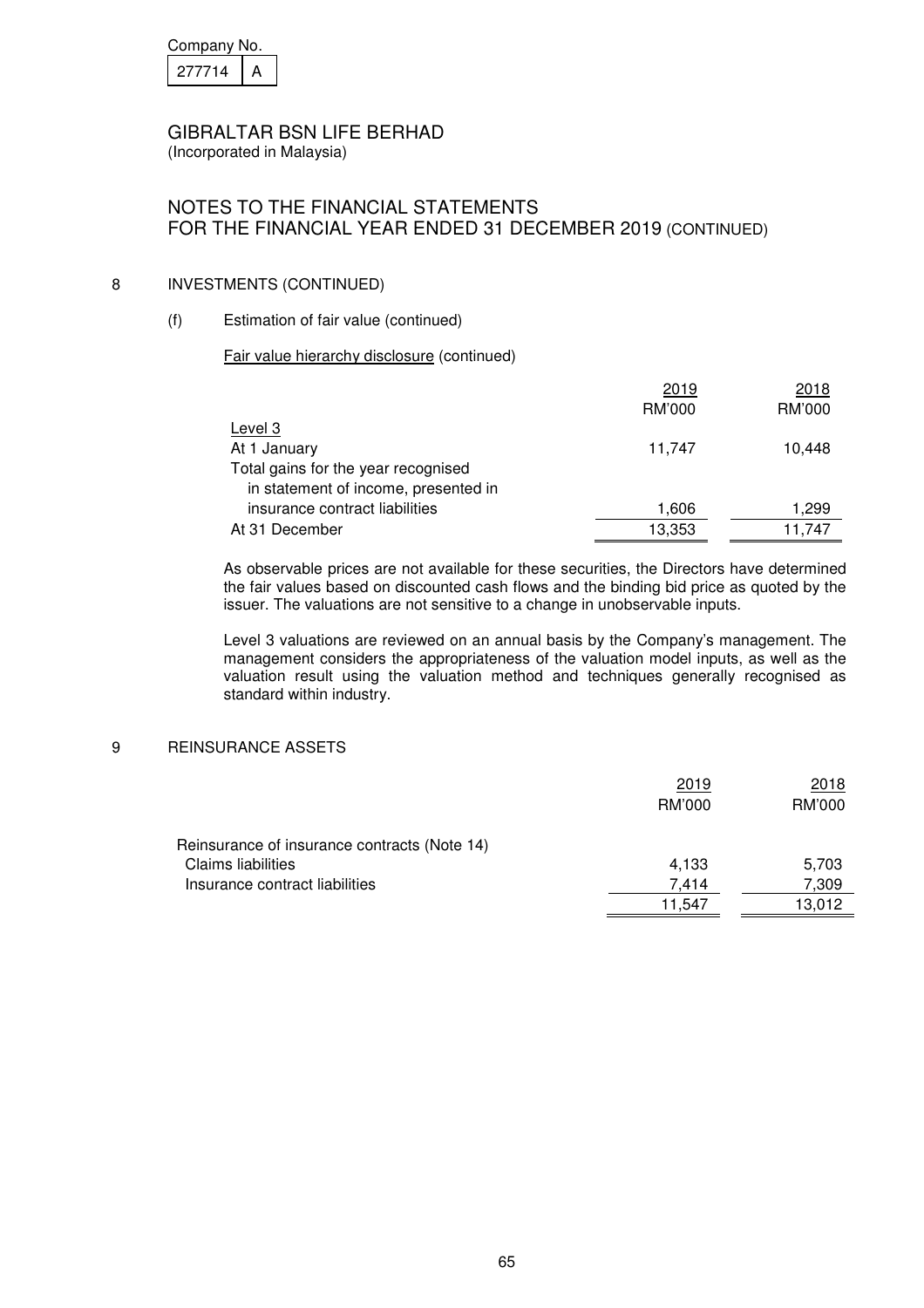| Company No. |  |
|-------------|--|
| 277714      |  |

(Incorporated in Malaysia)

## NOTES TO THE FINANCIAL STATEMENTS FOR THE FINANCIAL YEAR ENDED 31 DECEMBER 2019 (CONTINUED)

## 10 INSURANCE RECEIVABLES

|                                        | 2019   | 2018   |
|----------------------------------------|--------|--------|
|                                        | RM'000 | RM'000 |
| Outstanding premiums including agents, |        |        |
| brokers and co-insurers balances       | 4,490  | 4,980  |
| Amounts due from reinsurers            | 4,069  | 4,601  |
| Allowance for impairment               | (6)    | (6)    |
|                                        | 8,553  | 9,575  |
|                                        |        |        |
| Impairment movement                    |        |        |
| At 1 January                           | (6)    | (6)    |
| Charge for the financial year          |        |        |
| At 31 December                         | (6)    | (6)    |

The Company does not off-set its insurance receivables against insurance payables. The Company does not have any financial instruments subject to an enforceable master netting arrangement or financial collateral (pledged or received) as at 31 December 2019 (2018: RM nil).

### 11 OTHER RECEIVABLES

|                                             | 2019   | 2018   |
|---------------------------------------------|--------|--------|
|                                             | RM'000 | RM'000 |
| Income due and accrued                      | 476    | 217    |
| Receivable from fund managers and brokers   | 17,951 | 20,560 |
| Other receivables, deposits and prepayments | 1,589  | 4,147  |
|                                             | 20.016 | 24,924 |
| Receivables after 12 months:                | 268    | 343    |

The Company does not off-set its other receivables against other payables. The Company does not have any financial instruments subject to an enforceable master netting arrangement or financial collateral (pledged or received) as at 31 December 2019 (2018: RM nil).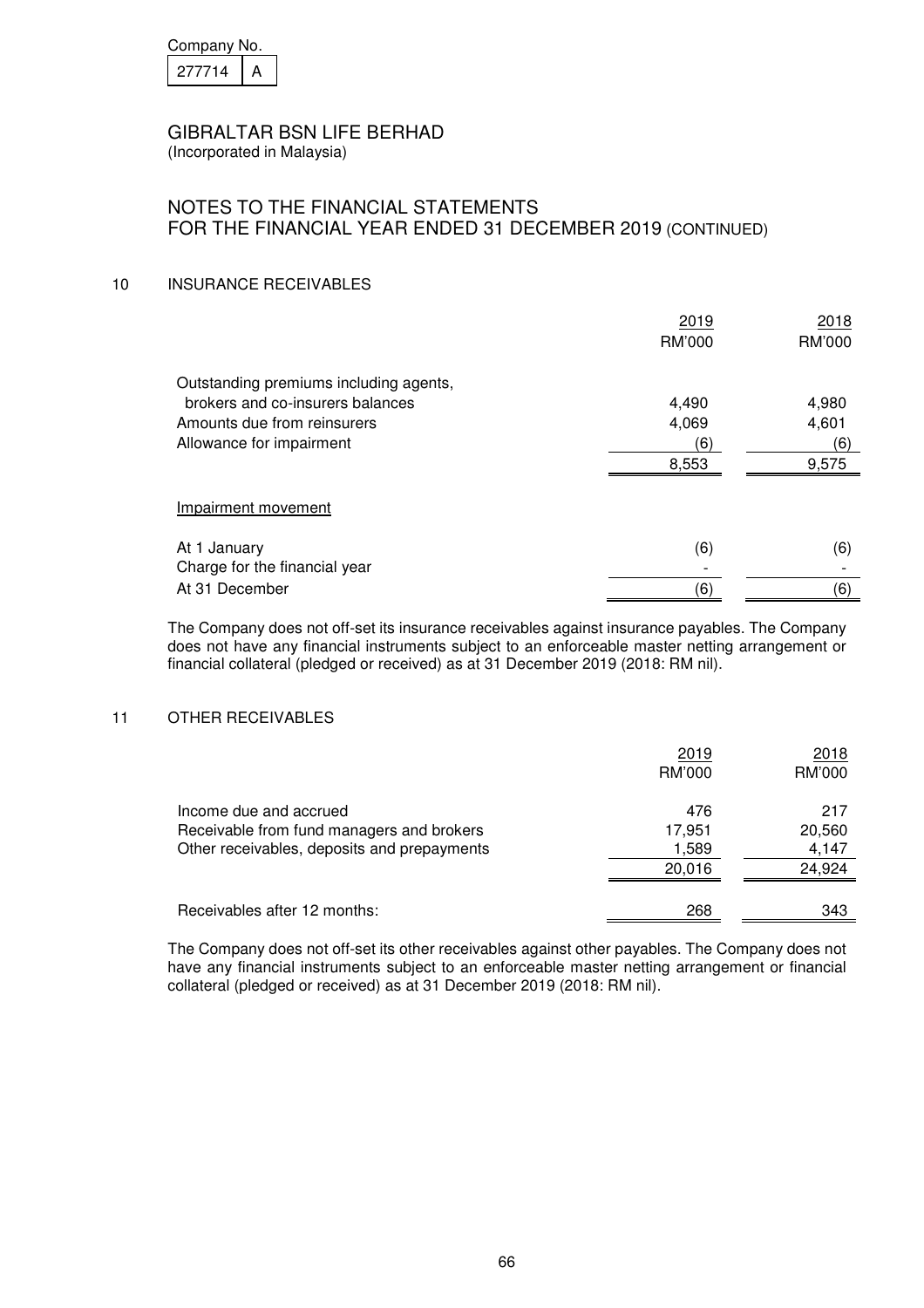| Company No. |  |
|-------------|--|
| 277714      |  |

(Incorporated in Malaysia)

# NOTES TO THE FINANCIAL STATEMENTS FOR THE FINANCIAL YEAR ENDED 31 DECEMBER 2019 (CONTINUED)

## 12 SHARE CAPITAL

|           | 2019    |           | 2018    |
|-----------|---------|-----------|---------|
| Number of |         | Number of |         |
| shares    | Amount  | shares    | Amount  |
| 000       | RM'000  | 000       | RM'000  |
|           |         |           |         |
|           |         |           |         |
|           |         |           |         |
| 125,000   | 125,000 | 125,000   | 125,000 |
|           |         |           |         |

#### 13 RESERVES

#### (a) Retained earnings

The non-distributable retained earnings represent the unallocated surplus from the Non-Par Fund. In accordance with Section 83 of the FSA, the unallocated surplus is only available for distribution to the shareholders upon approval/recommendation by the Appointed Actuary.

Pursuant to the single tier system, any dividends distributed by the Company will be exempted from tax in the hand of shareholders. The Company shall not be entitled to deduct on dividend paid, credited or distributed to shareholders.

The Company may distribute single tier exempt dividend to its shareholders out of its retained earnings. Pursuant to Section 51(1) of the FSA, the Company is required to obtain BNM's written approval prior to declaring or paying any dividend with effect from the financial year beginning 1 December 2013. Pursuant to the RBC Framework for Insurers, the Company shall not pay dividends if its Capital Adequacy position is less than its internal target capital level or if the payment of dividend would impair its Capital Adequacy Ratio position to below its internal target.

#### (b) Other reserves

Other reserves consist of AFS reserves and asset revaluation reserve.

The AFS reserves of the Company represent the fair value gains or losses of the AFS financial assets, net of deferred tax, of the Life Non-Participating and Shareholders' funds.

The asset revaluation reserve represents the revaluation surplus of self-occupied properties.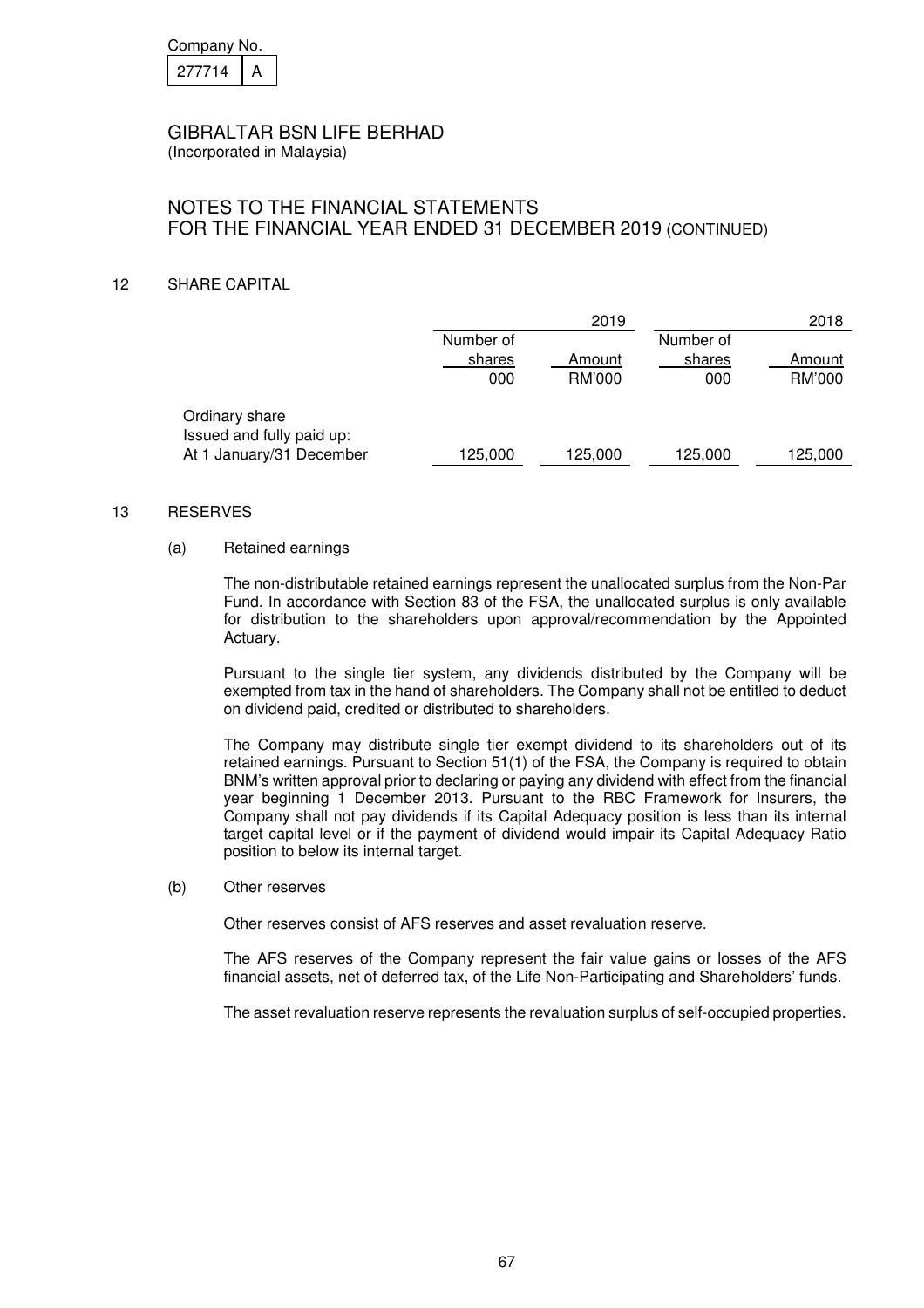| Company No. |  |
|-------------|--|
| 277714      |  |

(Incorporated in Malaysia)

# NOTES TO THE FINANCIAL STATEMENTS FOR THE FINANCIAL YEAR ENDED 31 DECEMBER 2018 (CONTINUED)

## 14 INSURANCE CONTRACT LIABILITIES

|                                               |           |             | 2019      |           |             | 2018      |
|-----------------------------------------------|-----------|-------------|-----------|-----------|-------------|-----------|
|                                               | Gross     | Reinsurance | Net       | Gross     | Reinsurance | Net       |
|                                               | RM'000    | RM'000      | RM'000    | RM'000    | RM'000      | RM'000    |
| Benefits and<br>claims                        |           |             |           |           |             |           |
| liabilities                                   | 185,436   | (4, 133)    | 181,303   | 207,905   | (5,703)     | 202,202   |
| Actuarial<br>liabilities                      | 1,308,764 | (7, 414)    | 1,301,350 | 1,411,215 | (7, 309)    | 1,403,906 |
|                                               |           |             |           |           |             |           |
| Unallocated<br>surplus                        | (1,830)   |             | (1,830)   | 16,581    |             | 16,581    |
| Available-<br>for-sale fair<br>value          | 39,779    |             |           |           |             |           |
| reserves                                      |           |             | 39,779    | 4,713     |             | 4,713     |
| Asset<br>revaluation                          |           |             |           |           |             |           |
| reserves                                      | 140       |             | 140       | 209       |             | 209       |
| Net asset<br>value<br>attributable<br>to unit |           |             |           |           |             |           |
| holders                                       | 215,751   |             | 215,751   | 166,157   |             | 166,157   |
|                                               | 1,748,040 | (11, 547)   | 1,736,493 | 1,806,780 | (13, 012)   | 1,793,768 |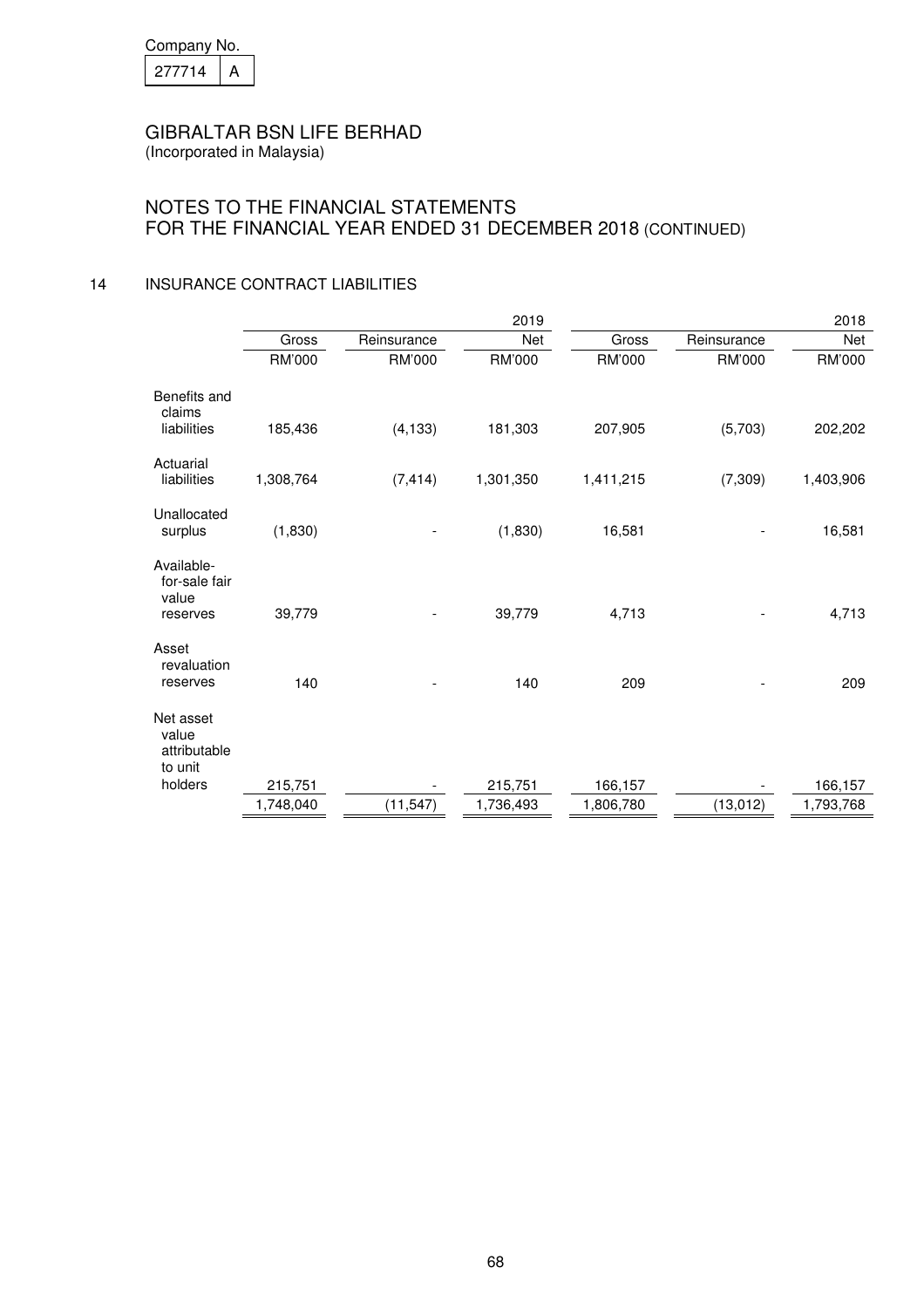| Company No. |  |
|-------------|--|
| 277714      |  |

# NOTES TO THE FINANCIAL STATEMENTS FOR THE FINANCIAL YEAR ENDED 31 DECEMBER 2019 (CONTINUED)

# 14 INSURANCE CONTRACT LIABILITIES (CONTINUED)

|                                                    |            |                          | Gross      |            |            | Reinsurance              |            |
|----------------------------------------------------|------------|--------------------------|------------|------------|------------|--------------------------|------------|
|                                                    | With       | Without                  |            | With       | Without    |                          |            |
|                                                    | <b>DPF</b> | <b>DPF</b>               | Total      | <b>DPF</b> | <b>DPF</b> | Total                    | Net        |
|                                                    | RM'000     | RM'000                   | RM'000     | RM'000     | RM'000     | <b>RM'000</b>            | RM'000     |
| As at 1 January 2019                               | 1,094,827  | 711,953                  | 1,806,780  | (2,015)    | (10, 997)  | (13, 012)                | 1,793,768  |
| Change in life insurance fund contract liabilities |            |                          |            |            |            |                          |            |
| Due to assumptions change                          |            |                          |            |            |            |                          |            |
| Mortality/morbidity                                | 820, ا     | (9,501)                  | (7,681)    |            |            |                          | (7,681)    |
| Lapse/withdrawal                                   | 1,353      | (2,665)                  | (1,312)    |            |            |                          | (1, 312)   |
| Interest and bonus rate                            | (3, 138)   | 34,887                   | 31,749     |            |            |                          | 31,749     |
| <b>Others</b>                                      | 2,314      | 5,724                    | 8,038      |            |            |                          | 8,038      |
| Projected cash flow for inforce policies           |            |                          |            |            |            |                          |            |
| Premium                                            | 71,791     | 79,056                   | 150,847    |            |            |                          | 150,847    |
| Investment return                                  | 45,162     | 14,572                   | 59,734     |            |            |                          | 59,734     |
| <b>Benefits</b>                                    | (293, 147) | (93, 551)                | (386, 698) |            |            |                          | (386, 698) |
| Expenses/commission                                | (10, 633)  | (20, 782)                | (31, 415)  |            |            |                          | (31, 415)  |
| Variance on inforce policies                       | 23,409     | 8,233                    | 31,642     |            |            |                          | 31,642     |
| New business reserves                              | (103)      | 816                      | 713        |            |            |                          | 713        |
| Others                                             | 24,433     | 17,499                   | 41,932     | 11         | (116)      | (105)                    | 41,827     |
| Benefits and claims experience variation           | (24, 010)  | 1,541                    | (22, 469)  | 1,840      | (270)      | 1,570                    | (20, 899)  |
| Net asset value attributable to unit holders       |            | 49,594                   | 49,594     |            |            |                          | 49,594     |
| Available-for-sale fair value reserves             | 36,865     |                          | 36,865     |            |            |                          | 36,865     |
| Assets revaluation reserves                        | (69)       |                          | (69)       |            |            |                          | (69)       |
| Unallocated surplus                                | (18, 411)  | $\overline{\phantom{a}}$ | (18, 411)  |            |            | $\overline{\phantom{0}}$ | (18, 411)  |
| Deferred tax effects:                              |            |                          |            |            |            |                          |            |
| Available-for-sale fair value reserves             | (1,799)    |                          | (1,799)    |            |            |                          | (1,799)    |
| At 31 December 2019                                | 950,664    | 797,376                  | 1,748,040  | (164)      | (11, 383)  | (11, 547)                | 1,736,493  |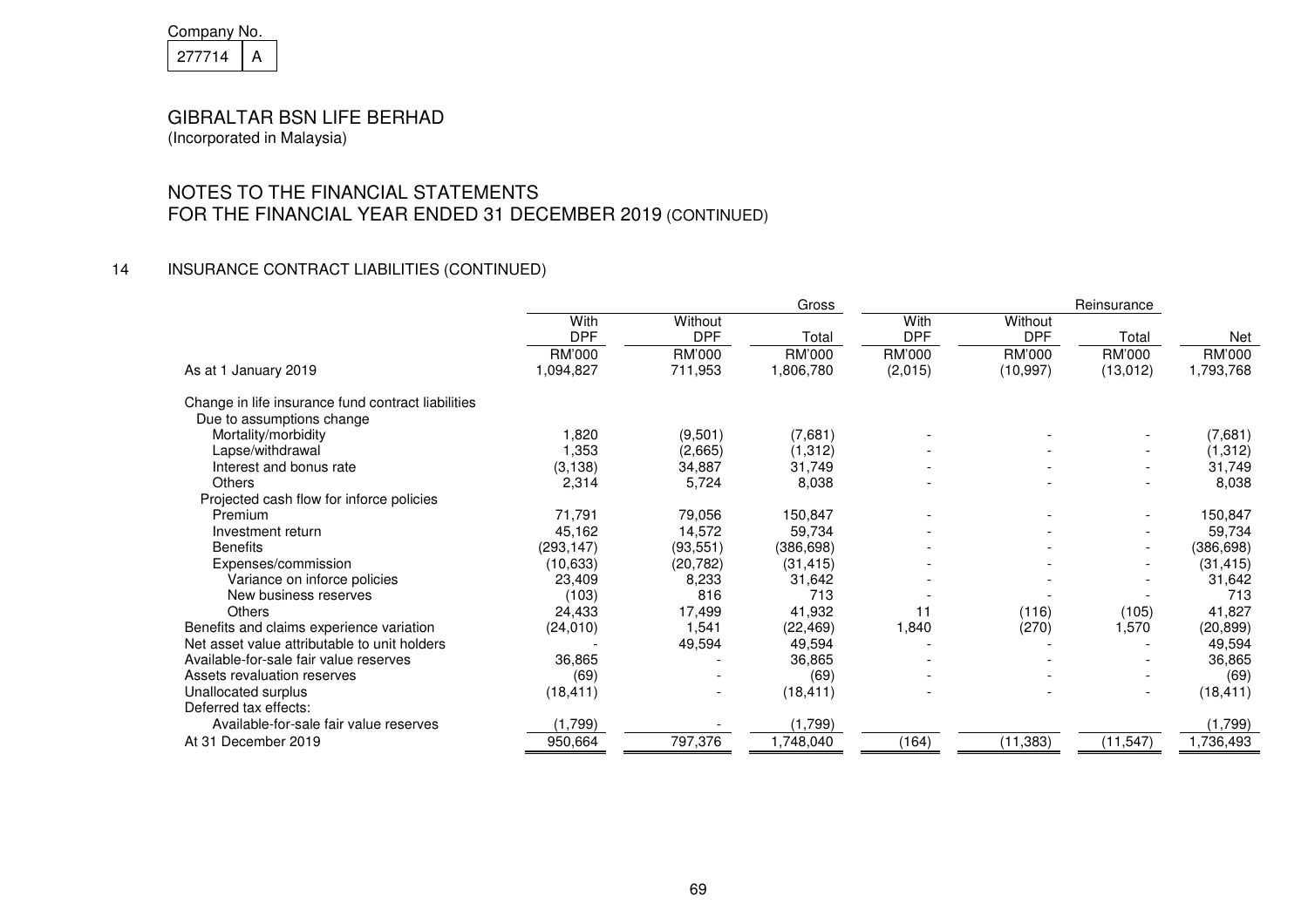| Company No. |  |
|-------------|--|
| 277714      |  |

# NOTES TO THE FINANCIAL STATEMENTS FOR THE FINANCIAL YEAR ENDED 31 DECEMBER 2019 (CONTINUED)

## 14 INSURANCE CONTRACT LIABILITIES (CONTINUED)

|                                                    |            |            | Gross     |            |            | Reinsurance |            |
|----------------------------------------------------|------------|------------|-----------|------------|------------|-------------|------------|
|                                                    | With       | Without    |           | With       | Without    |             |            |
|                                                    | <b>DPF</b> | <b>DPF</b> | Total     | <b>DPF</b> | <b>DPF</b> | Total       | Net        |
|                                                    | RM'000     | RM'000     | RM'000    | RM'000     | RM'000     | RM'000      | RM'000     |
| At 1 January 2018                                  | 1,065,376  | 743,387    | 1,808,763 | (2,026)    | (14, 019)  | (16, 045)   | 1,792,718  |
| Change in life insurance fund contract liabilities |            |            |           |            |            |             |            |
| Due to assumptions change                          |            |            |           |            |            |             |            |
| Expenses                                           | 15,070     | (9,696)    | 5,374     |            |            |             | 5,374      |
| Mortality/morbidity                                | (1,843)    | (5, 168)   | (7,011)   |            |            |             | (7,011)    |
| Lapse/withdrawal                                   | (16, 224)  | 4,246      | (11, 978) |            |            |             | (11, 978)  |
| Interest and bonus rate                            | (20, 809)  | (4, 847)   | (25, 656) |            |            |             | (25, 656)  |
| Others                                             | (623)      | (4,508)    | (5, 131)  |            |            |             | (5, 131)   |
| Projected cash flow for inforce policies           |            |            |           |            |            |             |            |
| Premium                                            | 91,188     | 86,228     | 177,416   |            |            |             | 177,416    |
| Investment return                                  | 42,585     | 15,863     | 58,448    |            |            |             | 58,448     |
| <b>Benefits</b>                                    | (110, 952) | (88,062)   | (199,014) |            |            |             | (199, 014) |
| Expenses/commission                                | (12,982)   | (23, 804)  | (36, 786) |            |            |             | (36, 786)  |
| Variance on inforce policies                       | 21,376     | 8,076      | 29,452    |            |            |             | 29,452     |
| New business reserves                              | 324        | 8,925      | 9,249     |            |            |             | 9,249      |
| Others                                             | 6,338      | 6,521      | 12,859    | 97         | 1,335      | 1,432       | 14,291     |
| Benefits and claims experience variation           | 10,177     | (444)      | 9,733     | (86)       | 1,687      | 1,601       | 11,334     |
| Net asset value attributable to unit holders       |            | (24, 764)  | (24, 764) |            |            |             | (24, 764)  |
| Available-for-sale fair value reserves             | 6,251      |            | 6,251     |            |            |             | 6,251      |
| Assets revaluation reserves                        | (3,543)    |            | (3,543)   |            |            |             | (3, 543)   |
| Unallocated surplus                                | 3,618      |            | 3,618     |            |            |             | 3,618      |
| Deferred tax effects:                              |            |            |           |            |            |             |            |
| Available-for-sale fair value reserves             | (500)      |            | (500)     |            |            |             | (500)      |
| At 31 December 2018                                | ,094,827   | 711,953    | 1,806,780 | (2,015)    | (10, 997)  | (13, 012)   | 1,793,768  |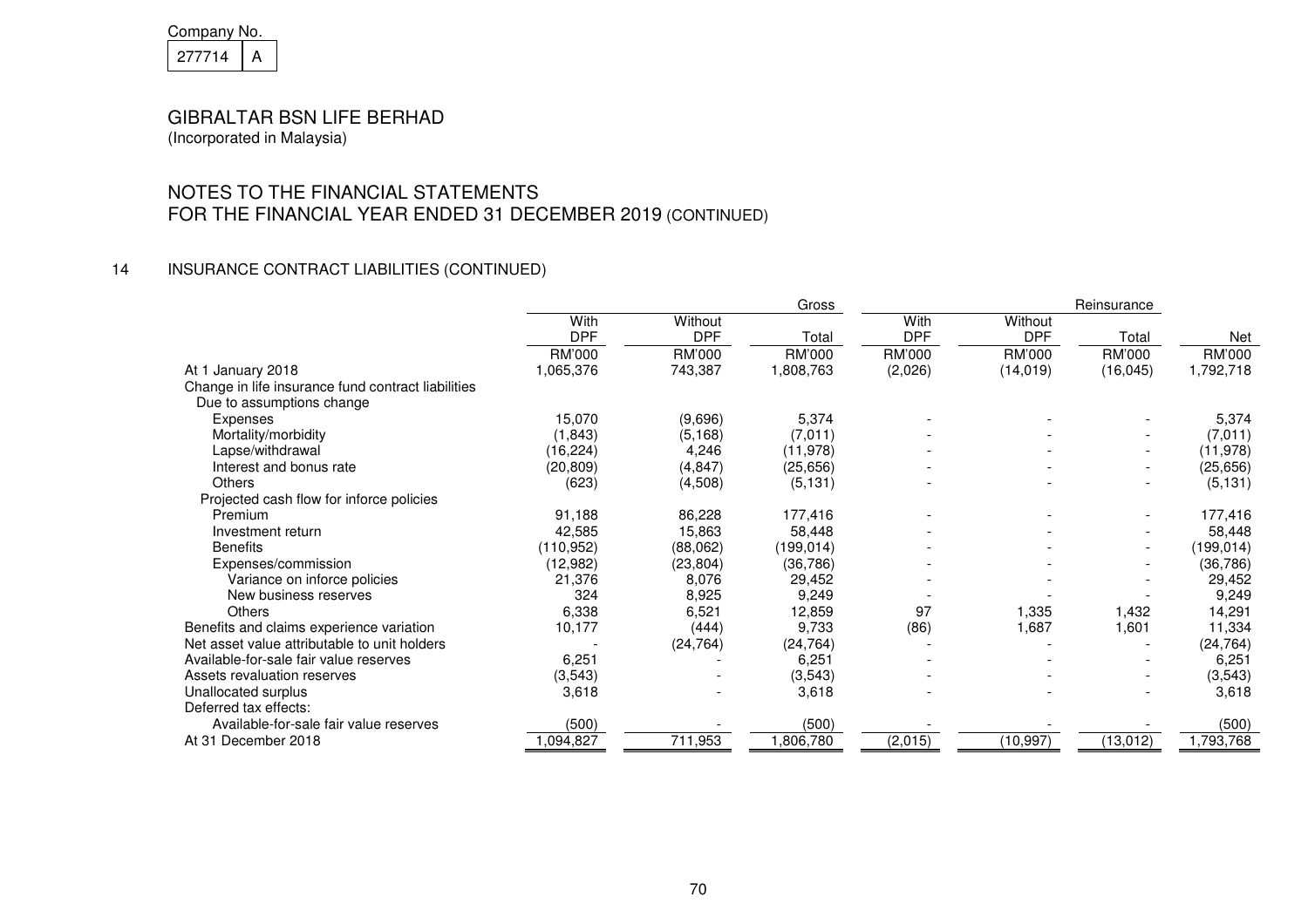| Company No. |  |  |
|-------------|--|--|
| 277714      |  |  |

(Incorporated in Malaysia)

# NOTES TO THE FINANCIAL STATEMENTS FOR THE FINANCIAL YEAR ENDED 31 DECEMBER 2019 (CONTINUED)

#### 15 DEFERRED TAX LIABILITIES

|                                             | 2019    | 2018    |
|---------------------------------------------|---------|---------|
|                                             | RM'000  | RM'000  |
| At 1 January                                | 33,815  | 36,225  |
| Recognised in:                              |         |         |
| Statement of income (Note 26)               | (9,252) | (3,705) |
| Other comprehensive income                  |         |         |
| Deferred tax on AFS                         | 10,916  | 1,506   |
| Deferred tax on assets revaluation reserves |         | (211)   |
| At 31 December                              | 35,479  | 33,815  |

Deferred tax assets and liabilities are offset when there is a legally enforceable right to set off current tax assets against current tax liabilities and when the deferred taxes relate to the same tax authority.

|                                                    | 2019   | 2018    |
|----------------------------------------------------|--------|---------|
|                                                    | RM'000 | RM'000  |
| Presented after appropriate offsetting as follows: |        |         |
| Deferred tax assets                                | (655)  | (2,621) |
| Deferred tax liabilities                           | 36,134 | 36,436  |
|                                                    | 35,479 | 33,815  |
|                                                    |        |         |
| Current                                            | 189    | 307     |
| Non current                                        | 35,290 | 33,508  |
|                                                    | 35,479 | 33,815  |
|                                                    |        |         |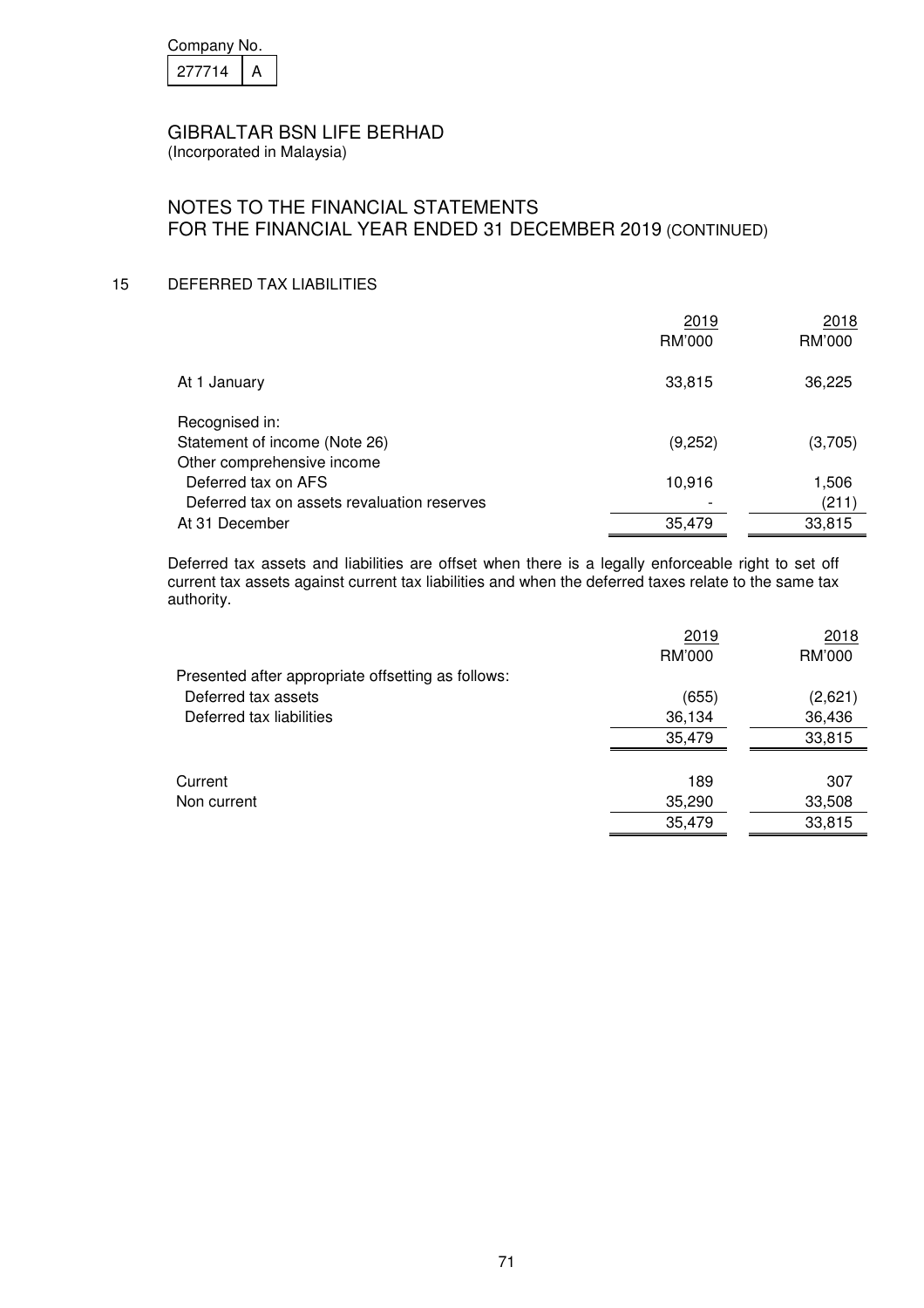| Company No. |  |  |
|-------------|--|--|
| 27714       |  |  |

# NOTES TO THE FINANCIAL STATEMENTS FOR THE FINANCIAL YEAR ENDED 31 DECEMBER 2019 (CONTINUED)

#### 15 DEFERRED TAX LIABILITIES (CONTINUED)

The components and movements of deferred tax assets during the year prior to offsetting are as follows:

|                            | Fair value of<br>investment<br><u>assets</u><br>RM'000 | Loan and<br>receivable<br>RM'000 | Accelerated<br>capital<br>allowance on<br>properties and<br>equipment<br>RM'000 | Accretion of<br>discounts on<br>investment<br>RM'000 | <b>Total</b><br>RM'000 |
|----------------------------|--------------------------------------------------------|----------------------------------|---------------------------------------------------------------------------------|------------------------------------------------------|------------------------|
| Deferred tax assets        |                                                        |                                  |                                                                                 |                                                      |                        |
| At 1 January 2018          | (2, 151)                                               | (76)                             | (28)                                                                            | (366)                                                | (2,621)                |
| Recognised in:             |                                                        |                                  |                                                                                 |                                                      |                        |
| Statement of income        | (630)                                                  |                                  | 27                                                                              | 85                                                   | (518)                  |
| Other comprehensive income | 518                                                    |                                  |                                                                                 |                                                      | 518                    |
| At 31 December 2018        | (2, 263)                                               | (76)                             | (1)                                                                             | (281)                                                | (2,621)                |
| Recognised in:             |                                                        |                                  |                                                                                 |                                                      |                        |
| Statement of income        | 1,923                                                  | 76                               | (193)                                                                           | 143                                                  | 1,949                  |
| Other comprehensive income | 17                                                     |                                  |                                                                                 |                                                      | 17                     |
| At 31 December 2019        | (323)                                                  |                                  | (194)                                                                           | (138)                                                | (655)                  |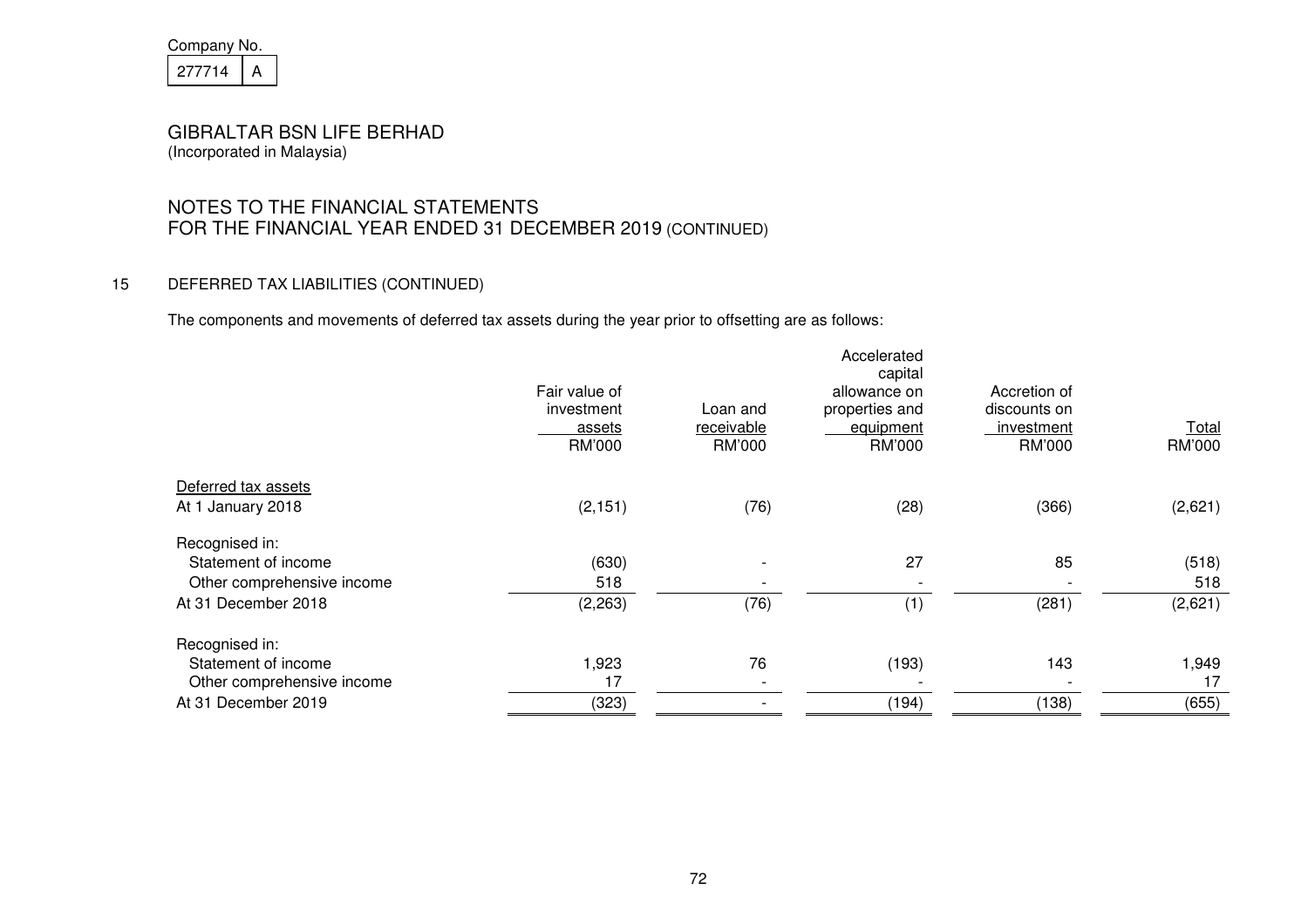| Company No. |  |  |
|-------------|--|--|
| 21/714      |  |  |

# NOTES TO THE FINANCIAL STATEMENTS FOR THE FINANCIAL YEAR ENDED 31 DECEMBER 2019 (CONTINUED)

### 15 DEFERRED TAX LIABILITIES (CONTINUED)

The components and movements of deferred tax liabilities during the financial year prior to offsetting are as follows:

|                            | Fair value of<br>investment<br>assets<br>RM'000 | Loan and<br><u>receivable</u><br>RM'000 | Fair value of<br>investment<br><i>properties</i><br>RM'000 | Accelerated<br>capital<br>allowance on<br>properties<br>and<br>equipment<br>RM'000 | Accretion of<br>discounts<br>on<br><u>investment</u><br>RM'000 | Unallocated<br>surplus<br>RM'000 | <b>Total</b><br>RM'000 |
|----------------------------|-------------------------------------------------|-----------------------------------------|------------------------------------------------------------|------------------------------------------------------------------------------------|----------------------------------------------------------------|----------------------------------|------------------------|
| Deferred tax liabilities   |                                                 |                                         |                                                            |                                                                                    |                                                                |                                  |                        |
| At 1 January 2018          | 2,684                                           |                                         | 419                                                        | 785                                                                                | 363                                                            | 34,595                           | 38,846                 |
| Recognised in:             |                                                 |                                         |                                                            |                                                                                    |                                                                |                                  |                        |
| Statement of income        | (1, 167)                                        |                                         | (51)                                                       | (371)                                                                              | 60                                                             | (1,658)                          | (3, 187)               |
| Other comprehensive income | 988                                             |                                         | (211)                                                      |                                                                                    |                                                                |                                  | 777                    |
| At 31 December 2018        | 2,505                                           |                                         | 157                                                        | 414                                                                                | 423                                                            | 32,937                           | 36,436                 |
| Recognised in:             |                                                 |                                         |                                                            |                                                                                    |                                                                |                                  |                        |
| Statement of income        | 2,664                                           | (77)                                    | (17)                                                       | (180)                                                                              | (95)                                                           | (13, 496)                        | (11, 201)              |
| Other comprehensive income | 10,899                                          |                                         |                                                            |                                                                                    |                                                                |                                  | 10,899                 |
| At 31 December 2019        | 16,068                                          | (77)                                    | 140                                                        | 234                                                                                | 328                                                            | 19,441                           | 36,134                 |
|                            |                                                 |                                         |                                                            |                                                                                    |                                                                |                                  |                        |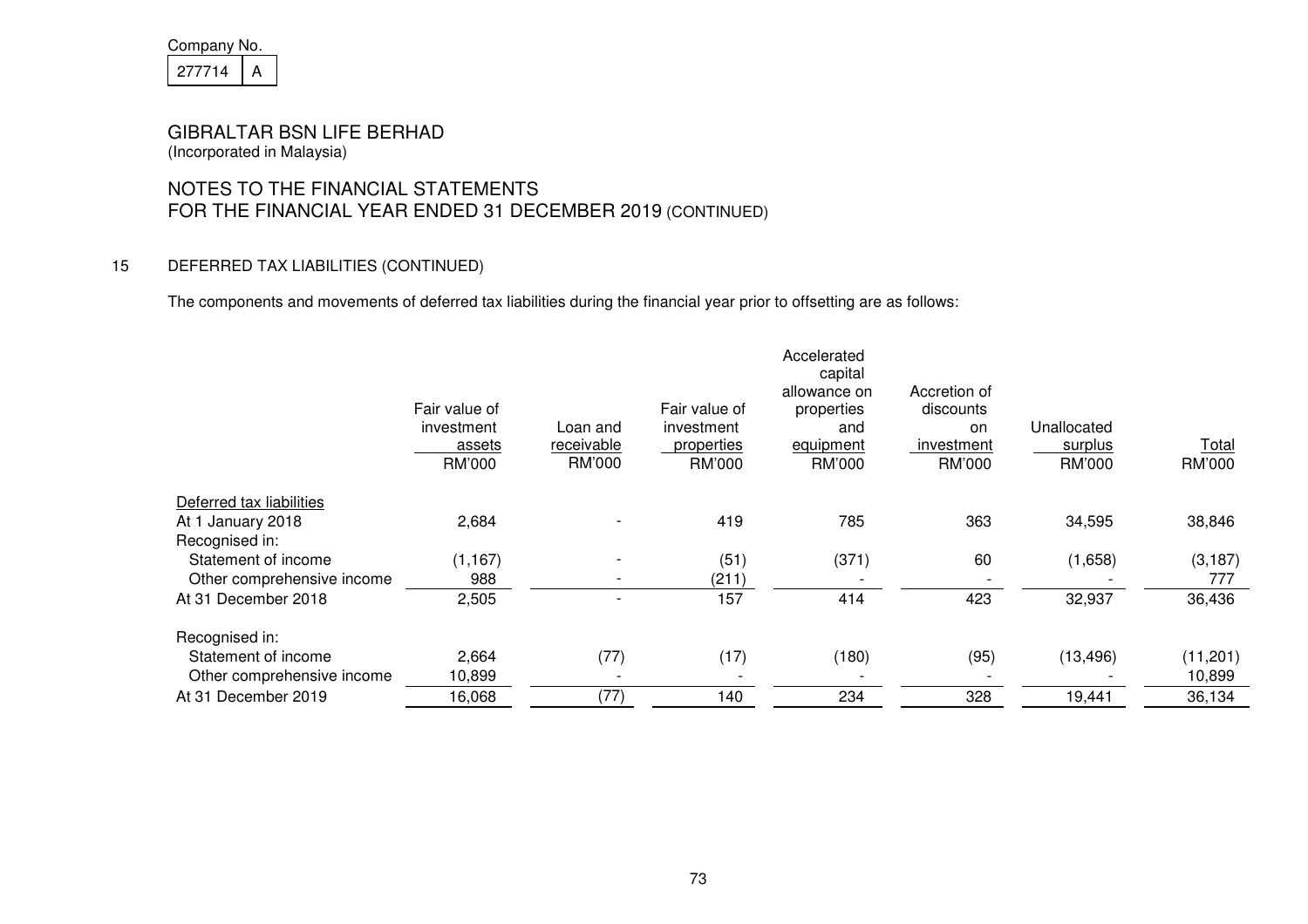| Company No. |  |  |
|-------------|--|--|
| 277714      |  |  |

(Incorporated in Malaysia)

# NOTES TO THE FINANCIAL STATEMENTS FOR THE FINANCIAL YEAR ENDED 31 DECEMBER 2019 (CONTINUED)

#### 16 INSURANCE PAYABLES

|                                           | 2019   | 2018   |
|-------------------------------------------|--------|--------|
|                                           | RM'000 | RM'000 |
| Amount due to insureds                    | 47,415 | 38,251 |
| Amount owing to client and intermediaries | 998    | 3.464  |
| Amount owing to reinsurers and cedants    | 5.581  | 10,943 |
|                                           | 53,994 | 52,658 |

 The carrying amounts disclosed above approximate fair value at the statement of financial position date.

The Company does not off-set its insurance payables against insurance receivables. The Company does not have any financial instruments subject to an enforceable master netting arrangement or financial collateral (pledged or received) as at 31 December 2019 (2018: RM nil).

#### 17 OTHER PAYABLES

|                                    | 2019   | 2018   |
|------------------------------------|--------|--------|
|                                    | RM'000 | RM'000 |
|                                    |        |        |
| Accrued expenses                   | 5,723  | 10,366 |
| Provision for bonus                | 10.961 | 8,912  |
| Unclaimed monies                   | 9,905  | 14,327 |
| Payable to investment brokers      | 59     | 986    |
| Agency related expenses accrued    | 4,164  | 1,486  |
| Marketing related expenses accrued | 971    | 1.718  |
| Provision for policy settlement    |        | 1,225  |
| Other payables and accruals        | 6,083  | 6,970  |
| Director related expenses accrued  | 190    | 220    |
|                                    | 38,056 | 46,210 |

 The carrying amounts disclosed above approximate fair value at the statement of financial position date.

The Company does not off-set its other payables against other receivables. The Company does not have any financial instruments subject to an enforceable master netting arrangement or financial collateral (pledged or received) as at 31 December 2019 (2018: RM nil).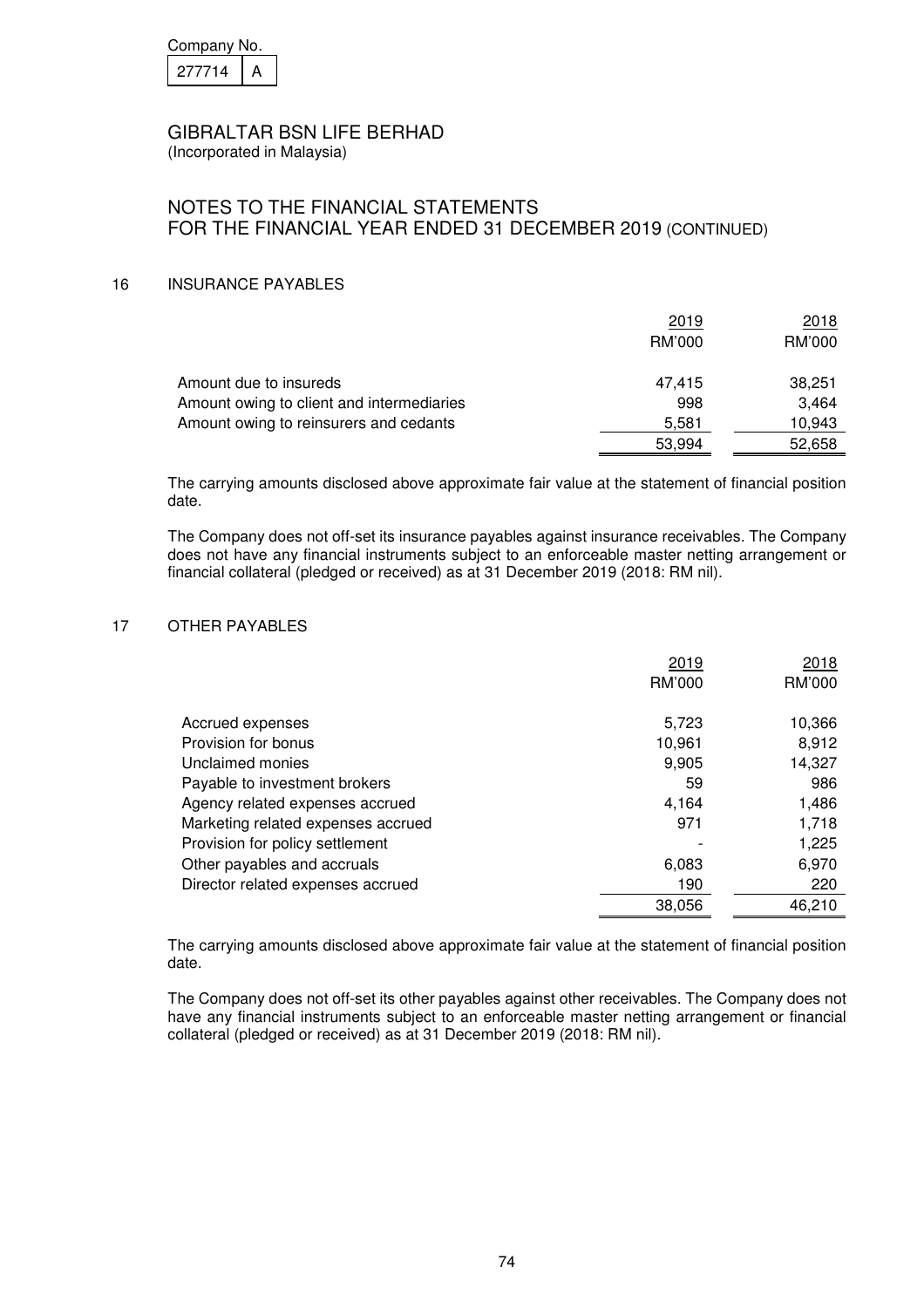| Company No. |  |  |
|-------------|--|--|
| 277714      |  |  |

# NOTES TO THE FINANCIAL STATEMENTS FOR THE FINANCIAL YEAR ENDED 31 DECEMBER 2019 (CONTINUED)

#### 18 OPERATING REVENUE

LAR:

|    |                                                                                                 | 2019<br>RM'000               | 2018<br>RM'000               |
|----|-------------------------------------------------------------------------------------------------|------------------------------|------------------------------|
|    | Gross premiums (Note 19)<br>Investment income (Note 20)                                         | 235,163<br>93,846<br>329,009 | 282,367<br>99,279<br>381,646 |
| 19 | <b>NET PREMIUMS</b>                                                                             |                              |                              |
|    |                                                                                                 | 2019<br>RM'000               | 2018<br>RM'000               |
|    | (a)<br>Gross premiums:<br>Insurance contracts                                                   | 235,163                      | 282,367                      |
|    | Premiums ceded to reinsurers:<br>(b)<br>Insurance contracts                                     | (9,963)                      | (12, 772)                    |
|    | Net premiums                                                                                    | 225,200                      | 269,595                      |
| 20 | <b>INVESTMENT INCOME</b>                                                                        |                              |                              |
|    |                                                                                                 | 2019<br>RM'000               | 2018<br>RM'000               |
|    | Rental income from investment properties<br>FVTPL financial assets - held for trading purposes: | 278                          | 267                          |
|    | Interest<br>Dividend/distribution income                                                        | 1,137                        | 1,118                        |
|    | Equity securities quoted in Malaysia<br>Equity securities quoted outside Malaysia               | 9,083                        | 10,360<br>144                |
|    | Equity securities unquoted in Malaysia<br>HTM financial assets:                                 | 3,901                        | 2,522                        |
|    | Interest<br>Accretion of discounts net of amortisation of premiums<br>AFS financial assets:     | 12,332<br>(370)              | 16,282<br>(660)              |
|    | Interest<br>Accretion of discounts net of amortisation of premiums                              | 57,006<br>291                | 60,249<br>314                |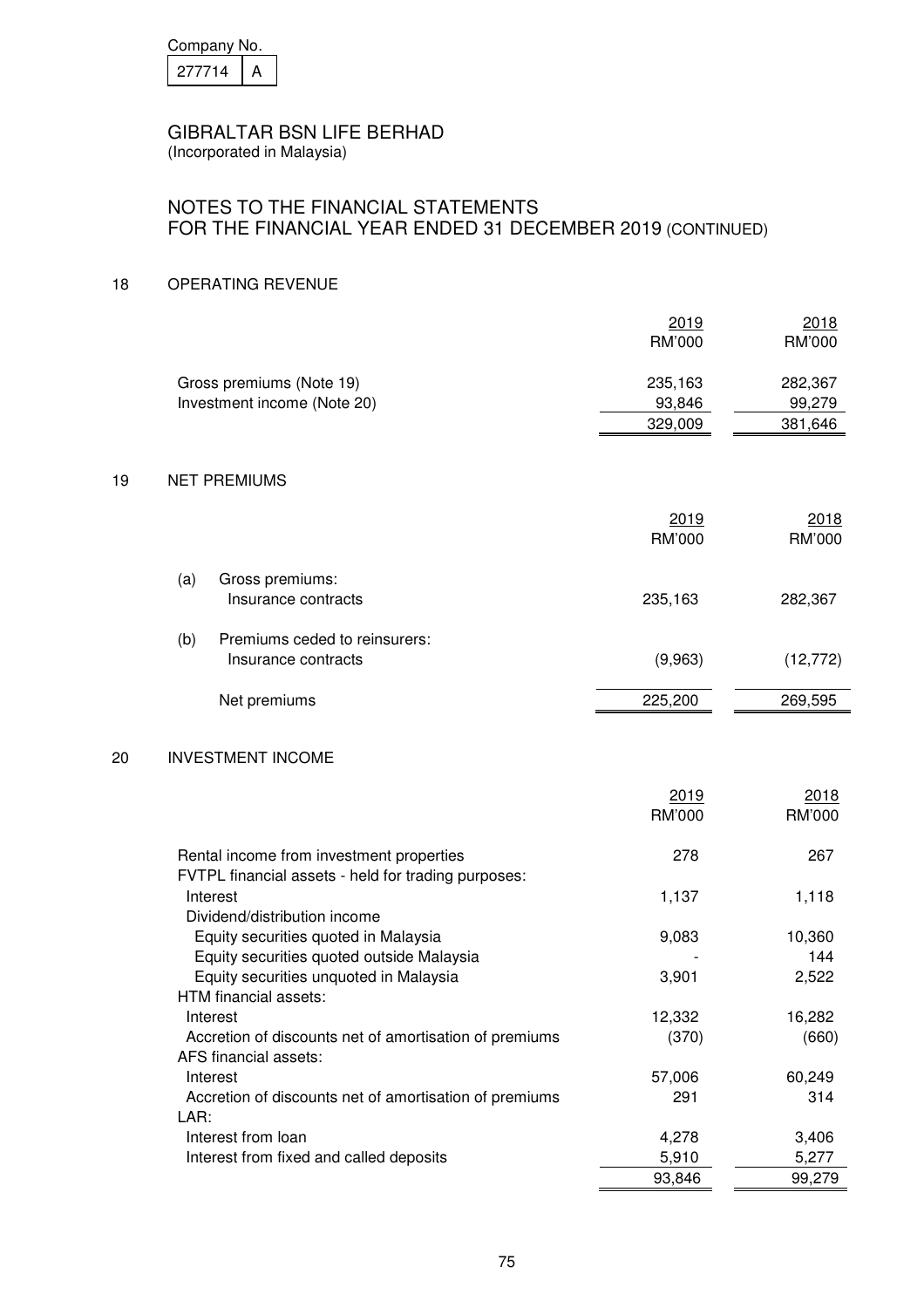| Company No. |  |
|-------------|--|
| 27714       |  |

(Incorporated in Malaysia)

# NOTES TO THE FINANCIAL STATEMENTS FOR THE FINANCIAL YEAR ENDED 31 DECEMBER 2019 (CONTINUED)

#### 21 REALISED GAINS/(LOSSES)

|    |                                                                                                       | 2019<br>RM'000 | 2018<br><b>RM'000</b> |
|----|-------------------------------------------------------------------------------------------------------|----------------|-----------------------|
|    | Properties and equipment                                                                              | 3              | (287)                 |
|    | Financial assets at FVTPL - held for trading purposes:                                                |                |                       |
|    | Equity securities and unit trusts quoted in Malaysia                                                  | 14,289         | (8,035)               |
|    | Equity securities and unit trusts quoted outside Malaysia                                             |                | (12, 804)             |
|    | Debt securities                                                                                       | 492            | 80                    |
|    | HTM financial assets:                                                                                 |                |                       |
|    | Debt securities unquoted in Malaysia                                                                  | (6)            | (895)                 |
|    | AFS financial assets:                                                                                 |                |                       |
|    | Debt securities                                                                                       | 1,170          | 75                    |
|    |                                                                                                       | 15,945         | (21, 579)             |
|    |                                                                                                       |                |                       |
|    | Total realised gains                                                                                  | 15,948         | (21, 866)             |
| 22 | FAIR VALUE GAINS/ (LOSSES)                                                                            |                |                       |
|    |                                                                                                       |                |                       |
|    |                                                                                                       | 2019           | 2018                  |
|    |                                                                                                       | RM'000         | RM'000                |
|    | Investment property (Note 4)                                                                          | (150)          | 61                    |
|    | FVTPL investments - held for trading purposes<br>FVTPL investments - designated<br>Quoted in Malaysia | 16,848         | (33, 650)             |
|    | Unit trust and property trust funds                                                                   | 645            | (194)                 |
|    | Quoted outside Malaysia                                                                               |                |                       |
|    | <b>Equity securities</b>                                                                              | 234            | (1,617)               |
|    | Unquoted in Malaysia                                                                                  |                |                       |
|    | Debt securities                                                                                       | 36,314         | (586)                 |
|    | Unquoted outside Malaysia                                                                             |                |                       |
|    | Unit trust and property trust funds<br>Write-back of impairment HTM debt securities                   | 8,084          | 3,686<br>9,626        |
|    |                                                                                                       | 61,975         | (22, 674)             |
|    |                                                                                                       |                |                       |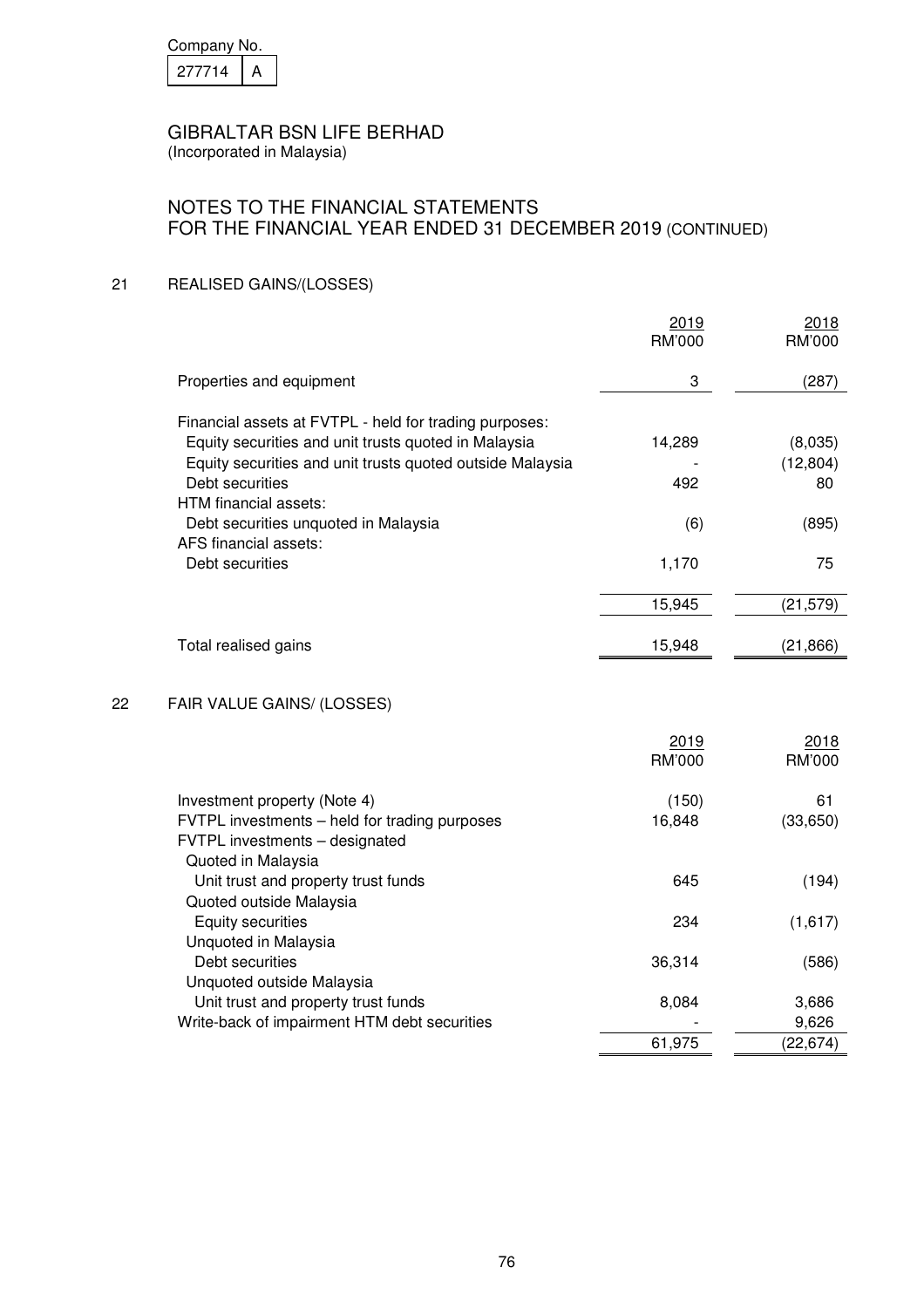| Company No. |  |  |
|-------------|--|--|
| 277714      |  |  |

(Incorporated in Malaysia)

# NOTES TO THE FINANCIAL STATEMENTS FOR THE FINANCIAL YEAR ENDED 31 DECEMBER 2019 (CONTINUED)

### 23 OTHER OPERATING INCOME

|    |     |                                                     | 2019<br>RM'000 | 2018<br><b>RM'000</b> |
|----|-----|-----------------------------------------------------|----------------|-----------------------|
|    |     | Policyholder administration and                     |                |                       |
|    |     | investment management services                      | 2,022          | 2,646                 |
|    |     | Other income                                        | 294            | 4,832                 |
|    |     |                                                     | 2,316          | 7,478                 |
|    |     |                                                     |                |                       |
| 24 |     | NET INSURANCE BENEFITS AND CLAIMS                   |                |                       |
|    |     |                                                     | 2019           | 2018                  |
|    |     |                                                     | RM'000         | RM'000                |
|    | (a) | Gross benefits and claims:                          |                |                       |
|    |     | Insurance contracts                                 |                |                       |
|    |     | Death                                               | (27, 258)      | (20, 875)             |
|    |     | Maturity                                            | (249, 370)     | (50, 995)             |
|    |     | Surrender                                           | (55, 967)      | (66, 718)             |
|    |     | <b>Others</b><br>$\bullet$                          | (77, 948)      | (73, 911)             |
|    |     |                                                     | (410, 543)     | (212, 499)            |
|    | (b) | Claims ceded to reinsurers:                         |                |                       |
|    |     | Insurance contracts                                 | 8,617          | 3,342                 |
|    | (c) | Gross change in contract liabilities:               |                |                       |
|    |     | Insurance contracts                                 | 71,478         | 18,220                |
|    | (d) | Change in contract liabilities ceded to reinsurers: |                |                       |
|    |     | Insurance contracts                                 | (105)          | (1, 432)              |
|    |     |                                                     |                |                       |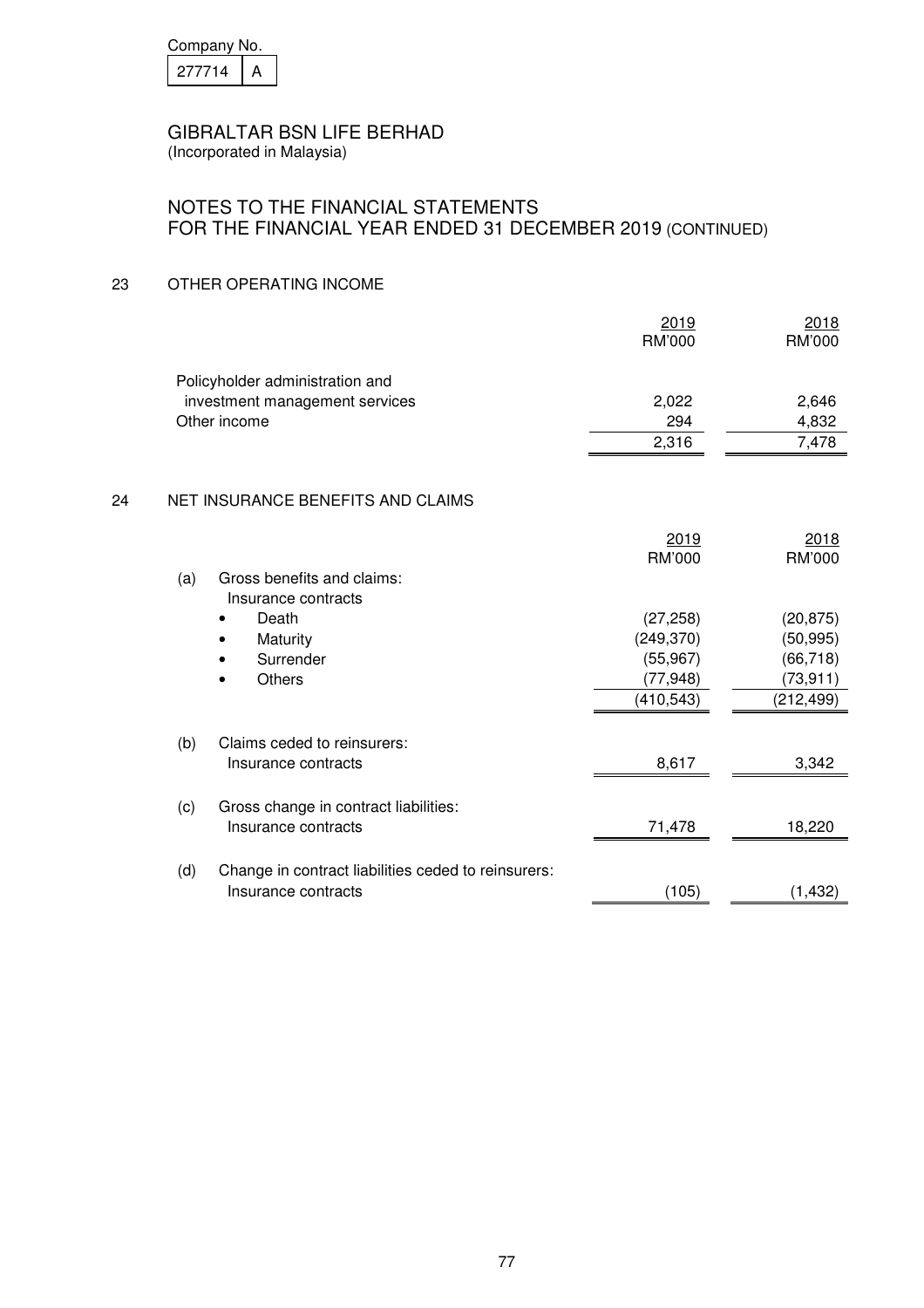| Company No. |  |
|-------------|--|
| 277714      |  |

(Incorporated in Malaysia)

### NOTES TO THE FINANCIAL STATEMENTS FOR THE FINANCIAL YEAR ENDED 31 DECEMBER 2019 (CONTINUED)

#### 25 MANAGEMENT EXPENSES

|                                            | <b>Note</b> | 2019<br>RM'000 | 2018<br>RM'000 |
|--------------------------------------------|-------------|----------------|----------------|
| Employee benefits expense                  | 25(a)       | 67,937         | 67,172         |
| Directors' remuneration:                   |             |                |                |
| - current year                             | 25(d)       | 642            | 553            |
| Auditors' remuneration:                    |             |                |                |
| - statutory audit services                 |             | 279            | 438            |
| Depreciation of properties and equipment   |             | 3,560          | 3,914          |
| Depreciation of right-of-use assets        |             | 3,323          |                |
| Amortisation of intangible assets          |             | 4,017          | 3,585          |
| Amortisation of prepaid lease property     |             | 3              | 4              |
| Training expenses                          |             | 566            | 711            |
| Printing and stationery                    |             | 335            | 668            |
| Postage, telephone and telefax             |             | 1,418          | 1,897          |
| EDP expenses                               |             | 5,584          | 5,849          |
| Rental of office from third parties        |             |                | 2,257          |
| Investment expenses                        |             | 5,638          | 5,515          |
| Administration and general expenses        |             | 25,308         | 39,146         |
|                                            |             | 118,610        | 131,709        |
| (a)<br>Employee benefits expense           |             |                |                |
| Wages, salaries and bonuses                |             | 54,754         | 54,103         |
| Contributions to social security ("SOCSO") |             | 300            | 325            |
| <b>Contributions to EPF</b>                |             | 7,576          | 7,244          |
| Share based payment                        |             | 916            | 761            |
| Other benefits                             |             | 4,391          | 4,739          |
| Total employee benefits expenses           |             | 67,937         | 67,172         |

 The remuneration, including benefits-in-kind, attributable to the Chief Executive Officer of the Company during the financial year amounted to RM 4,096,000 (2018: RM 3,699,000) as disclosed in Note 25(b) to the financial statements.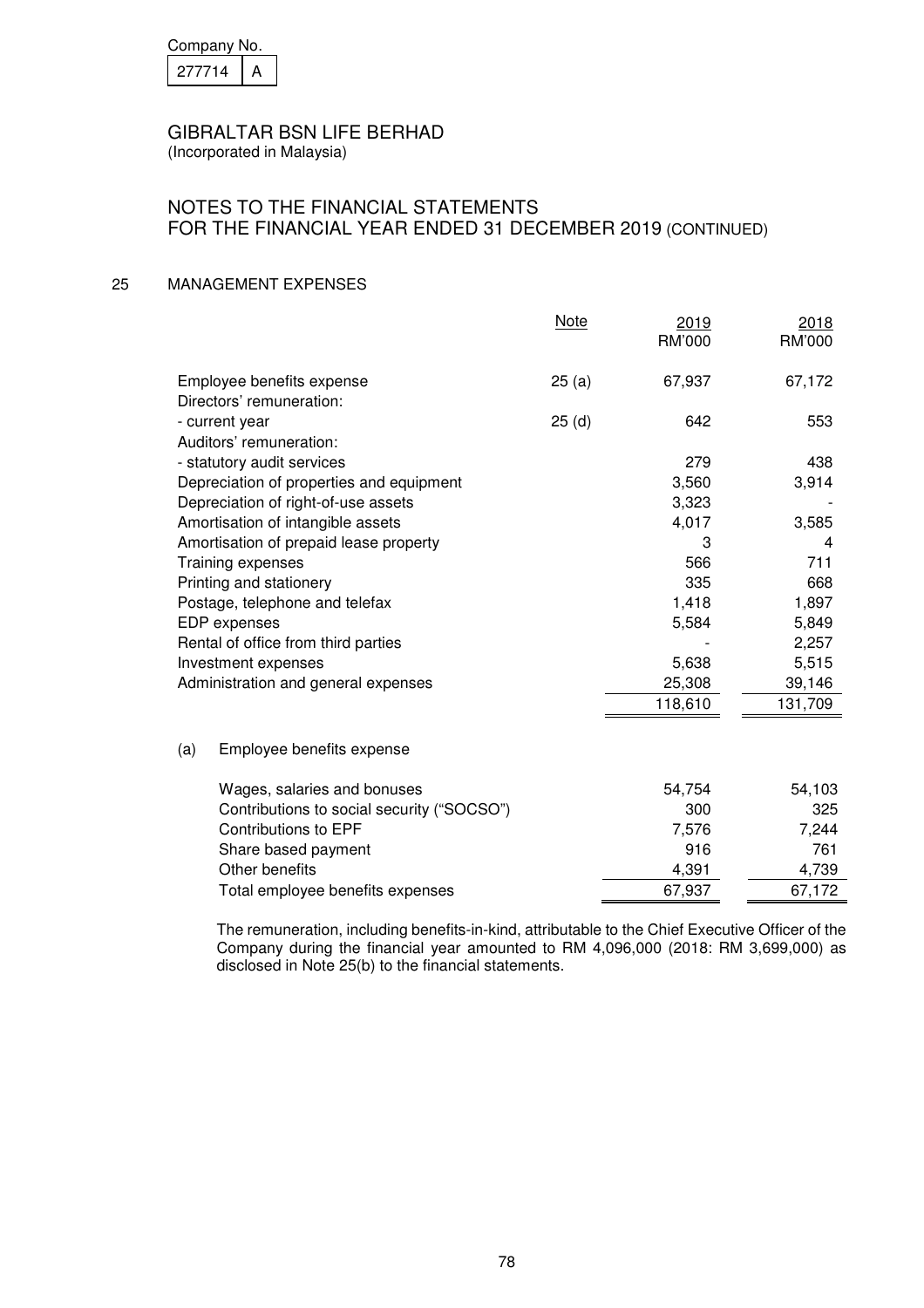| Company No. |  |  |
|-------------|--|--|
| 277714      |  |  |

# NOTES TO THE FINANCIAL STATEMENTS FOR THE FINANCIAL YEAR ENDED 31 DECEMBER 2019 (CONTINUED)

# 25 MANAGEMENT EXPENSES (CONTINUED)

### (b) Chief Executive Officer remuneration

 The details of remuneration, attributable to the Chief Executive Officer of the Company are as follow:

|                    | 2019   | 2018   |
|--------------------|--------|--------|
|                    | RM'000 | RM'000 |
|                    |        |        |
| Salary             | 1,536  | 1,477  |
| <b>Bonus</b>       | 1,908  | 1,613  |
| Benefits-in-kind   | 35     | 86     |
| Retirement benefit | 173    | 172    |
| Others             | 444    | 351    |
|                    | 4,096  | 3,699  |

#### (c) Compensation of key management personnel

 The compensation of the key management personnel excluding the Chief Executive Officer as disclosed in Note 25(b) to the financial statements is as follows:

|                              | 2019<br>RM'000 | <u>2018</u><br>RM'000 |
|------------------------------|----------------|-----------------------|
| Short term employee benefits | 6.821          | 7,084                 |
| Defined contribution plan    | 732            | 768                   |
|                              | 7,553          | 7,852                 |

### (d) Directors' remuneration

|                                       | 2019   | 2018   |
|---------------------------------------|--------|--------|
|                                       | RM'000 | RM'000 |
| Director fees                         |        |        |
| Dato' Haji Kamil Khalid Ariff         | 156    | 125    |
| Dato' Danapalan A/L T.P. Vinggrasalam | 128    | 110    |
| Ramesh Pillai                         | 116    | 100    |
| Oh Teik Tatt                          | 128    | 110    |
|                                       | 528    | 445    |
| Director allowances                   |        |        |
| Dato' Haji Kamil Khalid Ariff         | 30     | 28     |
| Dato' Danapalan A/L T.P. Vinggrasalam | 28     | 27     |
| Ramesh Pillai                         | 28     | 26     |
| Oh Teik Tatt                          | 28     | 27     |
|                                       | 114    | 108    |
|                                       | 642    | 553    |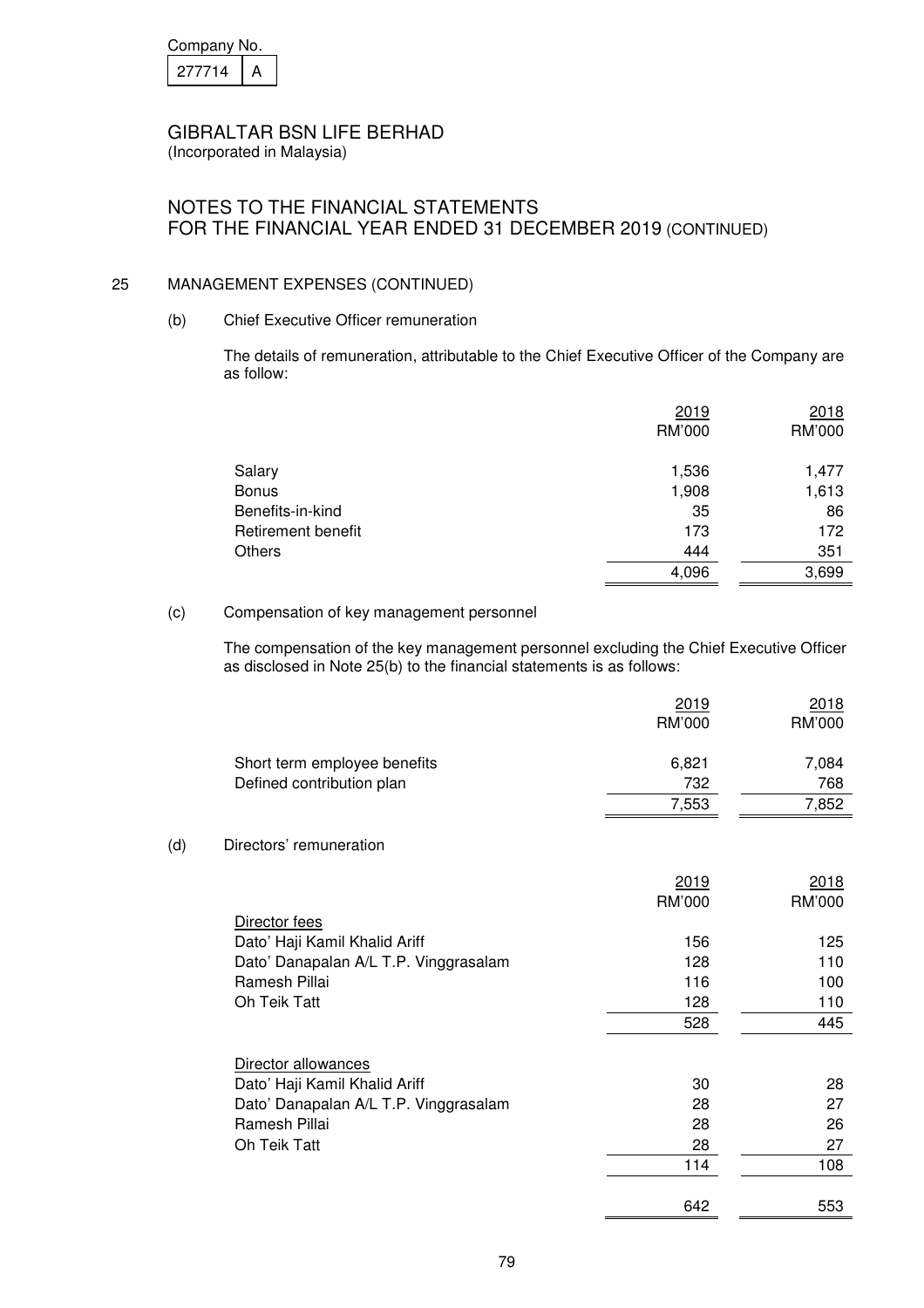| Company No. |  |
|-------------|--|
| 277714      |  |

(Incorporated in Malaysia)

# NOTES TO THE FINANCIAL STATEMENTS FOR THE FINANCIAL YEAR ENDED 31 DECEMBER 2019 (CONTINUED)

#### 26 TAXATION

|                             | Life          | Shareholders' |               |
|-----------------------------|---------------|---------------|---------------|
|                             | fund          | fund          | Total         |
|                             | <b>RM'000</b> | RM'000        | <b>RM'000</b> |
| 2019                        |               |               |               |
| Current tax                 | 6,023         | 592           | 6,615         |
| Deferred tax (Note 15)      | 4,314         | (13, 566)     | (9,252)       |
| Tax (benefit)/expense       | 10,337        | (12, 974)     | (2,637)       |
|                             |               |               |               |
| Current tax                 |               |               |               |
| Current financial year      | 6,023         | 930           | 6,953         |
| Over provision in prior     |               |               |               |
| financial years             |               | (338)         | (338)         |
|                             | 6,023         | 592           | 6,615         |
|                             |               |               |               |
| Deferred tax                |               |               |               |
| Origination and reversal of |               |               |               |
| temporary differences       | 4,314         | (13, 566)     | (9,252)       |
|                             | 10,337        | (12, 974)     | (2,637)       |
|                             |               |               |               |
| 2018<br>Current tax         | 7,445         | 908           | 8,353         |
| Deferred tax (Note 15)      | (2,058)       | (1,645)       | (3,703)       |
| Tax (benefit)/expense       | 5,387         | (737)         | 4,650         |
|                             |               |               |               |
| Current tax                 |               |               |               |
| Current financial year      | 7,445         | 1,065         | 8,510         |
| Over provision in prior     |               |               |               |
| financial years             |               | (157)         | (157)         |
|                             | 7,445         | 908           | 8,353         |
|                             |               |               |               |
| Deferred tax                |               |               |               |
| Origination and reversal of |               |               |               |
| temporary differences       | (2,058)       | (1,645)       | (3,703)       |
|                             | 5,387         | (737)         | (4,650)       |

 Domestic income tax for shareholders' fund is calculated at the Malaysian statutory rate of 24% (2018: 24%) of the estimated assessable profit for the financial year. The amount of tax charged on the life fund is based on the method prescribed under the Income Tax Act, 1967 for life insurance business. The statutory tax rate for the life insurance business is 8%.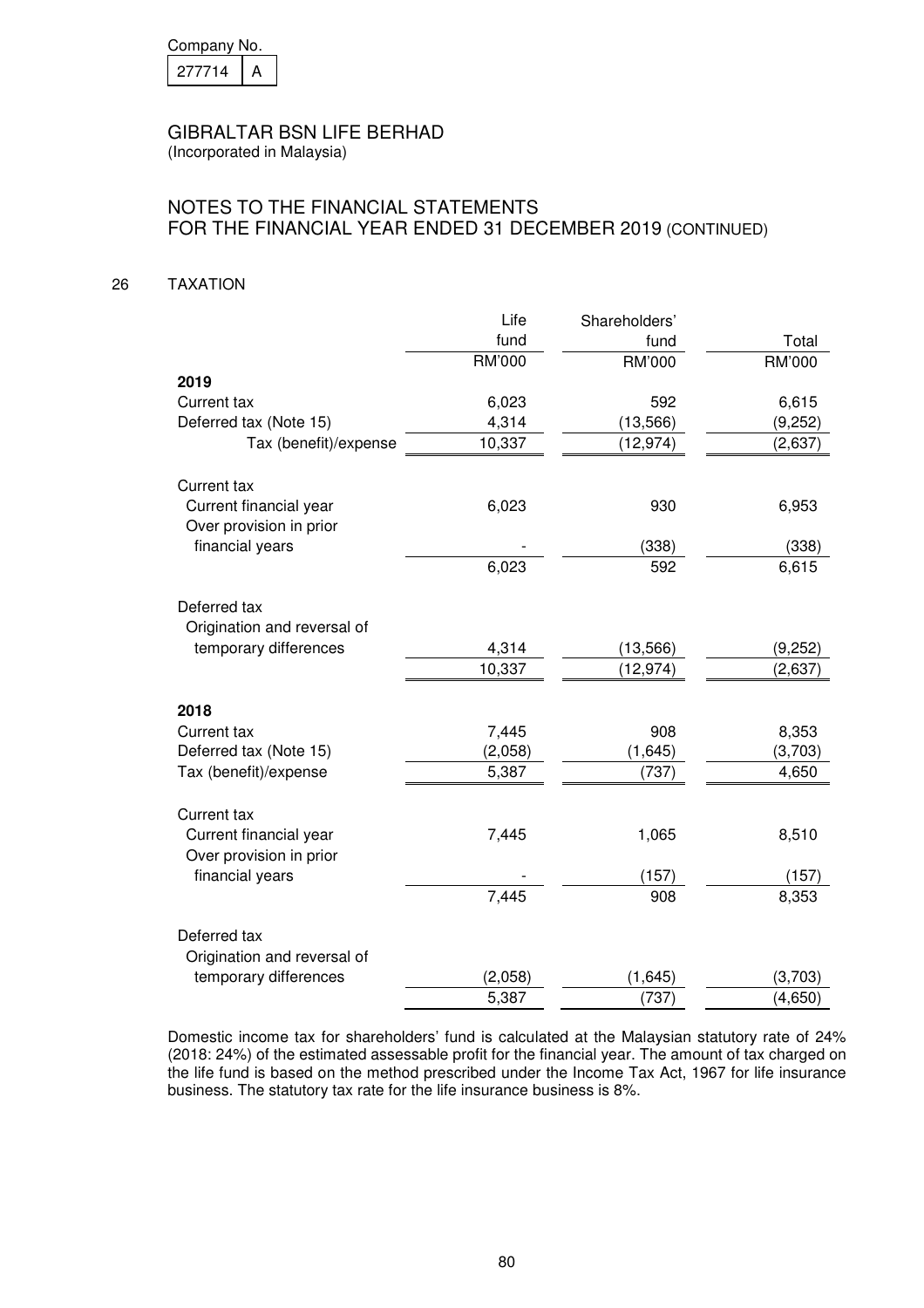| Company No. |  |  |
|-------------|--|--|
| 27714       |  |  |

(Incorporated in Malaysia)

# NOTES TO THE FINANCIAL STATEMENTS FOR THE FINANCIAL YEAR ENDED 31 DECEMBER 2019 (CONTINUED)

#### 26 TAXATION (CONTINUED)

 A reconciliation of income tax expenses applicable to profit/loss before taxation at the statutory income tax rate to income tax expense at the effective income tax rate of the Company is as follows:

|                                                             | 2019<br>RM'000 | 2018<br>RM'000 |
|-------------------------------------------------------------|----------------|----------------|
| Loss before taxation                                        | (64, 067)      | (8, 281)       |
| Taxation at Malaysian statutory tax rate of 24% (2018: 24%) | (15, 376)      | (1,987)        |
| Effect of difference in tax rate                            | 5,520          | 2,318          |
| Income not subject to tax                                   | (773)          | (569)          |
| Expenses not deductible for tax purpose                     | 2,442          | 2,833          |
| Tax impact on investment income attributable                |                |                |
| to policyholders and unit holders                           | 5,888          | 2,212          |
|                                                             | (2,299)        | 4,807          |
| Overprovision of tax in prior financial years               | (338)          | (157)          |
| Tax (benefit)/expense for the financial year                | (2,637)        | 4,650          |

#### 27 LOSS PER SHARE

The basic earnings per share are calculated based on the loss for the financial year after taxation as stated below divided by the number of 125,000,000 (2018: 125,000,000) ordinary shares in issue during the financial year.

|                             | 2019      | 2018    |
|-----------------------------|-----------|---------|
|                             | RM'000    | RM'000  |
| Loss for the financial year | (61, 430) | 12,931` |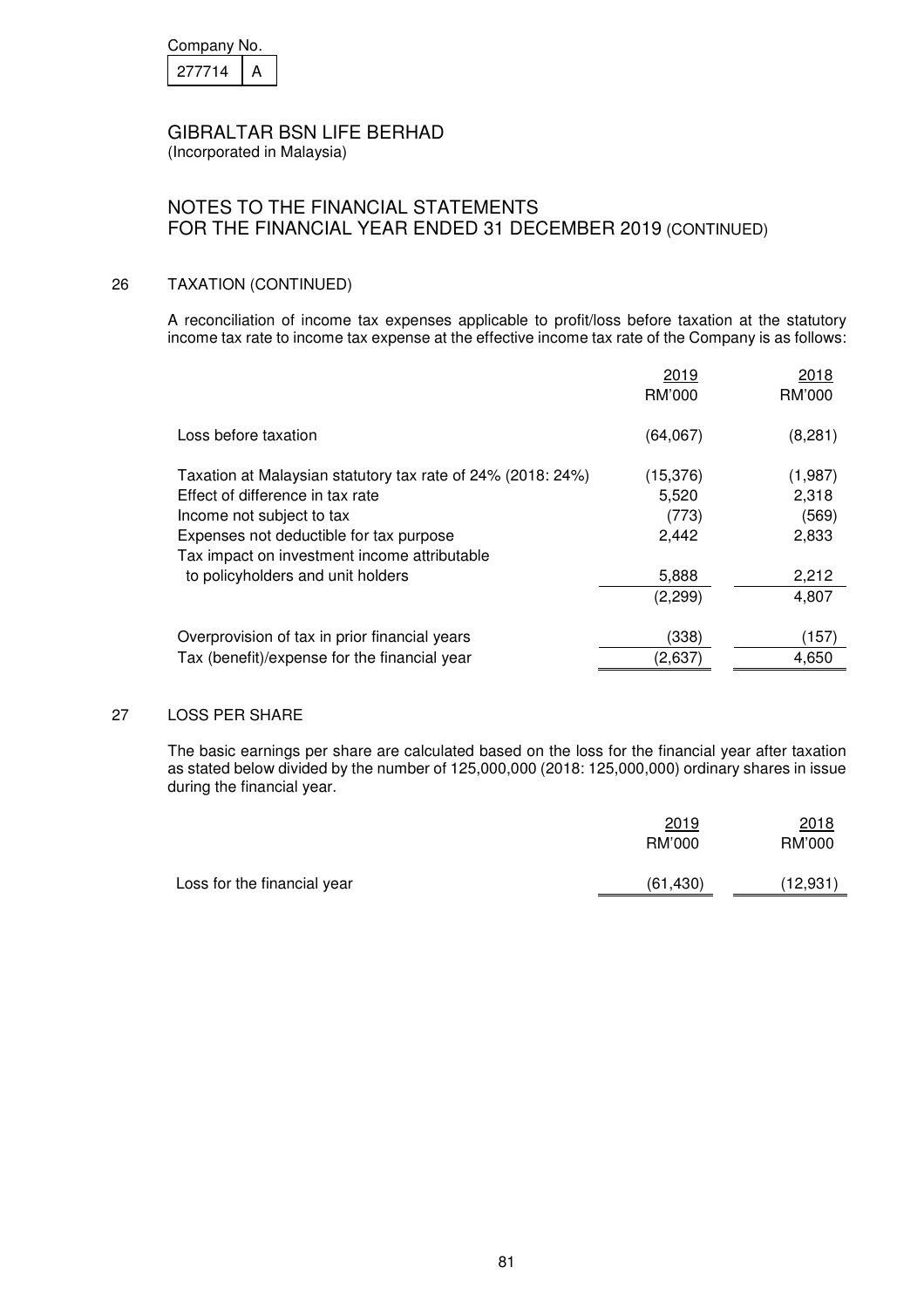| Company No. |  |
|-------------|--|
| 277714      |  |

(Incorporated in Malaysia)

# NOTES TO THE FINANCIAL STATEMENTS FOR THE FINANCIAL YEAR ENDED 31 DECEMBER 2019 (CONTINUED)

### 28 CASH FLOWS

|                                                             | 2019       | 2018       |
|-------------------------------------------------------------|------------|------------|
|                                                             | RM'000     | RM'000     |
| Loss for the financial year                                 | (61, 430)  | (12, 931)  |
| Tax (benefit)/expense                                       | (2,637)    | 4,650      |
| Investment income                                           | (93, 846)  | (99, 279)  |
| Realised (gains)/losses recorded in statement of income:    |            |            |
| - Properties and equipment                                  | (3)        | 287        |
| - Investment assets                                         | (15, 945)  | 21,579     |
| Fair value losses /(gains) recorded in statement of income: |            |            |
| - Investment property                                       | 150        | (61)       |
| - Investment assets                                         | (62, 125)  | 32,361     |
| Purchases of FVTPL financial assets                         | (486, 225) | (397, 644) |
| Maturity/proceeds from sale of FVTPL financial assets       | 410,744    | 460,077    |
| Purchases of AFS financial assets                           | (45, 244)  | (136, 037) |
| Maturity/proceeds from sale of AFS financial assets         | 225,284    | 140,594    |
| Maturity of HTM financial assets                            | 45,100     | 45,000     |
| Decrease in LAR                                             | 600        | 1,020      |
| Non-cash items:                                             |            |            |
| Depreciation of properties and equipment                    | 3,560      | 3,914      |
| Depreciation of right-of-use assets                         | 3,323      |            |
| Amortisation of intangible assets                           | 4,017      | 3,585      |
| Impairment write-back of HTM financial assets               |            | (9,626)    |
| Amortisation of prepaid lease property                      | 3          | 4          |
| Reversal of depreciation for buildings                      | (81)       | (65)       |
| Changes in working capital:                                 |            |            |
| Decrease in reinsurance assets                              | 1,465      | 2,589      |
| Decrease/(increase) in insurance receivables                | 1,022      | (1,605)    |
| Decrease/(increase) in other receivables                    | 76,178     | (1, 494)   |
| Decrease in insurance contract liabilities                  | (121, 895) | (6, 451)   |
| Increase/(decrease) in insurance payables                   | 1,336      | (9,710)    |
| Decrease in other payables                                  | (50, 947)  | (204)      |
| Cash used in/(generated from) operating activities          | (167, 596) | 40,553     |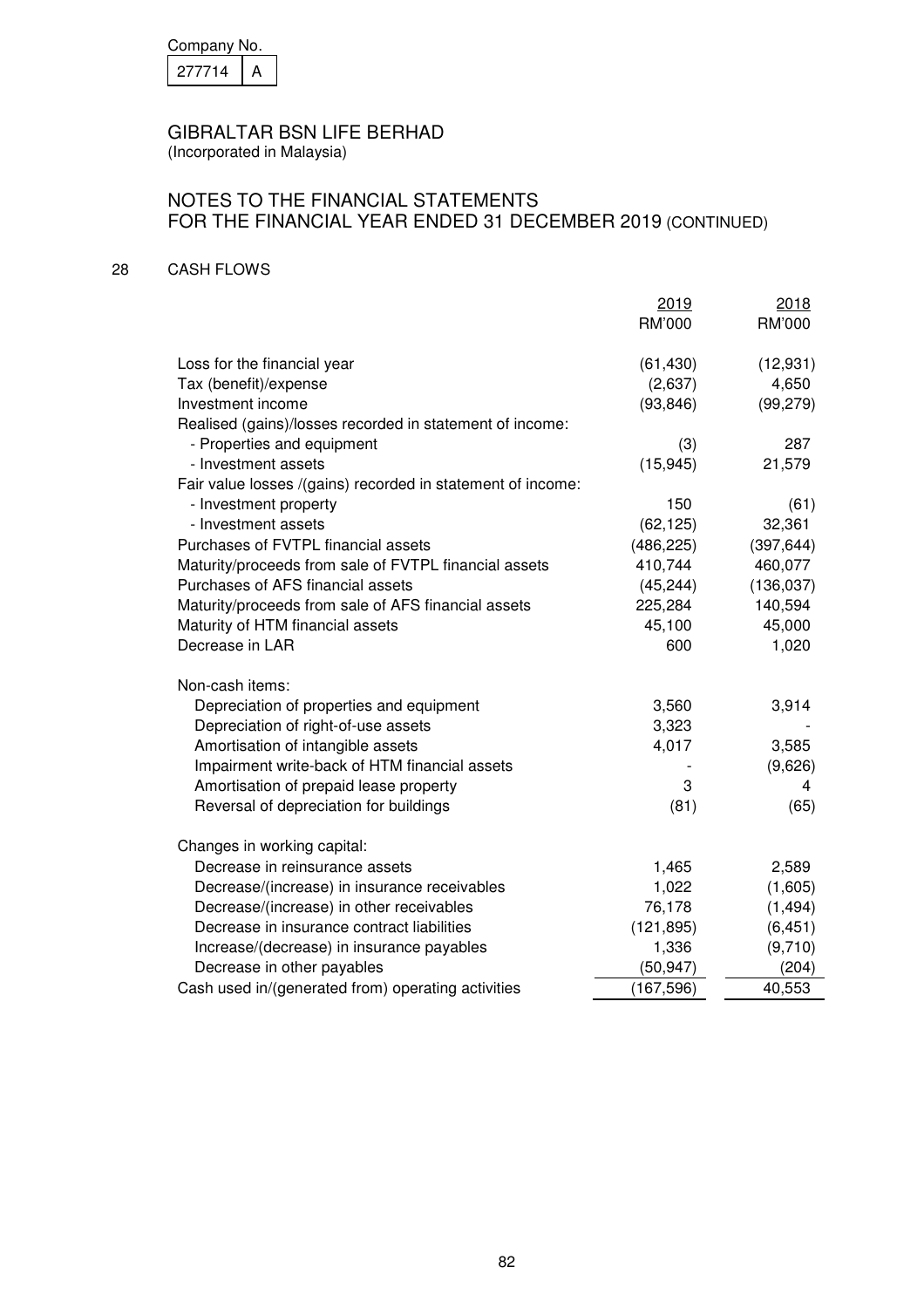| Company No. |  |  |
|-------------|--|--|
| 277714      |  |  |

### NOTES TO THE FINANCIAL STATEMENTS FOR THE FINANCIAL YEAR ENDED 31 DECEMBER 2019 (CONTINUED)

#### 29 CAPITAL COMMITMENTS

As of 31 December 2019, capital expenditure approved by Directors but not provided for in the financial statements are as follows:

|                                                 | 2019   | 2018   |
|-------------------------------------------------|--------|--------|
|                                                 | RM'000 | RM'000 |
| Authorised and contracted but not provided for: |        |        |
| Computer hardware and software                  | 7,088  | 404    |
| Properties and equipment                        | 224    | 194    |
|                                                 | 7,312  | 598    |
| Approved and not contracted for:                |        |        |
| Computer hardware and software                  |        | 2,871  |
| Properties and equipment                        | 8      |        |
|                                                 | 8      | 2.871  |

#### 30 REGULATORY CAPITAL REQUIREMENTS

 The capital structure of the Company as at 31 December 2019, as prescribed under the RBC Framework is provided below:-

|                                                        | 2019<br>RM'000 | 2018<br>RM'000 |
|--------------------------------------------------------|----------------|----------------|
|                                                        |                |                |
| Eligible Tier 1 Capital                                |                |                |
| Share capital (paid up)                                | 125,000        | 125,000        |
| Valuation surplus, retained earnings and other capital |                |                |
| available                                              | 279,231        | 381,004        |
|                                                        | 404.231        | 506.004        |
| Tier 2 Capital                                         |                |                |
| Eligible Tier 2 Capital                                | 71,261         | 7,850          |
| Amount deducted from Capital                           | (12, 792)      | (18, 565)      |
|                                                        | 58,469         | (10, 715)      |
|                                                        |                |                |
| <b>Total Capital Available</b>                         | 462,700        | 495,289        |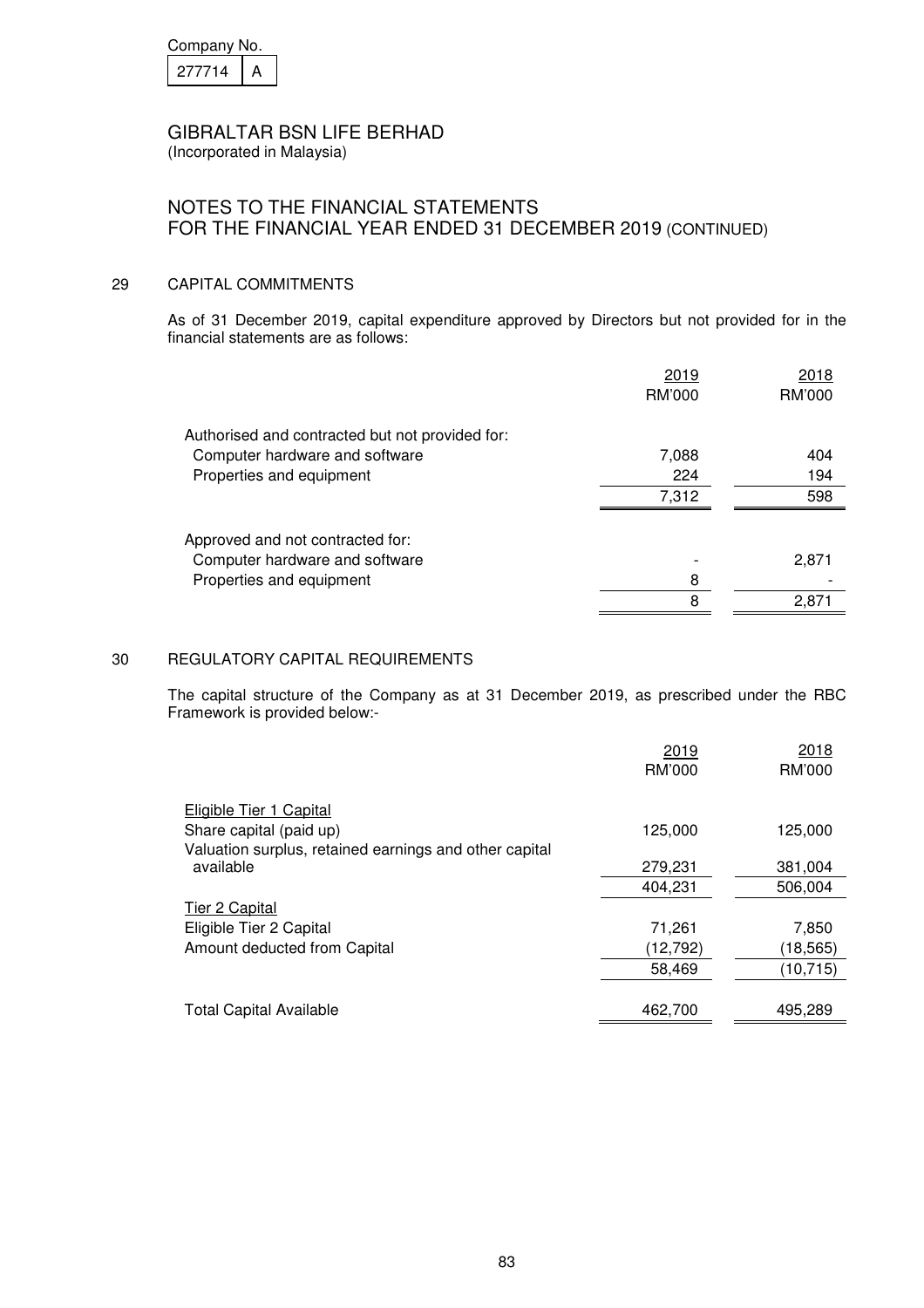| Company No. |  |  |
|-------------|--|--|
| 27714       |  |  |

(Incorporated in Malaysia)

# NOTES TO THE FINANCIAL STATEMENTS FOR THE FINANCIAL YEAR ENDED 31 DECEMBER 2019 (CONTINUED)

#### 31 RELATED PARTY DISCLOSURES

In the normal course of business, the Company undertakes various transactions with other companies deemed related by virtue of being subsidiaries and associated companies of PFI and of BSN. The transactions were entered into between the Company and related parties based on agreed terms and conditions.

(a) Related parties and relationship

The related parties of, and their relationship, with the Company are as follows:

| Related companies                                          | Country of<br><b>Incorporation</b> | Relationship                                                                                                                                                                                                  |
|------------------------------------------------------------|------------------------------------|---------------------------------------------------------------------------------------------------------------------------------------------------------------------------------------------------------------|
| Prudential Financial, Inc.<br>("PFI")                      | United<br>States of<br>America     | Ultimate holding company                                                                                                                                                                                      |
| The Prudential Insurance<br>Company of America<br>("PICA") | United<br>States of<br>America     | Penultimate holding company                                                                                                                                                                                   |
| Bank Simpanan Nasional<br>("BSN")                          | Malaysia                           | Substantial shareholder                                                                                                                                                                                       |
| Gibraltar BSN Holdings<br>Sdn Bhd<br>("GH")                | Malaysia                           | Immediate holding company                                                                                                                                                                                     |
| Affiliated company                                         |                                    |                                                                                                                                                                                                               |
| Key management personnel                                   | Malaysia                           | Key management personnel are<br>those people defined as having<br>authority and responsibility for<br>planning, directing and controlling<br>the activities of the Company,<br>either directly or indirectly. |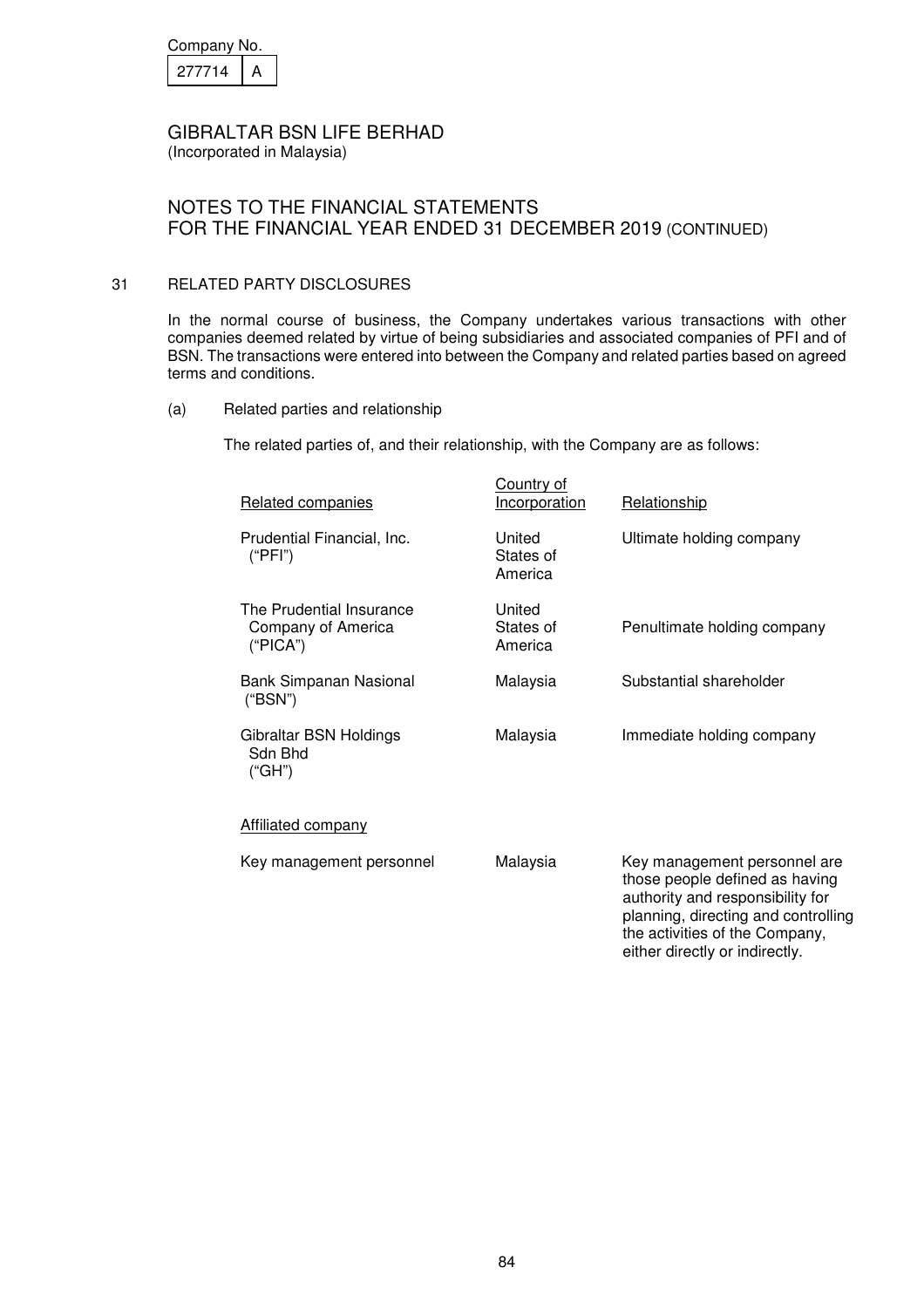| Company No. |  |  |
|-------------|--|--|
| 277714      |  |  |

# NOTES TO THE FINANCIAL STATEMENTS FOR THE FINANCIAL YEAR ENDED 31 DECEMBER 2019 (CONTINUED)

#### 31 RELATED PARTY DISCLOSURES (CONTINUED)

(b) Related party balances

The significant related party balances as at end of the financial year are as follows:

|                                                                                                                   | <b>Note</b> | 2019<br>RM'000 | 2018<br>RM'000 |
|-------------------------------------------------------------------------------------------------------------------|-------------|----------------|----------------|
| Included in cash and cash equivalents and<br>investment:<br>Bank balances, fixed and call deposits<br>placed with | 8           |                |                |
| <b>BSN</b>                                                                                                        |             | 40,432         | 56,662         |
| Interest income receivable from<br><b>BSN</b>                                                                     |             | 74             | 30             |
| Included in other receivables:<br>Outstanding general and administrative<br>expenses due from                     | 11          |                |                |
| <b>BSN</b>                                                                                                        |             | 312            |                |
| Included in other payables:<br>Outstanding general and administrative<br>expenses due to                          | 17          |                |                |
| <b>BSN</b>                                                                                                        |             | (2, 179)       | (2,857)        |
| PFI                                                                                                               |             | (2, 160)       | (3,177)        |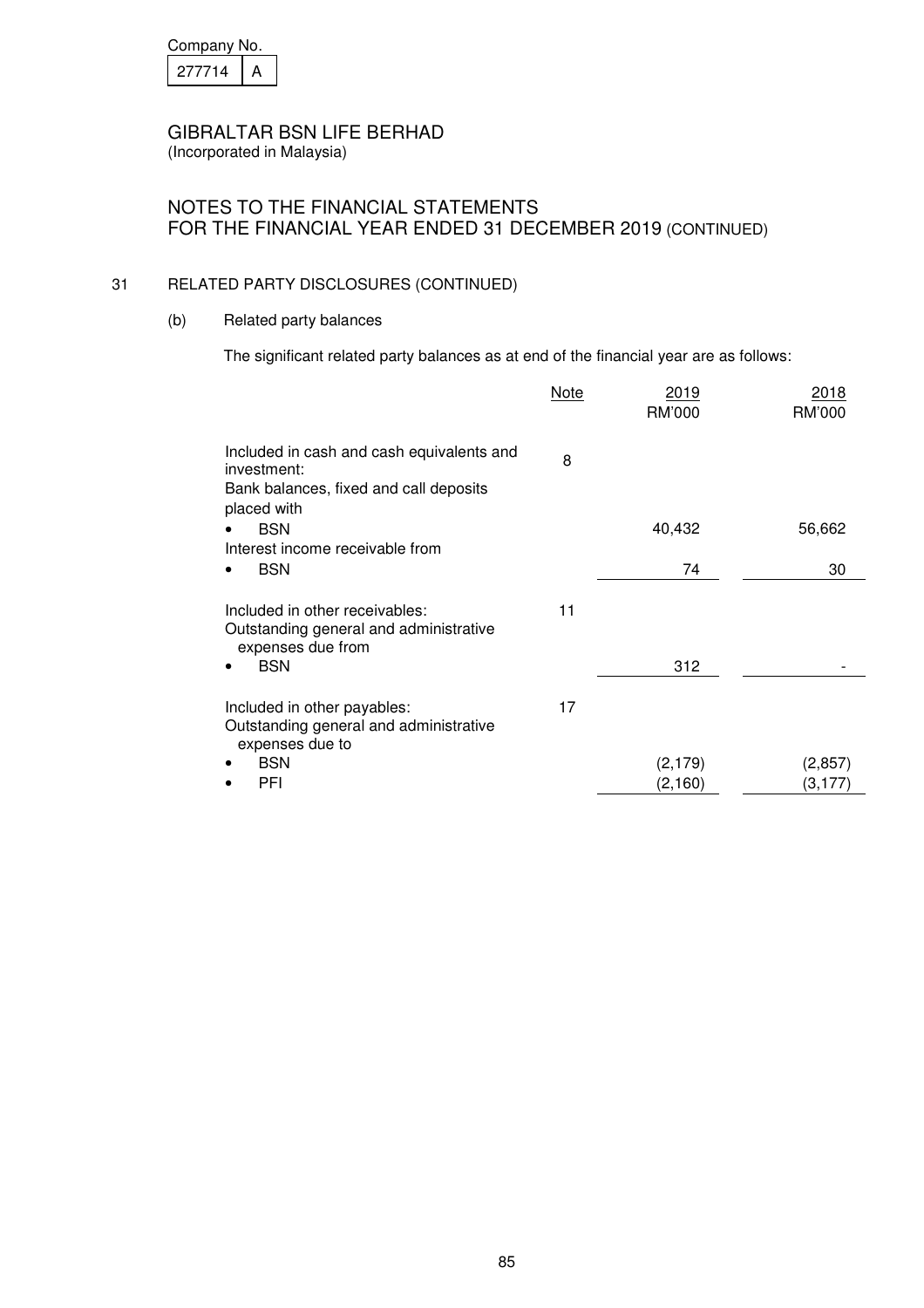| Company No. |  |  |
|-------------|--|--|
| 277714      |  |  |

(Incorporated in Malaysia)

# NOTES TO THE FINANCIAL STATEMENTS FOR THE FINANCIAL YEAR ENDED 31 DECEMBER 2019 (CONTINUED)

#### 31 RELATED PARTY DISCLOSURES (CONTINUED)

(c) Related party transactions

 The significant related party transactions of the Company with related parties during the financial year are as follows:

|                                                                            | 2019<br>RM'000 | 2018<br>RM'000 |
|----------------------------------------------------------------------------|----------------|----------------|
| Commission expenses paid/payable to:<br><b>BSN</b>                         | (3, 815)       | (6,037)        |
| Interest income received/receivable from:<br><b>BSN</b><br>$\bullet$       | 1,541          | 1,051          |
| General and administrative expenses paid/payable<br>to:<br><b>PFI</b><br>٠ | (1,805)        | (3,070)        |
| <b>BSN</b>                                                                 | (6, 344)       | (6, 268)       |

#### 32 RISK MANAGEMENT FRAMEWORK

#### (a) Overview of the Enterprise Risk Management Framework

 The Enterprise Risk Management Framework ("the Framework") sets out the governance structure in place to support implementation of a structured Risk Management process and to embed the risk management culture across the Company. It seeks to promote principles of sound corporate governance and effective management of risk to ensure that the risktaking activities are aligned with the Company's objectives and risk appetite.

 The Framework ensures that all key risks are identified, adequately assessed, treated, monitored, controlled and reported to the relevant stakeholders on a timely basis. Apart from safeguarding the Company financial strength and providing a strong platform for sustainable growth, it enables the Company to fulfill its obligations due to policyholders, shareholders, stakeholders, and at the same time, meeting the expectation of the Regulator.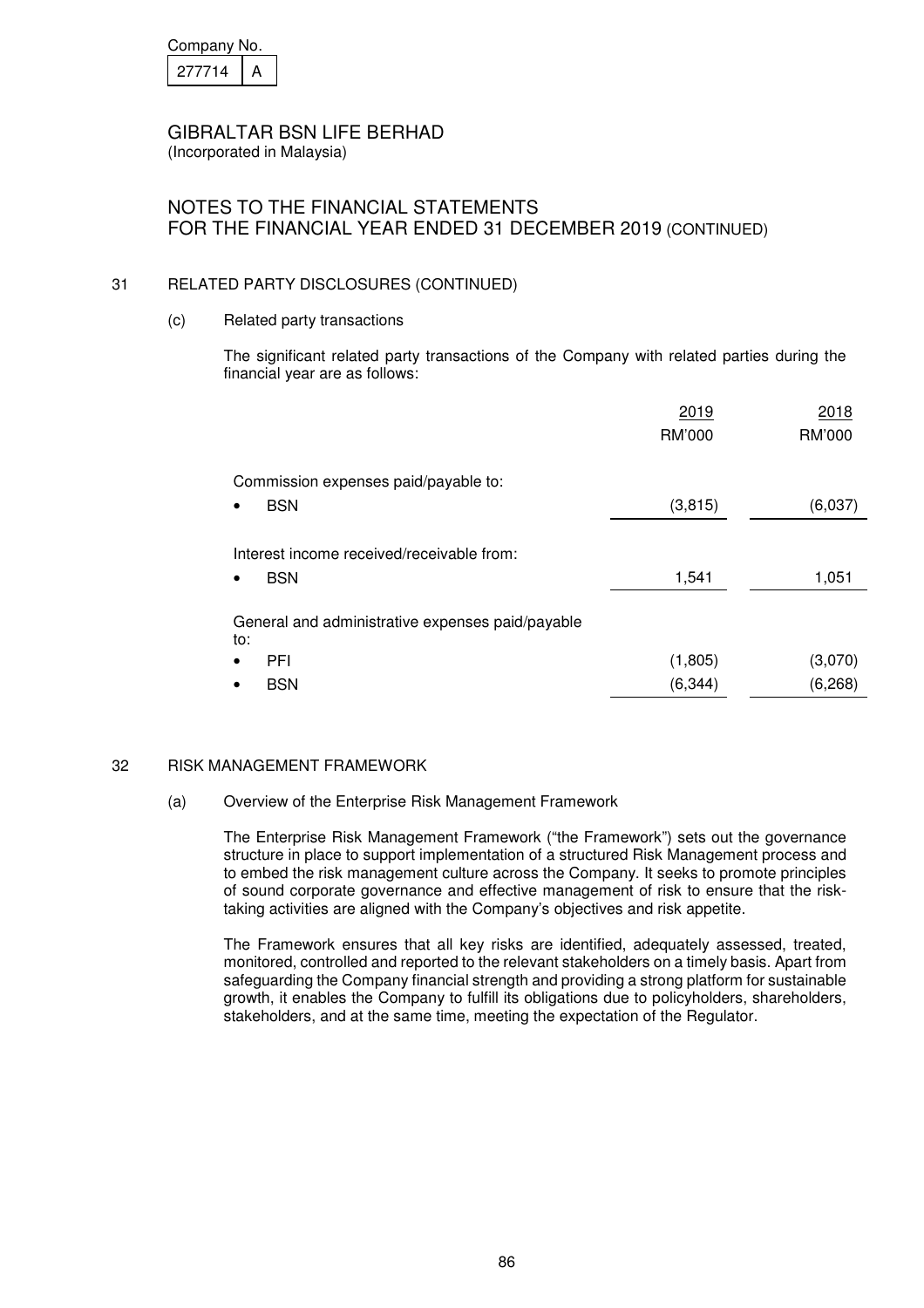| Company No. |  |  |
|-------------|--|--|
| 277714      |  |  |

(Incorporated in Malaysia)

# NOTES TO THE FINANCIAL STATEMENTS FOR THE FINANCIAL YEAR ENDED 31 DECEMBER 2019 (CONTINUED)

#### 32 RISK MANAGEMENT FRAMEWORK (CONTINUED)

(b) Enterprise Risk Management Principles

 Risk is defined as the possibility that an event may occur and adversely impact the achievement of the Company's mission or business objectives. Proactive management of risk is an integral part of our business and the main objective of having the Framework in place is to ensure that all key risks are appropriately managed.

 Broadly, the Framework classifies management of risks into six broad categories and these are:

- 1. Market risk
- 2 Credit risk<br>3 Liquidity ris
- Liquidity risk
- 4. Insurance risk
- 5. Operational risk
- 6. Strategic risk

During the course of business, decisions taken and/or functions performed may expose the Company to one or more categories of risks. In order to strike a right balance of risks versus returns, these risks are managed to within acceptable limits, either by the Business and/or operational heads or established committees. This is possible owing to the proper Risk Governance structure being put in place within the Company. To this end, each of the committees have been set up and governed under clearly defined Terms of Reference, roles and responsibilities and level of delegated authorities, to ensure that the committees perform as intended.

(c) Capital management

 The Company's capital management policy is to ensure that scenarios under which the possibility of future shortage of capital are accurately and timely identified and reported so that immediate remedial actions can be taken, utilise capital efficiently given limited resources for life insurers, achieve optimal balance in the management of risk, return, capital requirement as well as capital availability, and reduce the capital requirement by putting in place proper controls, risk management processes and procedures to minimize and reduce unwanted surplus /losses.

#### Regulatory capital

 The Company is required to comply with the RBC Framework which is the capital adequacy framework for all insurers licensed under the Financial Services Act, 2013. The Company is expected to comply by maintaining the Capital Adequacy Ratio ("CAR") at above the supervisory target level of 130% at all times. The CAR is calculated as follows:

 CAR = Total Capital Available ('TCA') X 100% Total Capital Required ('TCR')

 The Company has met all the regulatory requirements and operates at capital level above Individual Target Capital Level throughout the financial year.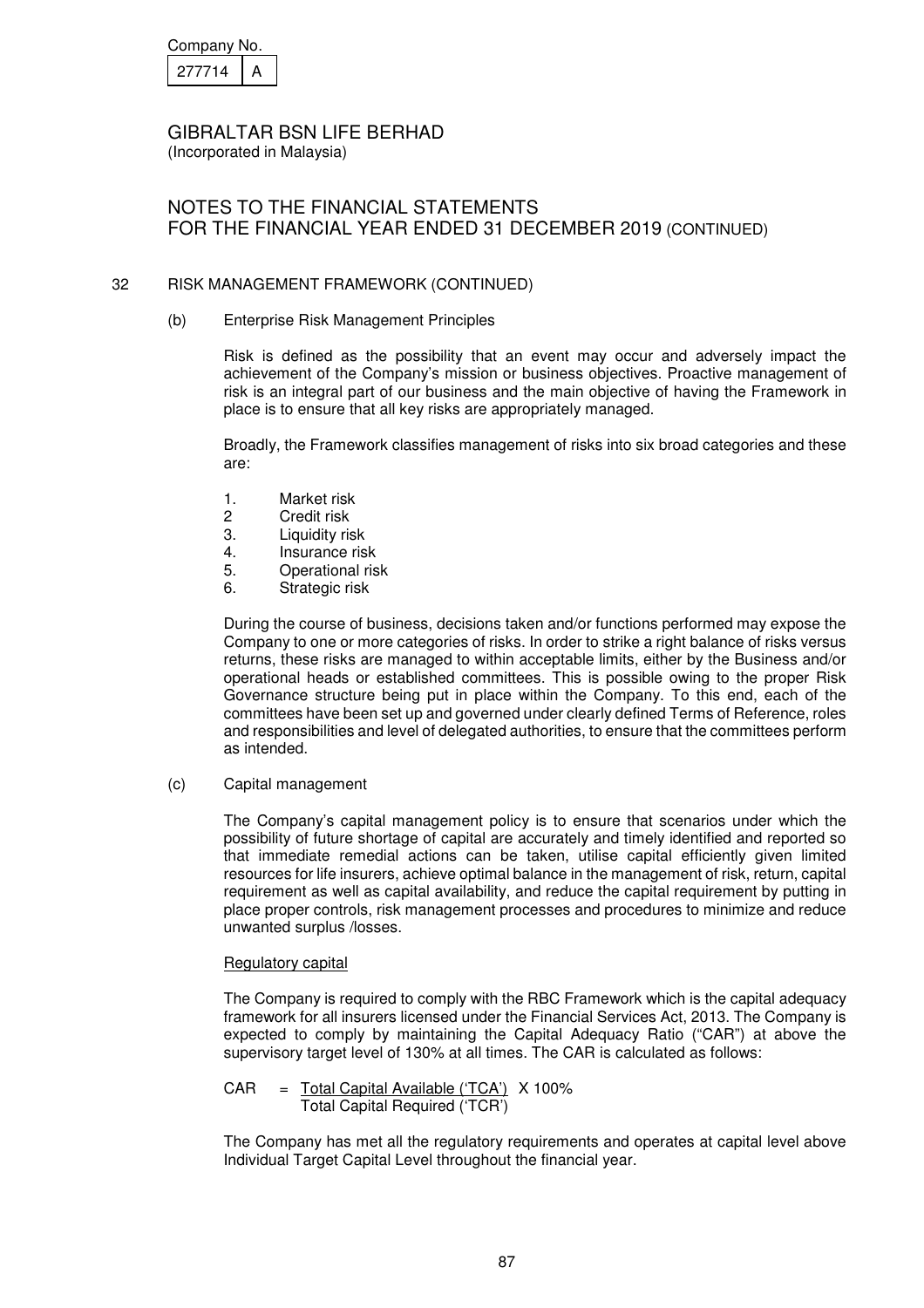| Company No. |  |  |
|-------------|--|--|
| 277714      |  |  |

NOTES TO THE FINANCIAL STATEMENTS FOR THE FINANCIAL YEAR ENDED 31 DECEMBER 2019 (CONTINUED)

#### 32 RISK MANAGEMENT FRAMEWORK (CONTINUED)

#### (d) Governance framework

 The Company's Board of Directors retains the overall risk management responsibilities in accordance with BNM's Corporate Governance (BNM/RH/PD 029-9) and Guidelines on Risk Governance (BNM/RH/GL 013-5).

 Whilst the Board still retains ultimate responsibilities for risk management and for determining the appropriate level of risk appetite, a Board Risk Management Committee consisting of non-executive directors has been established to assist the Board in overseeing the risk management strategies and provide an independent risk management reporting line for the Company.

 An Executive Risk Management Committee is also established at Senior Management level and shall meet at least once every quarter, to review the Company's risk exposure and to raise and discuss matters regarding risk management.

 An Operational Risk Committee (ORC) is established to provide governance and oversight of the operational risk management activities within the Company by ensuring the operational risk management activities are governed by the guiding principles and processes in the Company's Enterprise Risk Management Framework, with the emphasis of operational risks.

 Whilst the Risk Management Department spearheads the development and implementation of the Framework and Risk Management Policy of the Company, the Senior Management remains accountable and responsible for the development of detailed policies, procedures and limits for managing risks inherent in the Company's activities based on the business and risk management strategies approved by the Board.

 Consistent with the provisions set out in the guidelines, the Company's operational management or business lines, typically known as the first line of defense, are accountable for the day-to-day management of business activities and all types of risks associated with these activities within the established limits. The Risk Management and Compliance functions, typically known as the second line of defense, are accountable for ensuring adequate programs are in place in exercising its control and oversight responsibilities. The internal audit function, typically known as the third line of defense are accountable for providing the Board with an independent assurance that the risk management and oversight approach undertaken, system of internal controls, governance process of the Company are adequate and effective.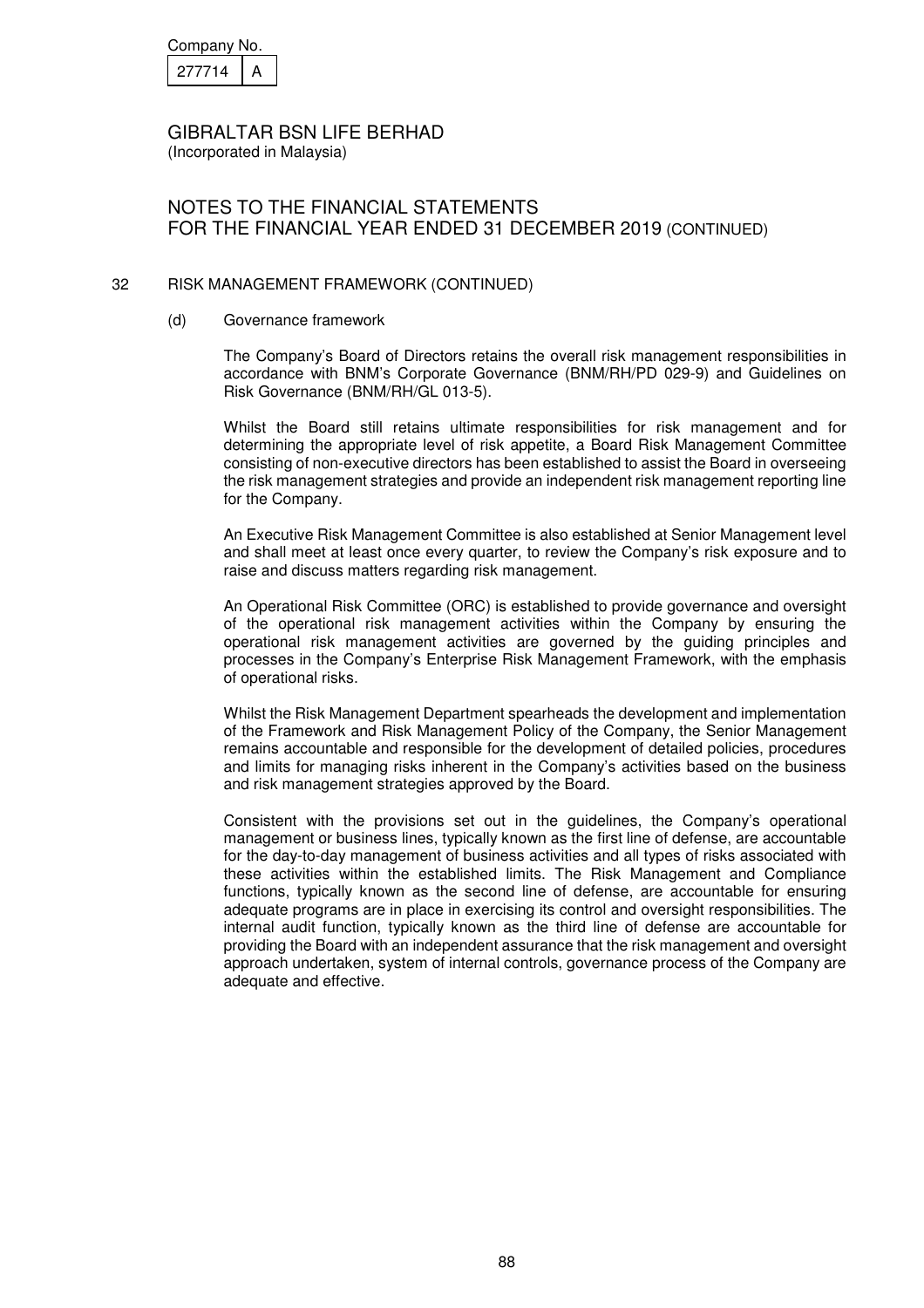| Company No. |  |  |
|-------------|--|--|
| 27714       |  |  |

# NOTES TO THE FINANCIAL STATEMENTS FOR THE FINANCIAL YEAR ENDED 31 DECEMBER 2019 (CONTINUED)

#### 32 RISK MANAGEMENT FRAMEWORK (CONTINUED)

#### (e) Insurance risks of life insurance contracts

The Company is exposed to life insurance risks when it signs a contract with the insured party or policyholder for a premium amount and in return promises to compensate the policyholder if a specified uncertain future event or an insured event adversely affects the policyholder. Life insurance risks arise when the prices charged for life insurance contracts may be ultimately inadequate to support the future contractual obligations due to adverse deviation of the assumptions used in pricing the insurance contracts from the actual experience. Assumptions used in product pricing include items such as policy lapses, policy claims such as mortality and morbidity, expenses as well as investment return and discount rate.

Experience studies are carried out annually to ensure that pricing assumptions are adequate, appropriate and consistent with the actual experience for insurance product pricing purposes.

The Company has implemented underwriting and claims management guidelines and procedures to manage its life insurance risks. Whilst proper underwriting process is put in place to control the risk of anti-selection, appropriate claims management also help to identify fraudulent claims.

The mortality and morbidity risks are also managed through reinsurance programme. The bulk of the Company's reinsurance is in the form of automatic treaties. These treaties are of risk premium type and cover both individual business and group business. In addition, there is another layer of reinsurance that is in the form of a catastrophe treaty. Both of these types of reinsurance serve to protect the Company's solvency, especially when there is an accumulation of risk, for example a natural disaster.

A substantial portion of the Company's life insurance funds is participating in nature. In the event of volatile investment climate and/or unusual claims experience, the Company has the option of revising the bonus rates and dividends payable to the policyholders.

For non-participating funds, the risk is that policy benefits are guaranteed to the policyholders and these obligations must be fulfilled in spite of the Company's poor investment performance or unfavorable claims experience. To mitigate this risk, investment mandate is put in place to ensure that appropriate investment strategy that focuses on Low Risk Assets ("LRA") and Private Debt Securities ("PDS") assets with minimum equity exposure is adopted by the fund managers.

For investment-linked funds, the risk exposure for the Company is limited only to the underwriting aspect as all investment risks are borne by the policyholders and proper expense management is in place to minimise actual costs incurred.

The BNM's Policy Document of Stress Testing provides standards and guidance for the insurance industry in conducting stress testing to support a licensed person's risk and capital management. The purpose of Stress Testing is to test the solvency of life insurance funds under various scenarios according to the prescribed statutory valuation basis, simulating drastic changes in major parameters like interest rates, investment return, inflation rate, investment asset value, new business volume, mortality/morbidity patterns as well as expense patterns. In addition, stress testing also provides an early warning signal for the Company to take necessary measures to protect its financial position.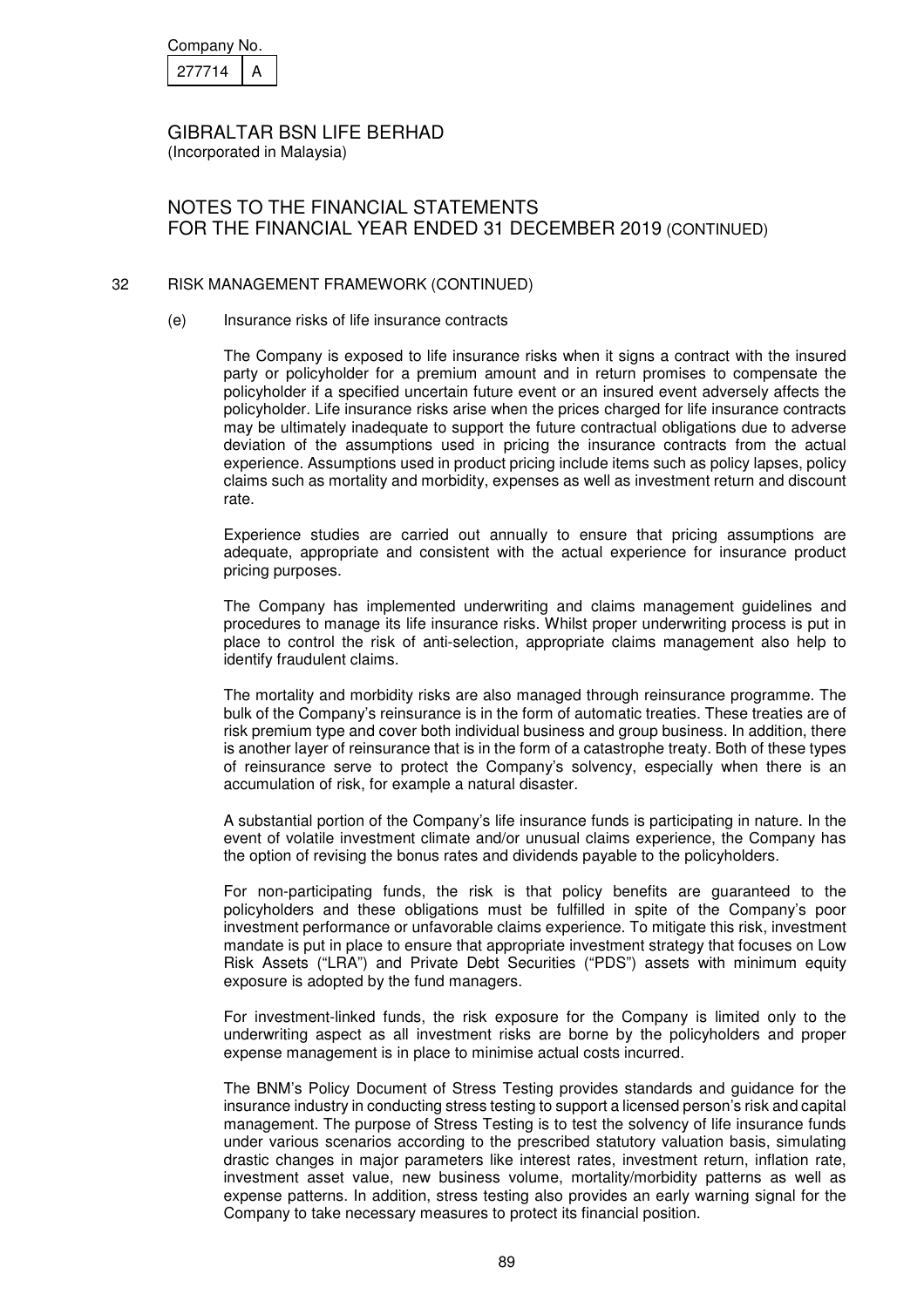| Company No. |  |  |
|-------------|--|--|
| 27714       |  |  |

# NOTES TO THE FINANCIAL STATEMENTS FOR THE FINANCIAL YEAR ENDED 31 DECEMBER 2019 (CONTINUED)

#### 32 RISK MANAGEMENT FRAMEWORK (CONTINUED)

#### (e) Insurance risks of life insurance contracts (continued)

The table below shows the concentration actuarial liabilities by type of contract.

|                                      |            | Gross      |           | Reinsurance |            |                          |           |
|--------------------------------------|------------|------------|-----------|-------------|------------|--------------------------|-----------|
|                                      | With       | Without    |           | With        | Without    |                          |           |
|                                      | <b>DPF</b> | <b>DPF</b> | Total     | <b>DPF</b>  | <b>DPF</b> | Total                    | Net       |
|                                      | RM'000     | RM'000     | RM'000    | RM'000      | RM'000     | RM'000                   | RM'000    |
| 31 December 2019                     |            |            |           |             |            |                          |           |
| Whole Life                           | 274,111    | 83,222     | 357,333   |             |            |                          | 357,333   |
| Endowment                            | 470,672    | 160,387    | 631,059   |             |            | $\overline{\phantom{a}}$ | 631,059   |
| Term - Mortgage                      |            | 191,297    | 191,297   |             |            |                          | 191,297   |
| Term - Others                        | 67         | 18,576     | 18,643    |             |            | $\overline{\phantom{a}}$ | 18,643    |
| Riders                               | 249        | 30,705     | 30,954    |             |            |                          | 30,954    |
| <b>Other Provision</b>               | 7,626      | 71,852     | 79,478    | (107)       | (7, 307)   | (7, 414)                 | 72,064    |
| Total insurance contract liabilities | 752,725    | 556,039    | 1,308,764 | (107)       | (7, 307)   | (7, 414)                 | 1,301,350 |
|                                      |            |            |           |             |            |                          |           |
| 31 December 2018                     |            |            |           |             |            |                          |           |
| Whole Life                           | 256,251    | 70,761     | 327,012   |             |            | $\overline{\phantom{a}}$ | 327,012   |
| Endowment                            | 624,424    | 167,910    | 792,334   |             |            | $\overline{\phantom{a}}$ | 792,334   |
| Term - Mortgage                      |            | 189,458    | 189,458   |             |            |                          | 189,458   |
| Term - Others                        | 42         | 25,157     | 25,199    |             |            |                          | 25,199    |
| Riders                               | (78)       | 14,113     | 14,035    |             |            |                          | 14,035    |
| <b>Other Provision</b>               | 8,824      | 54,353     | 63,177    | (118)       | (7, 191)   | (7, 309)                 | 55,868    |
| Total insurance contract liabilities | 889,463    | 521,752    | 1,411,215 | (118)       | (7, 191)   | (7, 309)                 | 1,403,906 |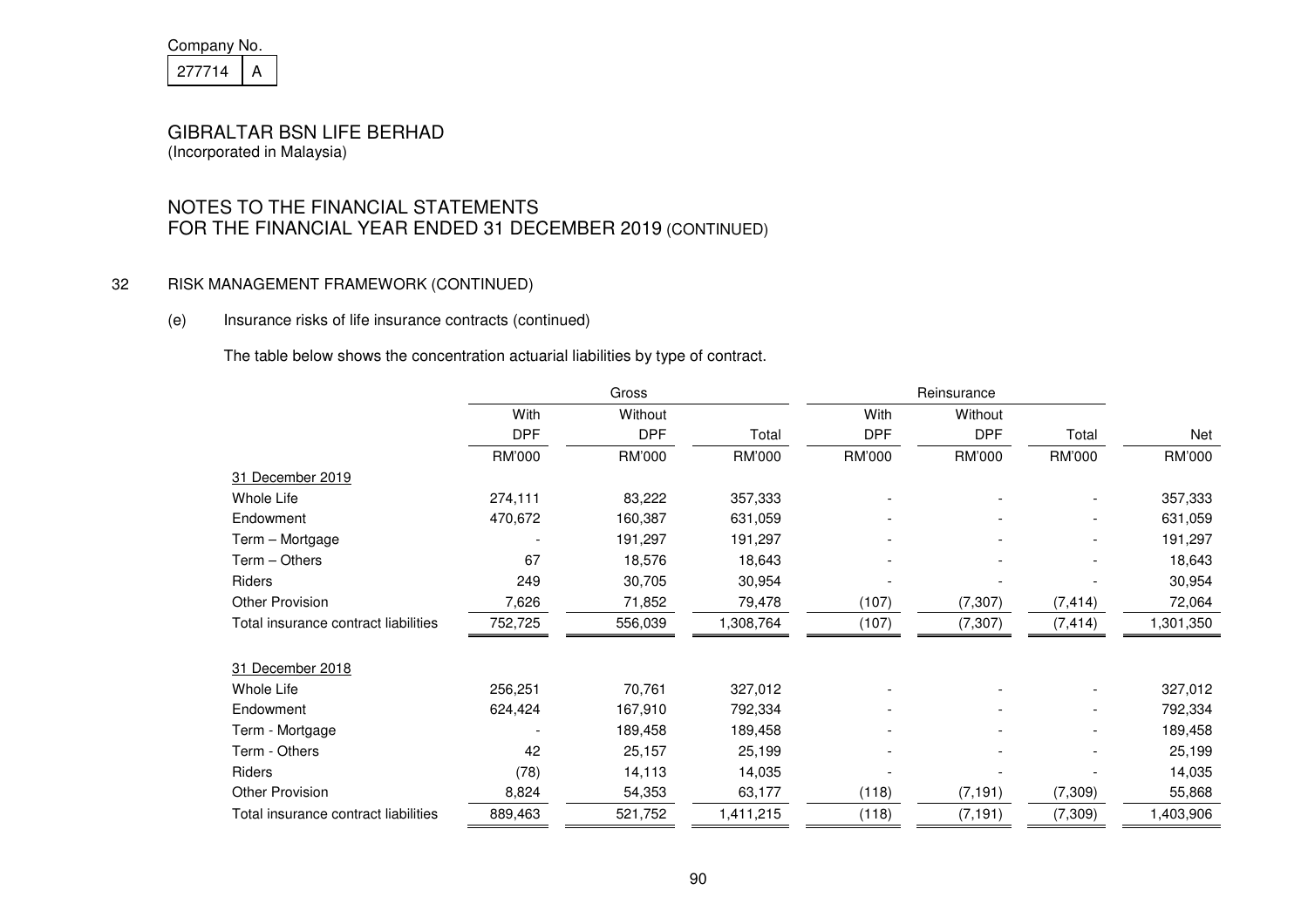| Company No. |  |  |
|-------------|--|--|
| 277714      |  |  |

(Incorporated in Malaysia)

# NOTES TO THE FINANCIAL STATEMENTS FOR THE FINANCIAL YEAR ENDED 31 DECEMBER 2019 (CONTINUED)

#### 32 RISK MANAGEMENT FRAMEWORK (CONTINUED)

(e) Insurance risks of life insurance contracts (continued)

As all of the business is derived from Malaysia, the entire life insurance contract liabilities are in Malaysia.

#### Key assumptions

Material judgement is required in determining the liabilities and in the choice of assumptions. Valuation assumptions used are based on past experience, current internal data, external market indices and benchmarks which reflect current observable market prices and other published information. Valuation assumptions and prudent estimates are determined at the date of valuation. Valuation assumptions are further evaluated on a continuous basis in order to ensure realistic and reasonable valuations.

The key assumptions to which the estimation of liabilities is particularly sensitive are as below:

(i) Mortality rates

Best estimate assumptions are based on the Company's recent experience studies.

(ii) Expenses

Best estimate assumptions are based on the experience of the Company and longterm expected expenses levels. An inflation rate of 2.5% per annum is assumed over time. Allowance is also made for payment of commission to distributors.

#### (iii) Lapse and surrender rates

Best estimate assumptions are based on the experience studies. The Company conducts a persistency study annually, or on a more regular basis when appropriate. Statistical methods are used to determine appropriate lapse and surrender rates. Lapse and surrender rates vary by product type and policy duration.

#### (iv) Discount rate

Risk free discount rate is used in the valuation of actuarial liabilities for nonparticipating fund and the non-unit liabilities of investment-linked funds and the guaranteed benefit liabilities of participating funds.

These risk free rates from durations of 1 to 15 years are the MGS yields taken from Bond Pricing Agency Malaysia, which is a recognised bond pricing agency in Malaysia. Interpolation or extrapolation is used to determine yields for terms where MGS yields are not available. For cash flows with duration of 15 years or more, the 15-year MGS yield is used for discounting purposes.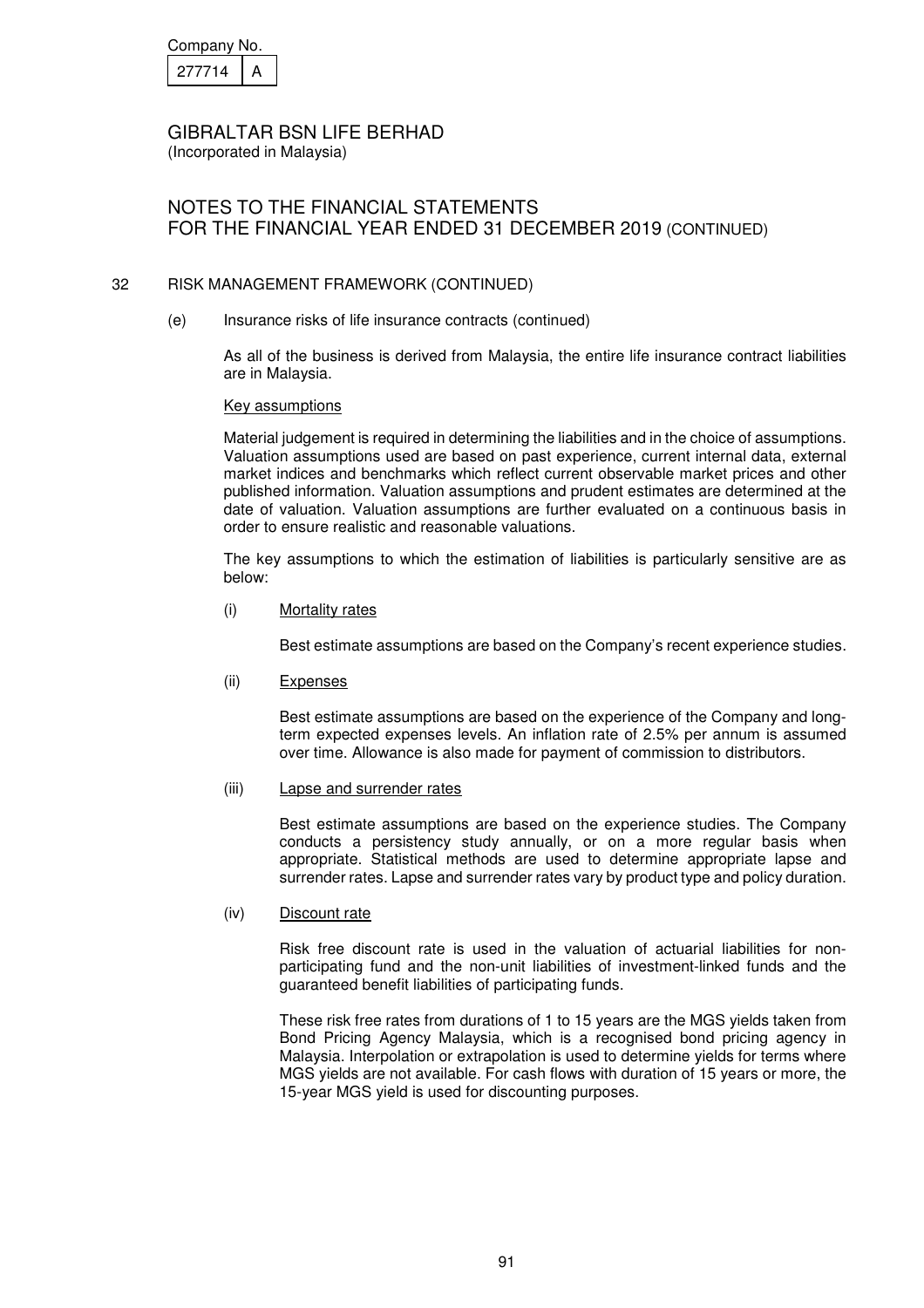| Company No. |  |  |
|-------------|--|--|
| 27714       |  |  |

NOTES TO THE FINANCIAL STATEMENTS FOR THE FINANCIAL YEAR ENDED 31 DECEMBER 2019 (CONTINUED)

#### 32 RISK MANAGEMENT FRAMEWORK (CONTINUED)

(e) Insurance risks of life Insurance contracts (continued)

#### (v) Fund based yield

Fund based yield is used in the valuation of actuarial liabilities for participating fund to discount expected cashflows for future years. Expected cashflows include an allowance for non-guaranteed benefits. The selected yield reflects the expected return on participating fund, based on investment strategy employed, and can be differentiated between groups of products to reflect characteristics of the products, which may affect the investment strategy employed. The yield is reduced to allow for expected tax on investment income.

#### (vi) Sensitivities

The analysis below is performed for reasonably possible movements in key assumptions with all other assumptions held constant, showing the impact on gross and net liabilities. No management actions (e.g. possible revision of bonus rates for participating fund products) have been assumed in the calculation of net and gross liabilities. The correlation of assumptions will have a significant effect in determining the ultimate claims liabilities, but to demonstrate the impact due to changes in assumptions, assumptions had to be changed on an individual basis. It should be noted that movements in these assumptions are non-linear. Sensitivity information will also vary according to the current economic assumptions.

|                           | Impact on   | Impact on   | Impact      |
|---------------------------|-------------|-------------|-------------|
|                           | change in   | gross       | on net      |
|                           | assumptions | liabilities | liabilities |
|                           |             | RM'000      | RM'000      |
| 31 December 2019          |             |             |             |
| Mortality/morbidity       | $+25%$      | 59,211      | 59,211      |
| <b>Expenses</b>           | $+25%$      | 33,250      | 33,250      |
| Lapse and surrender rates | $+25%$      | (3,281)     | (3,281)     |
| Discount rate             | $-1\%$      | 74,735      | 74,735      |
| 31 December 2018          |             |             |             |
| Mortality/morbidity       | $+25%$      | 54,909      | 54,909      |
| Expenses                  | $+25%$      | 38,717      | 38,717      |
| Lapse and surrender rates | $+25%$      | 3,655       | 3,655       |
| Discount rate             | $-1\%$      | 88,536      | 88,536      |

The method used and significant assumptions made for deriving sensitivity information did not change from the previous period.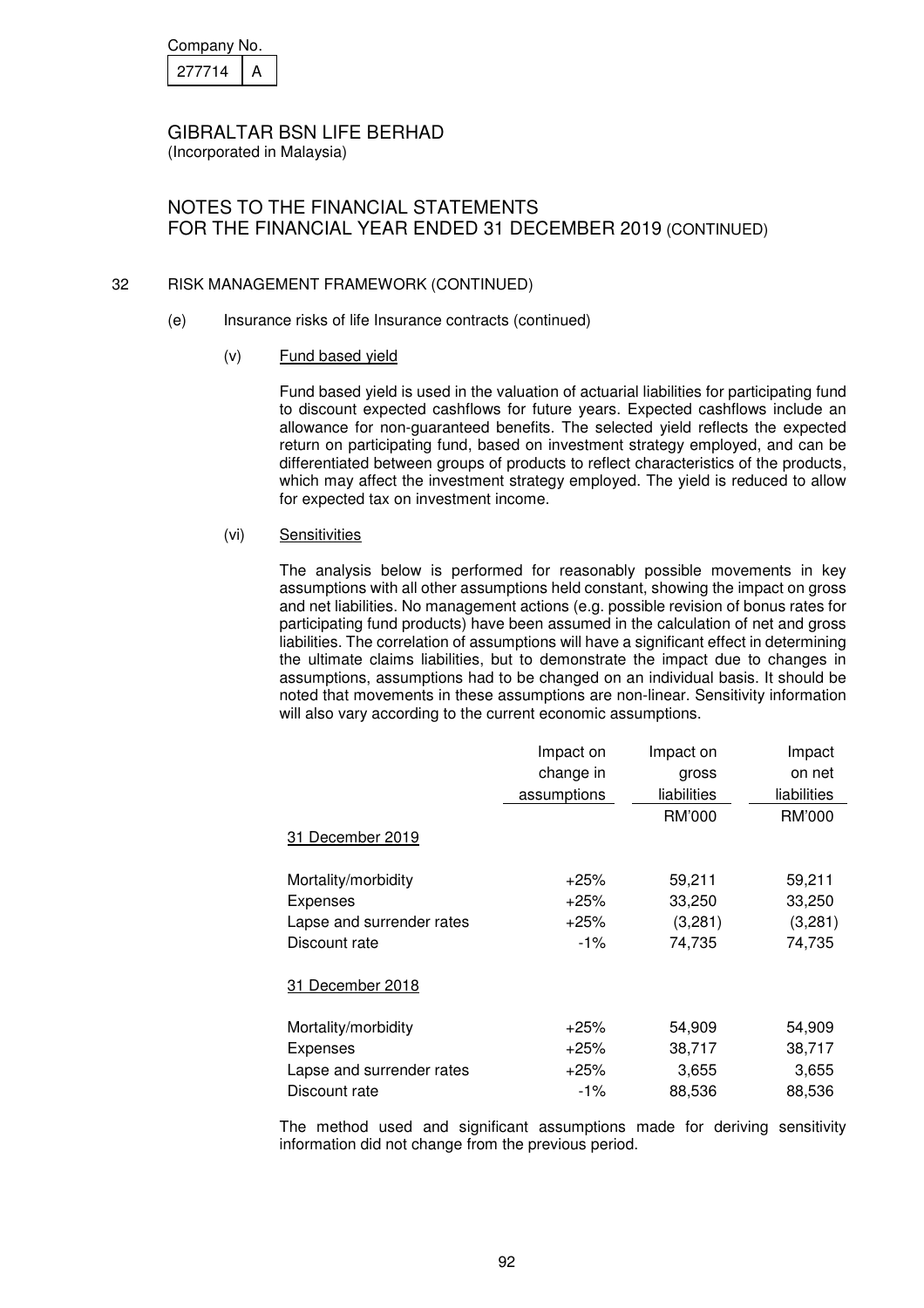| Company No. |  |  |
|-------------|--|--|
| 27714       |  |  |

# NOTES TO THE FINANCIAL STATEMENTS FOR THE FINANCIAL YEAR ENDED 31 DECEMBER 2019 (CONTINUED)

#### 32 RISK MANAGEMENT FRAMEWORK (CONTINUED)

- (f) Financial Risk
	- (i) Credit risk

Credit risk is the potential financial loss resulting from counterparty's inability or unwillingness to fully meet its contractual financial obligations as and when they fall due. The counterparties may include debtors, borrowers, brokers, policyholders, reinsurers and guarantors.

The Company's primary exposure to credit risk is through its investments in fixed income securities, lending activities such as policy loans are secured against the surrender value of policies and carry no substantial credit risk and potential obligations of reinsurers arising out of reinsurance arrangements.

The Company's Investment Committee manages credit risk associated with investments in fixed income securities through the setting of investment policies as well as credit exposure limits approved by the Board and within the guidelines issued by BNM.

Credit evaluation of an issuer of credit facilities is undertaken by the Investment Department. The credit profile of an issuer is assessed by considering factors such as industry and business background, operating performance or viability of a project, business risk factors, financial ratio analysis, financial strength and flexibility, availability of cash flows and identified sources of repayment, management credibility and shareholders' profile as well as security enhancement.

In addition, a credit review of individual exposure is also conducted by the investment team at least once a year to review and monitor the creditworthiness of issuers or counterparties. Additional review will be carried out when there is a downgrade of credit rating, a change in the nature of an issuer's business or a corporate restructuring of an issuer.

Reinsurance programme is arranged with reinsurers that have a good credit rating in order to reduce credit risk arising from reinsurance arrangements.

Credit risk in respect of policyholder balances incurred on non-payment of premiums or contributions will only persist during the grace period specified in the policy document until expiry, when the policy is either paid up or terminated.

#### Credit exposure

The table below shows the maximum exposure to credit risk for the components on the statement of financial position and items such as future commitments. The maximum exposure is shown gross, before the effect of mitigation through the use of master netting or collateral agreements.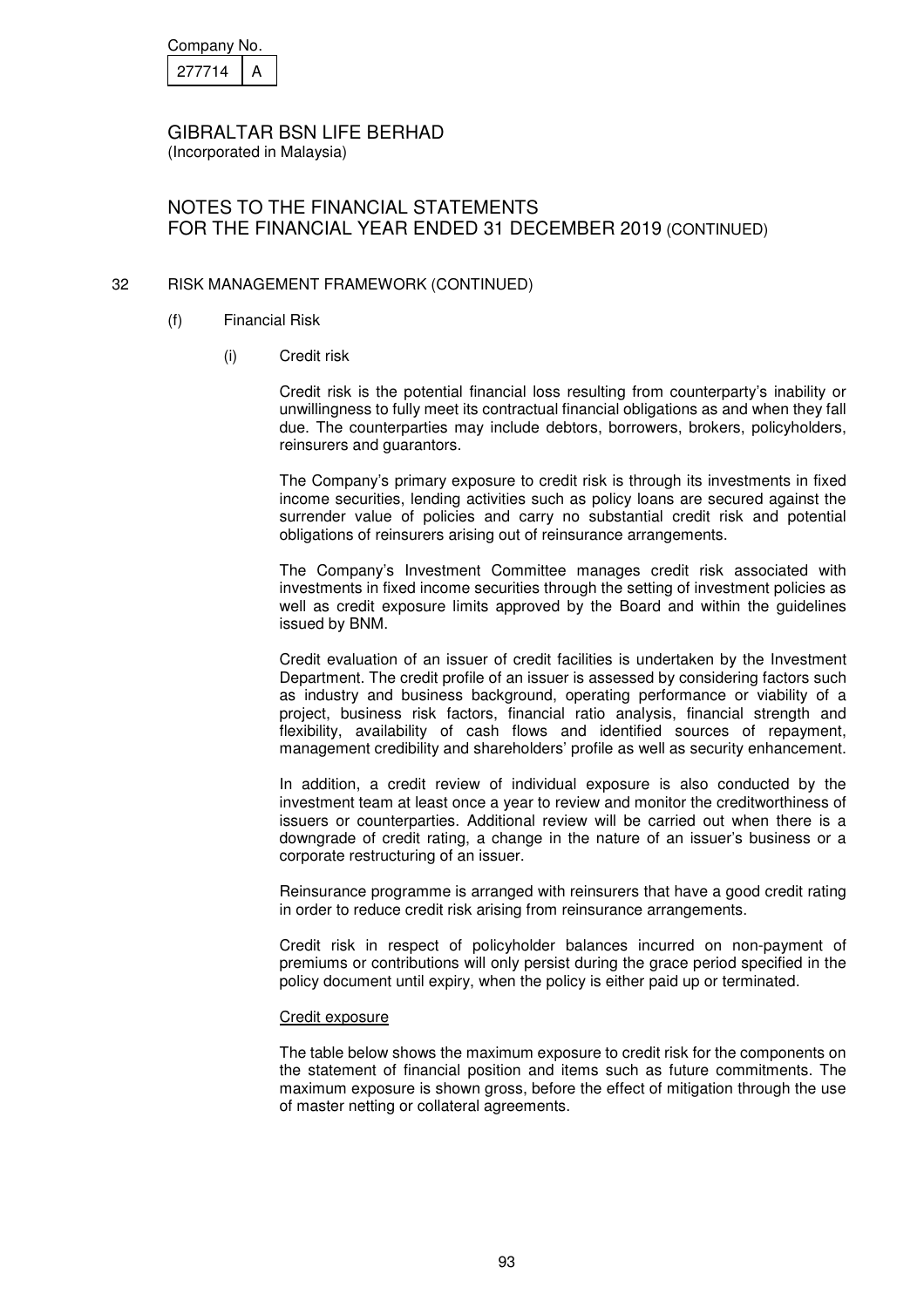| Company No. |  |  |
|-------------|--|--|
| 21/714      |  |  |

# NOTES TO THE FINANCIAL STATEMENTS FOR THE FINANCIAL YEAR ENDED 31 DECEMBER 2019 (CONTINUED)

#### 32 RISK MANAGEMENT FRAMEWORK (CONTINUED)

- (f) Financial Risk (continued)
	- (i) Credit risk (continued)

Credit exposure (continued)

|                                               | Life and<br>Shareholders'<br>Fund | Investment-<br>linked<br>Funds | Total     |
|-----------------------------------------------|-----------------------------------|--------------------------------|-----------|
|                                               | RM'000                            | RM'000                         | RM'000    |
| 31 December 2019                              |                                   |                                |           |
| HTM financial assets:<br>Malaysian government |                                   |                                |           |
| guaranteed bonds                              | 10,014                            |                                | 10,014    |
| Debt securities                               | 200,100                           |                                | 200,100   |
| <b>Accrued interest</b>                       | 3,450                             |                                | 3,450     |
| LAR:                                          |                                   |                                |           |
| Loans                                         | 44,965                            |                                | 44,965    |
| Fixed and call deposits                       | 1,093                             |                                | 1,093     |
| <b>Accrued interest</b>                       | 14,667                            |                                | 14,667    |
| AFS financial assets:                         |                                   |                                |           |
| <b>Equity securities</b>                      | 3,719                             |                                | 3,719     |
| Debt securities                               | 441,666                           |                                | 441,666   |
| Malaysian Government                          |                                   |                                |           |
| <b>Securities</b>                             | 10,624                            |                                | 10,624    |
| Malaysian government                          |                                   |                                |           |
| guaranteed bonds                              | 703,898                           |                                | 703,898   |
| <b>Accrued interest</b>                       | 11,114                            |                                | 11,114    |
| <b>FVTPL</b> financial assets:                |                                   |                                |           |
| <b>Equity securities</b>                      | 172,758                           | 132,083                        | 304,841   |
| Debt securities                               |                                   | 28,562                         | 28,562    |
| Unit trust and property                       |                                   |                                |           |
| trust funds                                   | 126,357                           | 55,561                         | 181,918   |
| <b>Accrued interest</b>                       |                                   | 346                            | 346       |
| Reinsurance assets                            | 11,547                            |                                | 11,547    |
| Insurance receivables                         | 8,553                             |                                | 8,553     |
| Other receivables<br>Cash and cash            | 12,014                            | 8,002                          | 20,016    |
| equivalents                                   | 160,573                           | 1,417                          | 161,990   |
|                                               | 1,937,112                         | 225,971                        | 2,163,083 |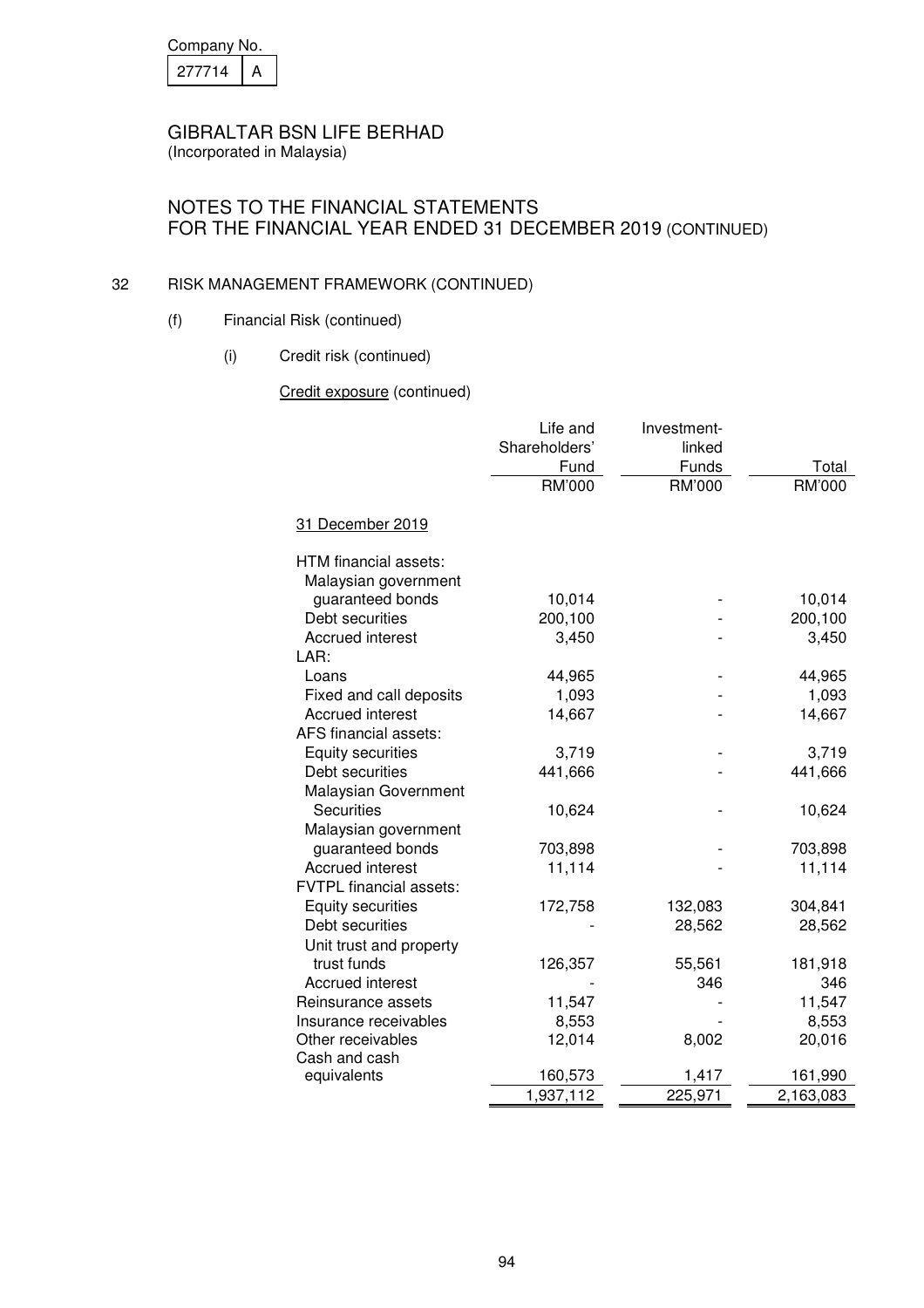| Company No. |  |
|-------------|--|
| 21/714      |  |

# NOTES TO THE FINANCIAL STATEMENTS FOR THE FINANCIAL YEAR ENDED 31 DECEMBER 2019 (CONTINUED)

#### 32 RISK MANAGEMENT FRAMEWORK (CONTINUED)

- (f) Financial Risk (continued)
	- (i) Credit risk (continued)

Credit exposure (continued)

| RM'000<br>RM'000<br>RM'000<br>31 December 2018<br>HTM financial assets:<br>Malaysian government<br>guaranteed bonds<br>10,015<br>10,015<br>Debt securities<br>245,575<br>245,575<br><b>Accrued interest</b><br>3,875<br>3,875<br>LAR:<br>45,600<br>45,600<br>Loans<br>Fixed and call deposits<br>1,057<br>1,057<br><b>Accrued interest</b><br>13,590<br>13,590<br>AFS financial assets:<br>Equity securities<br>2,954<br>2,954 |
|--------------------------------------------------------------------------------------------------------------------------------------------------------------------------------------------------------------------------------------------------------------------------------------------------------------------------------------------------------------------------------------------------------------------------------|
|                                                                                                                                                                                                                                                                                                                                                                                                                                |
|                                                                                                                                                                                                                                                                                                                                                                                                                                |
|                                                                                                                                                                                                                                                                                                                                                                                                                                |
|                                                                                                                                                                                                                                                                                                                                                                                                                                |
|                                                                                                                                                                                                                                                                                                                                                                                                                                |
|                                                                                                                                                                                                                                                                                                                                                                                                                                |
|                                                                                                                                                                                                                                                                                                                                                                                                                                |
|                                                                                                                                                                                                                                                                                                                                                                                                                                |
|                                                                                                                                                                                                                                                                                                                                                                                                                                |
|                                                                                                                                                                                                                                                                                                                                                                                                                                |
|                                                                                                                                                                                                                                                                                                                                                                                                                                |
|                                                                                                                                                                                                                                                                                                                                                                                                                                |
| Debt securities<br>554,557<br>554,557                                                                                                                                                                                                                                                                                                                                                                                          |
| Malaysian Government                                                                                                                                                                                                                                                                                                                                                                                                           |
| <b>Securities</b><br>50,347<br>50,347                                                                                                                                                                                                                                                                                                                                                                                          |
| Malaysian government                                                                                                                                                                                                                                                                                                                                                                                                           |
| guaranteed bonds<br>661,584<br>661,584                                                                                                                                                                                                                                                                                                                                                                                         |
| <b>Accrued interest</b><br>13,264<br>13,264                                                                                                                                                                                                                                                                                                                                                                                    |
| <b>FVTPL</b> financial assets:                                                                                                                                                                                                                                                                                                                                                                                                 |
| <b>Equity securities</b><br>183,863<br>84,714<br>268,577                                                                                                                                                                                                                                                                                                                                                                       |
| Debt securities<br>16,551<br>16,551                                                                                                                                                                                                                                                                                                                                                                                            |
| Unit trust and property                                                                                                                                                                                                                                                                                                                                                                                                        |
| trust funds<br>77,806<br>77,806                                                                                                                                                                                                                                                                                                                                                                                                |
| <b>Accrued interest</b><br>205<br>205                                                                                                                                                                                                                                                                                                                                                                                          |
| 13,012<br>13,012<br>Reinsurance assets                                                                                                                                                                                                                                                                                                                                                                                         |
| 9,575<br>9,575<br>Insurance receivables                                                                                                                                                                                                                                                                                                                                                                                        |
| 6,954<br>24,924<br>Other receivables<br>17,970                                                                                                                                                                                                                                                                                                                                                                                 |
| Cash and cash<br>225,049                                                                                                                                                                                                                                                                                                                                                                                                       |
| equivalents<br>22,220<br>247,269<br>2,118,677<br>141,660<br>2,260,337                                                                                                                                                                                                                                                                                                                                                          |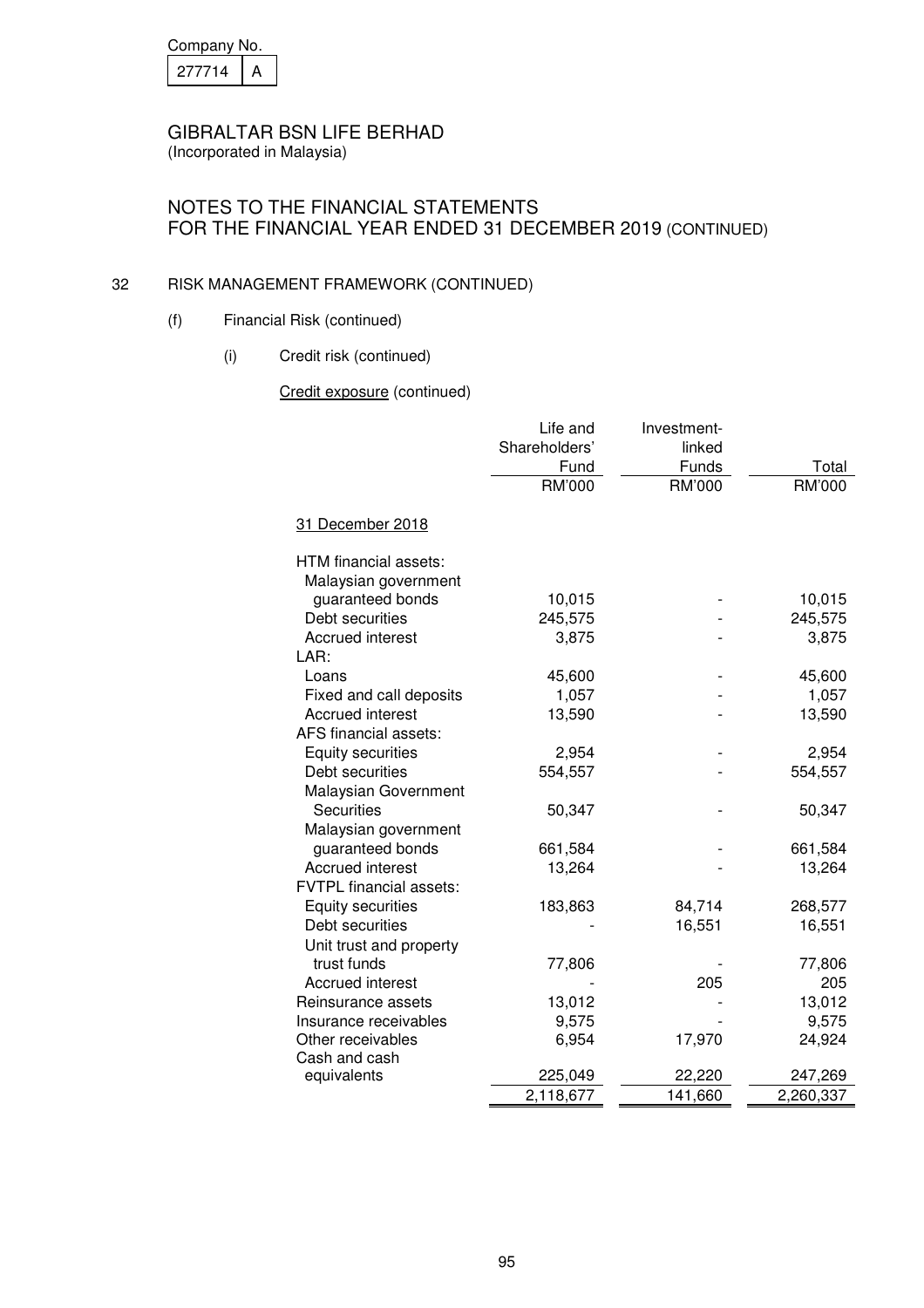| Company No. |  |
|-------------|--|
| 21/714      |  |

# NOTES TO THE FINANCIAL STATEMENTS FOR THE FINANCIAL YEAR ENDED 31 DECEMBER 2019 (CONTINUED)

#### 32 RISK MANAGEMENT FRAMEWORK (CONTINUED)

#### (f) Financial Risk (continued)

(i) Credit risk (continued)

#### Credit exposure by credit rating

The table below provides information regarding the credit risk exposure of the Company by classifying assets according to the Company's credit ratings of counterparties.

|                                        |               | Non-       |           |                |             |           |
|----------------------------------------|---------------|------------|-----------|----------------|-------------|-----------|
|                                        | Investment    | investment |           |                |             |           |
|                                        | grade         | Grade (BBB |           | Not subject    | Investment- |           |
|                                        | (A to AAA)    | and below) | Not rated | to credit risk | Linked      | Total     |
| 31 December 2019                       | <b>RM'000</b> | RM'000     | RM'000    | RM'000         | RM'000      | RM'000    |
| <b>HTM</b> financial assets            |               |            |           |                |             |           |
| Malaysian government guaranteed bonds  |               |            | 10,014    |                |             | 10,014    |
| Debt securities                        | 200,100       |            |           |                |             | 200,100   |
| Accrued interest                       | 3,281         |            | 169       |                |             | 3,450     |
| LAR                                    |               |            |           |                |             |           |
| Loans                                  |               |            | 44,965    |                |             | 44,965    |
| Fixed and call deposits                | 1,093         |            |           |                |             | 1,093     |
| Accrued interest                       |               |            | 14,667    |                |             | 14,667    |
| AFS financial assets                   |               |            |           |                |             |           |
| Equity securities                      |               |            | 3,719     |                |             | 3,719     |
| Debt securities                        | 432,032       | 9,634      |           |                |             | 441,666   |
| <b>Malaysian Government Securities</b> |               |            | 10,624    |                |             | 10,624    |
| Malaysian government guaranteed bonds  | 35,299        |            | 668,599   |                |             | 703,898   |
| Accrued interest                       | 4,283         |            | 6,831     |                |             | 11,114    |
| <b>FVTPL</b> financial assets          |               |            |           |                |             |           |
| Equity securities                      |               |            |           | 172,758        | 132,083     | 304,841   |
| Debt securities                        |               |            |           |                | 28,562      | 28,562    |
| Unit trust and property trust funds    |               |            |           | 126,357        | 55,561      | 181,918   |
| Accrued interest                       |               |            |           |                | 346         | 346       |
| Reinsurance assets                     | 4,133         |            | 7,414     |                |             | 11,547    |
| Insurance receivables                  | 8,553         |            |           |                |             | 8,553     |
| Other receivables                      | 11,905        |            | 109       |                | 8,002       | 20,016    |
| Cash and cash equivalents              | 155,070       |            | 5,503     |                | 1,417       | 161,990   |
|                                        | 855,749       | 9,634      | 772,614   | 299,115        | 225,971     | 2,163,083 |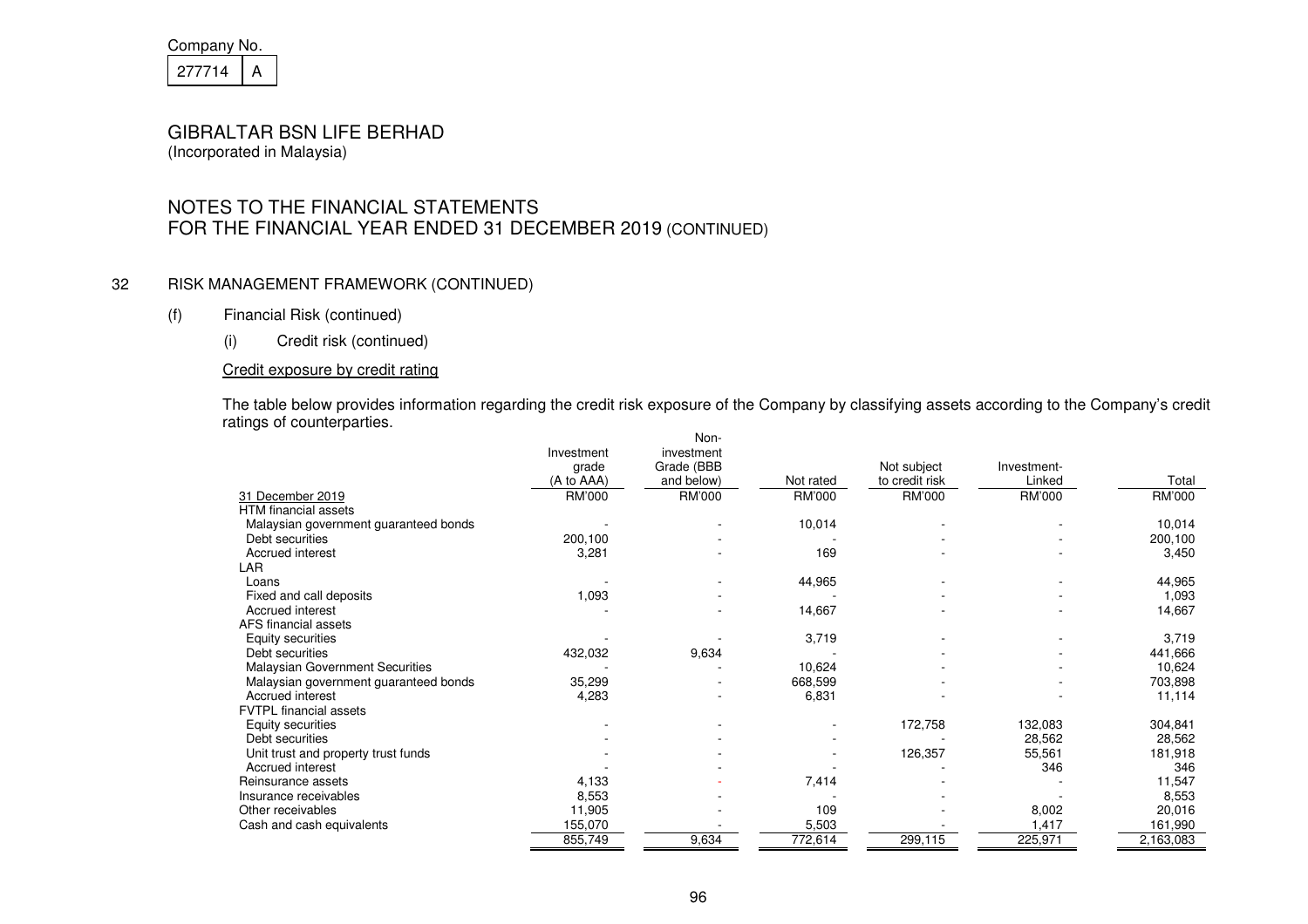| Company No. |  |
|-------------|--|
| 21/714      |  |

# NOTES TO THE FINANCIAL STATEMENTS FOR THE FINANCIAL YEAR ENDED 31 DECEMBER 2019 (CONTINUED)

#### 32 RISK MANAGEMENT FRAMEWORK (CONTINUED)

- (f) Financial Risk (continued)
	- (i) Credit risk (continued)

#### Credit exposure by credit rating (continued)

The table below provides information regarding the credit risk exposure of the Company by classifying assets according to the Company's credit ratings of counterparties. (continued)

|                                        |            | Non-       |           |                |             |           |
|----------------------------------------|------------|------------|-----------|----------------|-------------|-----------|
|                                        | Investment | investment |           |                |             |           |
|                                        | grade      | Grade (BBB |           | Not subject    | Investment- |           |
|                                        | (A to AAA) | and below) | Not rated | to credit risk | linked      | Total     |
| 31 December 2018                       | RM'000     | RM'000     | RM'000    | RM'000         | RM'000      | RM'000    |
| <b>HTM</b> financial assets            |            |            |           |                |             |           |
| Malaysian government guaranteed bonds  |            |            | 10,015    |                |             | 10,015    |
| Debt securities                        | 245,575    |            |           |                |             | 245,575   |
| Accrued interest                       | 3,707      |            | 168       |                |             | 3,875     |
| LAR                                    |            |            |           |                |             |           |
| Loans                                  |            |            | 45,600    |                |             | 45,600    |
| Fixed and call deposits                | 1,057      |            |           |                |             | 1,057     |
| Accrued interest                       |            |            | 13,590    |                |             | 13,590    |
| AFS financial assets                   |            |            |           |                |             |           |
| Equity securities                      |            |            | 2,954     |                |             | 2,954     |
| Debt securities                        | 545,764    | 8,793      |           |                |             | 554,557   |
| <b>Malaysian Government Securities</b> |            |            | 50,347    |                |             | 50,347    |
| Malaysian government guaranteed bonds  | 38,809     |            | 622,775   |                |             | 661,584   |
| Accrued interest                       | 6,206      |            | 7,058     |                |             | 13,264    |
| <b>FVTPL</b> financial assets          |            |            |           |                |             |           |
| Equity securities                      |            |            |           | 183,863        | 84,714      | 268,577   |
| Debt securities                        |            |            |           |                | 16,551      | 16,551    |
| Unit trust and property trust funds    |            |            |           | 77,806         |             | 77,806    |
| Accrued interest                       |            |            |           |                | 205         | 205       |
| Reinsurance assets                     | 5,703      |            | 7,309     |                |             | 13,012    |
| Insurance receivables                  | 9,575      |            |           |                |             | 9,575     |
| Other receivables                      | 6,594      |            | 360       |                | 17,970      | 24,924    |
| Cash and cash equivalents              | 224,907    |            | 142       |                | 22,220      | 247,269   |
|                                        | ,087,897   | 8,793      | 760,318   | 261,669        | 141,660     | 2,260,337 |

All financial assets of the Company as at 31 December 2019 are neither past due nor impaired.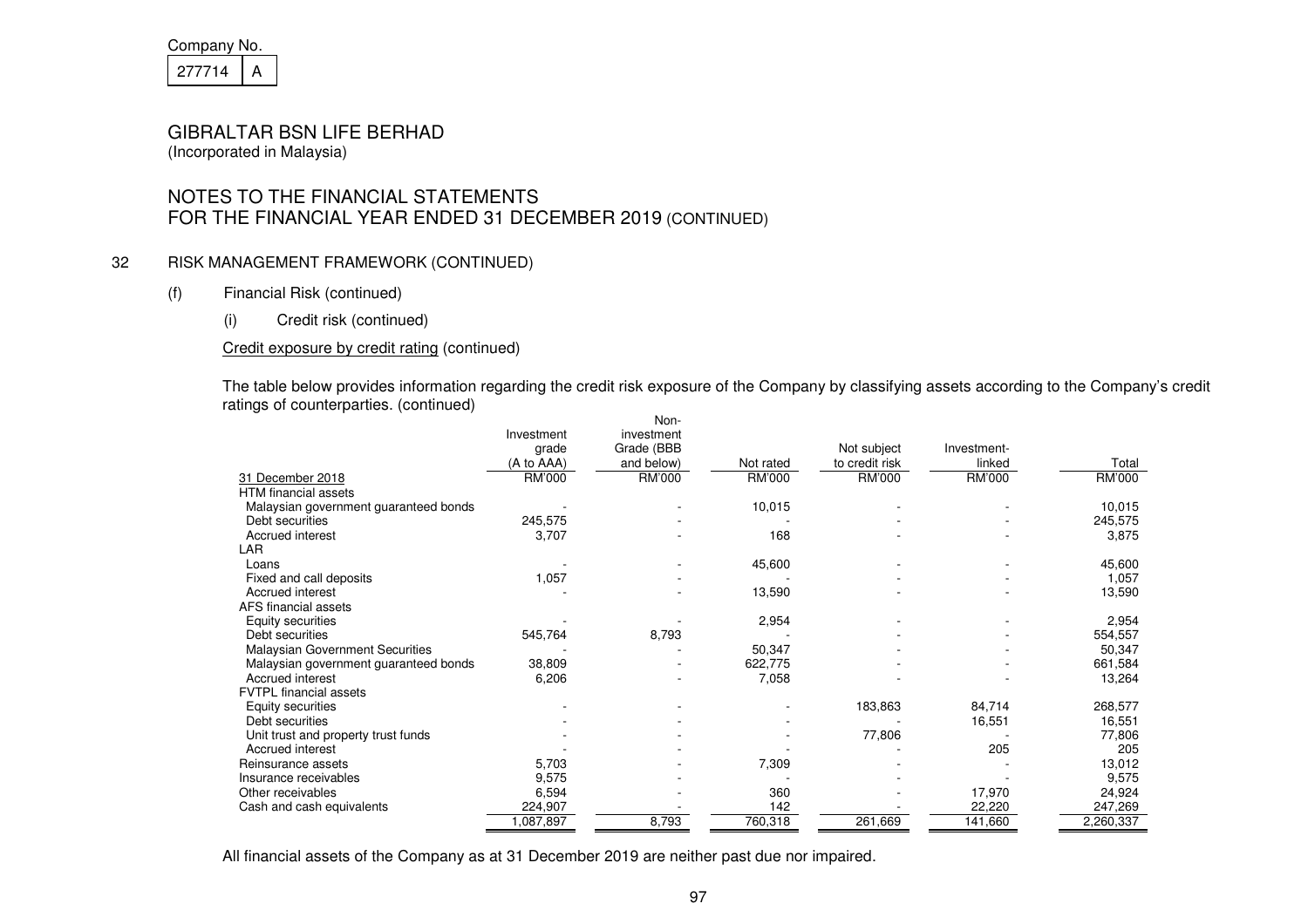| Company No. |  |
|-------------|--|
| 277714      |  |

### NOTES TO THE FINANCIAL STATEMENTS FOR THE FINANCIAL YEAR ENDED 31 DECEMBER 2019 (CONTINUED)

#### 32 RISK MANAGEMENT FRAMEWORK (CONTINUED)

- (f) Financial Risk (continued)
	- (ii) Liquidity risk

Liquidity risk is the risk of exposure to losses in the event that insufficient liquid asset will be available from among the assets supporting the policy obligations to meet the cash flow requirements of the obligations to policyholders when they fall due. For example, lower than expected investment income to meet claims necessitate unexpected realisation of assets. Unexpected demands for liquidity may also be triggered by market conditions that encourage widespread exercise of embedded options, adverse change in the surrender rate as well as uncertainty in the level of new business growth.

The Company monitors its liquidity risk and maintains a level of cash and cash equivalents deemed adequate by the management to finance its operations and to mitigate the effects of fluctuations in cash requirements. Liquidity management requires the Company to maintain a liquid position at all times to meet unexpected claims payments when they fall due and simultaneously hold an asset mix that meets the Company's target return.

The Company manages its liquidity risk by maintaining an adequate level of cash and cash equivalents. The liquidity risk is also minimised by close monitoring of surrenders and redemptions.

In addition, guidelines on asset allocation, portfolio limit structure and maturity profile of assets are also put in place to ensure sufficient funding is available to meet insurance and investment contracts' obligations. Compliance with the guidelines and policies, exposures and breaches are monitored and reported regular basis to the Company's Management Investment Committee ("MIC").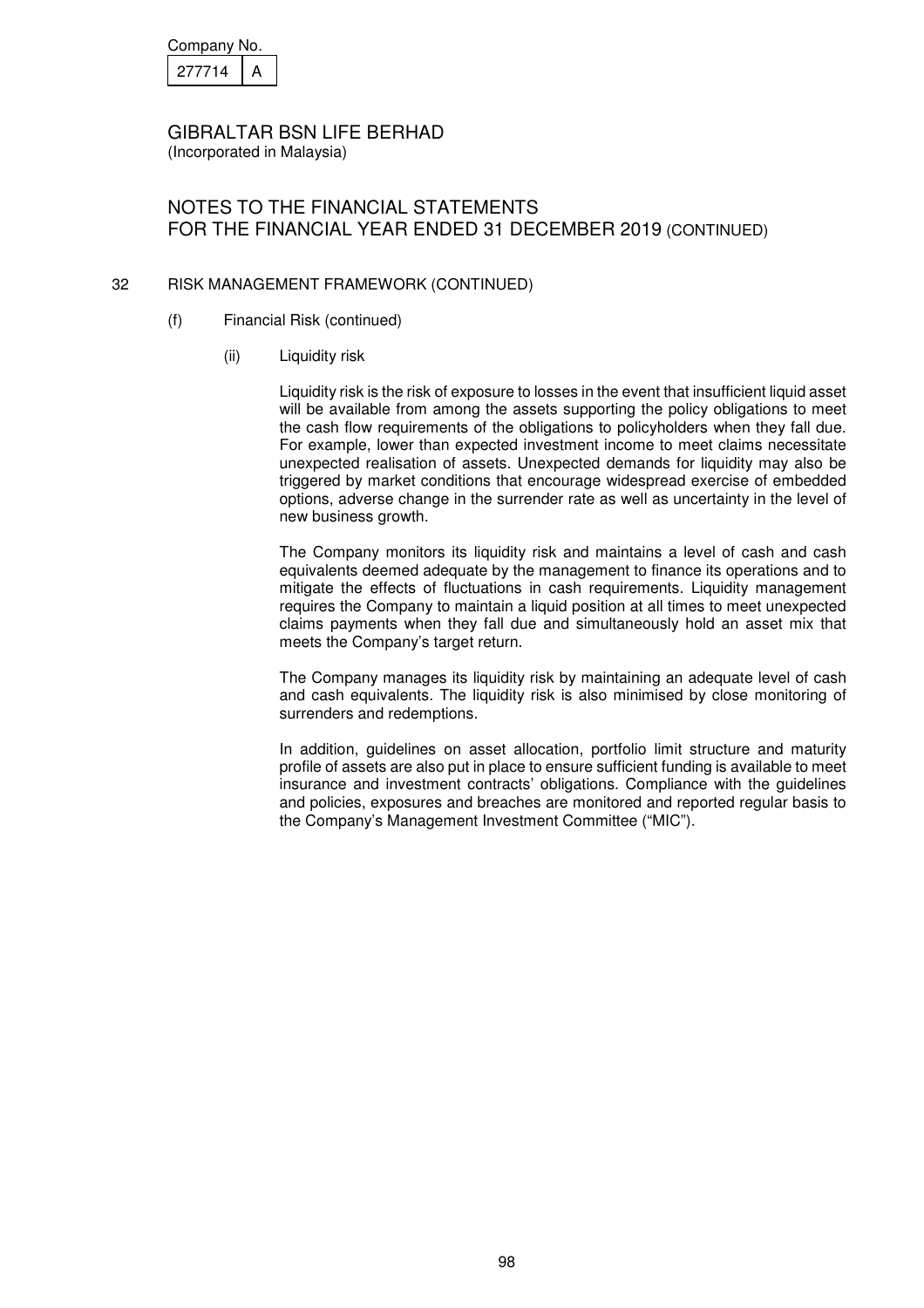| Company No. |  |
|-------------|--|
| 277714      |  |

# NOTES TO THE FINANCIAL STATEMENTS FOR THE FINANCIAL YEAR ENDED 31 DECEMBER 2019 (CONTINUED)

#### 32 RISK MANAGEMENT FRAMEWORK (CONTINUED)

#### (f) Financial Risk (continued)

#### (ii) Liquidity risk (continued)

#### Maturity analysis

Below is the summary table for the maturity profile of the financial assets and liabilities based on remaining undiscounted contractual obligations, including interest/profit payable and receivable. For insurance contracts liabilities, maturity profiles are determined based on estimated timing of net cash outflows from the recognised insurance liabilities. Unit-linked liabilities are repayable or transferable on demand and are included in the "Current" column. Repayments which are subject to notice are treated as if notice were to be given immediately.

|                           | Carrying  |         | $1 - 5$ | $5 - 15$  | Over 15 | No maturity |           |
|---------------------------|-----------|---------|---------|-----------|---------|-------------|-----------|
|                           | Value     | Current | years   | years     | years   | date        | Total     |
| 31 December 2019          | RM'000    | RM'000  | RM'000  | RM'000    | RM'000  | RM'000      | RM'000    |
| Financial instruments:    |           |         |         |           |         |             |           |
| <b>HTM</b>                | 210,114   | 21,328  | 77,896  | 166,336   |         |             | 265,560   |
| LAR                       | 46,058    | 1,093   |         |           | 44,965  |             | 46,058    |
| <b>AFS</b>                | 1,159,907 | 148,578 | 327,957 | 819,977   | 370,555 | 3,719       | 1,670,786 |
| <b>FVTPL</b>              | 515,321   | 3,932   | 6,360   | 20,658    | 12,732  | 486,759     | 530,441   |
| Accrued interest:         |           |         |         |           |         |             |           |
| <b>HTM</b>                | 3,450     | 3,450   |         |           |         |             | 3,450     |
| LAR                       | 14,667    | 14,667  |         |           |         |             | 14,667    |
| <b>AFS</b>                | 11,114    | 11,114  |         |           |         |             | 11,114    |
| <b>FVTPL</b>              | 346       | 346     | ۰       | ۰         |         | ۰           | 346       |
| Reinsurance assets        | 11,547    | 11,547  |         |           |         |             | 11,547    |
| Insurance receivables     | 8,553     | 8,553   |         |           |         |             | 8,553     |
| Other receivables         | 20,016    | 19,748  | 268     |           |         |             | 20,016    |
| Cash and cash equivalents | 161,990   | 161,990 |         |           |         |             | 161,990   |
| Total assets              | 2,163,083 | 406,346 | 412,481 | 1,006,971 | 428,252 | 490,478     | 2,744,528 |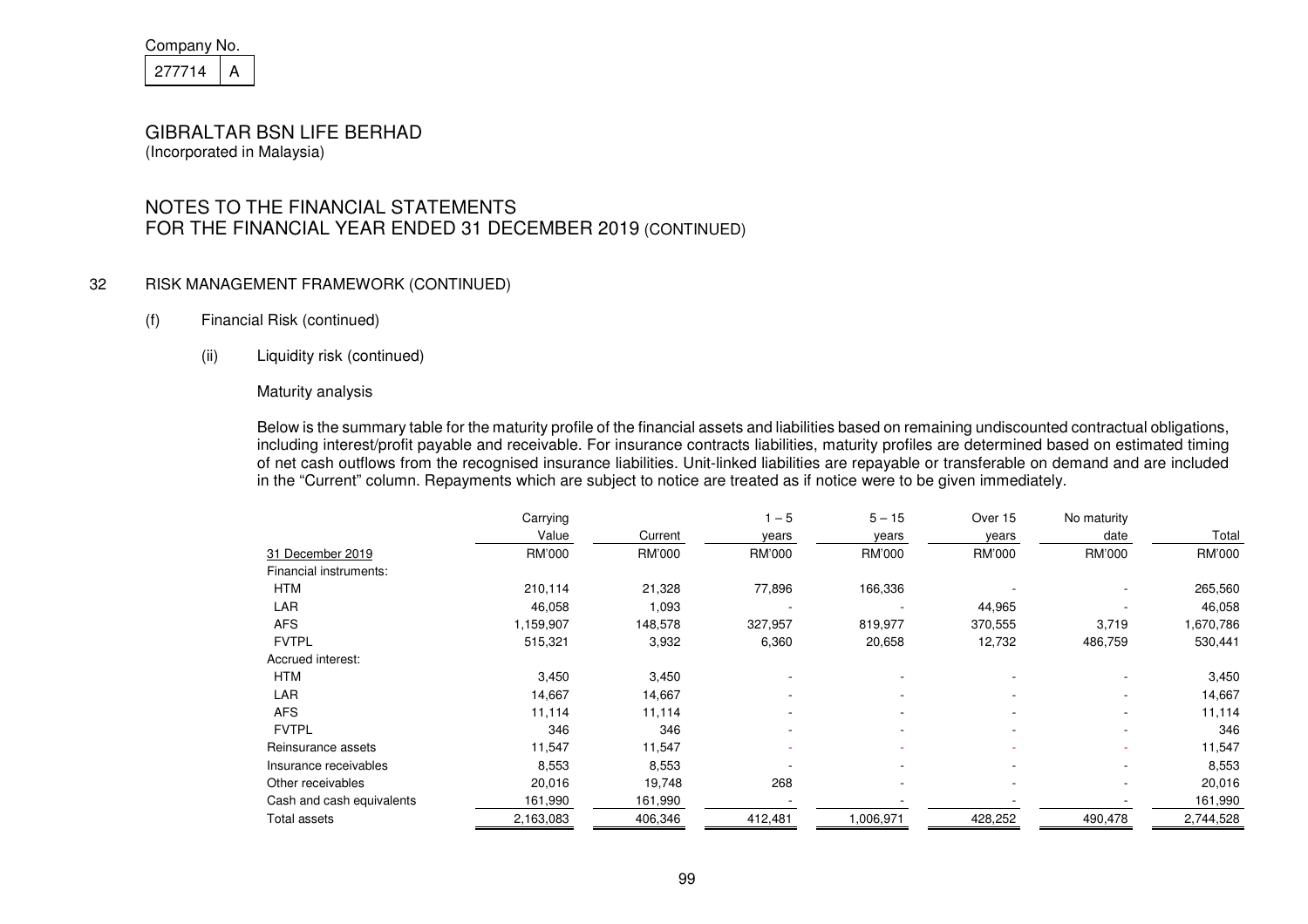| Company No. |  |
|-------------|--|
| 277714      |  |

# NOTES TO THE FINANCIAL STATEMENTS FOR THE FINANCIAL YEAR ENDED 31 DECEMBER 2019 (CONTINUED)

#### 32 RISK MANAGEMENT FRAMEWORK (CONTINUED)

- (f) Financial Risk (continued)
	- (ii) Liquidity risk (continued)

#### Maturity analysis (continued)

|                                | Carrying |         | $-5$          | $5 - 15$ | Over 15                  | No maturity |           |
|--------------------------------|----------|---------|---------------|----------|--------------------------|-------------|-----------|
|                                | Value    | Current | years         | years    | years                    | date        | Total     |
| 31 December 2019               | RM'000   | RM'000  | <b>RM'000</b> | RM'000   | RM'000                   | RM'000      | RM'000    |
| Insurance contract liabilities | .748.040 | 424,844 | 507,527       | 673,224  | 652,695                  |             | 2,258,290 |
| Insurance payables             | 53,994   | 33,910  | 185           | 14.321   | 5,578                    |             | 53,994    |
| Lease liability                | 23.492   | 2,713   | 10.696        | 10,083   | $\overline{\phantom{a}}$ |             | 23,492    |
| Other payables                 | 38,056   | 38,056  |               |          |                          |             | 38,056    |
|                                | .863,582 | 499,523 | 518,408       | 697,628  | 658,273                  |             | 2,373,832 |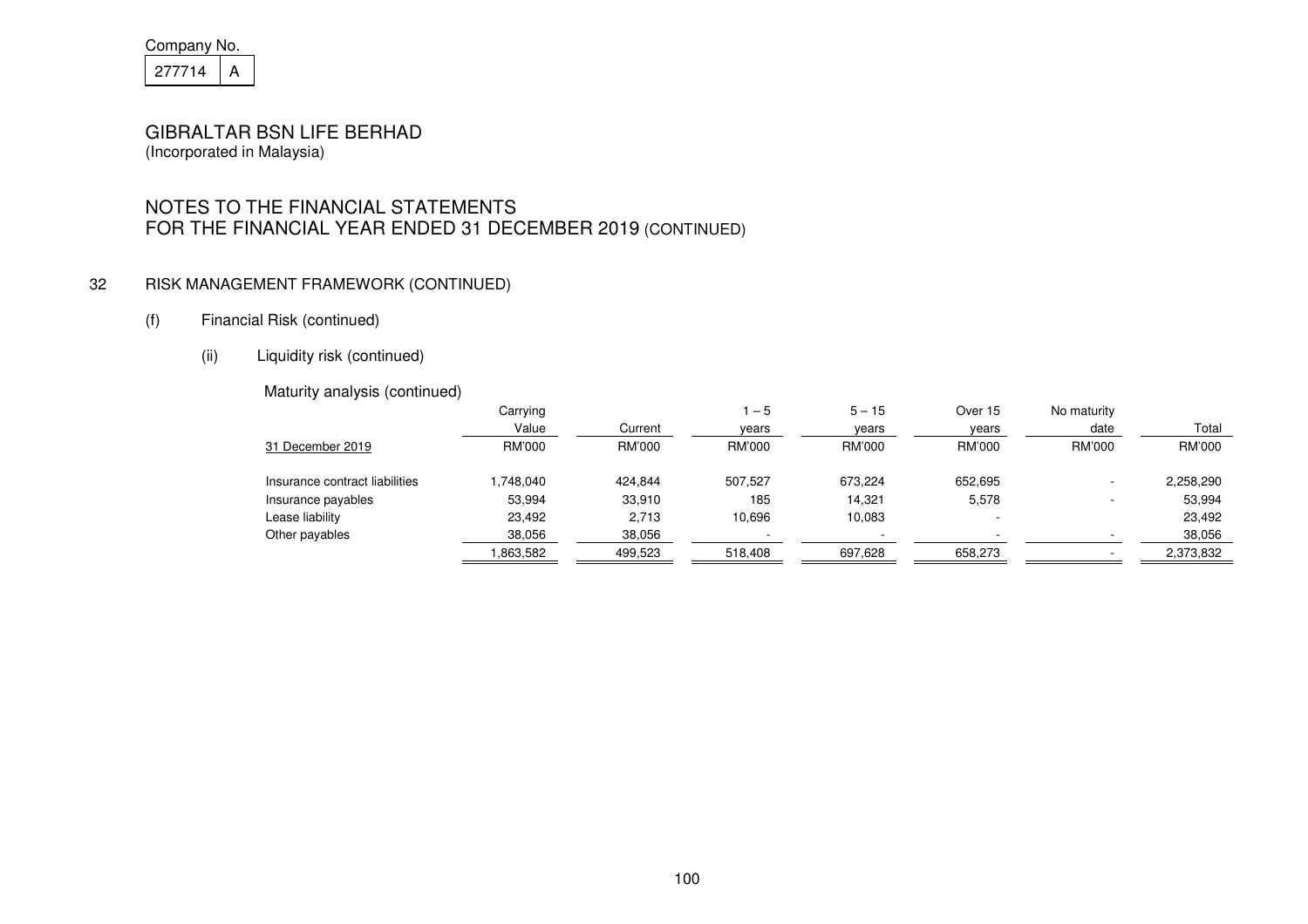| Company No. |  |  |
|-------------|--|--|
| 277714      |  |  |

# NOTES TO THE FINANCIAL STATEMENTS FOR THE FINANCIAL YEAR ENDED 31 DECEMBER 2019 (CONTINUED)

#### 32 RISK MANAGEMENT FRAMEWORK (CONTINUED)

#### (f) Financial Risk (continued)

(ii) Liquidity risk (continued)

#### Maturity analysis (continued)

| Carrying  |         | $1 - 5$ | $5 - 15$  | Over 15 | No maturity |           |
|-----------|---------|---------|-----------|---------|-------------|-----------|
| Value     | Current | years   | years     | years   | date        | Total     |
| RM'000    | RM'000  | RM'000  | RM'000    | RM'000  | RM'000      | RM'000    |
|           |         |         |           |         |             |           |
| 255,591   | 53,454  | 87,071  | 184,868   |         |             | 325,393   |
| 46,657    | 1,057   |         |           | 45,600  |             | 46,657    |
| 1,269,442 | 229,267 | 299,906 | 842,834   | 415,374 | 2,953       | 1,790,334 |
| 362,934   | 14      | 57      | 342       |         | 261,670     | 262,083   |
|           |         |         |           |         |             |           |
| 3,875     | 3,875   |         |           |         |             | 3,875     |
| 13,590    | 13,590  |         |           |         |             | 13,590    |
| 13,264    | 13,264  |         |           |         |             | 13,264    |
| 204       | 204     |         |           |         |             | 204       |
| 13,012    | 13,012  |         |           |         |             | 13,012    |
| 9,575     | 9,575   |         |           |         |             | 9,575     |
| 24,924    | 24,581  | 343     |           |         |             | 24,924    |
| 247,269   | 247,269 |         |           |         |             | 247,269   |
| 2,260,337 | 609,162 | 387,377 | 1,028,044 | 460,974 | 264,623     | 2,750,180 |
|           |         |         |           |         |             |           |
| 1,806,780 | 502,095 | 401,941 | 825,357   | 510,483 |             | 2,239,876 |
| 52,658    | 20,821  | 352     | 24,914    | 6,570   |             | 52,657    |
| 46,210    | 46,210  |         |           |         |             | 46,210    |
| 1,905,648 | 569,126 | 402,293 | 850,271   | 517,053 |             | 2,338,743 |
|           |         |         |           |         |             |           |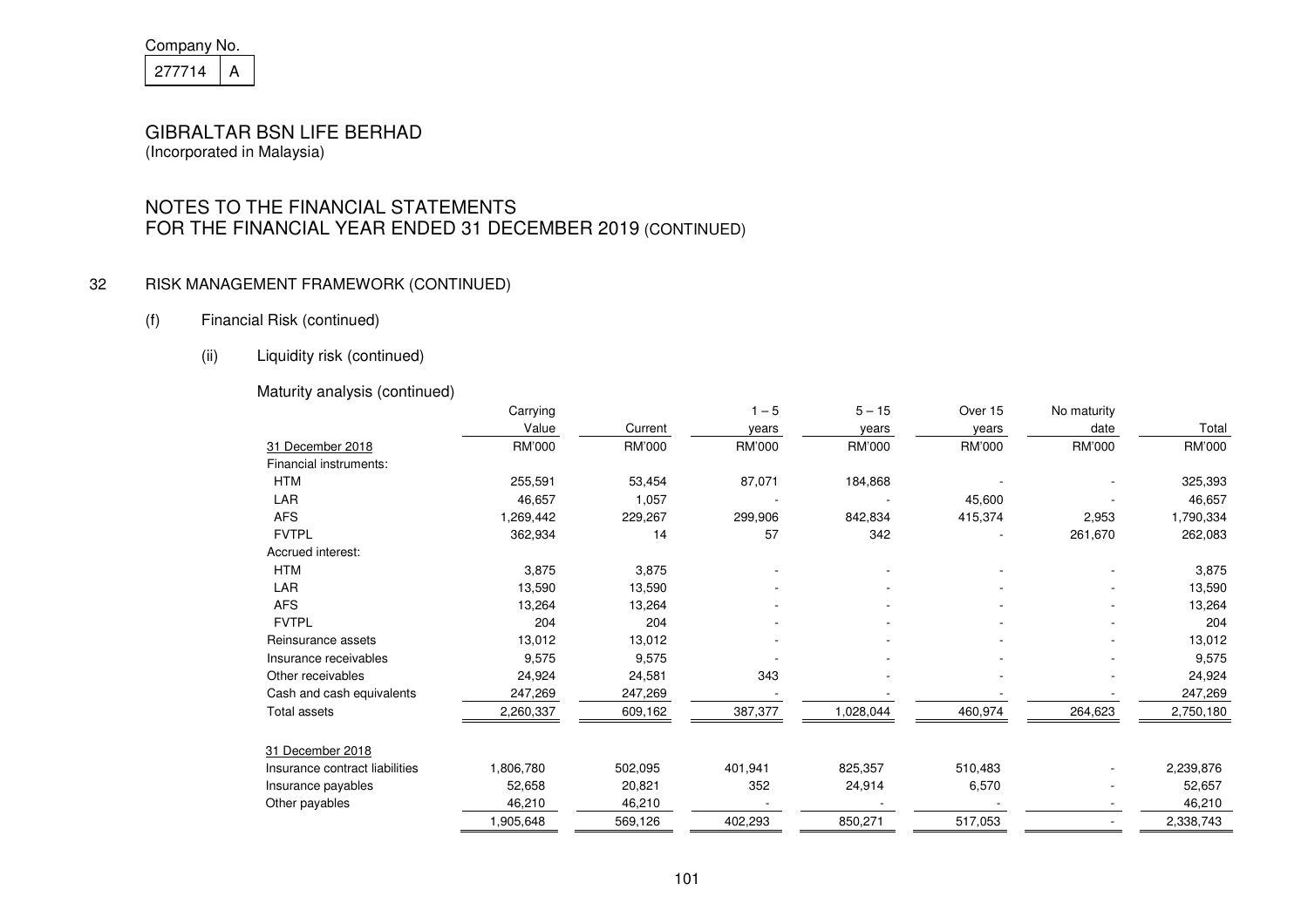| Company No. |  |  |
|-------------|--|--|
| 277714      |  |  |

(Incorporated in Malaysia)

# NOTES TO THE FINANCIAL STATEMENTS FOR THE FINANCIAL YEAR ENDED 31 DECEMBER 2019 (CONTINUED)

#### 32 RISK MANAGEMENT FRAMEWORK (CONTINUED)

- (f) Financial Risk (continued)
	- (iii) Market risk

Market risk is the risk that the fair value of assets or future cash flows of assets supporting the insurance/investment contract liabilities, or the carrying value of the contract liabilities will fluctuate because of changes in market prices and rates. These include changes in equity prices, interest rates and exchange rates. Market risk also includes such factors as changes in economic environment, consumption pattern and investor's expectation that may have significant impact on the value of the investments.

The Company distinguishes market risk as follows:

- (a) Interest rate risk;
- (b) Equity price risk; and
- (c) Currency risk.

The Company manages market risk by putting in place investment mandates and policies to ensure that appropriate investment strategy is adopted by the fund managers. In addition, asset allocation, portfolio and exposure limit structure as well as performance benchmark are also set to ensure that assets support the specific contract liabilities and that assets held are adequate and sufficient to deliver income and gains to policyholders in accordance with the terms of respective contracts and in line with the policyholders' expectations. Compliance with the investment mandates and policies is monitored and reported regularly to the Company's "MIC" and exposures and breaches are reported as soon as practicable.

The Company also issues investment-linked policies. In the investment-linked business, the policyholders bear the investment risk on the assets held in the investment-linked funds as the policy benefits are directly linked to the net asset value of the funds. The Company's exposure to market risk on this business is therefore limited to the extent that income arising from asset management charges is based on the net asset value of the funds.

(a) Interest rate risk

The Company is exposed to interest rate risk primarily through investments of insurance funds in fixed income securities, credit facilities as well as cash deposits.

The presence of interest rate risk is the result of asset-liability duration mismatch. To illustrate, since the duration of contract liabilities is longer than the duration of assets, the Company's financial position is vulnerable to decrease in interest rates. When interest rates fall, the value of liabilities will increase significantly more than the value of assets due to the assetliability duration mismatch, thus reducing the insurance fund's surplus.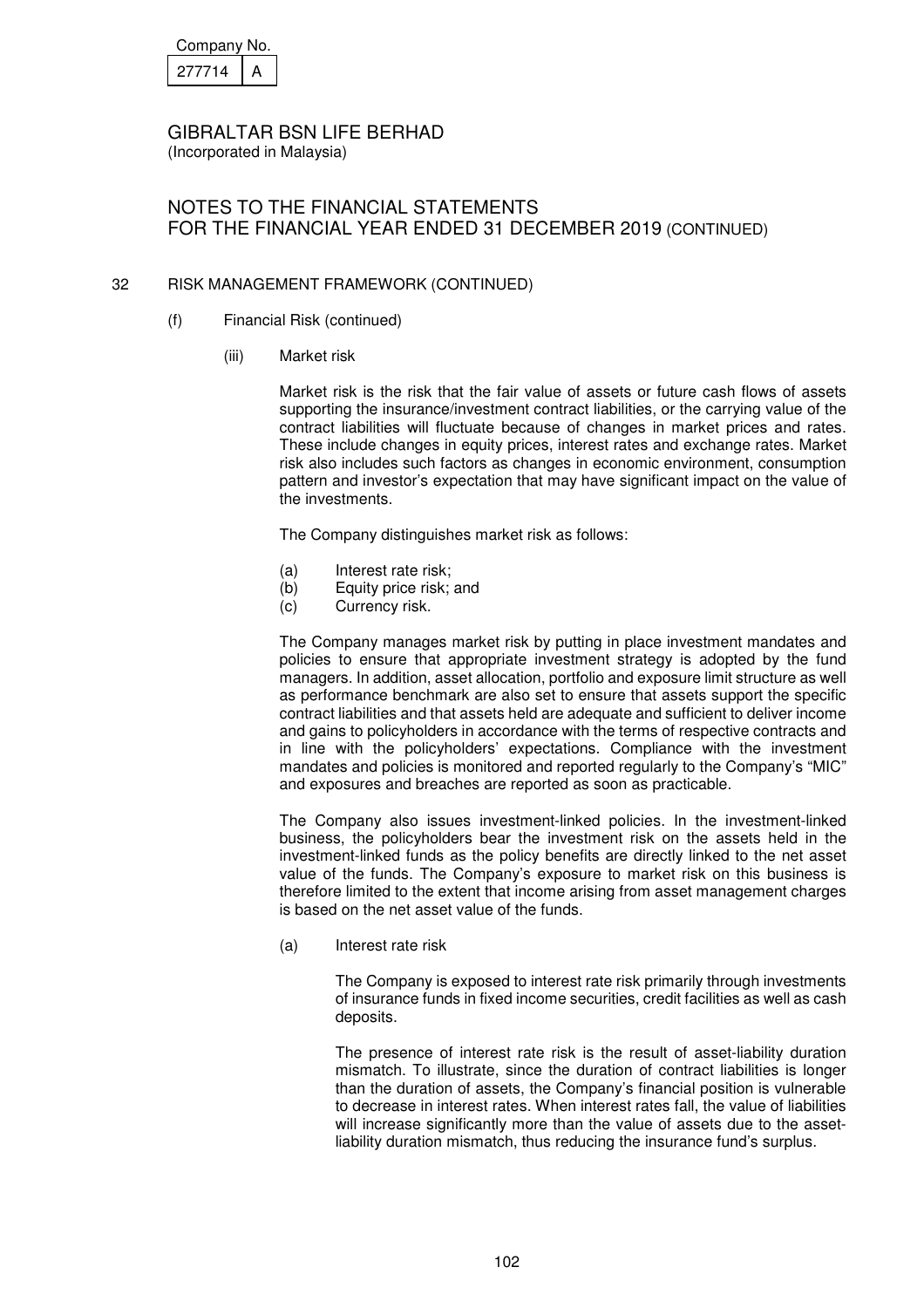| Company No. |  |  |
|-------------|--|--|
| 277714      |  |  |

# NOTES TO THE FINANCIAL STATEMENTS FOR THE FINANCIAL YEAR ENDED 31 DECEMBER 2019 (CONTINUED)

#### 32 RISK MANAGEMENT FRAMEWORK (CONTINUED)

- (f) Financial Risk (continued)
	- (iii) Market risk (continued)
		- (a) Interest rate risk (continued)

As one of the reasons for asset-liability duration mismatch is the scarcity of longer tenure assets in the local financial market, the Company has adopted investment strategy that focuses on identifying suitable investment opportunities which can lengthen the duration of assets and acquiring longer tenure assets whenever available so as to mitigate interest rate risk.

The Company also manages its interest rate risk by calculating the asset And liability durations and monitoring the duration gap and periodic basis.

The Company has no significant concentration of interest rate risk.

The sensitivity analysis below is performed for reasonably possible movements in key variables with all other variables held constant, showing the impact on profit before tax for the financial year ended:

|                                      | Impact on            | Impact on              |
|--------------------------------------|----------------------|------------------------|
| Change in variables                  | equity<br>before tax | policyholders'<br>fund |
|                                      | RM'000               | RM'000                 |
| 31 December 2019                     |                      |                        |
| +50 basis points<br>-50 basis points | (347)<br>352         | (164, 088)<br>208,678  |
| 31 December 2018                     |                      |                        |
| +50 basis points<br>-50 basis points | (488)<br>500         | (69,252)<br>68,906     |

The impact to the Company's equity arises from the shareholders' fund investment in fixed income securities which are classified as financial assets. In the above analysis, the impact arising from changes in interest rate risk to fixed income securities and liabilities of the life fund are retained in the life insurance contract liabilities.

The method used for deriving sensitivity information and significant variables did not change from the previous period.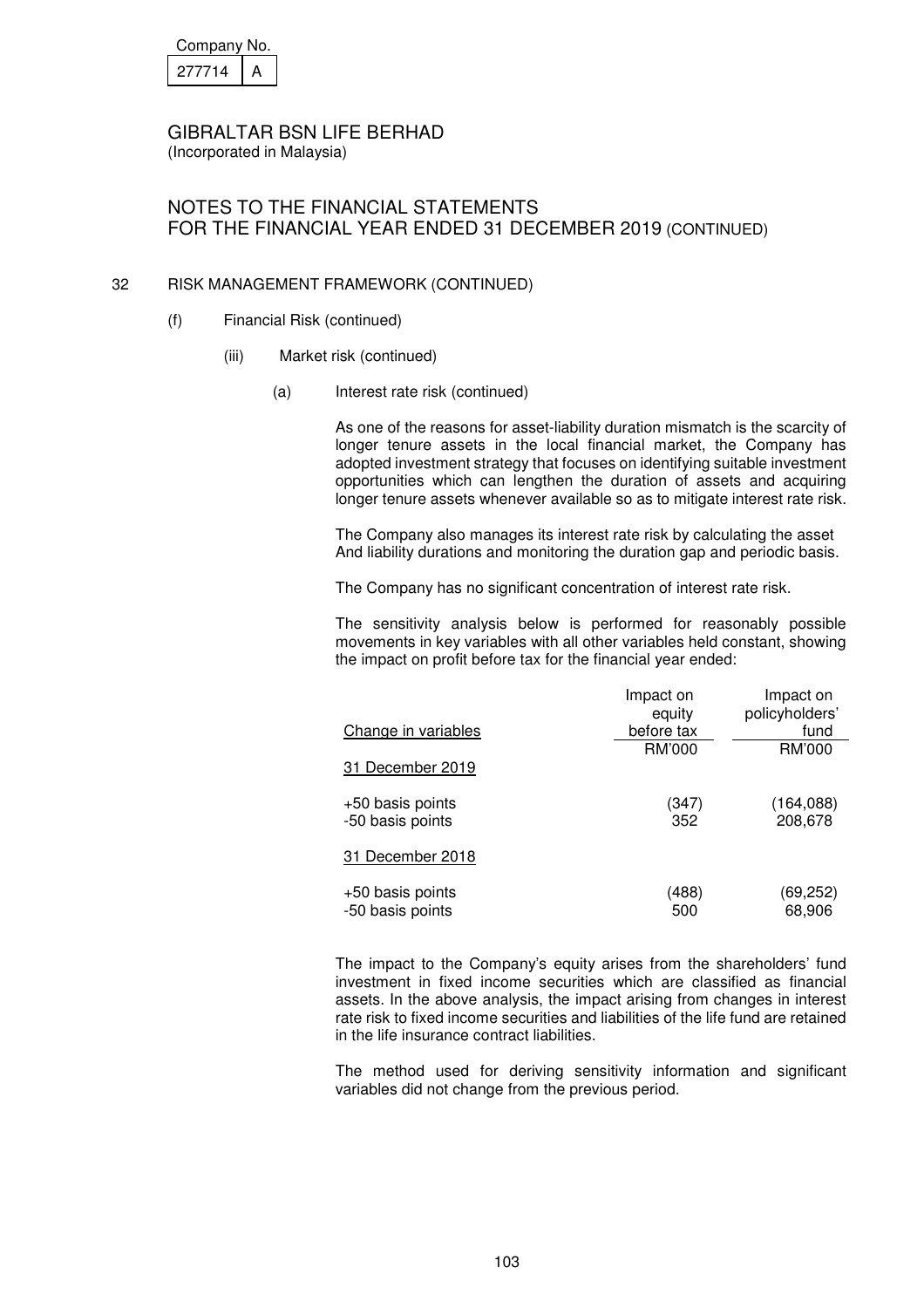| Company No. |  |  |
|-------------|--|--|
| 277714      |  |  |

# NOTES TO THE FINANCIAL STATEMENTS FOR THE FINANCIAL YEAR ENDED 31 DECEMBER 2019 (CONTINUED)

#### 32 RISK MANAGEMENT FRAMEWORK (CONTINUED)

- (f) Financial Risk (continued)
	- (iii) Market risk (continued)
		- (b) Equity price risk

The Company is exposed to equity price risk through direct investments in equity of listed and unlisted companies by both life insurance funds and shareholders' fund as the Company bears some of the volatility in returns and investment performance risk.

Equity price risk also exists in investment-linked products as the revenue of the insurance operations are linked to the value of the underlying equity funds and this has an impact on the level of fees earned.

The Company monitors its equity exposure against a benchmark set and agreed by the "MIC". The portfolio benchmarks include indices such as the Kuala Lumpur Composite Index and the FTSE Bursa Malaysia Index.

The Company's investment policy also requires it to manage market risk by monitoring the asset class limit and single security exposure of the portfolio against the internal investment limits as well as regulatory limits stipulated by BNM. The Company has complied with both the internal and BNM stipulated investment limits during the financial year and has no significant concentration of equity price risk.

The sensitivity analysis below is performed for reasonably possible movements in key variables with all other variables held constant, showing the impact on profit before tax for the financial year ended:

|                  |           |           | Impact on      |
|------------------|-----------|-----------|----------------|
|                  |           |           | policyholders' |
|                  | Change in | Impact on | fund and       |
|                  | variables | equity    | liabilities    |
| 31 December 2019 |           | RM'000    | RM'000         |
| Bursa Malaysia   | 30%       | 35,809    | 53,926         |
| Bursa Malaysia   | $-30\%$   | (35, 809) | (53, 926)      |
| 31 December 2018 |           |           |                |
| Bursa Malaysia   | 30%       | 22,073    | 56,428         |
| Bursa Malaysia   | $-30\%$   | (22,073)  | (56, 428)      |

The potential impact arising from other market indices are deemed insignificant as the Company's holdings in equity securities listed in other bourses are not material.

The method used for deriving sensitivity information and significant variables did not change from the previous period.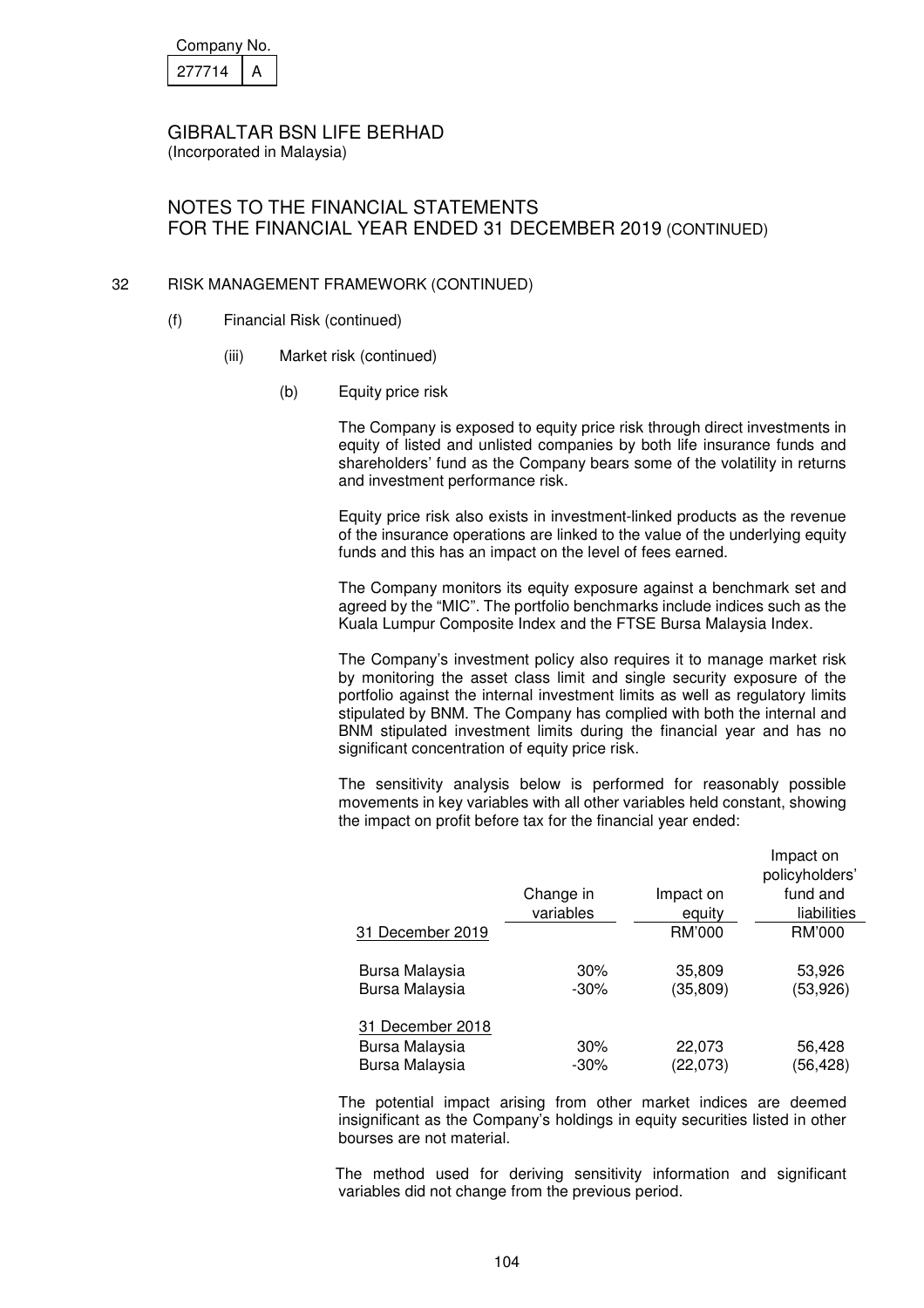| Company No. |  |  |
|-------------|--|--|
| 277714      |  |  |

# NOTES TO THE FINANCIAL STATEMENTS FOR THE FINANCIAL YEAR ENDED 31 DECEMBER 2019 (CONTINUED)

#### 32 RISK MANAGEMENT FRAMEWORK (CONTINUED)

- (f) Financial Risk (continued)
	- (iii) Market risk (continued)
		- (c) Currency risk

Currency risk is the risk that relative changes in currency values will ultimately decrease the value of foreign assets or increase the value of financial obligations denominated in foreign currencies.

As the Company operates mainly in Malaysia, its financial assets are primarily maintained in Malaysia as required under the Financial Services Act, 2013, and are primarily denominated in the same currency (the local RM) as its insurance and investment contract liabilities. Therefore, the main foreign exchange risk from recognised assets and liabilities arises from transactions other than those in which the insurance and investment contract liabilities are expected to be settled.

The Company does not engage in derivative transactions for speculative or hedging purposes.

As the Company's main foreign exchange risk from recognised assets and liabilities arises from reinsurance transactions for which the balances are expected to be settled and realised in less than a year, the impact arising from sensitivity in foreign exchange rates is deemed minimal as the Company has no significant concentration of foreign currency risk.

In the investment-linked business, the policyholders bear the currency risk on the foreign assets held in some of the investment-linked funds as the policy benefits are directly linked to the net asset value of the funds. The Company's exposure to currency risk on this business is therefore limited to the extent that income arising from asset management charges is based on the net asset value of the funds.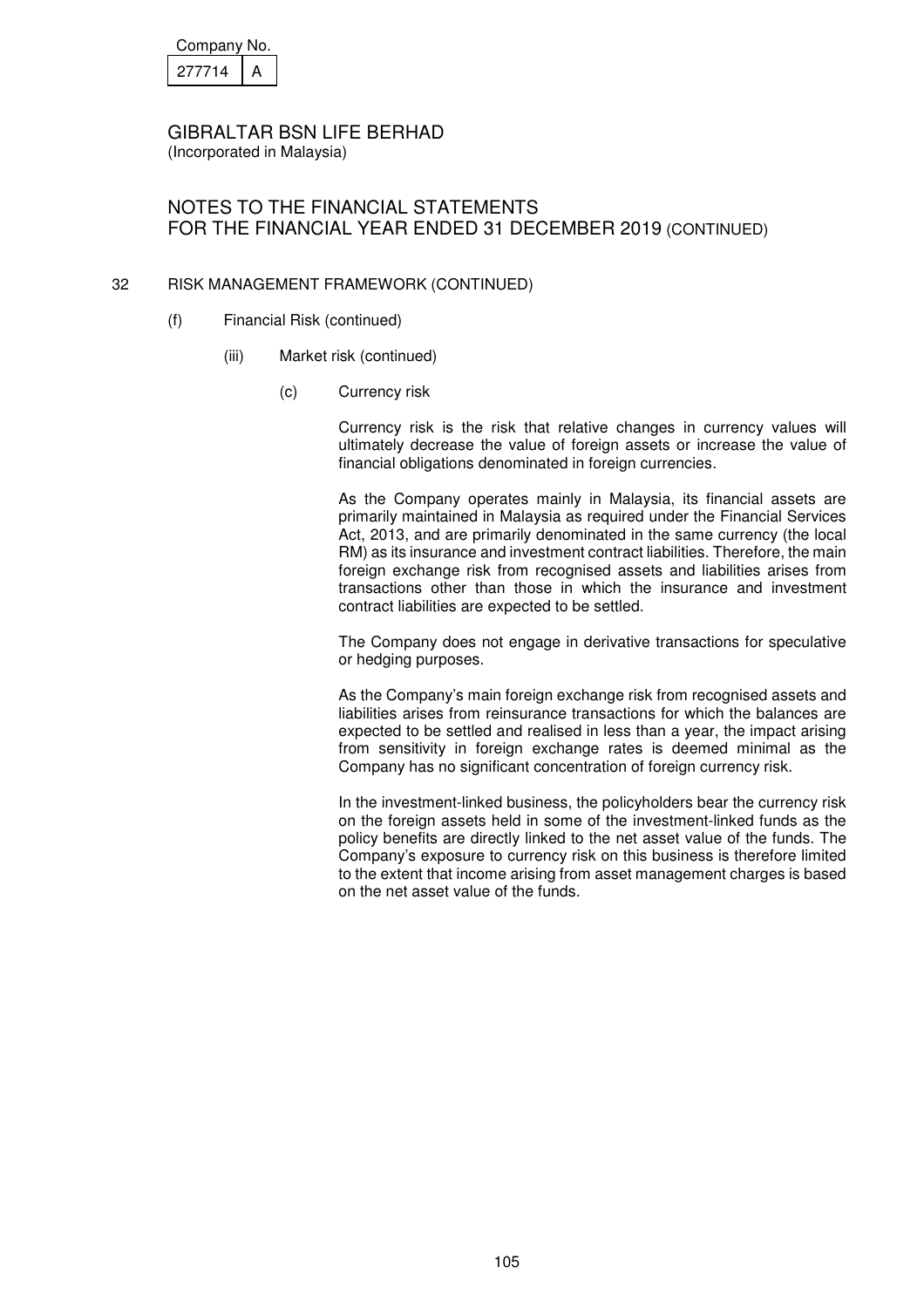| Company No. |  |  |
|-------------|--|--|
| 277714      |  |  |

(Incorporated in Malaysia)

# NOTES TO THE FINANCIAL STATEMENTS FOR THE FINANCIAL YEAR ENDED 31 DECEMBER 2019 (CONTINUED)

#### 32 RISK MANAGEMENT FRAMEWORK (CONTINUED)

(g) Operational risk

Operational risk may be defined as the risk of loss arising from system failure, inadequate or failed internal processes, human factors, from internal and/or external events. When the controls measures in place are inadequate or poorly implemented, it may expose the Company to Operational Risks. These Operational Risks, if materialised, may lead to both financial and/or non-financial losses.

In mitigating this, the Company ensures the controls are implemented when discharging.

Business and operational activities continue to be relevant and effective. The manner in which operational risk is managed can be best demonstrated through implementation of proper governance structure, supported by over-arching framework of policies, procedures and standards. Some of the controls being implemented include clear reporting lines, proper segregation of duties and responsibilities, adequate check and balance, properly defined role-based access controls, authorisation and reconciliation procedures, staff training and evaluation procedures to name a few.

In order to gauge the effectiveness of the controls being put in place, all business and/or Operational Head perform thorough risk identification and assessment of risk. In order to mitigate of identified risks (moderate and above), the Business and/or Operational Heads will assess and implement mitigation action plans to manage the risk to within acceptable limits.

The Risk Management and Compliance functions continue to play proactive role in ensuring that proper programs are in place to instill the right control culture within the Company and at the same time, works with the Business and/or Operational Heads to assess the appropriateness of controls and remedial action plans being implemented in mitigating the risks, consistent with its control and oversight responsibilities.

The Internal Audit function will perform its independent assurance work to ensure that the risk management and oversight approach undertaken, systems of internal controls, governance process of the Company are adequate, relevant and effective in managing the risks.

#### (h) Strategic risk

Strategic risk is the risk of loss arising from adverse business decisions, improper implementation of those decisions, and lack of responsiveness to industry or competitive environmental changes. This risk is monitored through the Company's strategic planning and budgeting process.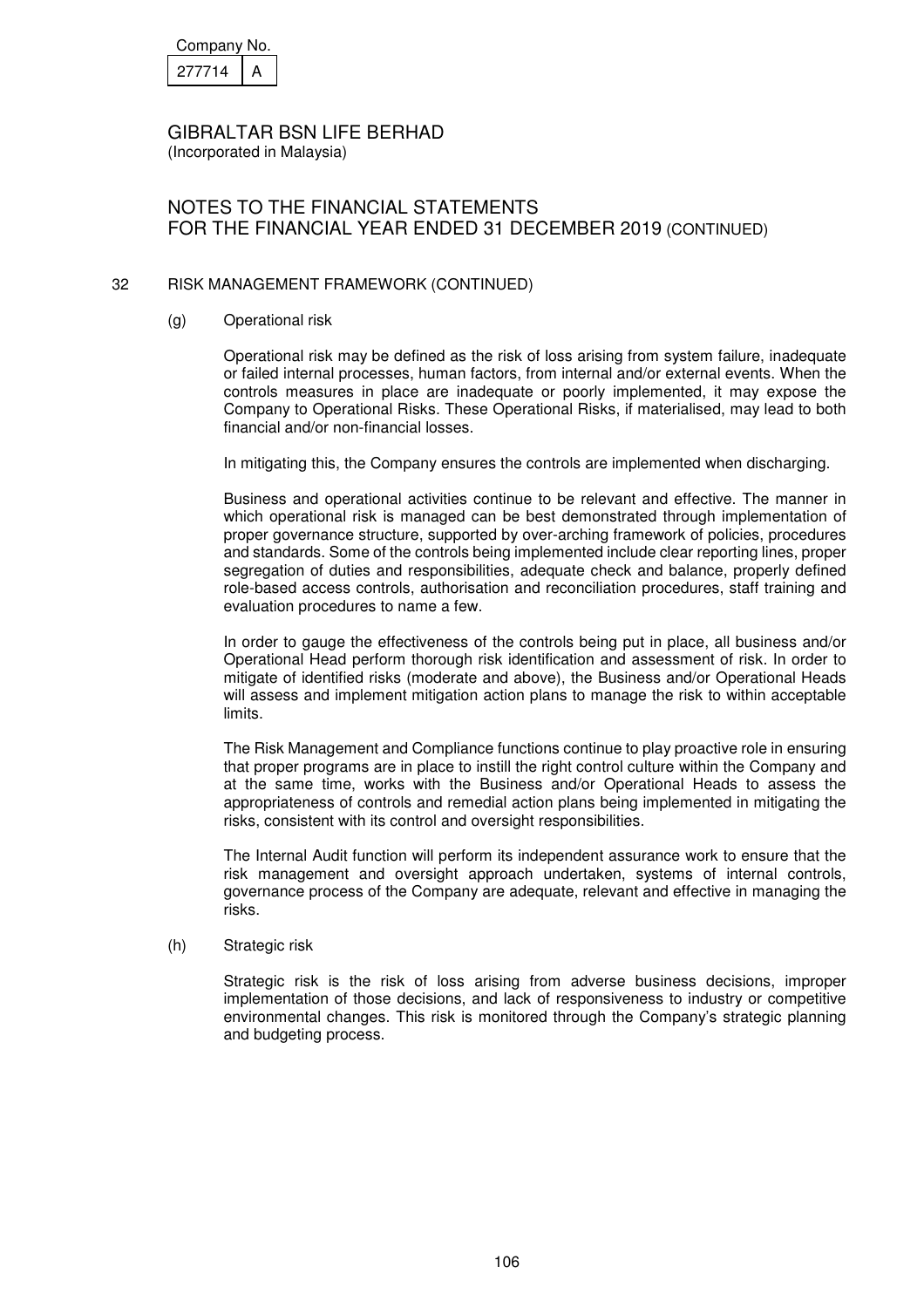| Company No. |  |  |  |  |  |  |
|-------------|--|--|--|--|--|--|
| 27714       |  |  |  |  |  |  |

# GIBRALTAR BSN LIFE BERHAD

(Incorporated in Malaysia)

## NOTES TO THE FINANCIAL STATEMENTS FOR THE FINANCIAL YEAR ENDED 31 DECEMBER 2019 (CONTINUED)

#### 33 INSURANCE FUNDS

The Company's activities are organised by funds and segregated into the life and shareholders' fund in accordance with Financial Services Act, 2013.

#### **Statement of Financial Position by Funds**

**For the financial year ended** 

|                                                     | Shareholders' Fund |         | Life Fund |           | <b>Investment-linked Funds</b> |         | Elimination |            | Total     |           |
|-----------------------------------------------------|--------------------|---------|-----------|-----------|--------------------------------|---------|-------------|------------|-----------|-----------|
|                                                     | 2019               | 2018    | 2019      | 2018      | 2019                           | 2018    | 2019        | 2018       | 2019      | 2018      |
|                                                     | RM'000             | RM'000  | RM'000    | RM'000    | RM'000                         | RM'000  | RM'000      | RM'000     | RM'000    | RM'000    |
| <b>Assets</b>                                       |                    |         |           |           |                                |         |             |            |           |           |
| Properties and equipment                            |                    |         | 13,676    | 10,204    |                                |         |             |            | 13,676    | 10,204    |
| Investment property                                 |                    |         | 5,350     | 11,000    |                                |         |             |            | 5,350     | 11,000    |
| Intangible assets                                   |                    |         | 6,656     | 6,927     |                                |         |             |            | 6,656     | 6,927     |
| Prepaid lease property                              |                    |         | 224       | 227       |                                |         |             |            | 224       | 227       |
| Right of use asset                                  |                    |         | 22,708    |           |                                |         |             |            | 22,708    |           |
| Investments                                         | 202,077            | 198,539 | 1,548,696 | 1,671,489 | 216,552                        | 101,470 | (6,348)     | (5,941)    | 1,960,977 | 1,965,557 |
| Reinsurance assets                                  |                    |         | 11,547    | 13,012    |                                |         |             |            | 11,547    | 13,012    |
| Insurance receivables                               |                    |         | 8,553     | 9,575     |                                |         |             |            | 8,553     | 9,575     |
| Other receivables                                   | 133,303            | 176,358 | 12,014    | 6,773     | 7,897                          | 48,506  | (133, 198)  | (206, 713) | 20,016    | 24,924    |
| Cash and cash equivalents                           | 3,067              | 10,032  | 157,506   | 215,017   | 1,417                          | 22,220  |             |            | 161,990   | 247,269   |
| <b>Total Assets</b>                                 | 338,447            | 384,929 | 1,786,930 | 1,944,224 | 225,866                        | 172,196 | (139, 546)  | (212, 654) | 2,211,697 | 2,288,695 |
| Share capital                                       | 125,000            | 125,000 |           |           |                                |         |             |            | 125,000   | 125,000   |
| Retained earnings                                   | 160,004            | 221,434 |           |           |                                |         |             |            | 160,004   | 221,434   |
| AFS fair value reserves                             | 25,409             | 2,344   |           |           |                                |         |             |            | 25,409    | 2,344     |
| Asset revaluation reserves                          | 46                 | 46      |           |           |                                |         |             |            | 46        | 46        |
| <b>Total Equity</b>                                 | 310,459            | 348,824 |           |           |                                |         |             |            | 310,459   | 348,824   |
| Insurance contract liabilities                      |                    |         | 1,532,289 | 1,640,623 | 222,099                        | 172,098 | (6, 348)    | (5,941)    | 1,748,040 | 1,806,780 |
| Deferred tax liabilities                            | 25,372             | 33,505  | 6,419     | 212       | 3,688                          | 98      |             |            | 35,479    | 33,815    |
| Insurance payables                                  |                    |         | 53,994    | 52,658    |                                |         |             |            | 53,994    | 52,658    |
| Tax payables                                        | 193                | (166)   | 1,984     | 1,603     |                                | (1,029) |             |            | 2,177     | 408       |
| Other payables                                      | 2,423              | 2,766   | 168,752   | 249,128   | 79                             | 1,029   | (133, 198)  | (206, 713) | 38,056    | 46,210    |
| Lease liability                                     |                    |         | 23,492    |           |                                |         |             |            | 23,492    |           |
| <b>Total Liabilities</b>                            | 27,988             | 36,105  | 1,786,930 | 1,944,224 | 225,866                        | 172,196 | (139, 546)  | (212, 654) | 1,901,238 | 1,939,871 |
| <b>Total Policyholders' Fund</b><br>and Liabilities | 338,447            | 384,929 | 1,786,930 | 1,944,224 | 225,866                        | 172,196 | (139, 546)  | (212, 654) | 2,211,697 | 2,288,695 |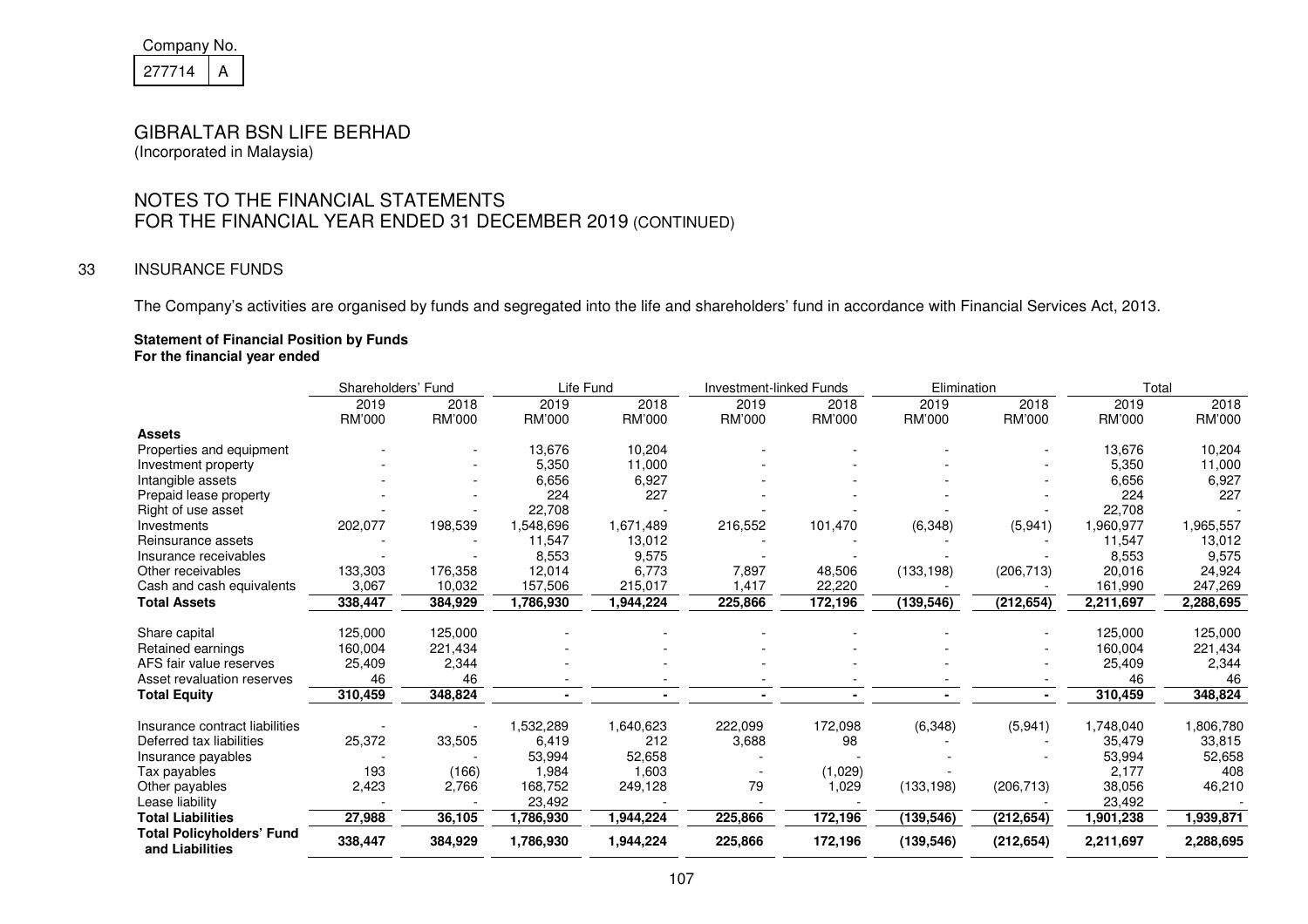| Company No. |  |  |  |  |  |  |
|-------------|--|--|--|--|--|--|
| 277714      |  |  |  |  |  |  |

#### GIBRALTAR BSN LIFE BERHAD (Incorporated in Malaysia)

## NOTES TO THE FINANCIAL STATEMENTS FOR THE FINANCIAL YEAR ENDED 31 DECEMBER 2019 (CONTINUED)

#### 33 INSURANCE FUNDS (CONTINUED)

# **Statement of Income by Funds**

|  | For the financial year ended |  |
|--|------------------------------|--|
|  |                              |  |

|                                         | Shareholders' Fund |                | Life Fund      |                | Investment-Linked Fund |                | Elimination    |                       | Total          |                |
|-----------------------------------------|--------------------|----------------|----------------|----------------|------------------------|----------------|----------------|-----------------------|----------------|----------------|
|                                         | 2019<br>RM'000     | 2018<br>RM'000 | 2019<br>RM'000 | 2018<br>RM'000 | 2019<br>RM'000         | 2018<br>RM'000 | 2019<br>RM'000 | 2018<br><b>RM'000</b> | 2019<br>RM'000 | 2018<br>RM'000 |
| Operating revenue                       | 7,622              | 8,043          | 288,475        | 341,138        | 32,912                 | 32,465         |                |                       | 329,009        | 381,646        |
| Gross premium                           |                    |                | 206,322        | 254,494        | 28,841                 | 27,873         |                |                       | 235,163        | 282,367        |
| Premium ceded to reinsurers             |                    |                | (9,963)        | (12, 772)      |                        |                |                |                       | (9,963)        | (12, 772)      |
| Net premiums                            |                    |                | 196,359        | 241,722        | 28,841                 | 27,873         |                |                       | 225,200        | 269,595        |
| Investment income                       | 7,621              | 8,043          | 82,154         | 86,644         | 4,071                  | 4,592          |                |                       | 93,846         | 99,279         |
| Realised gains/(losses)                 | 945                | 35             | 5,621          | 339            | 10,325                 | (22, 240)      | (943)          |                       | 15,948         | (21, 866)      |
| Fair value (losses)/gains               | (588)              | 115            | 16,751         | (23,939)       | 45,276                 | 1,290          | 536            | (140)                 | 61,975         | (22, 674)      |
| Other operating income                  | (7,256)            | (4,032)        | 9,583          | 11,335         | (11)                   | 175            |                |                       | 2,316          | 7,478          |
| Other income                            | 722                | 4,161          | 114,109        | 74,379         | 59,661                 | (16, 183)      | (407)          | (140)                 | 174,085        | 62,217         |
| Gross benefits and claims               |                    |                | (378, 507)     | (179, 776)     | (32,036)               | (32, 723)      |                |                       | (410, 543)     | (212, 499)     |
| Claims ceded to reinsurers              |                    |                | 8,617          | 3,342          |                        |                |                |                       | 8,617          | 3,342          |
| Gross change in contract<br>liabilities |                    |                | 121,073        | (6, 544)       | (50,002)               | 24,624         | 407            | 140                   | 71,478         | 18,220         |
| Change in contract liabilities to       |                    |                |                |                |                        |                |                |                       |                |                |
| reinsurers                              |                    |                | (105)          | (1, 432)       |                        |                |                |                       | (105)          | (1, 432)       |
| Net insurance benefits and<br>claims    |                    |                | (248, 922)     | (184, 410)     | (82,038)               | (8,099)        | 407            | 140                   | (330, 553)     | (192, 369)     |